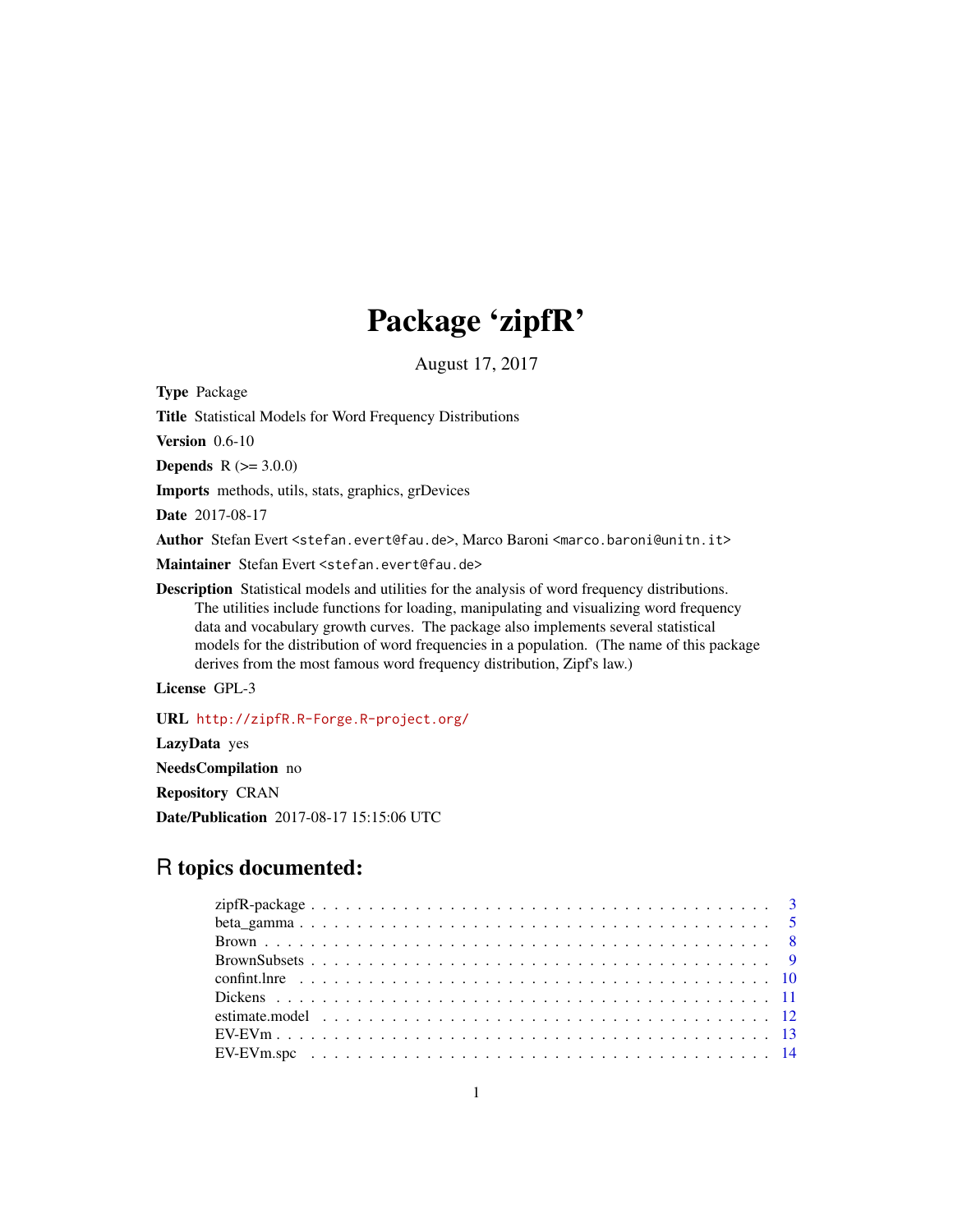| 16                      |
|-------------------------|
| 17                      |
| 19<br>lnre              |
| 24                      |
| 26                      |
| 29                      |
| 31                      |
| 33                      |
| 35<br>lnre.spc          |
| 36                      |
| 38                      |
| 40                      |
| 42                      |
| 43                      |
| 44                      |
| 46                      |
| 48                      |
| 50                      |
| 53                      |
| 54                      |
| 56                      |
| 57                      |
| 58                      |
| 60                      |
| 62                      |
| 64                      |
| 66                      |
| 67                      |
| 68<br>$spc$             |
| 70                      |
| 72                      |
| 73                      |
| 75                      |
| 77                      |
| 78                      |
| 80                      |
| 83                      |
| 84                      |
| zipfR.par<br>86         |
| 88<br>$zipfR.plotutils$ |

## **Index**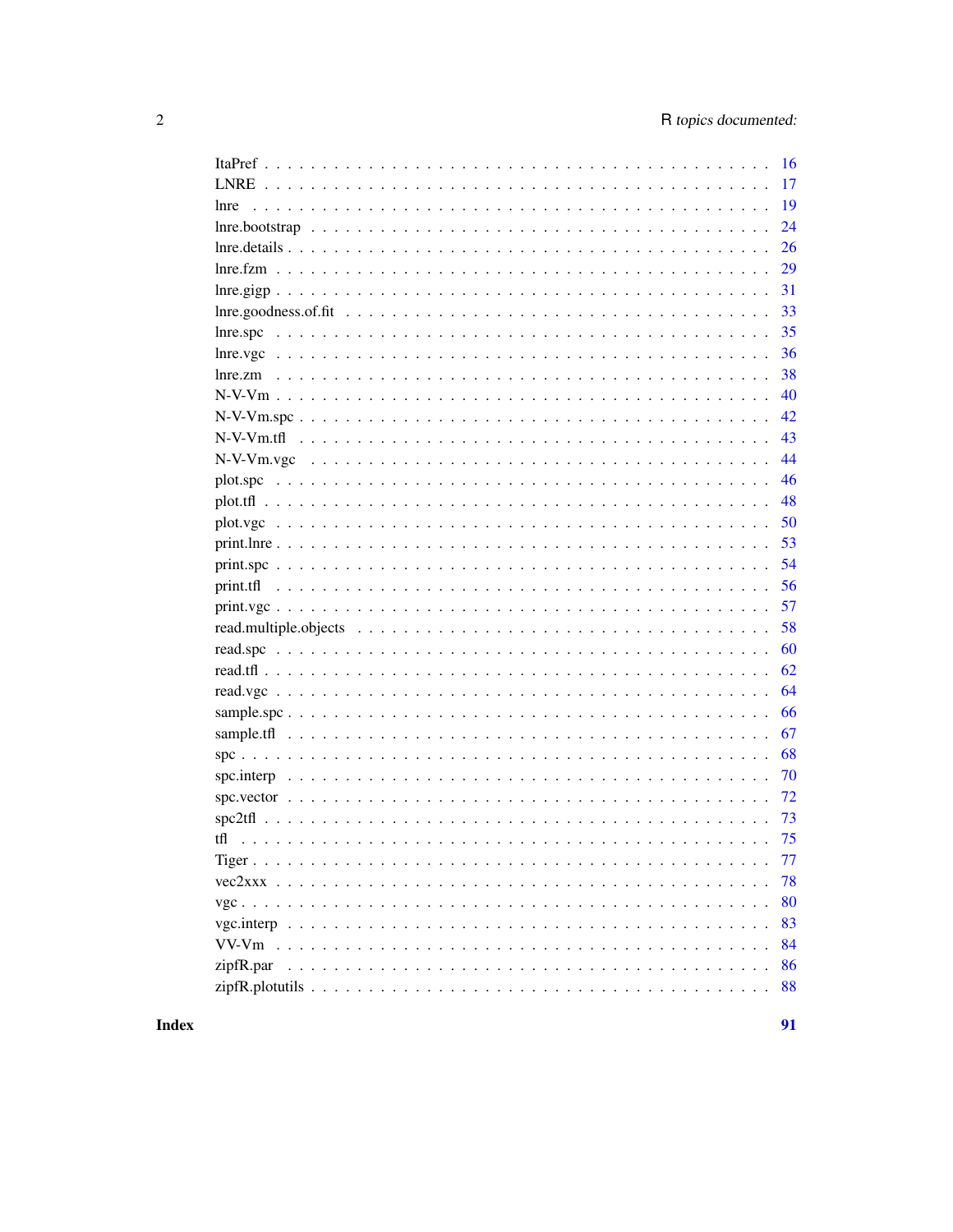<span id="page-2-1"></span><span id="page-2-0"></span>The zipfR package performs Large-Number-of-Rare-Events (LNRE) modeling of (linguistic) type frequency distributions (Baayen 2001) and provides utilities to run various forms of lexical statistics analysis in R.

## Details

The best way to get started with zipfR is to read the tutorial, which you can find as a package vignettte via the HTML documentation; you can also download it from [http://zipfr.r-forge.](http://zipfr.r-forge.r-project.org/#start) [r-project.org/#start](http://zipfr.r-forge.r-project.org/#start)

zipfR is released under the GNU General Public License ([http://www.gnu.org/copyleft/gpl.](http://www.gnu.org/copyleft/gpl.html) [html](http://www.gnu.org/copyleft/gpl.html))

## Author(s)

Stefan Evert <<stefan.evert@fau.de>> and Marco Baroni <<marco.baroni@unitn.it>>

Maintainer: Stefan Evert <<stefan.evert@fau.de>>

#### References

zipfR Website: <http://zipfR.r-forge.r-project.org/>

Baayen, R. Harald (2001). *Word Frequency Distributions.* Kluwer, Dordrecht.

Baroni, Marco (to appear). Distributions in text. To appear in: A. Lüdeling and M. Kytö (eds.), *Corpus Linguistics. An International Handbook*, chapter 39. Mouton de Gruyter, Berlin.

Evert, Stefan (2004). *The Statistics of Word Cooccurrences: Word Pairs and Collocations.* PhD Thesis, IMS, University of Stuttgart. URN urn:nbn:de:bsz:93-opus-23714 [http://elib.uni-stutt](http://elib.uni-stuttgart.de/opus/volltexte/2005/2371/)gart. [de/opus/volltexte/2005/2371/](http://elib.uni-stuttgart.de/opus/volltexte/2005/2371/)

Evert, Stefan (2004). A simple LNRE model for random character sequences. *Proceedings of JADT 2004*, 411-422.

Evert, Stefan and Baroni, Marco (2006). Testing the extrapolation quality of word frequency models. *Proceedings of Corpus Linguistics 2005*.

Evert, Stefan and Baroni, Marco (2006). The zipfR library: Words and other rare events in R. *useR! 2006: The second R user conference*.

#### See Also

The zipfR tutorial: available as a package vignette and online from [http://zipfr.r-forge.](http://zipfr.r-forge.r-project.org/#start) [r-project.org/#start](http://zipfr.r-forge.r-project.org/#start).

Some good entry points into the zipfR documentation are be [spc](#page-67-1), [vgc](#page-79-1), [tfl](#page-74-1), [read.spc](#page-59-1), [read.tfl](#page-61-1), [read.vgc](#page-63-1), [lnre](#page-18-1), [lnre.vgc](#page-35-1), [plot.spc](#page-45-1), [plot.vgc](#page-49-1)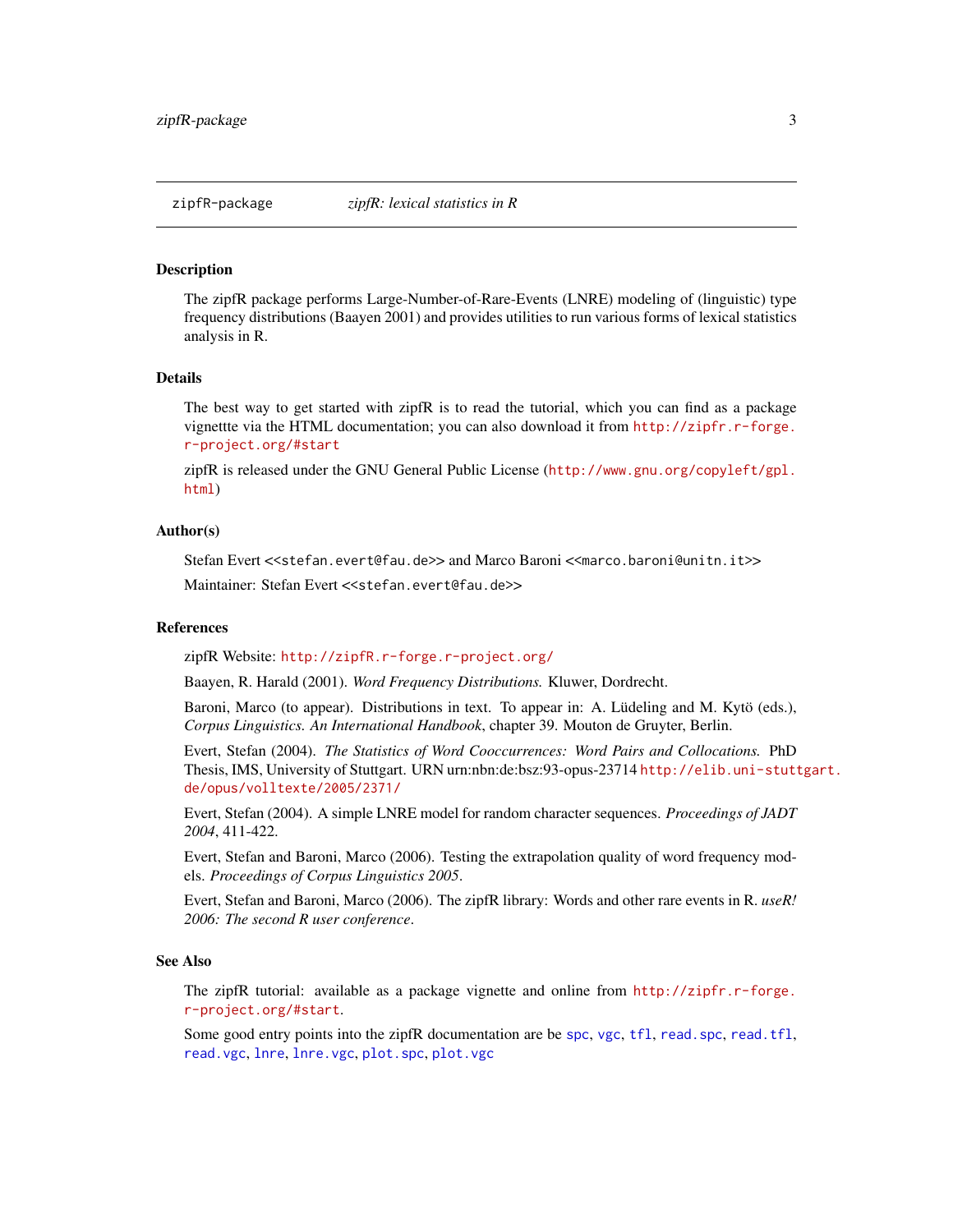Harald Baayen's LEXSTATS tools, which implement a wider range of LNRE models: [http://](http://extras.springer.com/2001/978-0-7923-7017-8/lexstats-2.0) [extras.springer.com/2001/978-0-7923-7017-8/lexstats-2.0](http://extras.springer.com/2001/978-0-7923-7017-8/lexstats-2.0)

Stefan Evert's UCS tools for collocation analysis, which include functions that have been integrated into zipfR: <http://collocations.de/software.html>

## Examples

```
## load Oliver Twist and Great Expectations frequency spectra
data(DickensOliverTwist.spc)
data(DickensGreatExpectations.spc)
## check sample size and vocabulary and hapax counts
N(DickensOliverTwist.spc)
V(DickensOliverTwist.spc)
Vm(DickensOliverTwist.spc,1)
N(DickensGreatExpectations.spc)
V(DickensGreatExpectations.spc)
Vm(DickensGreatExpectations.spc,1)
## compute binomially interpolated growth curves
ot.vgc <- vgc.interp(DickensOliverTwist.spc,(1:100)*1570)
ge.vgc <- vgc.interp(DickensGreatExpectations.spc,(1:100)*1865)
## plot them
plot(ot.vgc,ge.vgc,legend=c("Oliver Twist","Great Expectations"))
## load Dickens' works frequency spectrum
data(Dickens.spc)
## compute Zipf-Mandelbrot model from Dickens data
## and look at model summary
zm <- lnre("zm",Dickens.spc)
zm
## plot observed and expected spectrum
zm.spc <- lnre.spc(zm,N(Dickens.spc))
plot(Dickens.spc,zm.spc)
## obtain expected V and V1 values at arbitrary sample sizes
EV(zm,1e+8)
EVm(zm,1,1e+8)
## generate expected V and V1 growth curves up to a sample size
## of 10 million tokens and plot them, with vertical line at
## estimation size
ext.vgc <- lnre.vgc(zm,(1:100)*1e+5,m.max=1)
plot(ext.vgc,N0=N(zm),add.m=1)
```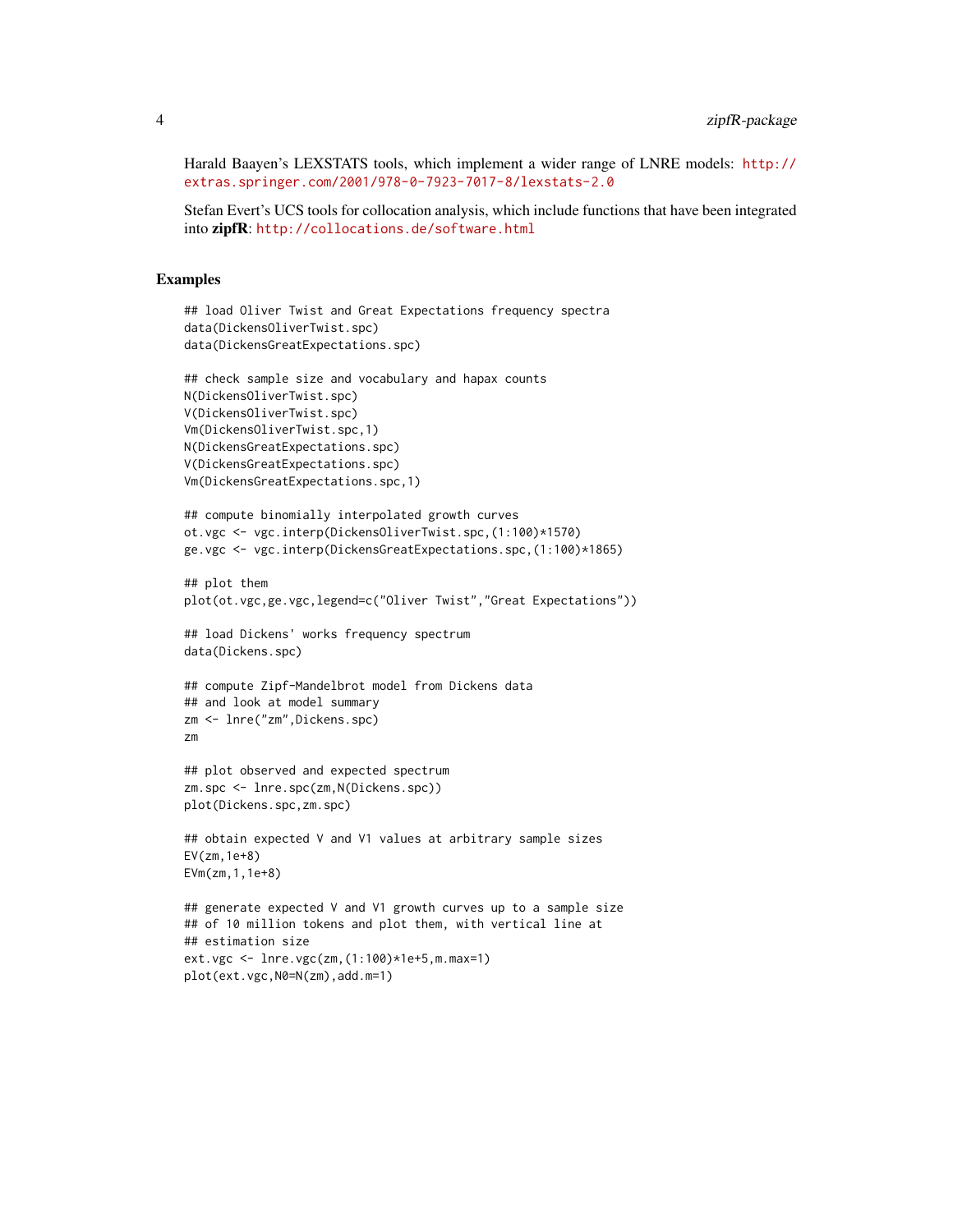<span id="page-4-0"></span>

The functions documented here compute incomplete and regularized Beta and Gamma functions as well as their logarithms and the corresponding inverse functions. These functions will be of interest to developers, not users of the toolkit.

## Usage

```
Cgamma(a, log=!missing(base), base=exp(1))
Igamma(a, x, lower=TRUE, log=!missing(base), base=exp(1))
Igamma.inv(a, y, lower=TRUE, log=!missing(base), base=exp(1))
Rgamma(a, x, lower=TRUE, log=!missing(base), base=exp(1))
Rgamma.inv(a, y, lower=TRUE, log=!missing(base), base=exp(1))
Cbeta(a, b, log=!missing(base), base=exp(1))
Ibeta(x, a, b, lower=TRUE, log=!missing(base), base=exp(1))
Ibeta.inv(y, a, b, lower=TRUE, log=!missing(base), base=exp(1))
Rbeta(x, a, b, lower=TRUE, log=!missing(base), base=exp(1))
```
Rbeta.inv(y, a, b, lower=TRUE, log=!missing(base), base=exp(1))

#### **Arguments**

| a, b  | non-negative numeric vectors, the parameters of the Gamma and Beta functions<br>(b applies only to Beta functions)                                                                          |
|-------|---------------------------------------------------------------------------------------------------------------------------------------------------------------------------------------------|
| X     | a non-negative numeric vector, the point at which the incomplete or regularized<br>Gamma or Beta function is evaluated (for the Beta functions, x must be in the<br>range $[0, 1]$          |
| У     | a non-negative numeric vector, the values of the Gamma or Beta function on<br>linear or logarithmic scale                                                                                   |
| lower | whether to compute the lower (TRUE) or upper (FALSE) incomplete or regularized<br>Gamma or Beta function                                                                                    |
| log   | if TRUE, return values of the Gamma and Beta functions $-$ as well as the y argu-<br>ment of the inverse functions – are on logarithmic scale                                               |
| base  | a positive number, specifying the base of the logarithmic scale for values of<br>the Gamma and Beta functions (default: natural logarithm). Setting the base<br>parameter implies log=TRUE. |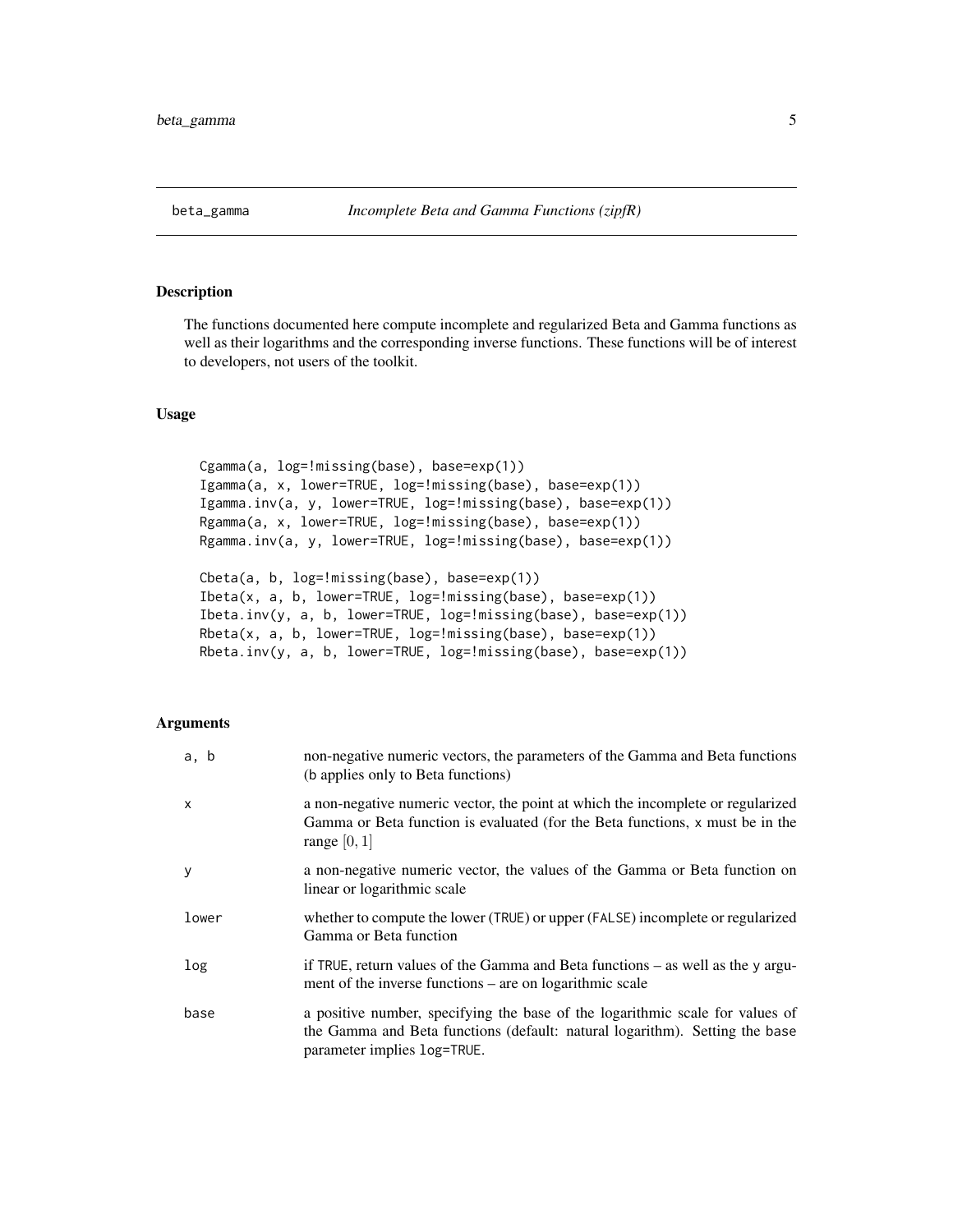Cgamma returns the (complete) Gamma function evaluated at a,  $\Gamma(a)$ . Igamma returns the (lower or upper) incomplete Gamma function with parameter a evaluated at point x,  $\gamma(a, x)$  (lower=TRUE) or  $\Gamma(a, x)$  (lower=FALSE). Rgamma returns the corresponding regularized Gamma function,  $P(a, x)$ (lower=TRUE) or  $Q(a, x)$  (lower=FALSE). If log=TRUE, the returned values are on logarithmic scale as specified by the base parameter.

Igamma.inv and Rgamma.inv compute the inverse of the incomplete and regularized Gamma functions with respect to the parameter x. I.e., Igamma.inv(a,y) returns the point x at which the (lower or upper) incomplete Gamma function with parameter a evaluates to y, and *mutatis mutandis* for Rgamma.inv(a,y). If  $log=TRUE$ , the parameter y is taken to be on a logarithmic scale as specified by base.

Cbeta returns the (complete) Beta function with arguments a and b,  $B(a, b)$ . Ibeta returns the (lower or upper) incomplete Beta function with parameters a and b, evaluated at point x,  $B(x; a, b)$ (lower=TRUE) and  $B^*(x; a, b)$  (lower=FALSE). Note that in contrast to the Gamma functions, capital B refers to the *lower* incomplete Beta function, and there is no standardized notation for the upper incomplete Beta function, so  $B^*$  is used here as an ad-hoc symbol. Rbeta returns the corresponding regularized Beta function,  $I(x; a, b)$  (lower=FALSE) or  $I^*(x; a, b)$  (lower=TRUE). If log=TRUE, the returned values are on logarithmic scale as specified by the base parameter.

Ibeta.inv and Rbeta.inv compute the inverse of the incomplete and regularized Beta functions with respect to the parameter x. I.e., Ibeta.inv( $y$ ,  $a$ ,  $b$ ) returns the point x at which the (lower or upper) incomplete Beta function with parameters a and b evaluates to y, and *mutatis mutandis* for Rbeta.inv(y,a,b). If log=TRUE, the parameter y is taken to be on a logarithmic scale as specified by base.

All Gamma and Beta functions can be vectorized in the arguments x, y, a and b, with the usual R value recycling rules in the case of multiple vectorizations.

## Mathematical Details

The upper incomplete Gamma function is defined by the Gamma integral

$$
\Gamma(a, x) = \int_x^{\infty} t^{a-1} e^{-t} dt
$$

The lower incomplete Gamma function is defined by the complementary Gamma integral

$$
\gamma(a,x) = \int_0^x t^{a-1} e^{-t} dt
$$

The complete Gamma function calculates the full Gamma integral, i.e.  $\Gamma(a) = \gamma(a, 0)$ . The regularized Gamma functions scale the corresponding incomplete Gamma functions to the interval  $[0, 1]$ , by dividing through  $\Gamma(a)$ . Thus, the lower regularized Gamma function is given by

$$
P(a,x) = \frac{\gamma(a,x)}{\Gamma(a)}
$$

and the upper regularized Gamma function is given by

## Value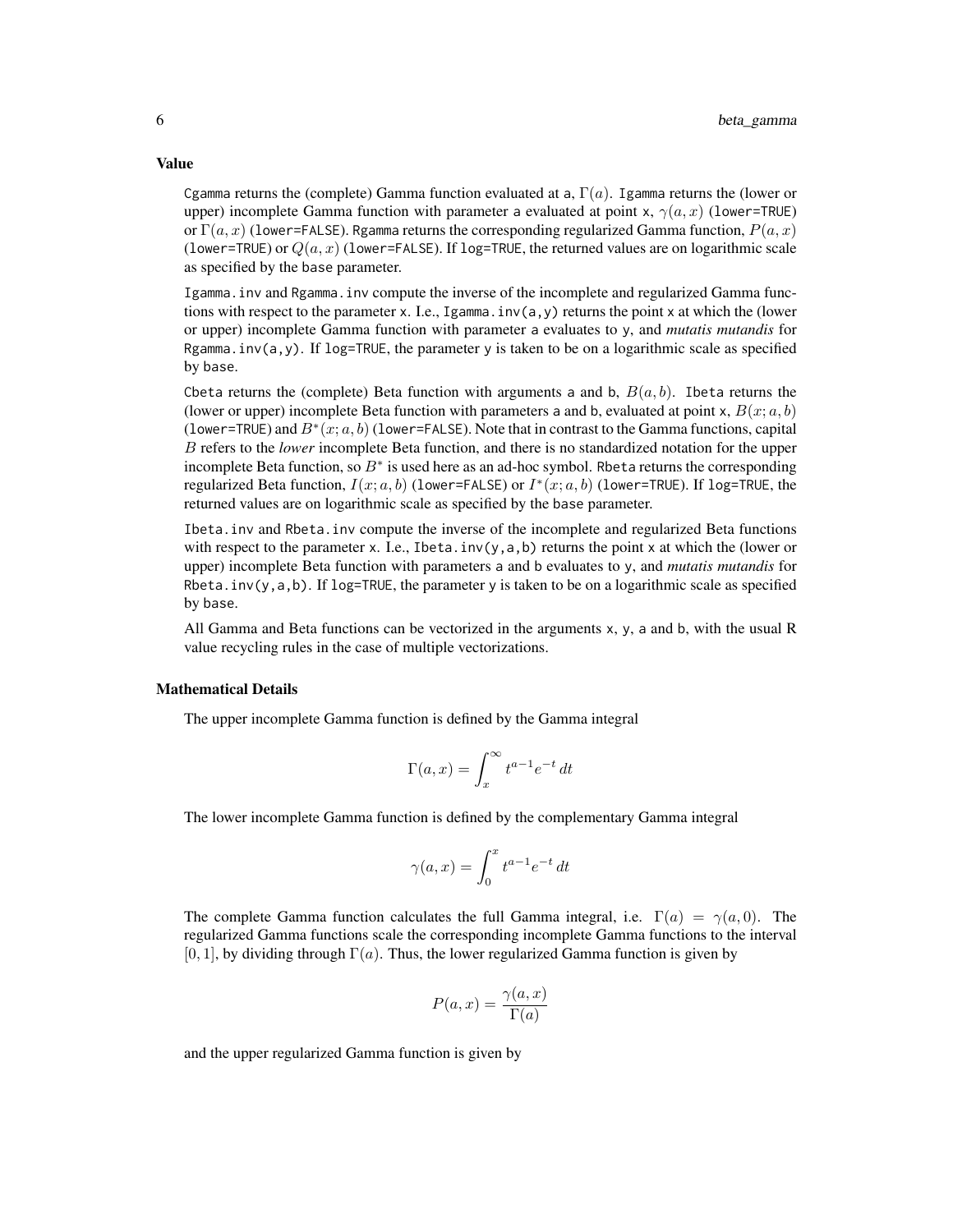$$
Q(a, x) = \frac{\Gamma(a, x)}{\Gamma(a)}
$$

The lower incomplete Beta function is defined by the Beta integral

$$
B(x;a,b) = \int_0^x t^{a-1} (1-t)^{b-1} dt
$$

and the upper incomplete Beta function is defined by the complementary integral

$$
B^*(x;a,b) = \int_x^1 t^{a-1} (1-t)^{b-1} dt
$$

The complete Beta function calculates the full Beta integral, i.e.  $B(a, b) = B(1; a, b) = B^*(0; a, b)$ . The regularized Beta function scales the incomplete Beta function to the interval  $[0, 1]$ , by dividing through  $B(a, b)$ . The lower regularized Beta function is thus given by

$$
I(x;a,b) = \frac{B(x;a,b)}{B(a,b)}
$$

and the upper regularized Beta function is given by

$$
I^*(x; a, b) = \frac{B^*(x; a, b)}{B(a, b)}
$$

### See Also

[gamma](#page-0-0) and [lgamma](#page-0-0), which are fully equivalent to Cgamma. [beta](#page-0-0) and [lbeta](#page-0-0), which are fully equivalent to Cbeta

The implementations of the incomplete and regularized Gamma functions are based on the Gamma distribution (see [pgamma](#page-0-0)), and those of the Beta functions are based on the Beta distribution (see [pbeta](#page-0-0)).

## Examples

```
Cgamma(5 + 1) # = factorial(5)
## P(X >= k) for Poisson distribution with mean alpha
alpha <-5k < -10Rgamma(k, alpha) # == ppois(k-1, alpha, lower=FALSE)n < -49k < -61 / ((n+1) * \text{Cbeta}(n-k+1, k+1)) # == \text{choose}(n, k)
```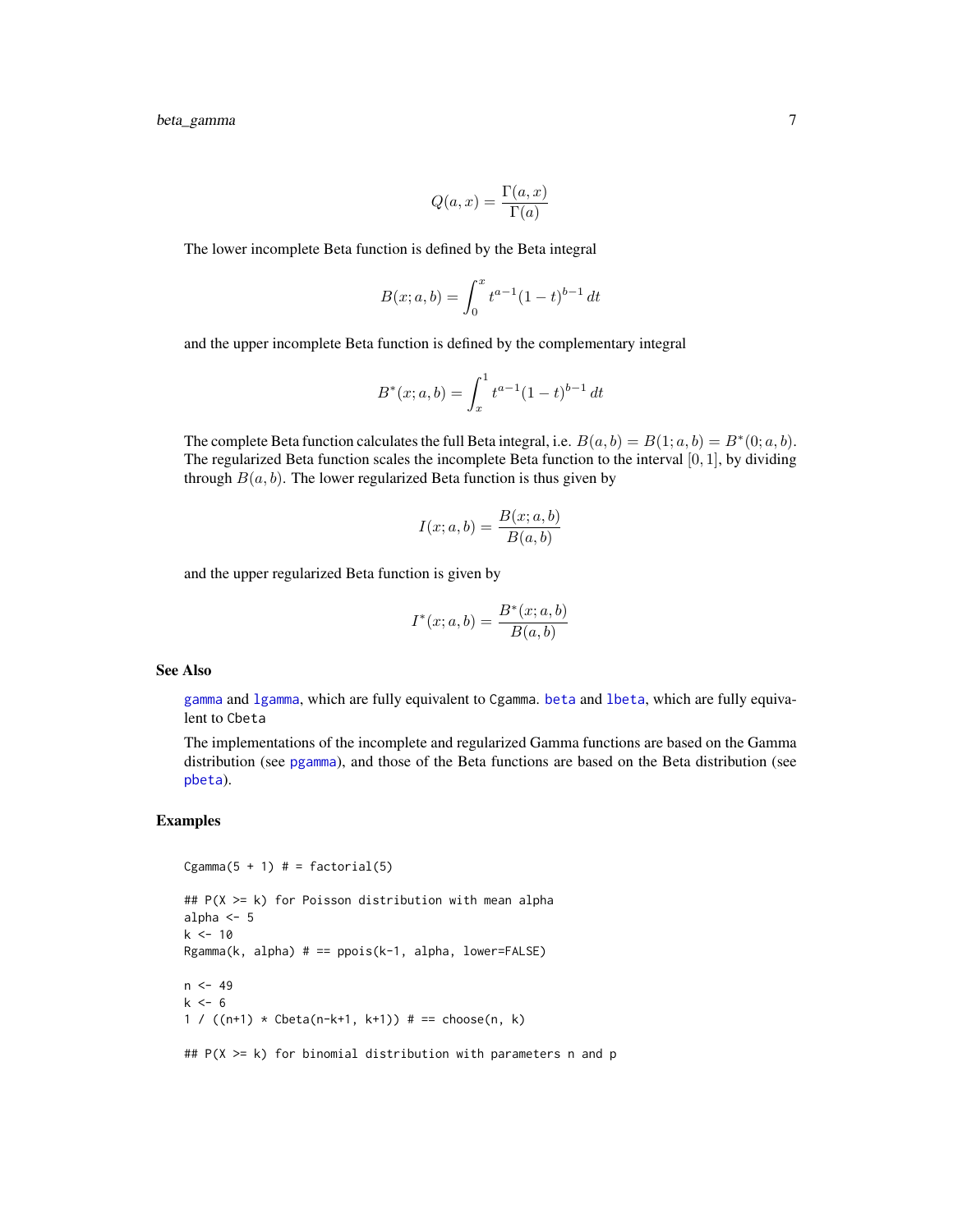```
n < - 100p \le -1k < -15Rbeta(p, k, n-k+1) # == pbinom(k-1, n, p, lower=FALSE)
```
## <span id="page-7-1"></span>Brown *Brown Corpus Frequency Data (zipfR)*

### Description

Brown.tfl, Brown.spc and Brown.emp.vgc are [zipfR](#page-2-1) objects of classes [tfl](#page-74-1), [spc](#page-67-1) and [vgc](#page-79-1), respectively.

These data were extracted from the Brown corpus (see Kucera and Francis 1967).

## Details

Brown.emp.vgc is the *empirical* vocabulary growth curve, reflecting the V and V(1) development in the non-randomized corpus.

We removed numbers and other forms of non-linguistic material before collecting word counts from the Brown.

## References

Kucera, H. and Francis, W.N. (1967). *Computational analysis of present-day American English*. Brown University Press, Providence.

## See Also

The datasets documented in [BrownSubsets](#page-8-1) pertain to various subsets of the Brown (e.g., informative prose, adjectives only, etc.)

## Examples

```
data(Brown.tfl)
summary(Brown.tfl)
data(Brown.spc)
summary(Brown.spc)
```
data(Brown.emp.vgc) summary(Brown.emp.vgc)

<span id="page-7-0"></span>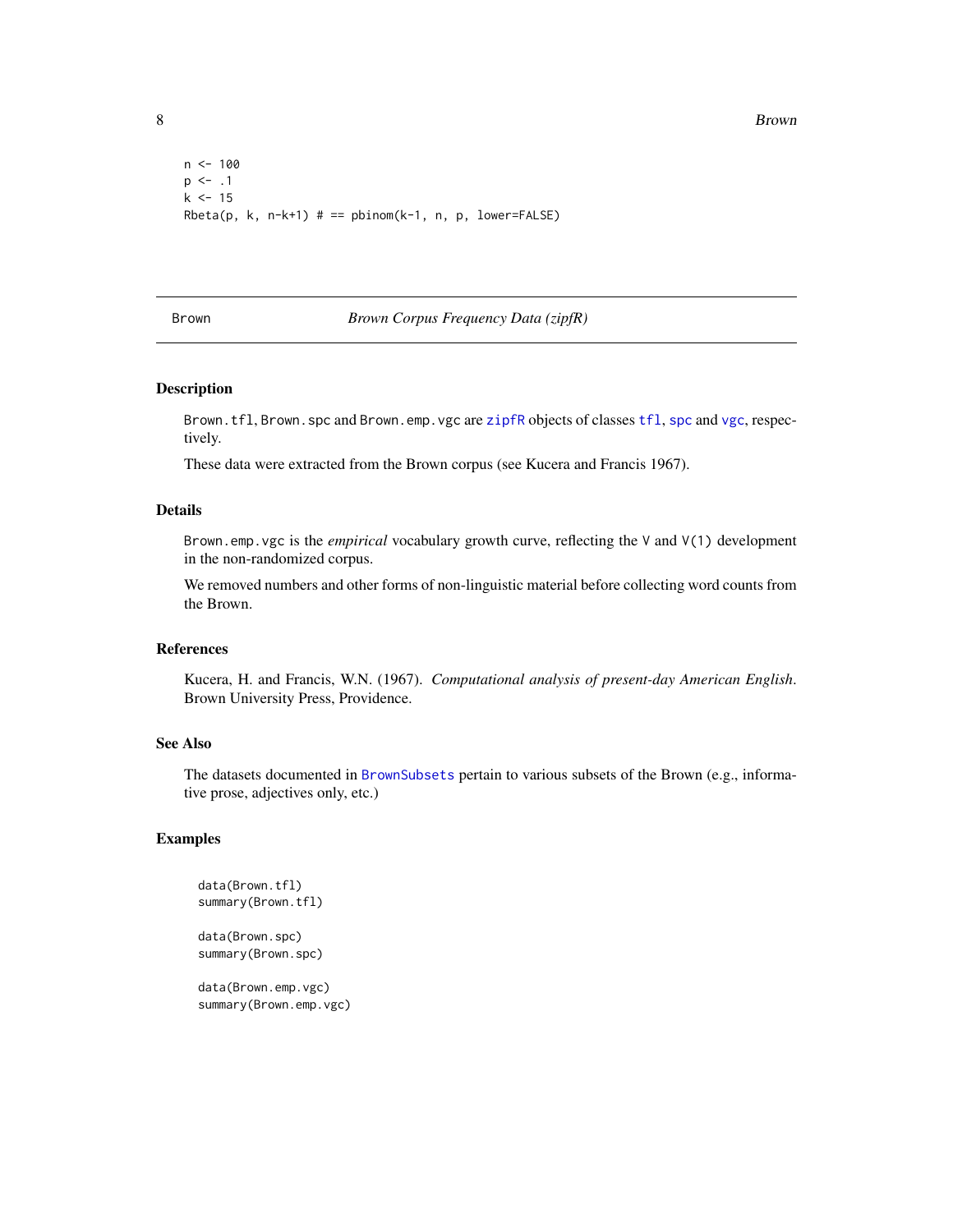<span id="page-8-1"></span><span id="page-8-0"></span>

Objects of classes [spc](#page-67-1) and [vgc](#page-79-1) that contain frequency data for various subsets of words from the Brown corpus (see Kucera and Francis 1967).

#### Details

BrownAdj.spc, BrownNoun.spc and BrownVer.spc are frequency spectra of all the Brown corpus words tagged as adjectives, nouns and verbs, respectively. BrownAdj.emp.vgc, BrownNoun.emp.vgc and BrownVer.emp.vgc are the corresponding observed vocabulary growth curves (tracking the development of  $V$  and  $V(1)$ , like all the files with suffix . emp. vgc below).

BrownImag.spc and BrownInform.spc are frequency spectra of the Brown corpus words subdivided into the two main stylistic partitions of the corpus, i.e., imaginative and informative prose, respectively. BrownImag.emp.vgc and BrownInform.emp.vgc are the corresponding observed vocabulary growth curves.

Brown100k.spc is the spectrum of the first 100,000 tokens in the Brown (useful, e.g., for extrapolation experiments in which we want to estimate a lnre model on a subset of the data available). The corresponding observed growth curve can be easily obtained from the one for the whole Brown (Brown.emp.vgc).

Notice that we removed numbers and other forms of non-linguistic material before collecting any data from the Brown.

## References

Kucera, H. and Francis, W.N. (1967). *Computational analysis of present-day American English*. Brown University Press, Providence.

#### See Also

The data described in [Brown](#page-7-1) pertain to the Brown as a whole.

## Examples

```
data(BrownAdj.spc)
summary(BrownAdj.spc)
```
data(BrownAdj.emp.vgc) summary(BrownAdj.emp.vgc)

data(BrownInform.spc) summary(BrownInform.spc)

data(BrownInform.emp.vgc)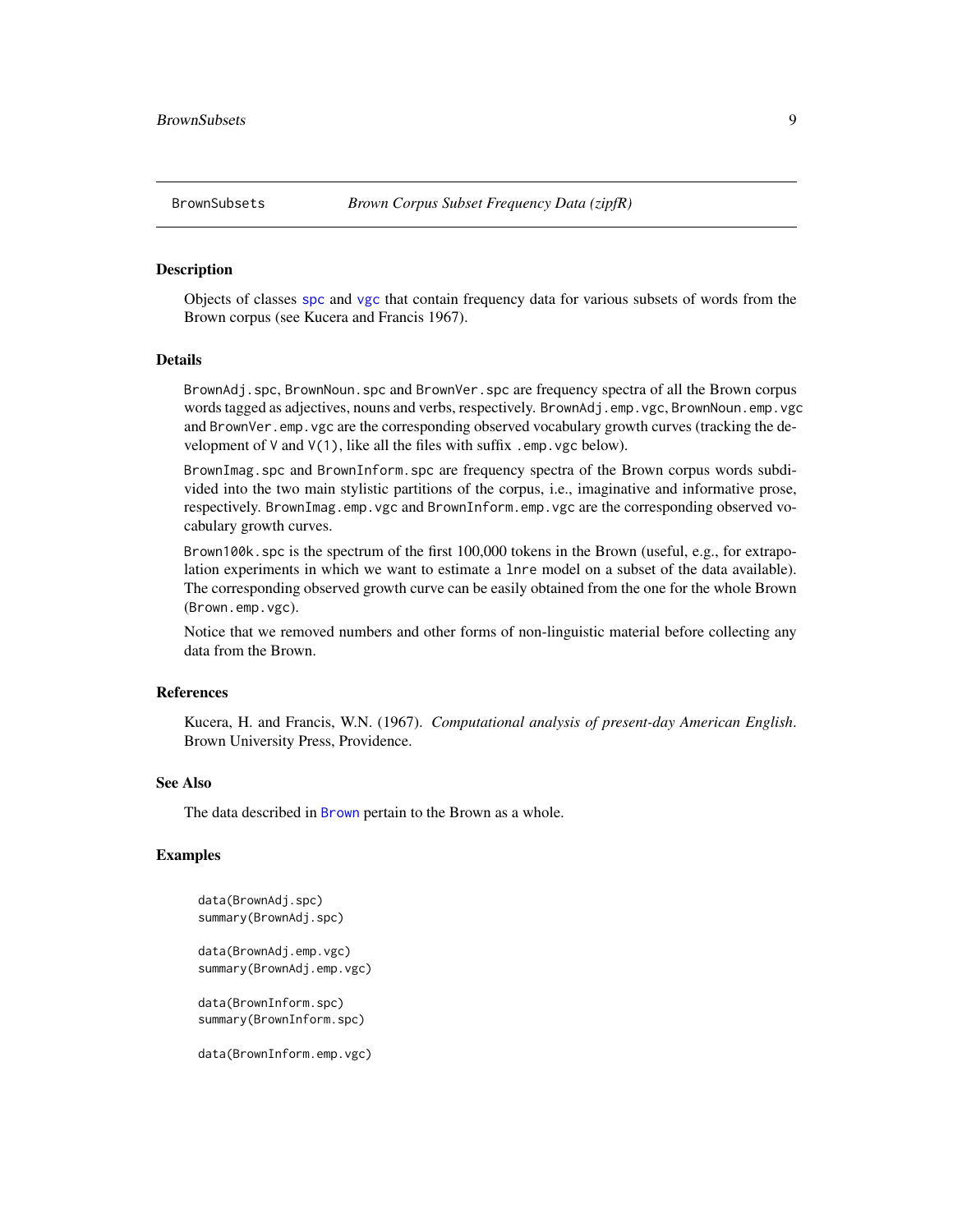```
summary(BrownInform.emp.vgc)
```

```
data(Brown100k.spc)
summary(Brown100k.spc)
```
<span id="page-9-1"></span>confint.lnre *Confidence intervals for LNRE model parameters (zipfR)*

## Description

TODO: write documentation for confint.lnre method

## Usage

```
## S3 method for class 'lnre'
confint(object, parm, level=0.95, method=c("normal", "mad", "empirical"), plot=FALSE, ...)
```
## Arguments

| object | <b>TODO</b> |
|--------|-------------|
| parm   | TODO        |
| level  | TODO        |
| method | <b>TODO</b> |
| plot   | <b>TODO</b> |
|        | TODO        |

## Details

TODO

## See Also

TODO

## Examples

## TODO

<span id="page-9-0"></span>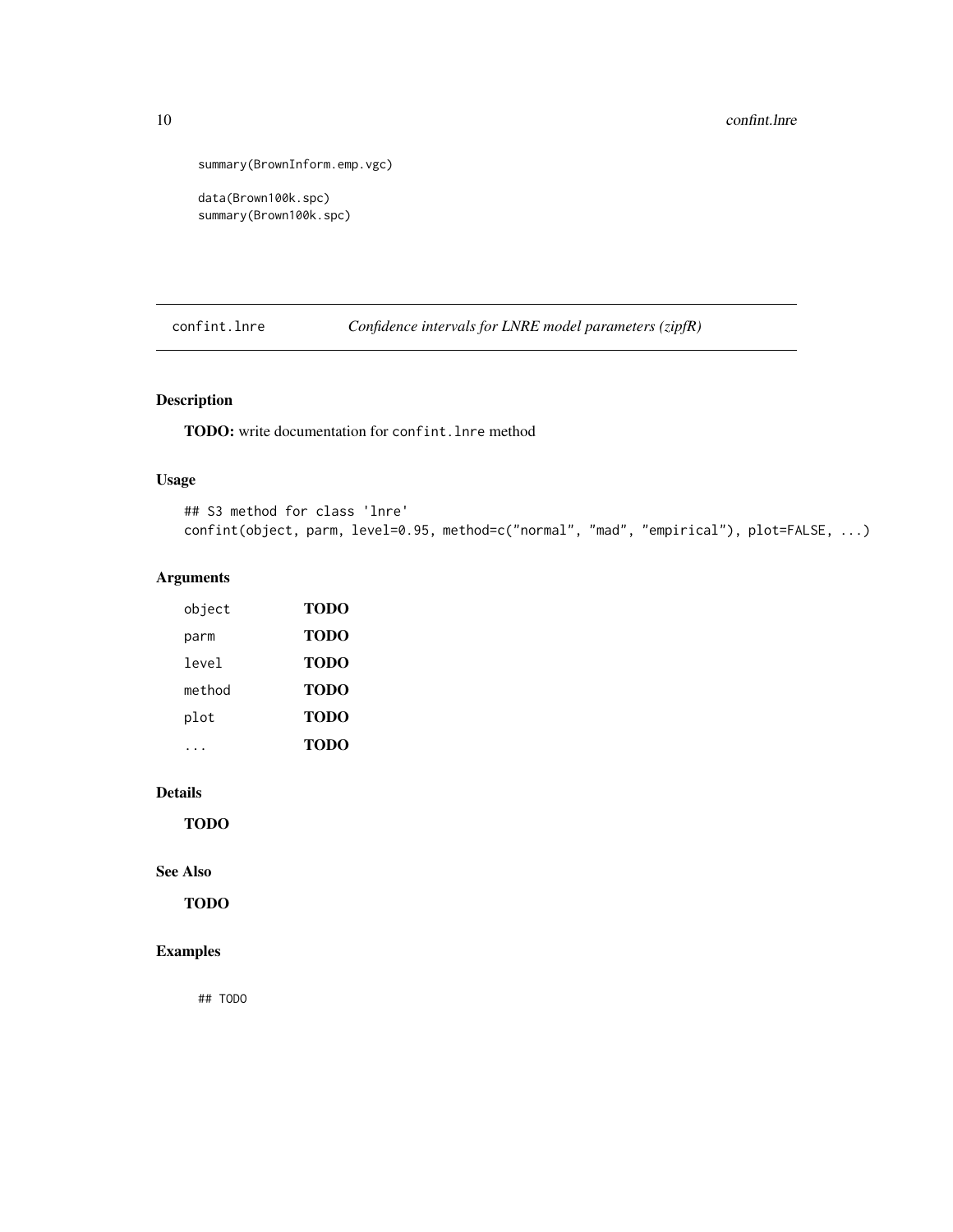<span id="page-10-0"></span>Dickens *Dickens' Frequency Data (zipfR)*

## **Description**

Objects of classes [spc](#page-67-1) and [vgc](#page-79-1) that contain frequency data for a collection of Dickens's works from Project Gutenberg, and for 3 novels (Oliver Twist, Great Expectations and Our Mutual Friends).

## Details

Dickens.spc has a frequency spectrum derived from a collection of Dickens' works downloaded from the Gutenberg archive (A Christmas Carol, David Copperfield, Dombey and Son, Great Expectations, Hard Times, Master Humphrey's Clock, Nicholas Nickleby, Oliver Twist, Our Mutual Friend, Sketches by BOZ, A Tale of Two Cities, The Old Curiosity Shop, The Pickwick Papers, Three Ghost Stories). Dickens.emp.vgc contains the corresponding observed vocabulary growth (V and V(1)).

DickensOliverTwist.spc and DickensOliverTwist.emp.vgc contain spectrum and observed growth curve (V and V(1) of the early novel Oliver Twist (1837-1839).

DickensGreatExpectations.spc and DickensGreatExpectations.emp.vgc contain spectrum and observed growth curve (V and  $V(1)$ ) of the late novel Great Expectations (1860-1861).

DickensOurMutualFriend.spc and DickensOurMutualFriend.emp.vgc contain spectrum and observed growth curve (V and  $V(1)$ ) of Our Mutual Friend, the last novel completed by Dickens (1864-1865).

Notice that we removed numbers and other forms of non-linguistic material before collecting the frequency data.

## References

Project Gutenberg: <http://www.gutenberg.org/>

Charles Dickens on Wikipedia: [http://en.wikipedia.org/wiki/Charles\\_Dickens](http://en.wikipedia.org/wiki/Charles_Dickens)

## Examples

```
data(Dickens.spc)
summary(Dickens.spc)
```
data(Dickens.emp.vgc) summary(Dickens.emp.vgc)

data(DickensOliverTwist.spc) summary(DickensOliverTwist.spc)

```
data(DickensOliverTwist.emp.vgc)
summary(DickensOliverTwist.emp.vgc)
```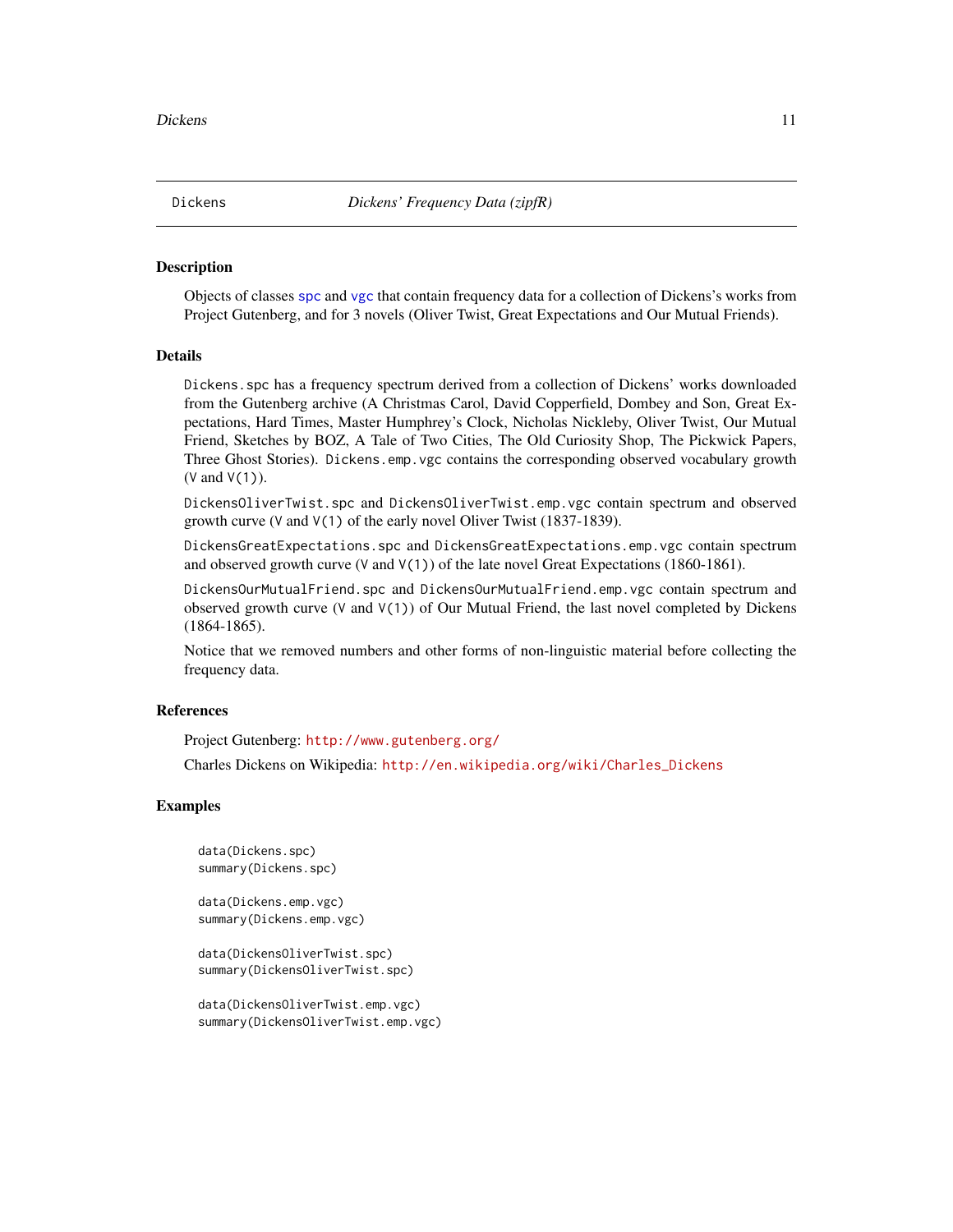Internal function: Generic method for estimation of LNRE model parameters. Based on the class of its first argument, the method dispatches to a suitable implementation of the estimation procedure.

Unless you are a developer working on the zipfR source code, you are probably looking for the [lnre](#page-18-1) manpage.

## Usage

estimate.model(model, spc, param.names, method, cost.function, m.max=15, debug=FALSE, ...)

#### Arguments

| model         | LNRE model object of the appropriate class (a subclass of lnre). All parameters<br>of the LNRE model that are not listed in param, names must have been initialized<br>to their prespecified values in the model object.                                              |
|---------------|-----------------------------------------------------------------------------------------------------------------------------------------------------------------------------------------------------------------------------------------------------------------------|
| spc           | an observed frequency spectrum, i.e. an object of class spc. The values of the<br>missing parameters will be estimated from this frequency spectrum.                                                                                                                  |
| param.names   | a character vector giving the names of parameters for which values have to be<br>estimated ("missing" parameters)                                                                                                                                                     |
| method        | name of the minimization algorithm used for parameter estimation (see lnre for<br>details)                                                                                                                                                                            |
| cost.function | cost function to be minimized (see lnre for details). NB: this is a direct refer-<br>ence to the function object rather than just the name of the cost function. Look-<br>up of the appropriate cost function implementation is performed in the 1nre<br>constructor. |
| m.max         | number of spectrum elements that will be used to compute the cost function<br>(passed on to cost. function)                                                                                                                                                           |
| debug         | if TRUE, some debugging and progress information will be printed during the<br>estimation procedure                                                                                                                                                                   |
|               | additional arguments are passed on and may be used by some implementations                                                                                                                                                                                            |

## Details

By default, estimate.model dispatches to a generic implementation of the estimation procedure that can be used with all types of LNRE models (estimate.model.lnre).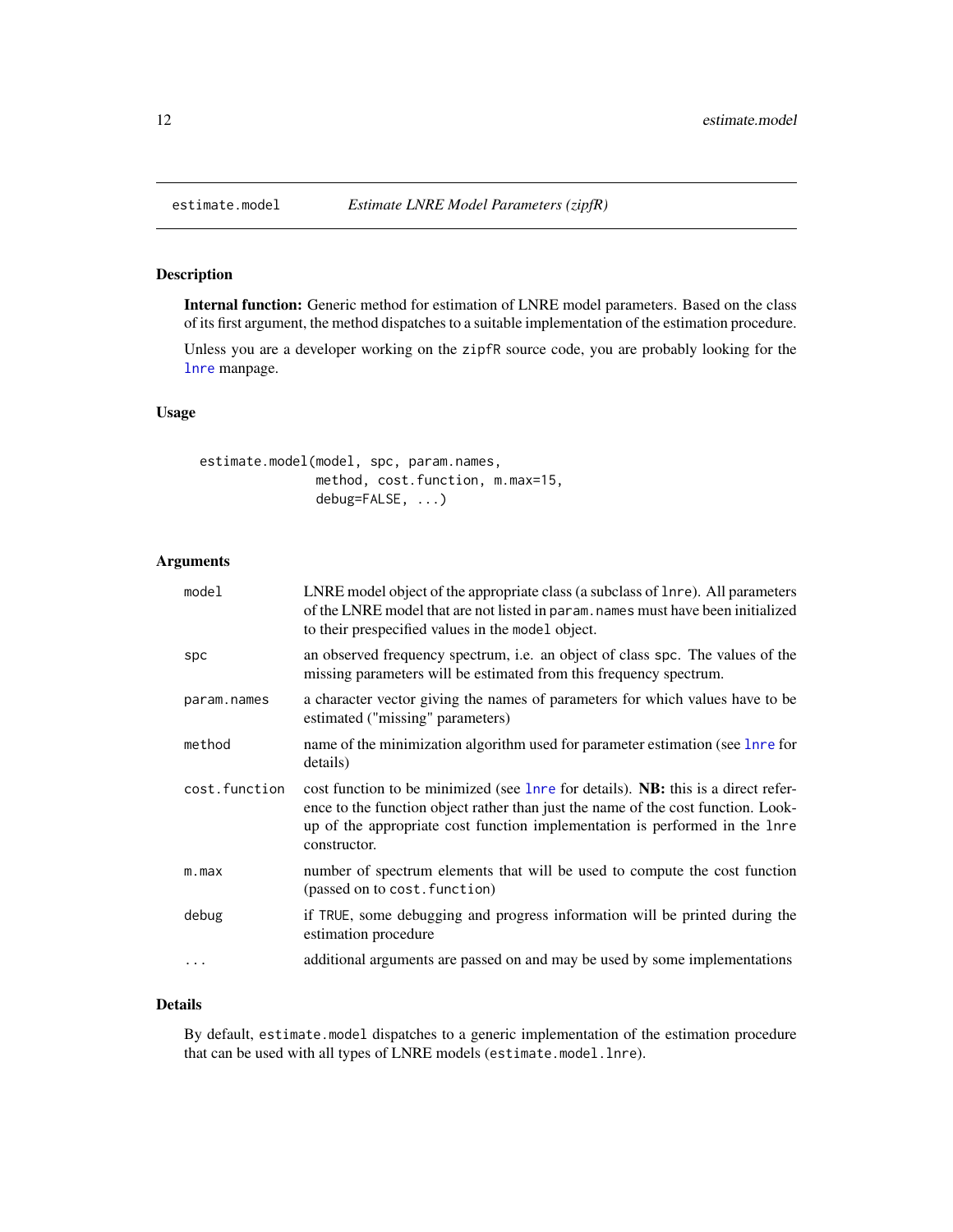#### <span id="page-12-0"></span> $EV$ -EVm and  $\frac{13}{2}$

This generic implementation can be overridden for specific LNRE models, e.g. to calculate better init values or improve the estimation procedure in some other way. To provide a custom implementation for Zipf-Mandelbrot models (of class lnre.zm), for instance, it is sufficient to define the corresponding method implementation estimate.model.lnre.zm. If no custom implementation is provided but the user has selected the Custom method (which is the default), estimate.model falls back on Nelder-Mead for multi-dimensional minimization and NLM for one-dimensional minimization (where Nelder-Mead is considered to be unreliable).

Parmeter estimation is performed by minimization of the cost function passed in the cost. function argument (see [lnre](#page-18-1) for details). Depending on the method argument, a range of different minimization algorithms can be used (see [lnre](#page-18-1) for a complete listing). The minimization algorithm always operates on *transformed* parameter values, making use of the transform utility provided by LNRE models (see [lnre.details](#page-25-1) for more information about utility functions). All parameters are initialized to 0 in the transformed scale, which should translate to sensible starting points.

Note that the estimate.model implementations *do not perform any error checking*. It is the responsibility of the caller to make sure that the arguments are sensible and complete. In particular, all model parameters that will not be estimated (i.e. are not listed in param.names) must have been initialized to their prespecified values in the model passed to the function.

## Value

A modified version of model, where the missing parameters listed in param.names have been estimated from the observed frequency spectrum spc. In addition, goodness-of-fit information is added to the object.

## See Also

The user-level function for estimating LNRE models is [lnre](#page-18-1). Its manpage also lists available cost functions and minimization algorithms.

The internal structure of lnre objects (representing LNRE models) is described on the lnre. details manpage, which also outlines the necessary steps for implementing a new LNRE model.

The minimization algorithms used are described in detail on the  $n \ln m$  and [optim](#page-0-0) manpages from  $\mathsf{R}$ 's standard library.

EV-EVm *Expected Frequency Spectrum (zipfR)*

## <span id="page-12-1"></span>**Description**

EV and EVm are generic methods for computing the expected vocabulary size  $E[V]$  and frequency spectrum  $E[V_m]$  according to a LNRE model (i.e. an object belonging to a subclass of lnre).

When applied to a frequency spectrum (i.e. an object of class spc), these methods perform binomial interpolation (see EV, spc for details), although spc, interp and vgc, interp might be more convenient binomial interpolation functions for most purposes.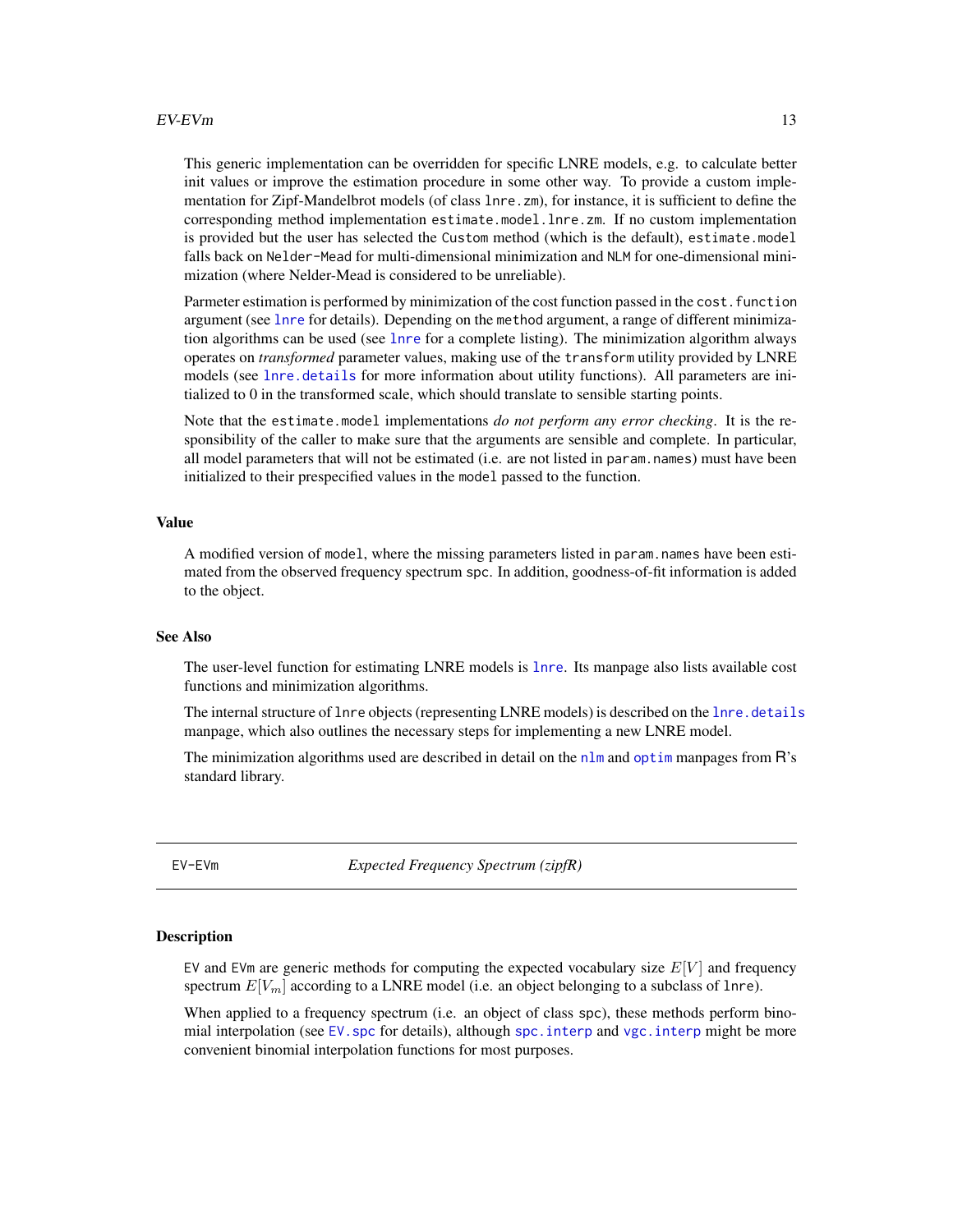## <span id="page-13-0"></span>Usage

```
EV(obj, N, ...)
EVm(obj, m, N, ...)
```
## Arguments

| obi       | an LNRE model (i.e. an object belonging to a subclass of lnre) or frequency<br>spectrum (i.e. an object of class spc)         |
|-----------|-------------------------------------------------------------------------------------------------------------------------------|
| m         | positive integer value determining the frequency class $m$ to be returned (or a<br>vector of such values)                     |
| N         | sample size $N$ for which the expected vocabulary size and frequency spectrum<br>are calculated (or a vector of sample sizes) |
| $\ddotsc$ | additional arguments passed on to the method implementation (see respective<br>manpages for details)                          |

## Value

EV returns the expected vocabulary size  $E[V(N)]$  in a sample of N tokens, and EVm returns the expected spectrum elements  $E[V_m(N)]$ , according to the LNRE model given by obj (or according to binomial interpolation).

## See Also

See [lnre](#page-18-1) for more information on LNRE models, a listing of available models, and methods for parameter estimation.

The variances of the random variables  $V(N)$  and  $V_m(N)$  can be computed with the methods [VV](#page-83-1) and [VVm](#page-83-1).

See EV. spc and EVm. spc for more information about the usage of these methods to perform binomial interpolation (but consider using [spc.interp](#page-69-1) and [vgc.interp](#page-82-1) instead).

## Examples

## see lnre() documentation for examples

<span id="page-13-1"></span>

EV-EVm.spc *Binomial Interpolation (zipfR)*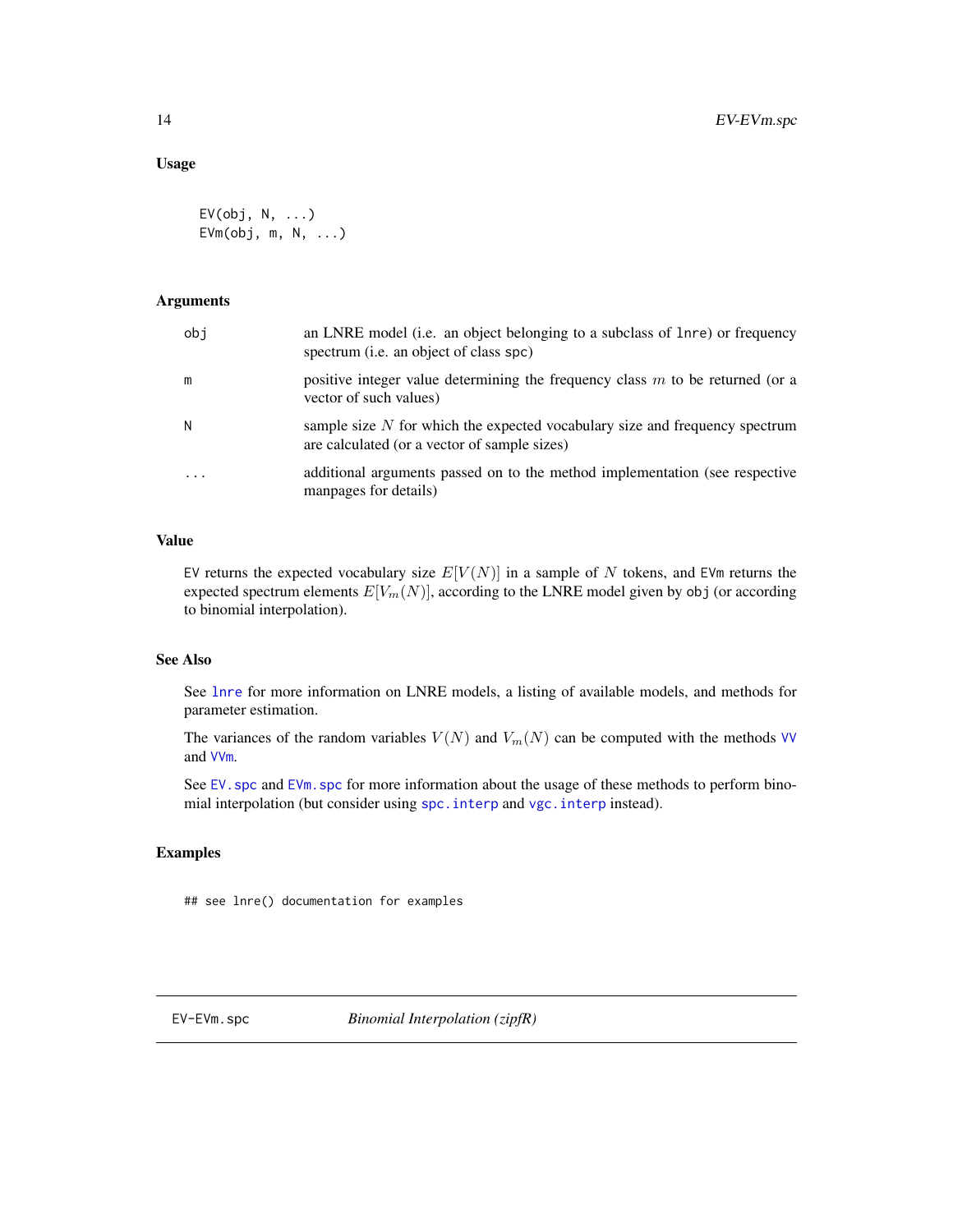## EV-EVm.spc 15

## Description

Compute the expected vocabulary size  $E[V(N)]$  (with function EV, spc) or expected frequency spectrum  $E[V_m(N)]$  (with function EVm.spc) for a random sample of size N from a given frequency spectrum (i.e., an object of class spc). The expectations are calculated by binomial interpolation (following Baayen 2001, pp. 64-69).

Note that these functions are not user-visible. They can be called implicitly through the generic methods EV and EVm, applied to an object of type spc.

## Usage

```
## S3 method for class 'spc'
EV(obj, N, allow.extrapolation=FALSE, ...)
  ## S3 method for class 'spc'
```

```
EVm(obj, m, N, allow.extrapolation=FALSE, ...)
```
## Arguments

| obi                 | an object of class spc, representing a frequency spectrum                                                                                                                                                               |  |  |  |  |
|---------------------|-------------------------------------------------------------------------------------------------------------------------------------------------------------------------------------------------------------------------|--|--|--|--|
| m                   | positive integer value determining the frequency class m for which $E[V_m(N)]$<br>be returned (or a vector of such values)                                                                                              |  |  |  |  |
| N                   | sample size $N$ for which the expected vocabulary size or frequency spectrum<br>are calculated (or a vector of sample sizes)                                                                                            |  |  |  |  |
| allow.extrapolation |                                                                                                                                                                                                                         |  |  |  |  |
|                     | if TRUE, the requested sample size $N$ may be larger than the sample size of the<br>frequency spectrum obj, for binomial <i>extrapolation</i> . This obtion should be used<br>with great caution (see "Details" below). |  |  |  |  |
| $\cdots$            | additional arguments passed on from generic methods will be ignored                                                                                                                                                     |  |  |  |  |

## Details

These functions are naive implementations of binomial interpolation, using Equations (2.41) and (2.43) from Baayen (2001). No guarantees are made concerning their numerical accuracy, especially for extreme values of m and N.

According to Baayen (2001), pp. 69-73., the same equations can also be used for binomial *extrapolation* of a given frequency spectrum to larger sample sizes. However, they become numerically unstable in this case and will typically break down when extrapolating to more than twice the size of the observed sample (Baayen 2001, p. 75). Therefore, extrapolation has to be enabled explicitly with the option allow.extrapolation=TRUE and should be used with great caution.

## Value

EV returns the expected vocabulary size  $E[V(N)]$  for a random sample of N tokens from the frequency spectrum obj, and EVm returns the expected spectrum elements  $E[V_m(N)]$  for a random sample of  $N$  tokens from obj, calculated by binomial interpolation.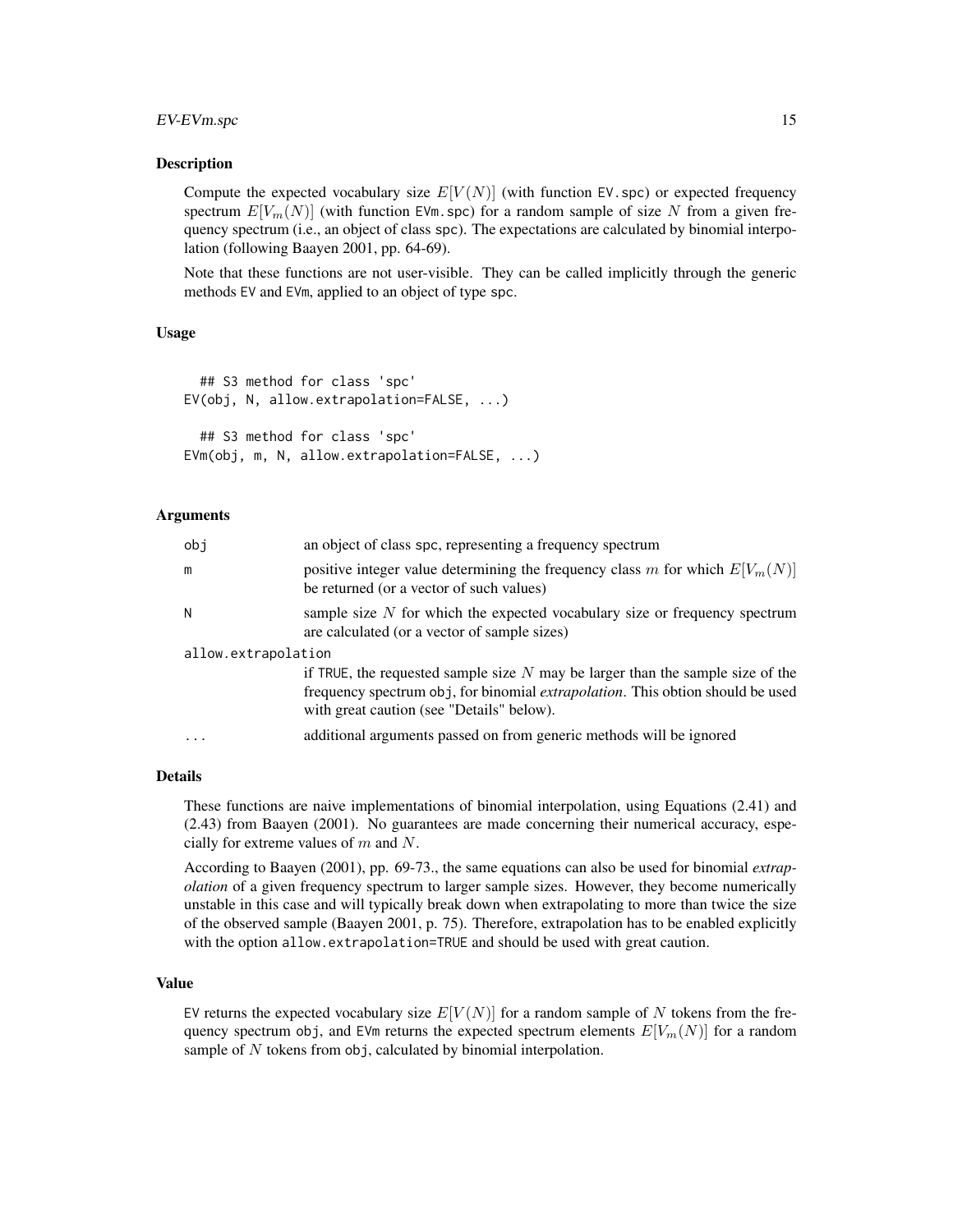## References

Baayen, R. Harald (2001). *Word Frequency Distributions.* Kluwer, Dordrecht.

#### See Also

[EV](#page-12-1) and [EVm](#page-12-1) for the generic methods and links to other implementations

[spc.interp](#page-69-1) and [vgc.interp](#page-82-1) are convenience functions that compute an expected frequency spectrum or vocabulary growth curve by binomial interpolation

ItaPref *Italian Ri- and Ultra- Prefix Frequency Data (zipfR)*

## Description

ItaRi.spc and ItaRi.emp.vgc are [zipfR](#page-2-1) objects of classes [tfl](#page-74-1), [spc](#page-67-1) and [vgc](#page-79-1), respectively. They contain frequency data for all verbal lemmas with the prefix ri- (similar to English re-) in the Italian la Repubblica corpus.

ItaUltra.spc and ItaUltra.emp.vgc contain the same kinds of data for the adjectival prefix ultra-.

#### Details

ItaRi.emp.vgc and ItaUltra.emp.vgc are *empirical* vocabulary growth curves, reflecting the V and V(1) development in the non-randomized corpus.

The data were manually checked, as described for ri- in Baroni (to appear).

## References

Baroni, M. (to appear) I sensi di ri-: Un'indagine preliminare. In Maschi, R., Penello, N. and Rizzolatti, P. (eds.), *Miscellanea di studi linguistici offerti a Laura Vanelli*. Udine, Forum.

la Repubblica corpus: <http://sslmit.unibo.it/repubblica/>

## Examples

```
data(ItaRi.spc)
summary(ItaRi.spc)
```
data(ItaRi.emp.vgc) summary(ItaRi.emp.vgc)

data(ItaUltra.spc) summary(ItaUltra.spc)

data(ItaUltra.emp.vgc) summary(ItaUltra.emp.vgc)

<span id="page-15-0"></span>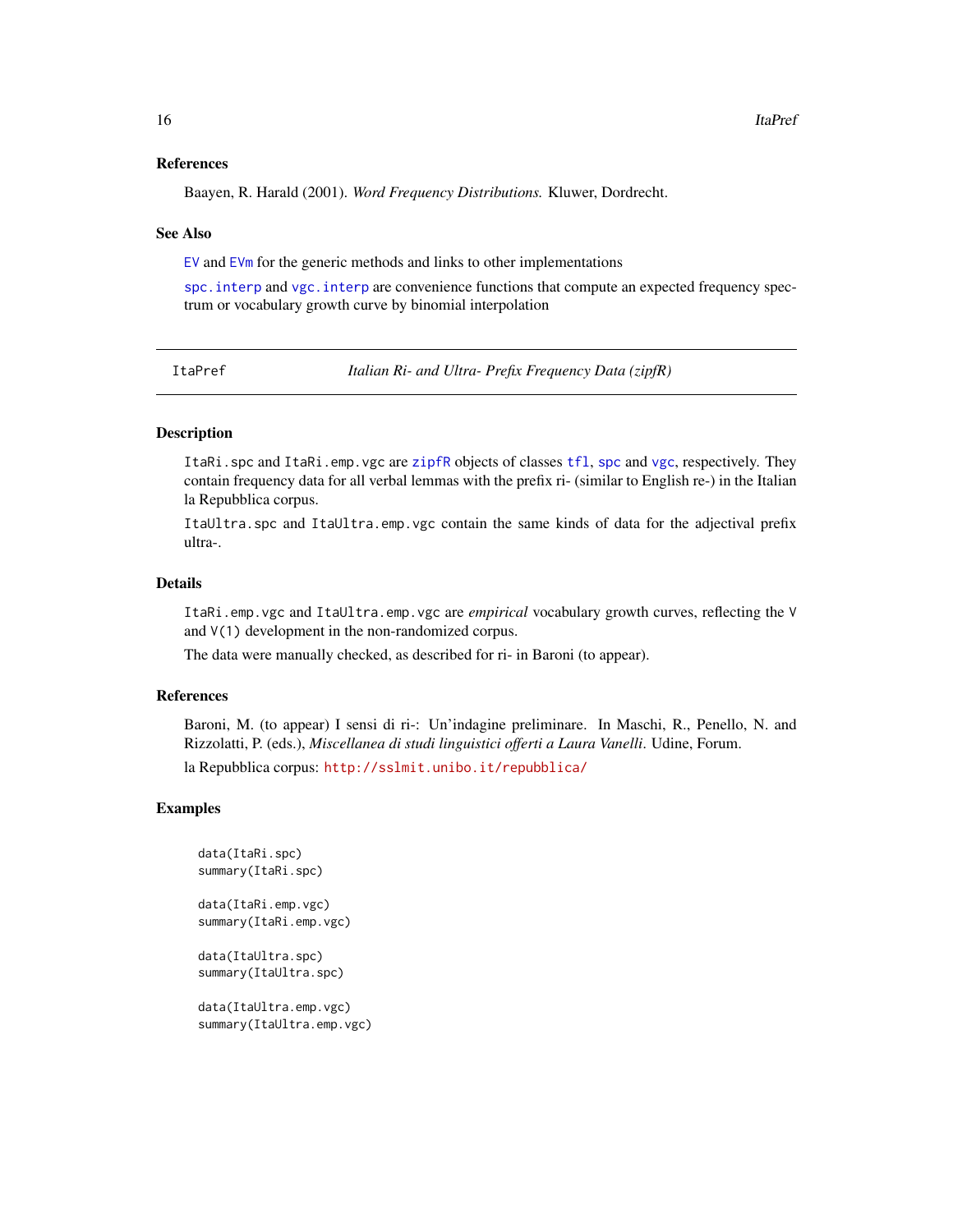<span id="page-16-1"></span><span id="page-16-0"></span>Type density g (tdlnre), type distribution G (tplnre), type quantiles  $G^{-1}$  (tqlnre), probability density f (dlnre), distribution function F (plnre), quantile function  $F^{-1}$  (qlnre), logarithmic type and probability densities (ltdlnre and ldlnre), and random sample generation (rlnre) for LNRE models.

## Usage

```
tdlnre(model, x, ...)
tplnre(model, q, lower.tail=FALSE, ...)
tqlnre(model, p, lower.tail=FALSE, ...)
dlnre(model, x, ...)
plnre(model, q, lower.tail=TRUE, ...)
qlnre(model, p, lower.tail=TRUE, ...)
ltdlnre(model, x, base=10, log.x=FALSE, ...)
ldlnre(model, x, base=10, log.x=FALSE, ...)
```
rlnre(model, n, ...)

## Arguments

| model      | an object belonging to a subclass of lnre, representing a LNRE model                                                                                                                                        |
|------------|-------------------------------------------------------------------------------------------------------------------------------------------------------------------------------------------------------------|
| $\times$   | vector of type probabilities $pi$ for which the density function is evaluated                                                                                                                               |
| q          | vector of type probability quantiles, i.e. threshold values $\rho$ on the type probabil-<br>ity axis                                                                                                        |
| p          | vector of tail probabilities                                                                                                                                                                                |
| lower.tail | if TRUE, lower tail probabilities or type counts are returned / expected in the p<br>argument. Note that the defaults differ for distribution function and type distri-<br>bution, and see "Details" below. |
| base       | positive number, the base with respect to which the log-transformation is pe-<br>formed (see "Details" below)                                                                                               |
| log.x      | if TRUE, the values passed in the argument x are assumed to be logarithmic, i.e.<br>$\log_a \pi$                                                                                                            |
| n          | size of random sample to generate. If length(n) $> 1$ , the length is taken to be<br>the number required.                                                                                                   |
| $\cdots$   | further arguments are passed through to the method implementations (currently<br>unused)                                                                                                                    |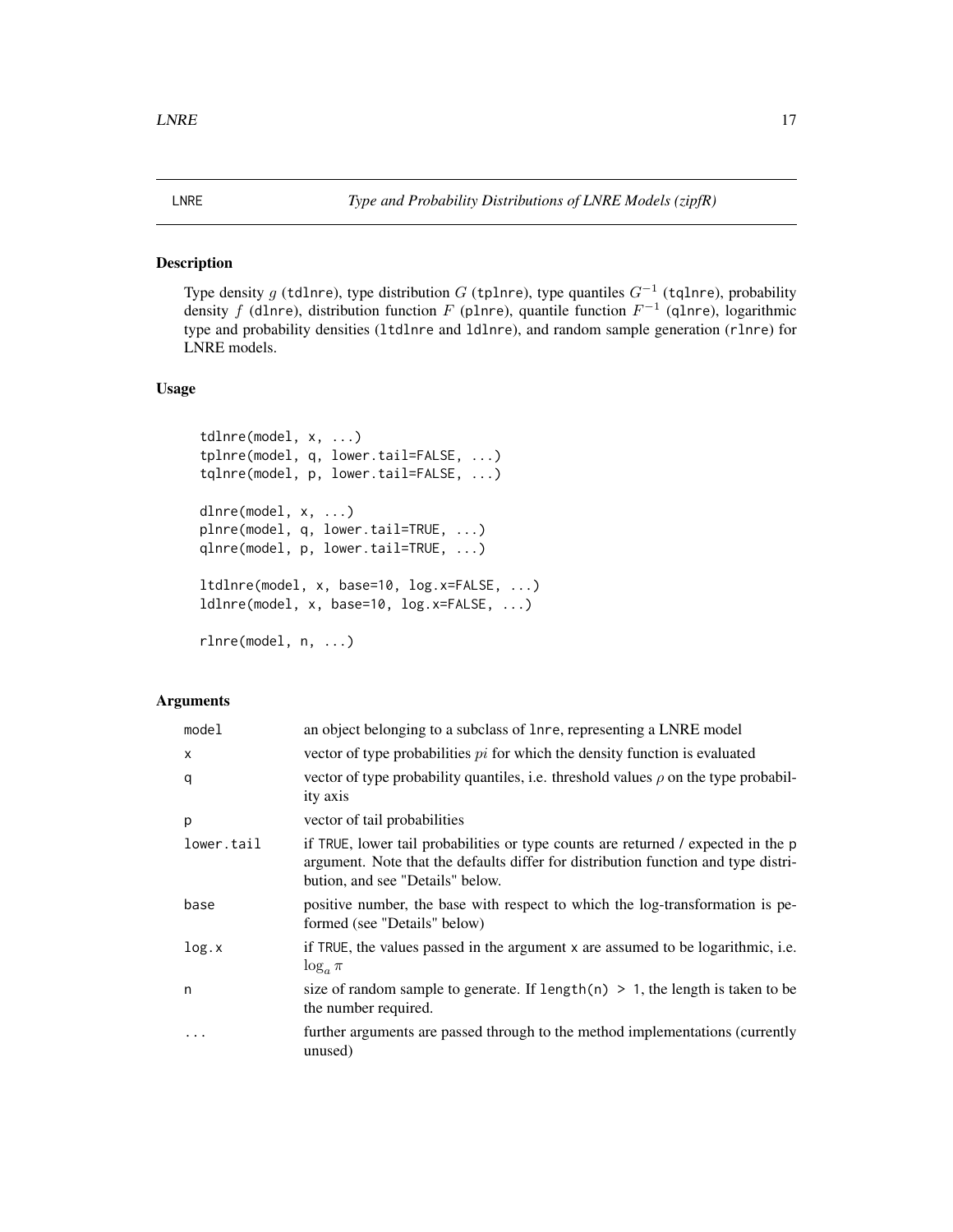## Details

Note that the order in which arguments are specified differs from the analogous functions for common statistical distributions in the R standard library. In particular, the LNRE model model always has to be given as the first parameter so that R can dispatch the function call to an appropriate method implementation for the chosen LNRE model.

Some of the functions may not be available for certain types of LNRE models. In particular, no analytical solutions are known for the distribution and quantiles of GIGP models, so the functions tplnre, tqlnre, plnre, qlnre and rlnre (which depends on qlnre and tplnre) are not implemented for objects of class lnre.gigp.

The default tails differ for the distribution function (plnre, qlnre) and the type distribution (tplnre, tqlnre), in order to match the definitions of  $F(\rho)$  and  $G(\rho)$ . While the distribution function defaults to lower tails (lower . tail=TRUE, corresponding to  $F$  and  $F^{-1}$ ), the type distribution defaults to upper tails (lower.tail=FALSE, corresponding to  $G$  and  $G^{-1}$ ).

Unlike for standard distriutions, logarithmic tail probabilities (log.p=TRUE) are not provided for the LNRE models, since here the focus is usually on the bulk of the distribution rather than on the extreme tails.

The log-transformed density functions  $f^*$  and  $g^*$  returned by 1dlnre and 1tdlnre, respectively, can be understood as probability and type densities for  $log_a \pi$  instead of  $\pi$ , and are useful for visualization of LNRE populations (with a logarithmic scale for the parameter  $\pi$  on the x-axis). For example,

$$
G(\log_a \rho) = \int_{\log_a \rho}^0 g^*(t) dt
$$

## Value

For rnlre, a factor of length n, representing a random sample from the population described by the specified LNRE model.

For all other functions, a vector of non-negative numbers of the same length as the second argument  $(x, p \text{ or } q)$ .

tdlnre returns the type density  $q(\pi)$  for the values of  $\pi$  specified in the vector x. tplnre returns the type distribution  $G(\rho)$  (default) or its complement  $1 - G(\rho)$  (if lower.tail=TRUE), for the values of  $\rho$  specified in the vector q. tqlnre returns type quantiles, i.e. the inverse  $G^{-1}(x)$  (default) or  $G^{-1}(S-x)$  (if lower.tail=TRUE) of the type distribution, for the type counts x specified in the vector p.

dlnre returns the probability density  $f(\pi)$  for the values of  $\pi$  specified in the vector x. plnre returns the distribution function  $F(\rho)$  (default) or its complement  $1 - F(\rho)$  (if lower.tail=FALSE), for the values of  $\rho$  specified in the vector q. qlnre returns quantiles, i.e. the inverse  $F^{-1}(p)$  (default) or  $F^{-1}(1-p)$  (if lower.tail=FALSE) of the distribution function, for the probabilities p specified in the vector p.

ldlnre and ltdlnre compute logarithmically transformed versions of the probability and type density functions, respectively, taking logarithms with respect to the base  $\alpha$  specified in the base argument (default:  $a = 10$ ). See "Details" above for more information.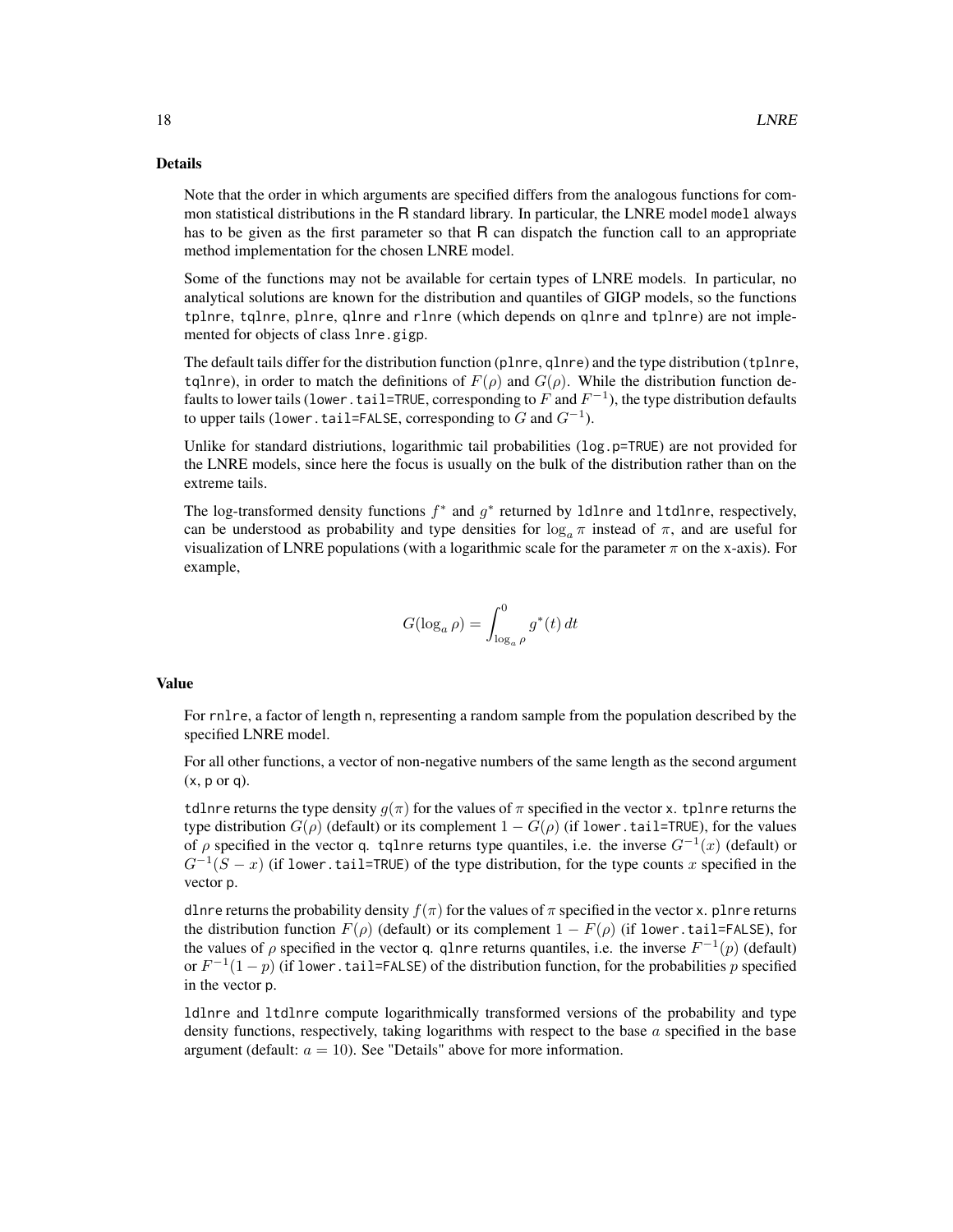<span id="page-18-0"></span>lnre transmission i 19

## See Also

[lnre](#page-18-1) for more information about LNRE models and how to initialize them

random samples generated with rnlre can be further processed with the functions [vec2tfl](#page-77-1), [vec2spc](#page-77-1) and [vec2vgc](#page-77-1)

## Examples

```
## define ZM and fZM LNRE models
ZM <- lnre("zm", alpha=.8, B=1e-3)
FZM <- lnre("fzm", alpha=.8, A=1e-5, B=.05)
## random samples from the two models
head(table(rlnre(ZM, 10000)))
head(table(rlnre(FZM, 10000)))
## plot logarithmic type density functions
x \le -10 seq(-6, 1, by=.01) # pi = 10^(-6) .. 10^(-1)
y.zm <- ltdlnre(ZM, x)
y.fzm <- ltdlnre(FZM, x)
## Not run: plot(x, y.zm, type="l", lwd=2, col="red", log="x", ylim=c(0,14000))
## Not run: lines(x, y.fzm, lwd=2, col="blue")
## Not run: legend("topright", legend=c("ZM", "fZM"), lwd=3, col=c("red", "blue"))
## probability pi_k of k-th type according to FZM model
k < -10plnre(FZM, tqlnre(FZM, k-1)) - plnre(FZM, tqlnre(FZM, k))
## number of types with pi >= 1e-6
tplnre(ZM, 1e-6)
## lower tail fails for infinite population size
## Not run: tplnre(ZM, 1e-3, lower=TRUE)
## total probability mass assigned to types with pi <= 1e-6
plnre(ZM, 1e-6)
```
<span id="page-18-1"></span>lnre *LNRE Models (zipfR)*

## Description

LNRE model constructor, returns an object representing a LNRE model with the specified parameters, or allows parameters to be estimated automatically from an observed frequency spectrum.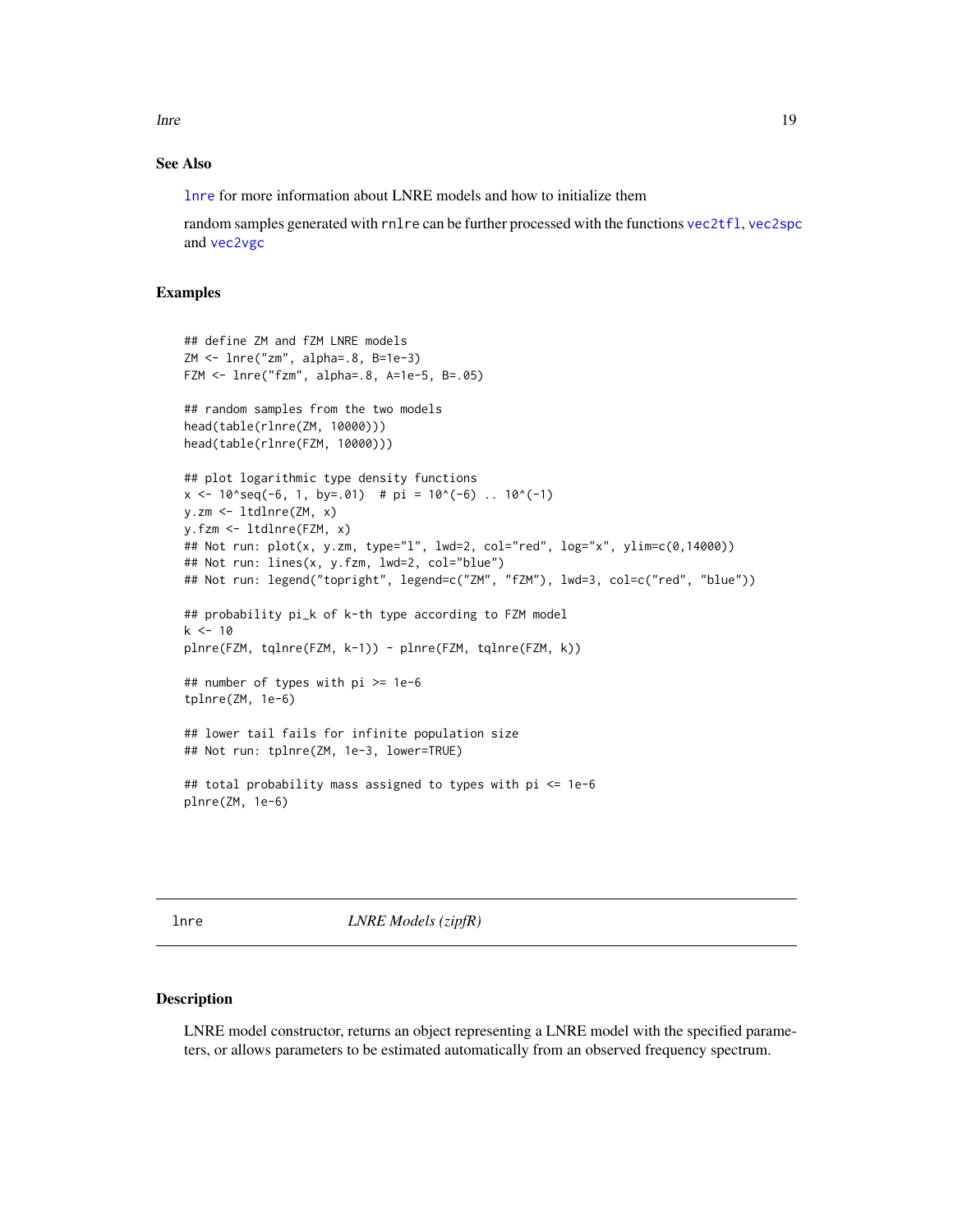## Usage

```
lnre(type=c("zm", "fzm", "gigp"),
     spc=NULL, debug=FALSE,
    cost=c("chisq", "linear", "smooth.linear", "mse", "exact"),
    m.max=15,
    method=c("Custom", "NLM", "Nelder-Mead", "SANN"),
     exact=TRUE, sampling=c("Poisson", "multinomial"),
     bootstrap=0, verbose=TRUE,
     ...)
```
## Arguments

| type      | class of LNRE model to use (see "LNRE Models" below)                                                                                                                                                                                                                                                                                                                                                                                                               |
|-----------|--------------------------------------------------------------------------------------------------------------------------------------------------------------------------------------------------------------------------------------------------------------------------------------------------------------------------------------------------------------------------------------------------------------------------------------------------------------------|
| spc       | observed frequency spectrum used to estimate model parameters                                                                                                                                                                                                                                                                                                                                                                                                      |
| debug     | if TRUE, detailed debugging information will be printed during parameter esti-<br>mation                                                                                                                                                                                                                                                                                                                                                                           |
| cost      | cost function for measuring the "distance" between observed and expected vo-<br>cabulary size and frequency spectrum. Parameters are estimated by minimizing<br>this cost function (see "Cost Functions" below for a listing of available cost<br>functions).                                                                                                                                                                                                      |
| m.max     | number of spectrum elements considered by the cost function (see "Cost Func-<br>tions" below for more information)                                                                                                                                                                                                                                                                                                                                                 |
| method    | algorithm used for parameter estimation, by minimizing the value of the cost<br>function (see "Parameter Estimation" below for details, and "Minimization Al-<br>gorithms" for descriptions of the available algorithms)                                                                                                                                                                                                                                           |
| exact     | if FALSE, certain LNRE models will be allowed to use approximations when<br>calculating expected values and variances, in order to improve performance and<br>numerical stability. However, the computed values might be inaccurate or in-<br>consistent in "extreme" situations: in particular, $E[V]$ might be larger than N<br>when N is very small; $\sum_{m} E[V_m]$ can be larger than $E[V]$ at the same N;<br>$\sum_m m \cdot E[V_m]$ can be larger than N |
| sampling  | type of random sampling model to use. Poisson sampling is mathematically<br>simpler and allows fast and robust calculations, while multinomial sampling<br>is more accurate especially for very small samples. Poisson sampling is the<br>default and should be unproblematic for sample sizes $N \ge 10000$ . NB: The<br>multinomial sampling option has not been implemented yet.                                                                                |
| bootstrap | number of bootstrap samples used to estimate confidence intervals for estimated<br>model parameters. Recommended values are bootstrap=100 or bootstrap=200.<br>Bootstrapping can be very time-consuming and should only be used if the un-<br>derlying sample size isn't too large (roughly, up to 1 million tokens). See<br>Inre.bootstrap for further information and warnings.                                                                                  |
| verbose   | if TRUE, a progress bar will be shown in the R console during the bootstrapping<br>procedure                                                                                                                                                                                                                                                                                                                                                                       |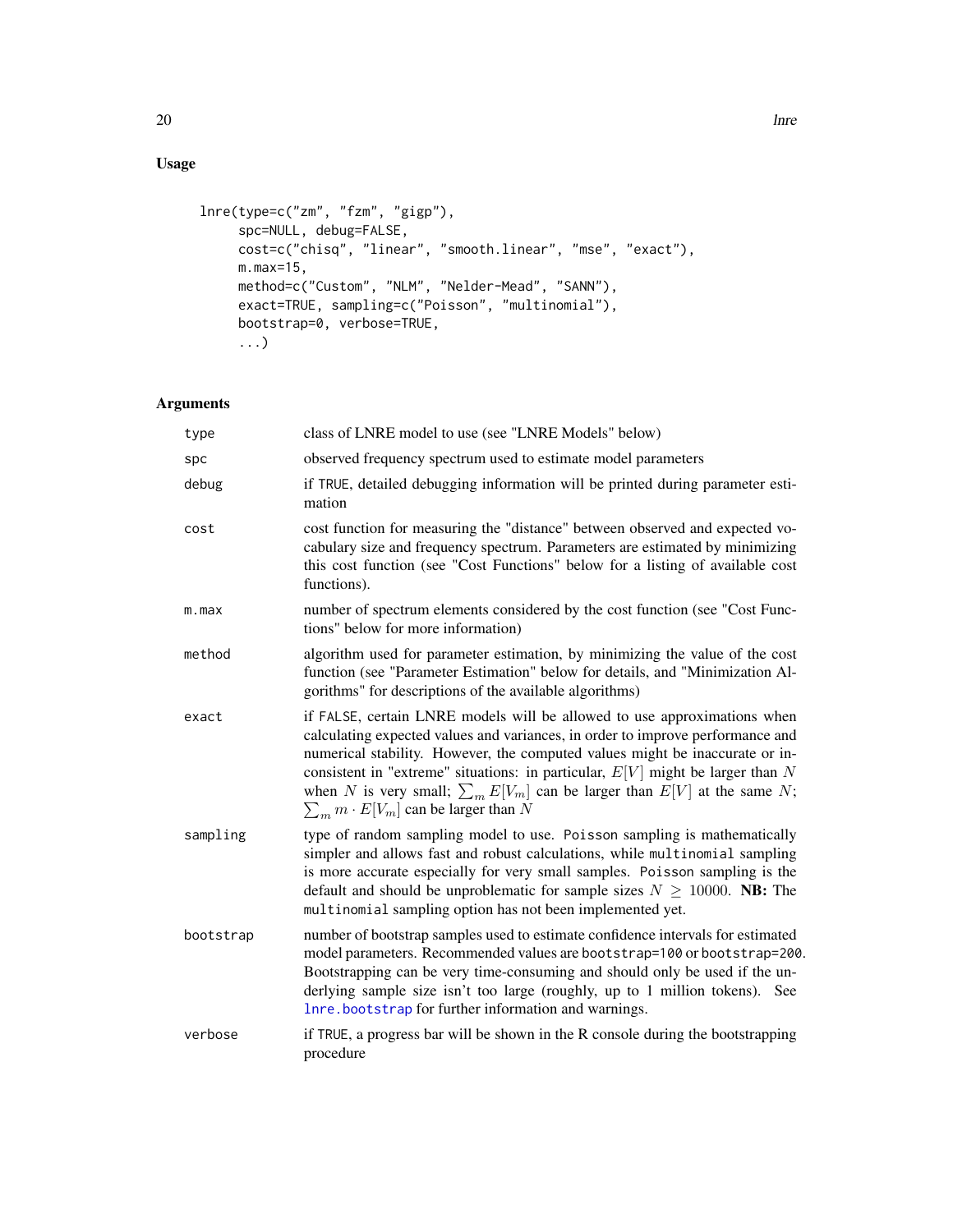... all further named arguments are interpreted as parameter values for the chosen LNRE model (see the respective manpages for names and descriptions of the model parameters)

#### Details

Currently, the following LNRE models are supported by the zipfR package:

The Zipf-Mandelbrot (ZM) LNRE model (see lnre. zm for details).

The finite Zipf-Mandelbrot (fZM) LNRE model (see lnre. fzm for details).

The Generalized Inverse Gauss-Poisson (GIGP) LNRE model (see [lnre.gigp](#page-30-1) for details).

If explicit model parameters are specified in addition to an observed frequency spectrum spc, these parameters are fixed to the given values and are excluded from the estimation procedure. This feature can be useful if fully automatic parameter estimation leads to a poor or counterintuitive fit.

#### Value

An object of a suitable subclass of lnre, depending on the type argument (e.g. lnre.fzm for type="fzm"). This object represents a LNRE model of the selected type with the specified parameter values, or with parameter values estimated from the observed frequency spectrum spc.

The internal structure of lnre objects is described on the [lnre.details](#page-25-1) manpage (intended for developers).

#### Parameter Estimation

Automatic parameter estimation for LNRE models is performed by matching the expected vocabulary size and frequency spectrum of the model against the observed data passed in the spc argument.

For this purpose, a *cost function* has to be defined as a measure of the "distance" between observed and expected frequency spectrum. Parameters are then estimated by applying a *minimization algorithm* in order to find those parameter values that lead to the smallest possible cost.

Parameter estimation is a crucial and often also quite critical step in the application of LNRE models. Depending on the shape of the observed frequency spectrum, the automatic estimation procedure may result in a poor and counter-intuitive fit, or may fail altogether.

Users can influence parameter estimation by choosing from a range of predefined cost functions and from several minimization algorithms, as described in the following sections. Some experimentation with the cost, m.max and method arguments will often help to resolve estimation failures and may result in a considerably better goodness-of-fit.

## Cost Functions

The following cost functions are available and can be selected with the cost argument. All functions are based on the differences between observed and expected values for vocabulary size and the first elements of the frequency spectrum  $(V_1, \ldots, V_m)$ , where m is given by the m.max argument):

chisq: cost function based on a simplified version of the multivariate chi-squared test for goodnessof-fit (assuming independence between the random variables  $V_m$ ). This cost function usually achieves the best results in the goodness-of-fit evaluation and is used by default.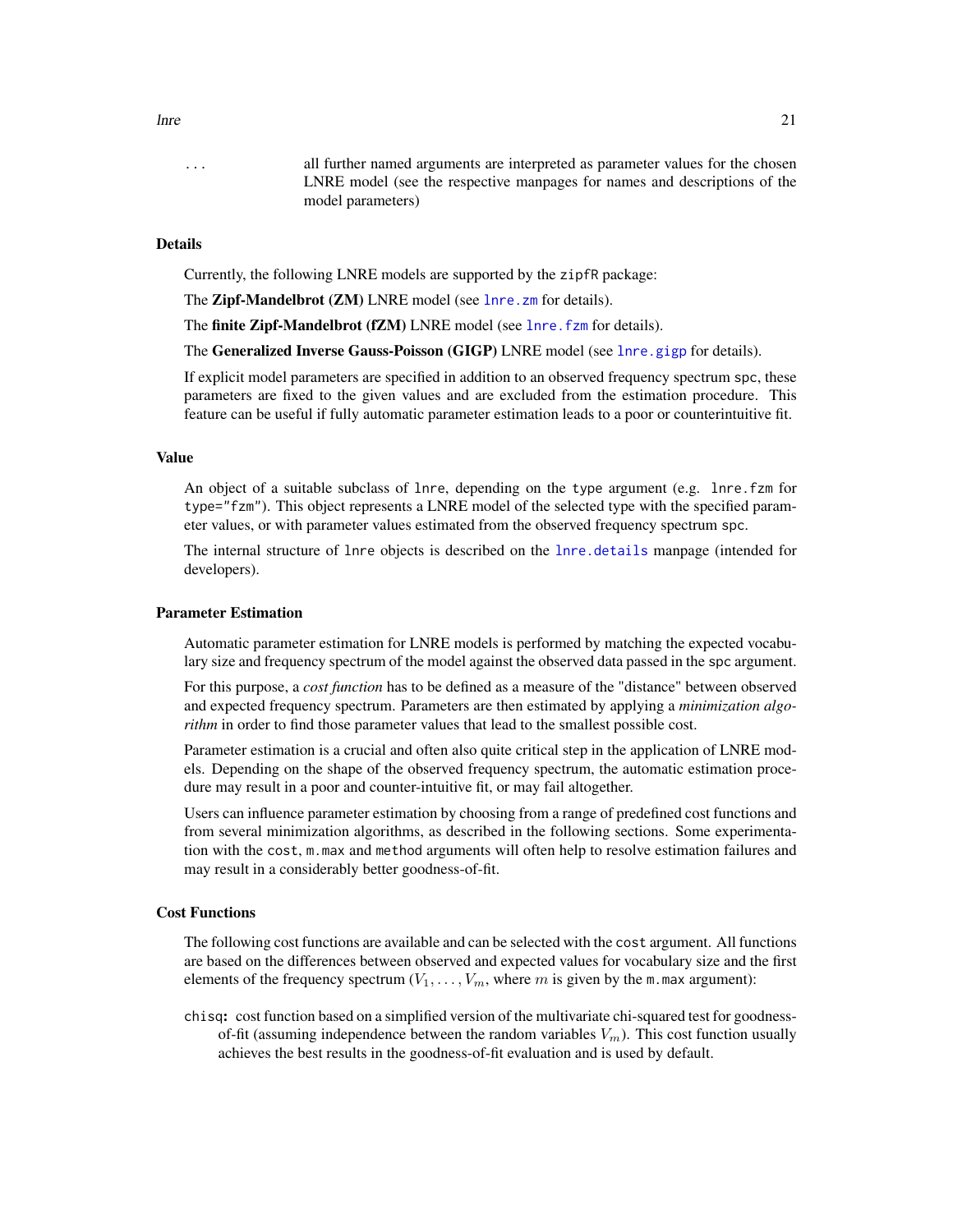- linear: linear cost function, which sums over the absolute differences between observed and expected values. This cost function puts more weight on fitting the vocabulary size and the first few elements of the frequency spectrum (where absolute differences are much larger than for higher spectrum elements).
- smooth.linear: modified version of the linear cost function, which smoothes the kink of the absolute value function for a difference of 0 (since non-differentiable cost functions might be problematic for gradient-base minimization algorithms)
- mse: mean squared error cost function, averaging over the squares of differences between observed and expected values. This cost function penalizes large absolute differences more heavily than linear cost (and therefore puts even greater weight on fitting vocabulary size and the first spectrum elements).
- exact: this "virtual" cost function attempts to match the observed vocabulary size and first spectrum elements exactly, ignoring differences for all higher spectrum elements. This is achieved by adjusting the value of m.max automatically, depending on the number of free parameters that are estimated (in general, the number of constraints that can be satisfied by estimating parameters is the same as the number of free parameters). Having adjusted m.max, the mse cost function is used to determined parameter values, so that the estimation procedure will not fail even if the constraints cannot be matched exactly.

#### Minimization Algorithms

Several different minimization algorithms can be used for parmeter estimation and are selected with the method argument:

- Custom: by default, a custom estimation procedure is used for each type of LNRE model, which may exploit special mathematical properties of the model in order to calculate one or more of the parameter values directly. For example, one parameter of the ZM and fZM models can easily be determined from the constraint  $E[V] = V$  (but note that this additional constraint leads to a different fit than is obtained by plain minimization of the cost function!). Custom estimation might also apply special configuration settings to improve convergence of the minimization process, based on knowledge about the valid ranges and "behaviour" of model parameters. If no custom estimation procedure has been implemented for the selected LNRE model, lnre falls back on the Nelder-Mead or NLM algorithm.
- NLM: a standard Newton-type algorithm for nonlinear minimization, implemented by the [nlm](#page-0-0) function, which makes use of numerical derivatives of the cost function. NLM minimization converges quickly and obtains very precise parameter estimates (for a local minimum of the cost function), but it is not very stable and may cause parameter estimation to fail altogether.
- Nelder-Mead: the Nelder-Mead algorithm, implemented by the optim function, performs minimization without using derivatives. Parameter estimation is therefore very robust, while almost as fast and accurate as the NLM method. Nelder-Mead is also used internally by most custom minimization algorithms.
- SANN minimization by simulated annealing, also provided by the optim function. Like Nelder-Mead, this algorithm is very robust because it avoids numerical derivatives, but convergence is extremely slow. In some cases, SANN might produce a better fit than Nelder-Mead (if the latter converges to a suboptimal local minimum).

See the [nlm](#page-0-0) and [optim](#page-0-0) manpages for more information about the minimization algorithms used and key references.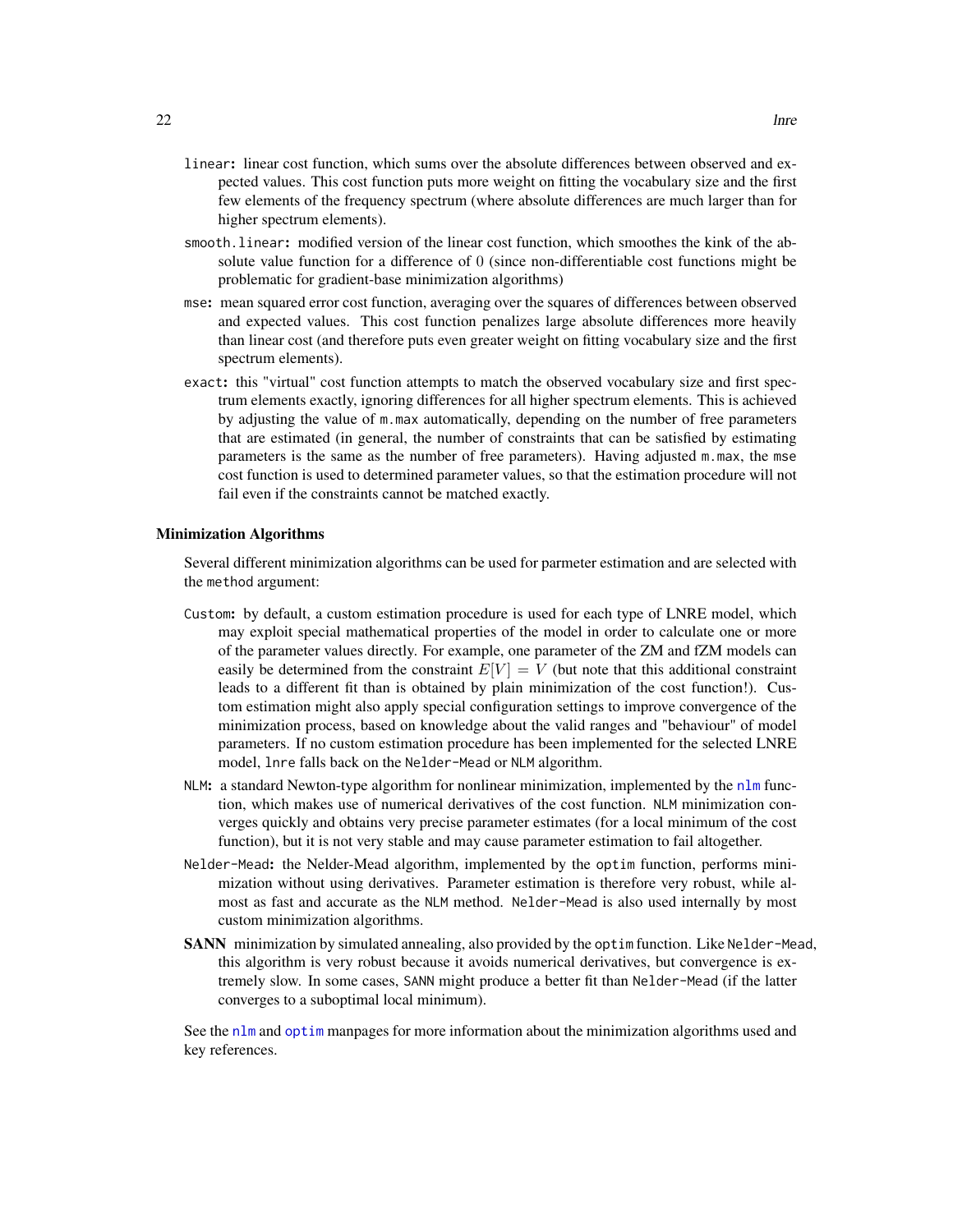## See Also

Detailed descriptions of the different LNRE models provided by zipfR and their parameters can be found on the manpages [lnre.zm](#page-37-1), [lnre.fzm](#page-28-1) and [lnre.gigp](#page-30-1).

Useful methods for trained models are [lnre.spc](#page-34-1), [lnre.vgc](#page-35-1), [EV](#page-12-1), [EVm](#page-12-1), [VV](#page-83-1), [VVm](#page-83-1). Suitable implementations of the [print](#page-0-0) and [summary](#page-0-0) methods are also provided (see [print.lnre](#page-52-1) for details). Note that the methods [N](#page-39-1), [V](#page-39-1) and [Vm](#page-39-1) can be applied to LNRE models with estimated parameters and return information about the observed frequency spectrum used for parameter estimation.

If bootstrapping samples have been generated (bootstrap  $> 0$ ), confidence intervals for the model parameters can be determined with [confint.lnre](#page-9-1). See [lnre.bootstrap](#page-23-1) for more information on the bootstrapping procedure and implementation.

The [lnre.details](#page-25-1) manpage gives details about the implementation of LNRE models and the internal structure of lnre objects, while [estimate.model](#page-11-1) has more information on the parameter estimation procedure (both manpages are intended for developers).

See [lnre.goodness.of.fit](#page-32-1) for a complete description of the goodness-of-fit test that is automatically performed after parameter estimation (and which is reported in the summary of the LNRE model). This function can also be used to evaluate the predictions of the LNRE model on a different data set than the one used for parameter estimation.

## Examples

```
## load Dickens dataset
data(Dickens.spc)
## estimate parameters of GIGP model and show summary
m <- lnre("gigp", Dickens.spc)
m
## N, V and V1 of spectrum used to compute model
## (should be the same as for Dickens.spc)
N(m)V(m)Vm(m,1)
## expected V and V_m and their variances for arbitrary N
EV(m,100e6)
VV(m,100e6)
EVm(m,1,100e6)
VVm(m,1,100e6)
## use only 10 instead of 15 spectrum elements to estimate model
## (note how fit improves for V and V1)
m.10 <- lnre("gigp", Dickens.spc, m.max=10)
m.10
## experiment with different cost functions
m.mse <- lnre("gigp", Dickens.spc, cost="mse")
```
lnre and 23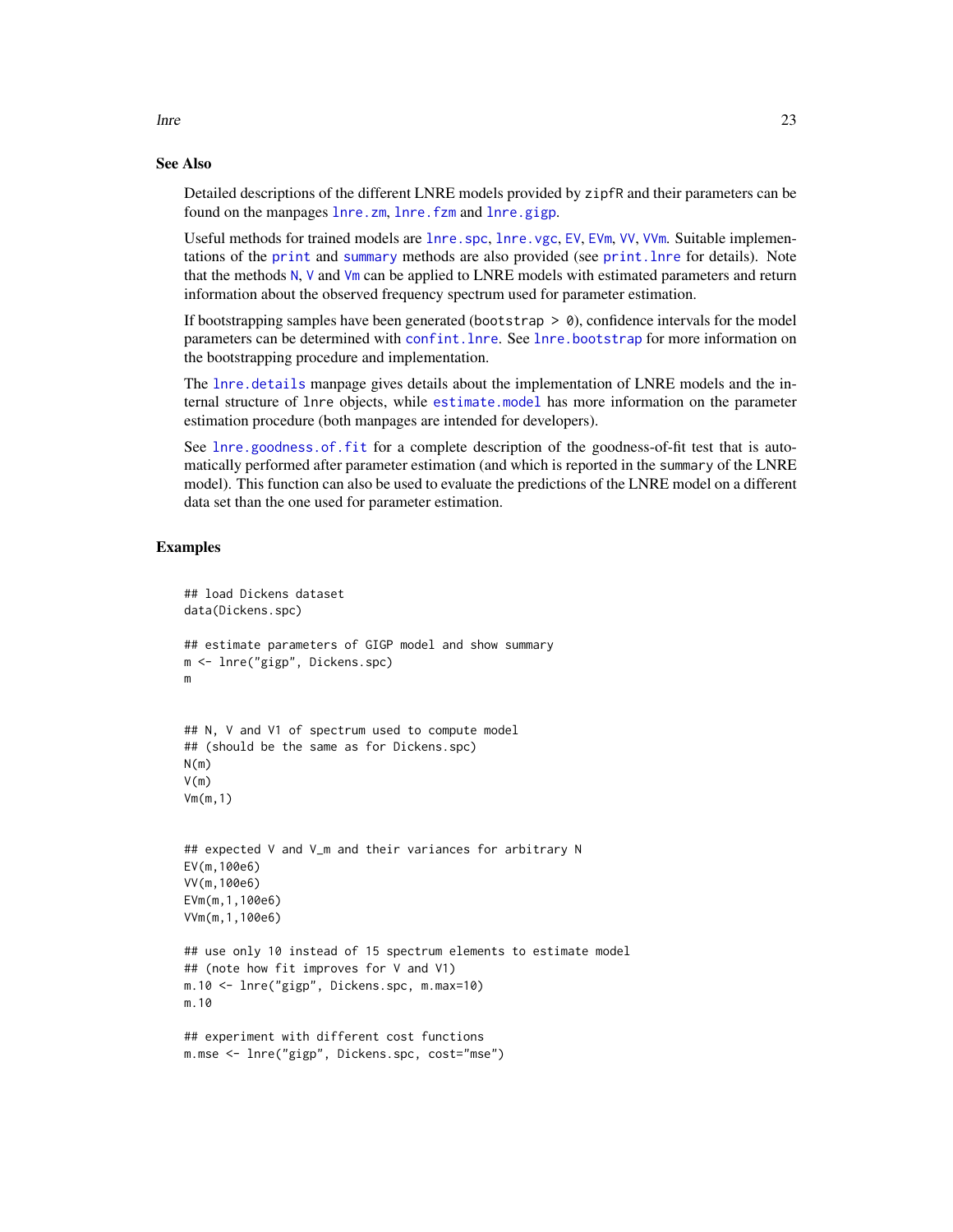```
m.mse
m.exact <- lnre("gigp", Dickens.spc, cost="exact")
m.exact
## NLM minimization algorithm is faster but less robust
m.nlm <- lnre("gigp", Dickens.spc, method="NLM")
m.nlm
## ZM and fZM LNRE models have special estimation algorithms
m.zm <- lnre("zm", Dickens.spc)
m.zm
m.fzm <- lnre("fzm", Dickens.spc)
m.fzm
## estimation is much faster if approximations are allowed
m.approx <- lnre("fzm", Dickens.spc, exact=FALSE)
m.approx
## specify parameters of LNRE models directly
m <- lnre("zm", alpha=.5, B=.01)
lnre.spc(m, N=1000, m.max=10)
m <- lnre("fzm", alpha=.5, A=1e-6, B=.01)
lnre.spc(m, N=1000, m.max=10)
m <- lnre("gigp", gamma=-.5, B=.01, C=.01)
lnre.spc(m, N=1000, m.max=10)
```
<span id="page-23-1"></span>lnre.bootstrap *Parametric bootstrapping for LNRE models (zipfR)*

## Description

This function implements parametric bootstrapping for LNRE models, i.e. it draws a specified number of random samples from a trained lnre object. For each sample, a new model is estimated and user-defined information is extracted from this model. Please read the warning under "Details" below.

## Usage

lnre.bootstrap(model, N, ESTIMATOR, STATISTIC, replicates=100, simplify=TRUE, verbose=TRUE, seed=NULL, ...)

<span id="page-23-0"></span>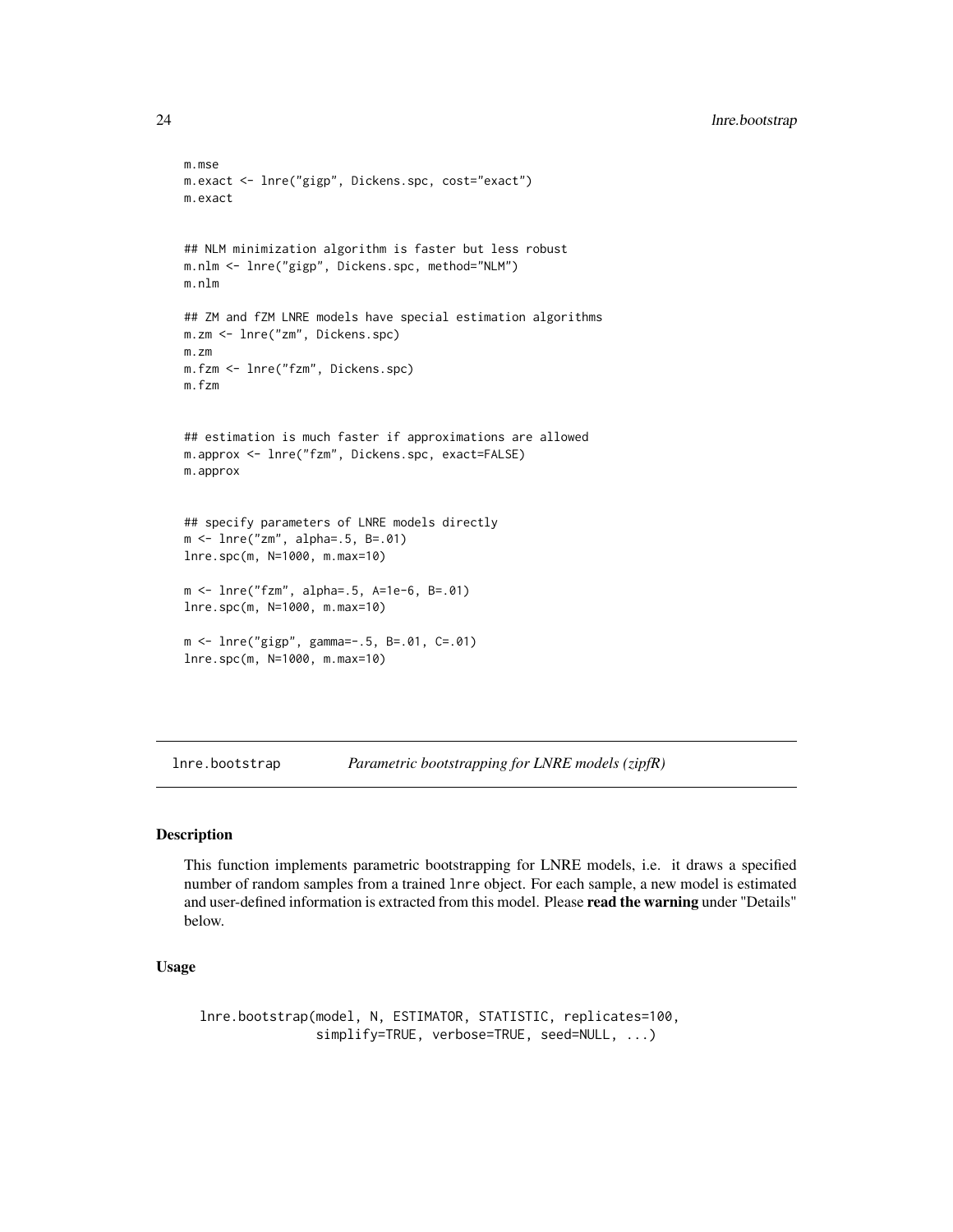#### **Arguments**

| model            | a trained LNRE model, i.e. an object belonging to a subclass of lnre. The model<br>must provide a r1nre method to generate random samples from the underlying<br>frequency distribution.                                                                                                                                                                                                                                       |
|------------------|--------------------------------------------------------------------------------------------------------------------------------------------------------------------------------------------------------------------------------------------------------------------------------------------------------------------------------------------------------------------------------------------------------------------------------|
| N                | a single positive integer, specifying the size $N$ (i.e. token count) of the individual<br>bootstrap samples                                                                                                                                                                                                                                                                                                                   |
| <b>ESTIMATOR</b> | a callback function for estimating LNRE models in the bootstrap procedure. It<br>is called for each bootstrap sample with the observed frequency spectrum as<br>first argument and must return a trained LNRE model (i.e. an object belonging<br>to a subcass of lnre). Additional arguments $(\ldots)$ are passed through to the<br>estimator callback, so it is possible to use ESTIMATOR=1nre with appropriate<br>settings. |
| <b>STATISTIC</b> | a callback function to extract relevant statistics from the bootstrapped LNRE<br>models. It is called for each bootstrap sample with the estimated LNRE model<br>as single argument. The return values are automatically aggregated across all<br>bootstrap samples (see "Value" below).                                                                                                                                       |
| replicates       | a single positive integer, specifying the number of bootstrap samples to be gen-<br>erated                                                                                                                                                                                                                                                                                                                                     |
| simplify         | if TRUE, use rbind() to combine list of results into a single data structure. In this<br>case, the estimator should return either a vector of fixed length or a single-row<br>data frame.                                                                                                                                                                                                                                      |
| verbose          | if TRUE, shows progress bar in R console during execution (which can take quite<br>a long time)                                                                                                                                                                                                                                                                                                                                |
| seed             | a single integer value used to initialize the RNG in order to generate reproducible<br>results                                                                                                                                                                                                                                                                                                                                 |
| .                | any further arguments are passed through to the ESTIMATOR callback function                                                                                                                                                                                                                                                                                                                                                    |

## Details

Warning: The current implementation generates random samples of *tokens* and will be very inefficient for large values of N. It is not recommended to use this function for sample sizes of much more than 1 million tokens at this time.

#### Value

A list containing the statistics obtained from each individual bootstrap sample. If simplify=FALSE, the return value may be automatically simplified to a vector, matrix or data frame as appropriate.

Currently, automatic simplification is performed by [sapply](#page-0-0). In particular, if each call to STATISTIC returns a single number, the result is a vector; if it returns vectors of the same length, the result is a matrix. *This behaviour is subject to change in future releases.*

TODO: document attributes of return value; should they be included only if simplify=FALSE?

## See Also

[lnre](#page-18-1) for more information about LNRE models. The high-level estimator function [lnre](#page-18-1) uses lnre.bootstrap to collect data for approximate confidence intervals.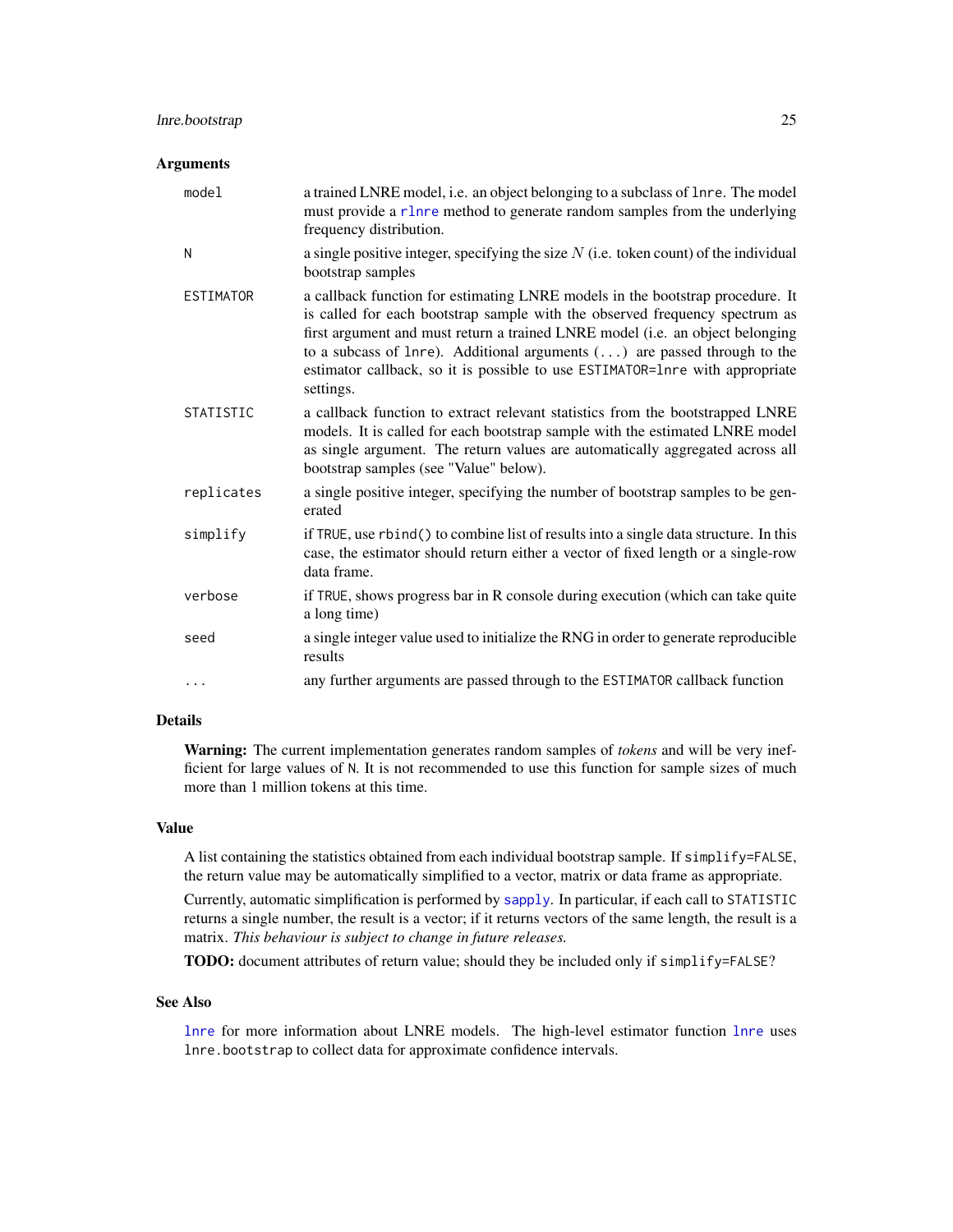## <span id="page-25-0"></span>Examples

## TODO

## <span id="page-25-1"></span>lnre.details *Technical Details of LNRE Model Objects (zipfR)*

## **Description**

This manpage describes technical details of LNRE models and parameter estimation. It is intended developers who want to implement new LNRE models, improve the parameter estimation algorithms, or work directly with the internals of lnre objects. All information required for standard applications of LNRE models can be found on the [lnre](#page-18-1) manpage.

#### Details

Most operations on LNRE models (in particular, computation of expected values and variances, distribution function and type distribution, random sampling, etc.) are realized as S3 methods, so they are automatically dispatched to appropriate implementations for the various types of LNRE models (e.g., EV.lnre.zm, EV.lnre.fzm and EV.lnre.gigp for the EV method). For some methods (e.g. estimated variances VV and VVm), a single generic implementation can be used for all model types, provided through the base class (VV.lnre and VVm.lnre for variances).

If you want to implement new LNRE models, have a look at "Implementing LNRE Models" below.

Important note: LNRE model parameters can be passed as named arguments to the lnre constructor function when they are not estimated automatically from an observed frequency spectrum. For this reason, parameter names must be carefully chosen so that they do not clash with other arguments of the lnre function. Note that because of R's argument matching rules, any parameter name that is a *prefix* of a standard argument name will lead to such a clash. In particular, single-letter parameters (such as  $b$  and  $c$  for the GIGP model) should always be written in uppercase (B and C in lnre.gigp).

#### Value

A LNRE model with estimated (or manually specified) parameter values is represented by an object belonging to a suitable subclass of lnre. The specific class depends on the type of LNRE model, as specified in the type argument to the lnre constructor function (e.g. lnre.fzm for a fZM model selected with type="fzm").

All subtypes of lnre object share the same data format, viz. a list with the following components:

| type  | a character string specifying the class of LNRE model, e.g. "fzm" for a finite<br>Zipf-Mandelbrot model  |                            |
|-------|----------------------------------------------------------------------------------------------------------|----------------------------|
| name  | a character string specifying a human-readable name for the LNRE model, e.g.<br>"finite Zipf-Mandelbrot" |                            |
| param | list of named model parameters, e.g. (alpha=.8,                                                          | $B = .01$ ) for a ZM model |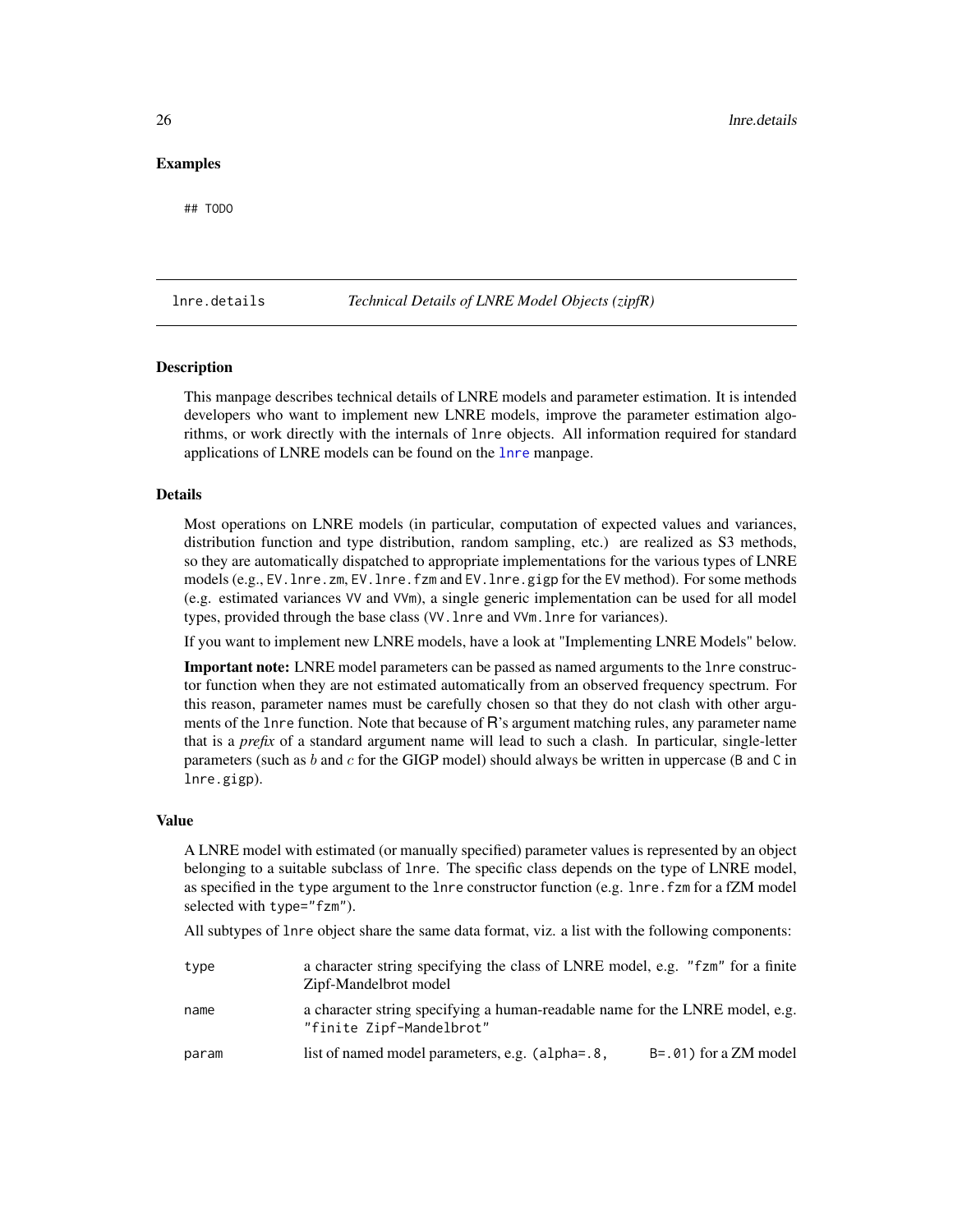| param2      | a list of "secondary" parameters, i.e. constants that can be determined from the<br>model parameters but are frequently used in the formulae for expected values,<br>variances, etc.; e.g. $(C= .5)$ for the ZM model above                                                                                                                                                                                                                                                                                                                                                                                                                                                                                                                             |
|-------------|---------------------------------------------------------------------------------------------------------------------------------------------------------------------------------------------------------------------------------------------------------------------------------------------------------------------------------------------------------------------------------------------------------------------------------------------------------------------------------------------------------------------------------------------------------------------------------------------------------------------------------------------------------------------------------------------------------------------------------------------------------|
| S           | population size, i.e. number of types in the population described by the LNRE<br>model (may be Inf, e.g. for a ZM model)                                                                                                                                                                                                                                                                                                                                                                                                                                                                                                                                                                                                                                |
| exact       | whether approximations are allowed when calculating expectations and vari-<br>ances (FALSE) or not (TRUE)                                                                                                                                                                                                                                                                                                                                                                                                                                                                                                                                                                                                                                               |
| multinomial | whether to use equations for multionmial sampling (TRUE) or independent Pois-<br>son sampling (FALSE)                                                                                                                                                                                                                                                                                                                                                                                                                                                                                                                                                                                                                                                   |
| spc         | an object of class spc, the observed frequency spectrum from which the model<br>parameters have been estimated (only if the LNRE model is based on empirical<br>data)                                                                                                                                                                                                                                                                                                                                                                                                                                                                                                                                                                                   |
| gof         | an object of class 1nre.gof with goodness-of-fit information for the estimated<br>LNRE model (only if based on empirical data, i.e. if the spc component is also<br>present)                                                                                                                                                                                                                                                                                                                                                                                                                                                                                                                                                                            |
| util        | a set of utility functions, given as a list with the following components:                                                                                                                                                                                                                                                                                                                                                                                                                                                                                                                                                                                                                                                                              |
|             | update: function with signature (self, param, transformed=FALSE), which<br>updates the parameters of the LNRE model self with the values in param,<br>checks that their values are in the allowed range, and re-calculates "sec-<br>ondary" parameters and lexicon size if necessary. If transformed=TRUE,<br>the specified parameters are translated back to normal scale before the up-<br>date (see below). Of course, self should be the object from which the<br>utility function was called. update returns a modified version of the object<br>self.                                                                                                                                                                                             |
|             | transform: function with signature (param, inverse=FALSE), which transform<br>model parameters (given as a list in the argument param) to an unbounded<br>range centered at 0, and back (with option inverse=TRUE). The trans-<br>formed model parameters are used for parameter estimation, so that uncon-<br>strained minimization algorithms can be applied. The link function for the<br>transformation depends on the LNRE model and the "distribution" of each<br>parameter. A felicitous choice can be crucial for robust and quick parame-<br>ter estimation, especially with Newton-like gradient algorithms. Note that<br>setting all transformed parameters to 0 should provide a reasonable starting<br>point for the parameter estimation. |
|             | print: partial print method for this subclass of LNRE model, which displays<br>the name of the model, its parameters, and optionally some additional in-<br>formation (invoked internally by print. lnre and summary. lnre)                                                                                                                                                                                                                                                                                                                                                                                                                                                                                                                             |

## Implementing LNRE Models

In order to implement a new class of LNRE models, the following steps are necessary (illustrated on the example of a lognormal type density function, introducing the new LNRE class lnre.lognormal):

• Provide a constructor function for LNRE models of this type (here, lnre.lognormal), which must accept the parameters of the LNRE model as named arguments with reasonable default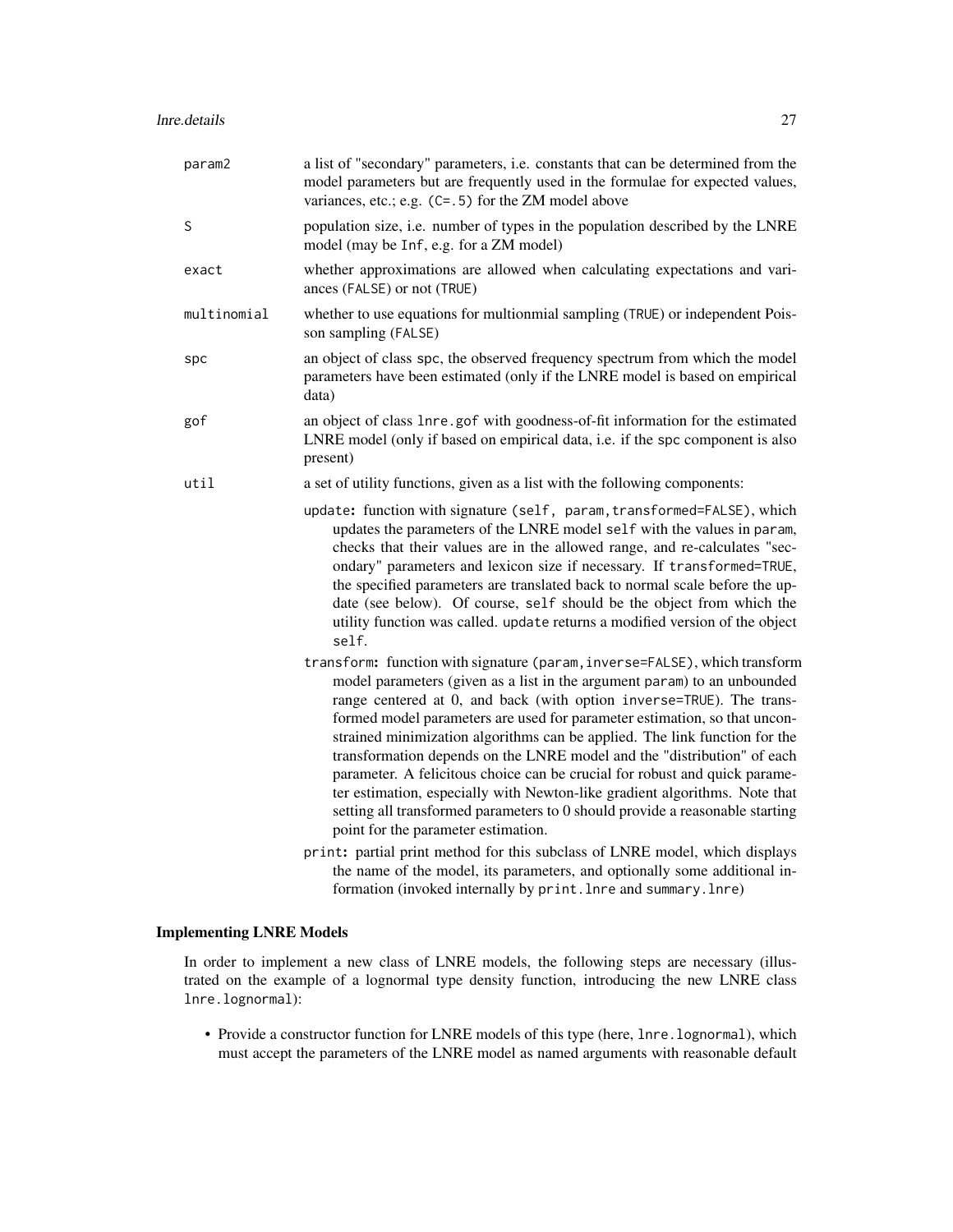values (or alternatively as a list passed in the param argument). The constructor must return a partially initialized object of an appropriate subclass of lnre (lnre.lognormal in our example), and make sure that this object also inherits from the lnre class.

- Provide the update, transform and print utility functions for the LNRE model, which must be returned in the util field of the LNRE model object (see "Value" above).
- Add the new type of LNRE model to the type argument of the generic lnre constructor, and insert the new constructor function (lnre.lognormal) in the switch call in the body of lnre.
- As a minimum requirement, implementations of the EV and EVm methods must be provided for the new LNRE model (in our example, they will be named EV.lnre.lognormal and EVm.lnre.lognormal).
- If possible, provide equations for the type density, probability density, type distribution, distribution function and posterior distribution of the new LNRE model, as implementations of the tdlnre, dlnre, tplnre/tqlnre, plnre/qlnre and postplnre/postqlnre methods for the new LNRE model class. If all these functions are defined, log-scaled densities and random number generation are automatically handled by generic implementations.
- Optionally, provide a custom function for parameter estimation of the new LNRE model, as an implementation of the estimate.model method (here, estimate.model.lnre.lognormal). Custom parameter estimation can considerably improve convergence and goodness-of-fit if it is possible to obtain direct estimates for one or more of the parameters, e.g. from the condition  $E[V] = V$ . However, the default Nelder-Mead algorithm is robust and produces satisfactory results, as long as the LNRE model defines an appropriate parameter transformation mapping. It is thus often more profitable to optimize the transform utility than to spend a lot of time implementing a complicated parameter estimation function.

The best way to get started is to take a look at one of the existing implementations of LNRE models. The GIGP model represents a "minimum" implementation (without custom parameter estimation and distribution functions), whereas ZM and fZM provide good examples of custom parameter estimation functions.

#### See Also

User-level information about LNRE models and parameter estimation can be found on the [lnre](#page-18-1) manpage.

Descriptions of the different LNRE models implemented in zipfR and their parameters are given on separate manpages [lnre.zm](#page-37-1), [lnre.fzm](#page-28-1) and [lnre.gigp](#page-30-1). These descriptions are intended for interested end users, but are not required for standard applications of the models.

The [estimate.model](#page-11-1) manpage explains details of the parameter estimation procedure (intended for developers).

See [lnre.goodness.of.fit](#page-32-1) for a description of the goodness-of-fit test performed after parameter estimation of an LNRE model. This function can also be used to evaluate the predictions of the model on a different data set.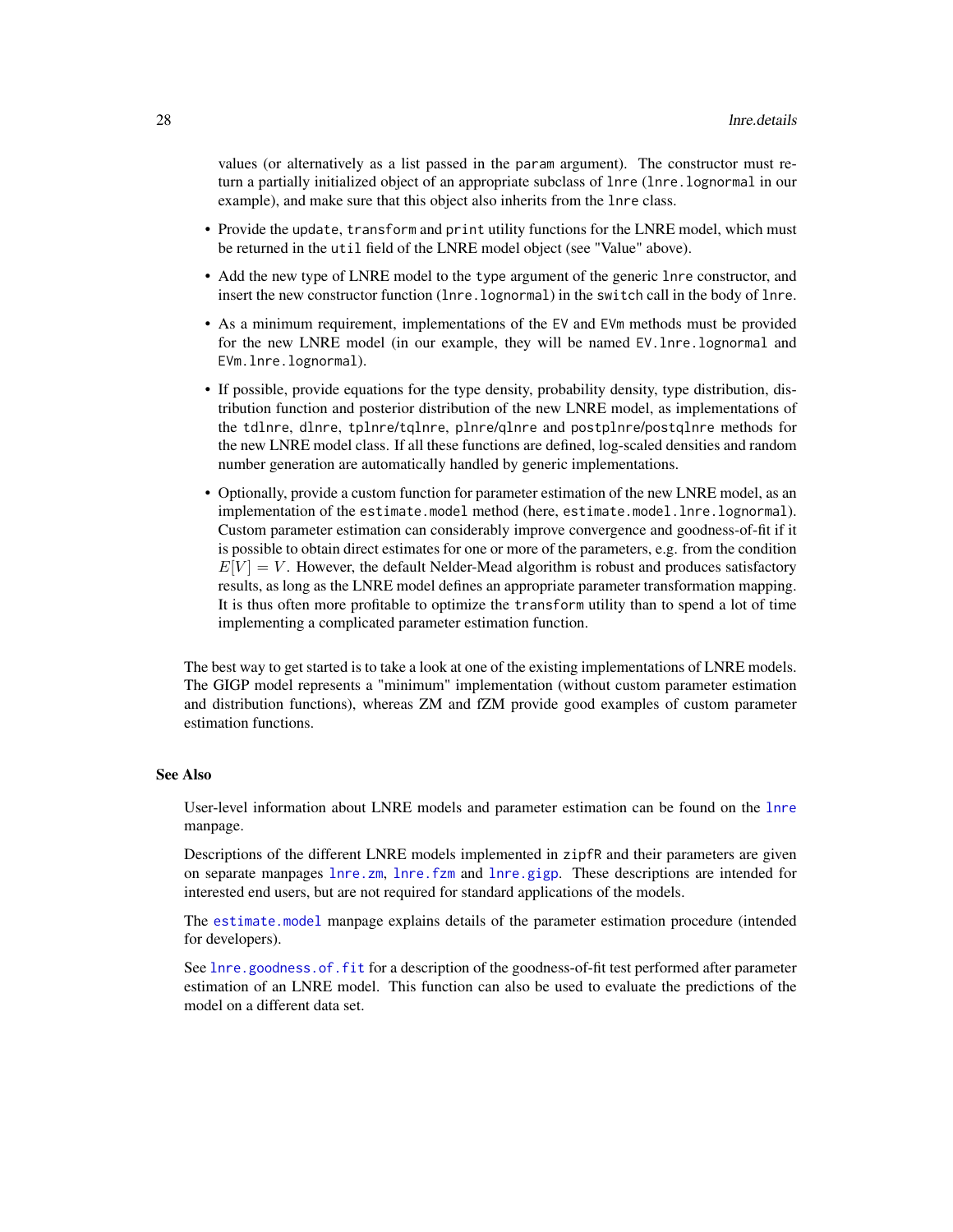<span id="page-28-1"></span><span id="page-28-0"></span>

The finite Zipf-Mandelbrot (fZM) LNRE model of Evert (2004).

The constructor function lnre.fzm is not user-visible. It is invoked implicitly when lnre is called with LNRE model type "fzm".

#### Usage

```
lnre.fzm(alpha=.8, A=1e-9, B=.01, param=list())
## user call: lnre("fzm", spc=spc) or lnre("fzm", alpha=.8, A=1e-9, B=.01)
```
## Arguments

| alpha | the <i>shape</i> parameter $\alpha$ , a number in the range $(0, 1)$                                                                       |
|-------|--------------------------------------------------------------------------------------------------------------------------------------------|
| A     | the <i>lower cutoff</i> parameter $A$ , a positive number. Note that a valid set of param-<br>eters must satisfy $0 < A < B$ .             |
| -B    | the <i>upper cutoff</i> parameter B, a positive number $(B > 1$ is allowed although it<br>is inconsistent with the interpretation of $B$ ) |
| param | a list of parameters given as name-value pairs (alternative method of parameter<br>specification)                                          |

#### Details

The parameters of the fZM model can either be specified as immediate arguments:

lnre.fzm(alpha=.5, A=5e-12, B=.1)

or as a list of name-value pairs:

```
lnre.fzm(param=list(alpha=.5, A=5e-12, B=.1))
```
which is usually more convenient when the constructor is invoked by another function (such as lnre). If both immediate arguments and the param list are given, the immediate arguments override conflicting values in param. For any parameters that are neither specified as immediate arguments nor listed in param, the defaults from the function prototype are inserted.

The lnre. fzm constructor also checks the types and ranges of parameter values and aborts with an error message if an invalid parameter is detected.

NB: parameter estimation is faster and more robust for the inexact fZM model, so you might consider passing the exact=FALSE option to lnre unless you intend to make predictions for small sample sizes N and/or high spectrum elements  $E[V_m(N)]$  ( $m \gg 1$ ) with the model.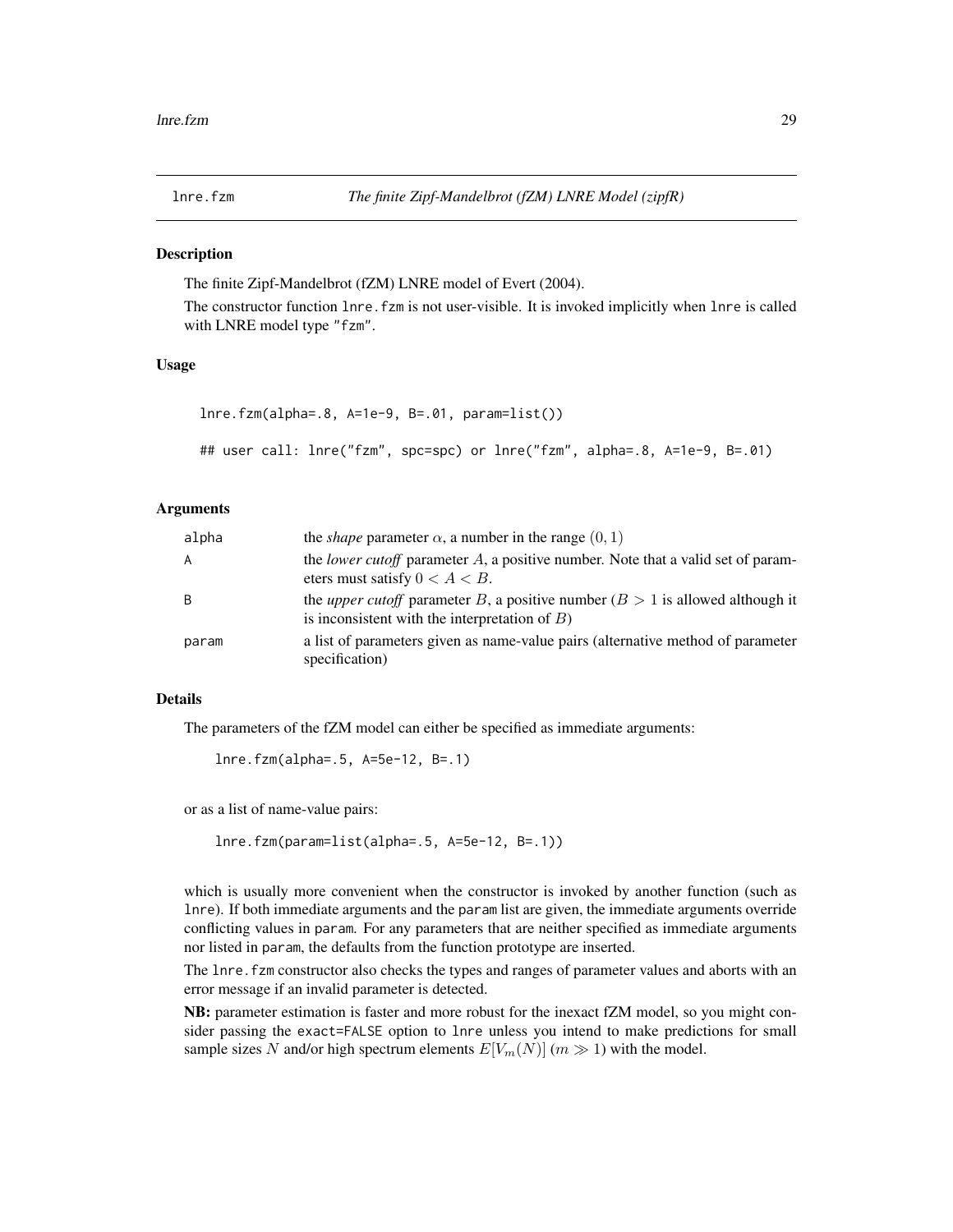## Value

A partially initialized object of class lnre.fzm, which is completed and passed back to the user by the [lnre](#page-18-1) function. See [lnre](#page-18-1) for a detailed description of lnre.fzm objects (as a subclass of lnre).

## Mathematical Details

Similar to ZM, the fZM model is a LNRE re-formulation of the Zipf-Mandelbrot law for a population with a finite vocabulary size  $S$ , i.e.

$$
\pi_k = \frac{C}{(k+b)^a}
$$

for  $k = 1, ..., S$ . The parameters of the Zipf-Mandelbrot law are  $a > 1, b \ge 0$  and S (see also Baayen 2001, 101ff). The fZM model is given by the type density function

$$
g(\pi) := C \cdot \pi^{-\alpha - 1}
$$

for  $A \leq \pi \leq B$  (and  $\pi = 0$  otherwise), and has three **parameters**  $0 \lt \alpha \lt 1$  and  $0 \lt A \lt B \lt 1$ . The normalizing constant is

$$
C=\frac{1-\alpha}{B^{1-\alpha}-A^{1-\alpha}}
$$

and the population vocabulary size is

$$
S=\frac{1-\alpha}{\alpha}\cdot\frac{A^{-\alpha}-B^{-\alpha}}{B^{1-\alpha}-A^{1-\alpha}}
$$

See Evert (2004) and the lnre. zm manpage for further details.

#### References

Baayen, R. Harald (2001). *Word Frequency Distributions.* Kluwer, Dordrecht.

Evert, Stefan (2004). A simple LNRE model for random character sequences. *Proceedings of JADT 2004*, 411-422.

#### See Also

[lnre](#page-18-1) for pointers to relevant methods and functions for objects of class lnre, as well as a complete listing of LNRE models implemented in the zipfR library.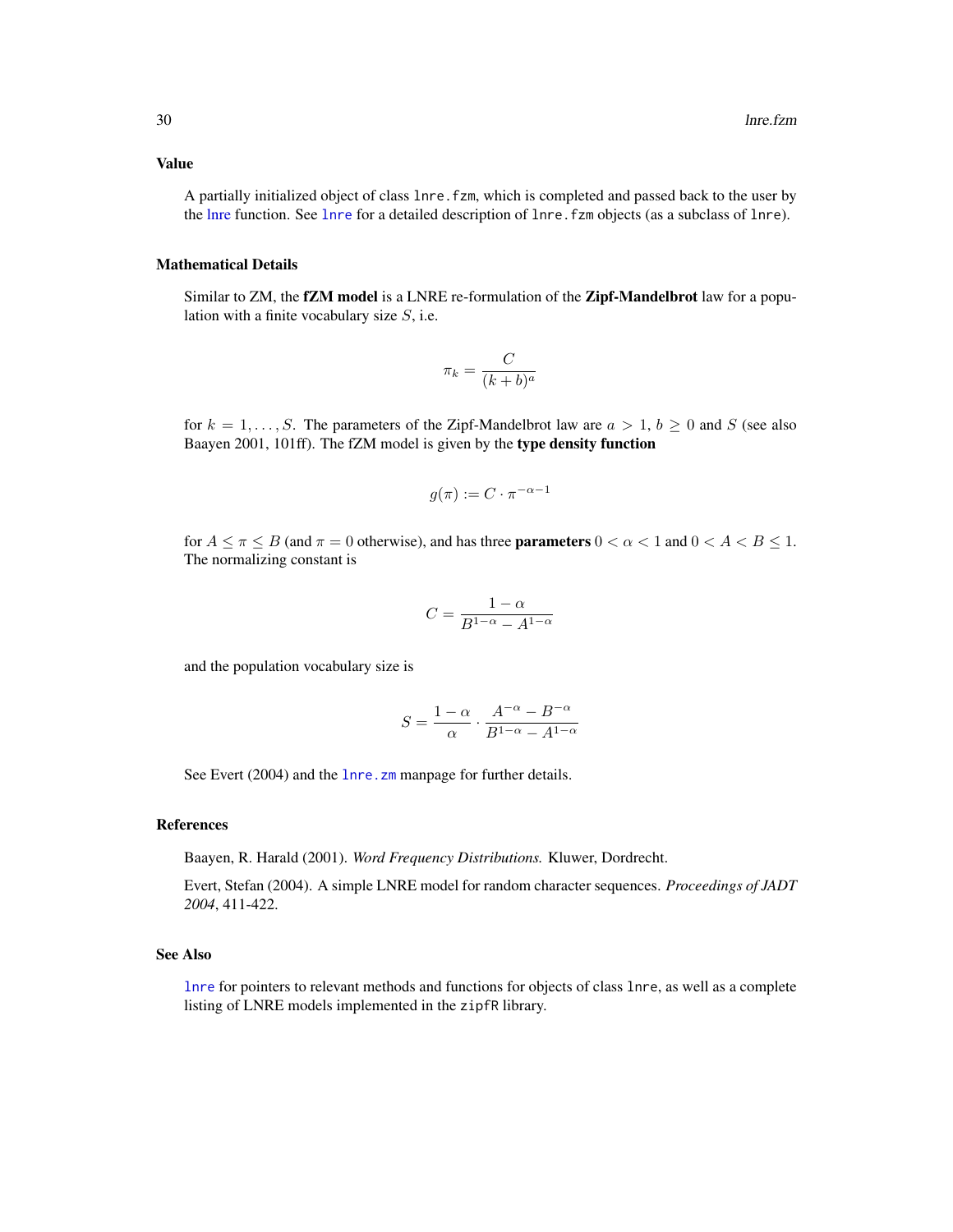<span id="page-30-1"></span><span id="page-30-0"></span>

The Generalized Inverse Gauss-Poisson (GIGP) LNRE model of Sichel (1971).

The constructor function lnre.gigp is not user-visible. It is invoked implicitly when lnre is called with LNRE model type "gigp".

## Usage

```
lnre.gigp(gamma=-.5, B=.01, C=.01, param=list())
## user call: lnre("gigp", spc=spc) or lnre("gigp", gamma=-.5, B=.01, C=.01)
```
## Arguments

| gamma | the <i>shape</i> parameter $\gamma$ , a negative number in the range $(-1,0)$ . $\gamma$ corresponds<br>to $-\alpha$ in the Zipf-Mandelbrot notation.                                                                                       |
|-------|---------------------------------------------------------------------------------------------------------------------------------------------------------------------------------------------------------------------------------------------|
| B     | the <i>low-frequency decay</i> parameter $b$ , a non-negative number. This parameter<br>determines how quickly the type density function vanishes for $\pi \to 0$ , with<br>larger values corresponding to faster decay.                    |
|       | the <i>high-frequency decay</i> parameter $c$ , a non-negative number. This parameter<br>determines how quickly the type density function vanishes for large values of $\pi$ ,<br>with <i>smaller</i> values corresponding to faster decay. |
| param | a list of parameters given as name-value pairs (alternative method of parameter<br>specification)                                                                                                                                           |

#### Details

The parameters of the GIGP model can either be specified as immediate arguments:

lnre.gigp(gamma=-.47, B=.001, C=.001)

or as a list of name-value pairs:

lnre.gigp(param=list(gamma=-.47, B=.001, C=.001))

which is usually more convenient when the constructor is invoked by another function (such as lnre). If both immediate arguments and the param list are given, the immediate arguments override conflicting values in param. For any parameters that are neither specified as immediate arguments nor listed in param, the defaults from the function prototype are inserted.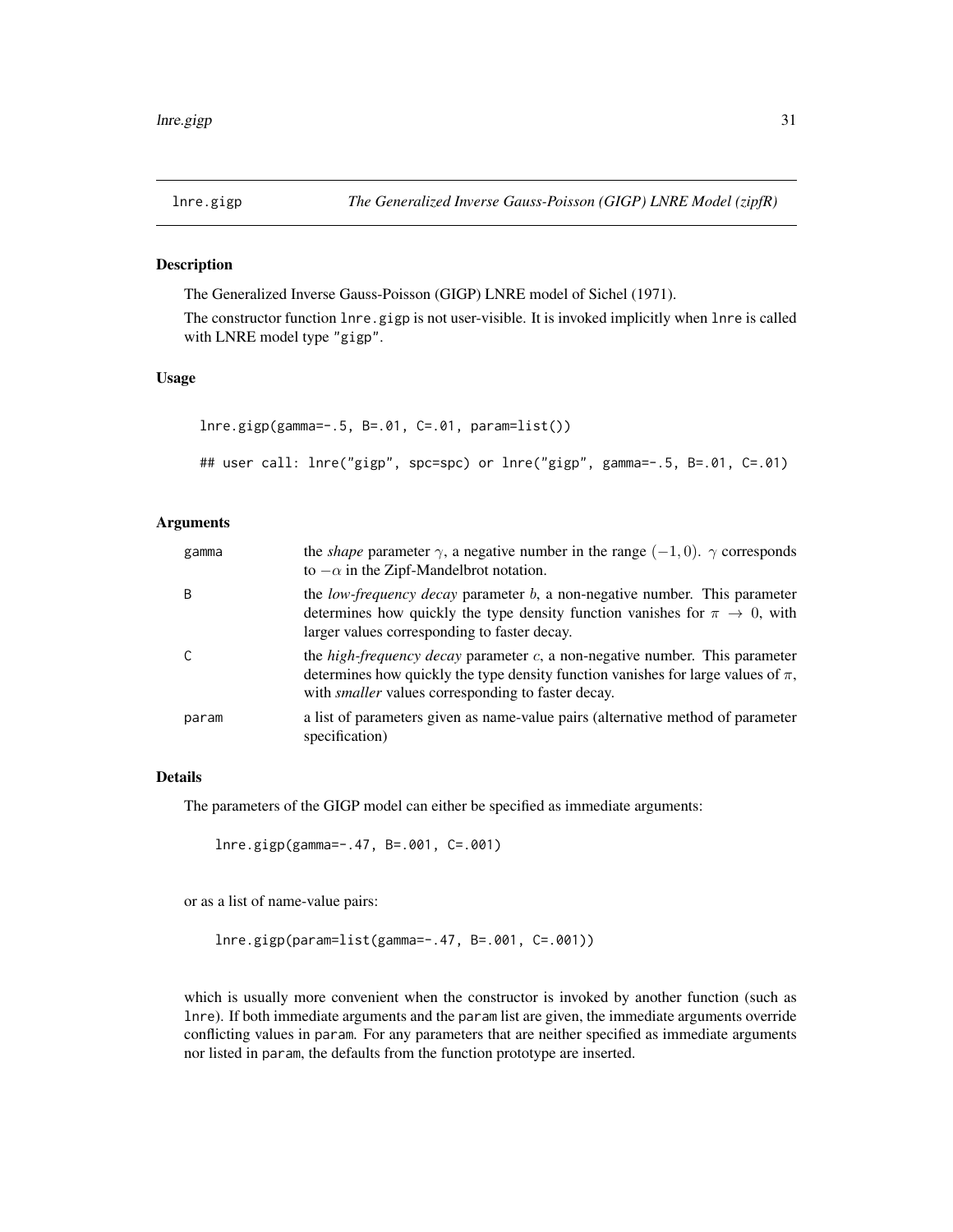The lnre.gigp constructor also checks the types and ranges of parameter values and aborts with an error message if an invalid parameter is detected.

Notice that the implementation of GIGP leads to numerical problems when estimating the expected frequency of high spectrum elements (you might start worrying if you need to go above  $m = 150$ ).

Note that the parameters  $b$  and  $c$  are normally written in lowercase (e.g. Baayen 2001). For the technical reasons, it was necessary to use uppercase letters B and C in this implementation.

## Value

A partially initialized object of class lnre.gigp, which is completed and passed back to the user by the [lnre](#page-18-1) function. See lnre for a detailed description of lnre.gigp objects (as a subclass of lnre).

#### Mathematical Details

Despite its fance name, the Generalized Inverse Gauss-Poisson or GIGP model belongs to the same class of LNRE models as ZM and fZM. This class of models is characterized by a power-law in the type density function and derives from the Zipf-Mandelbrot law (see lnre. zm for details on the relationship between power-law LNRE models and the Zipf-Mandelbrot law).

The GIGP model is given by the type density function

$$
g(\pi) := C \cdot \pi^{\gamma - 1} \cdot e^{-\frac{\pi}{c} - \frac{b^2 c}{4\pi}}
$$

with parameters  $-1 < \gamma < 0$  and  $b, c \ge 0$ . The normalizing constant is

$$
C = \frac{(2/bc)^{\gamma + 1}}{K_{\gamma + 1}(b)}
$$

and the population vocabulary size is

$$
S = \frac{2}{bc} \cdot \frac{K_{\gamma}(b)}{K_{\gamma+1}(b)}
$$

Note that the "shape" parameter  $\gamma$  corresponds to  $-\alpha$  in the ZM and fZM models. The GIGP model was introduced by Sichel (1971). See Baayen (2001, 89-93) for further details.

#### References

Baayen, R. Harald (2001). *Word Frequency Distributions.* Kluwer, Dordrecht.

Sichel, H. S. (1971). On a family of discrete distributions particularly suited to represent long-tailed frequency data. *Proceedings of the Third Symposium on Mathematical Statistics*, 51-97.

#### See Also

[lnre](#page-18-1) for pointers to relevant methods and functions for objects of class lnre, as well as a complete listing of LNRE models implemented in the zipfR library.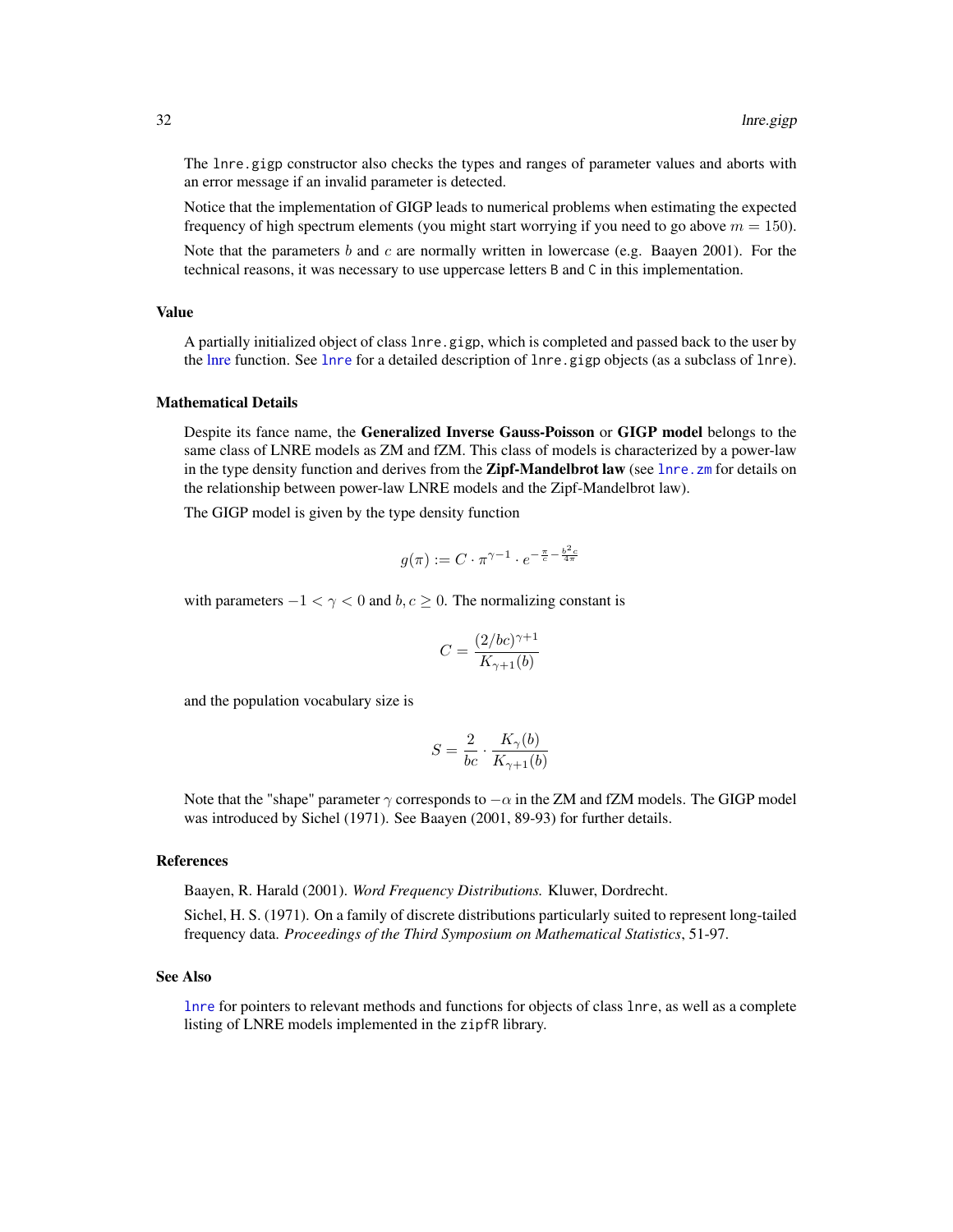<span id="page-32-1"></span><span id="page-32-0"></span>lnre.goodness.of.fit *Goodness-of-fit Evaluation of LNRE Models (zipfR)*

#### Description

This function measures the goodness-of-fit of a LNRE model compared to an observed frequency spectrum, using a multivariate chi-squared test (Baayen 2001, p. 119ff).

## Usage

lnre.goodness.of.fit(model, spc, n.estimated=0, m.max=15)

## Arguments

| model       | an LNRE model object, belonging to a suitable subclass of lnre.                                                                                                                                                                                                                                                                                                                |
|-------------|--------------------------------------------------------------------------------------------------------------------------------------------------------------------------------------------------------------------------------------------------------------------------------------------------------------------------------------------------------------------------------|
| spc         | an observed frequency spectrum, i.e. an object of class spc. This can either be<br>the spectrum on which the model parameters have been estimated, or a different,<br>independent spectrum.                                                                                                                                                                                    |
| n.estimated | number of parameters of the LNRE model that have been estimated on spc. This<br>number is automatically subtracted from the degrees of freedom of the result-<br>ing chi-squared statistic. When spc is an independent spectrum, n. estimated<br>should always be set to the default value of 0.                                                                               |
| m.max       | number of spectrum elements that will be used to compute the chi-squared statis-<br>tic. The default value of 15 is also used by Baayen (2001). For small samples,<br>it may be sensible to use fewer spectrum elements, e.g. by setting $m$ . $max=10$ or<br>m.max=5. Depending on how many degrees of freedom have to be subtracted,<br>m, max should not be chosen too low. |

## Details

By default, the number of spectrum elements included in the calculation of the chi-squared statistic may be reduced automatically in order to ensure that it is not dominated by the sampling error of spectrum elements with very small expected frequencies (which are scaled up due to the small variance of these random variables). As an ad-hoc rule of thumb, spectrum elements  $V_m$  with variance less than 5 are excluded, since the normal approximation to their discrete distribution is likely to be inaccurate in this case.

Automatic reduction is disabled when the parameter m.max is specified explicitly (use m.max=15 to disable automatic reduction without changing the default value).

#### Value

A data frame with one row and the following variables:

X2 value of the multivariate chi-squared statistic  $X^2$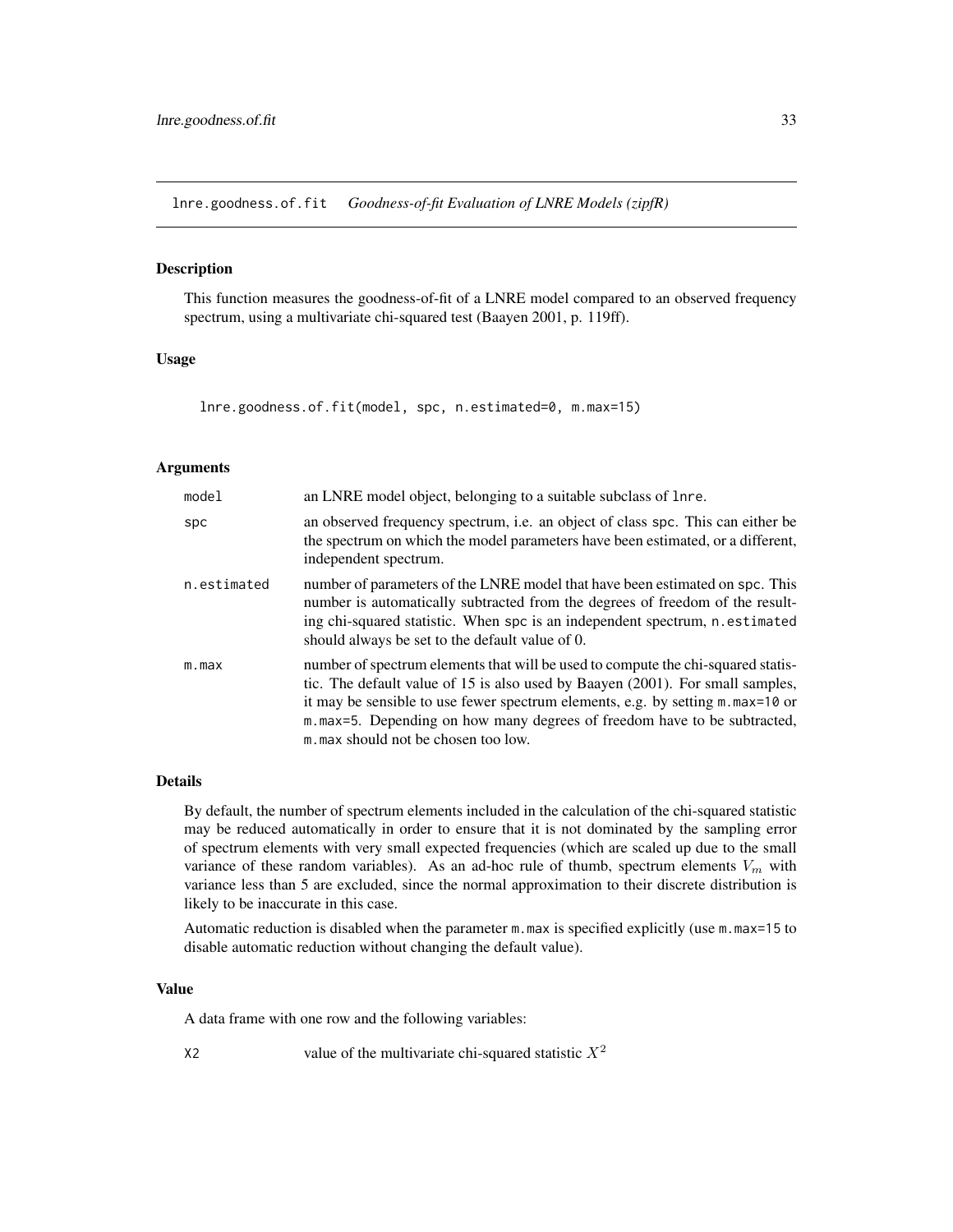| df | number of degrees of freedom of $X^2$ , corrected for the number of parameters<br>that have been estimated on spc |
|----|-------------------------------------------------------------------------------------------------------------------|
|    | p-value corresponding to $X^2$                                                                                    |

## References

Baayen, R. Harald (2001). *Word Frequency Distributions.* Kluwer, Dordrecht.

#### See Also

[lnre](#page-18-1) for more information about LNRE models

## Examples

```
## load spectrum of first 100k Brown tokens
data(Brown100k.spc)
## use this spectrum to compute zm and gigp
## models
zm <- lnre("zm",Brown100k.spc)
gigp <- lnre("gigp",Brown100k.spc)
## lnre.goodness.of.fit with appropriate
## n.estimated value produces the same multivariate
## chi-squared test that is reported in a model
## summary
## compare:
zm
lnre.goodness.of.fit(zm,Brown100k.spc,n.estimated=2)
gigp
lnre.goodness.of.fit(gigp,Brown100k.spc,n.estimated=3)
## goodness of fit of the 100k models calculated on the
## whole Brown spectrum (although this is superset of
## 100k spectrum, let's pretend it is an independent
## spectrum, and set n.estimated to 0)
```

```
data(Brown.spc)
```
lnre.goodness.of.fit(zm,Brown.spc,n.estimated=0) lnre.goodness.of.fit(gigp,Brown.spc,n.estimated=0)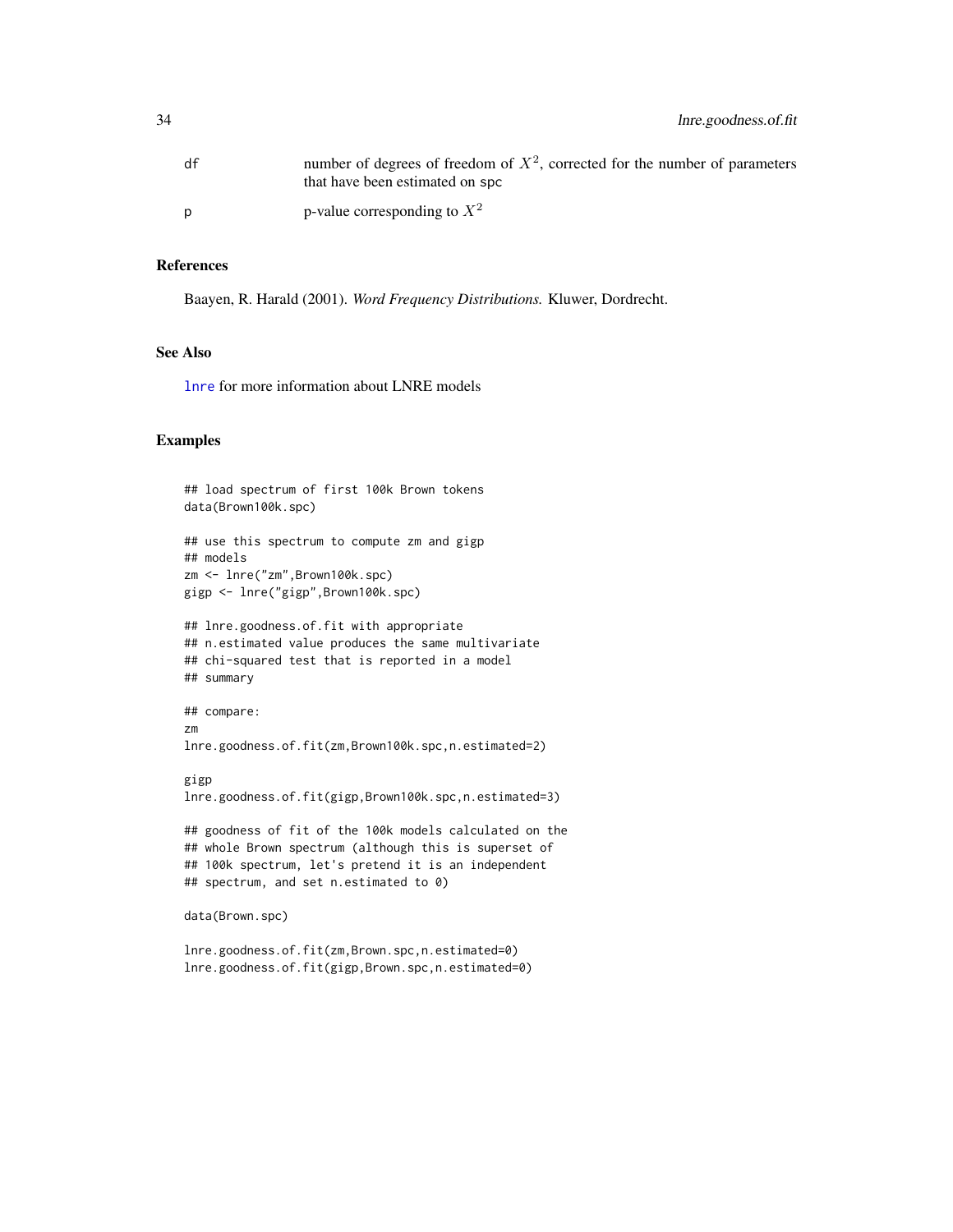<span id="page-34-1"></span><span id="page-34-0"></span>

lnre. spc computes the expected frequency spectrum of a LNRE model at specified sample size N, returning an object of class spc. Since almost all expected spectrum elements are non-zero, only an incomplete spectrum can be generated.

## Usage

lnre.spc(model, N=NULL, variances=FALSE, m.max=100)

## Arguments

| model     | an object belonging to a subclass of lnre, representing a LNRE model                                                                                                                                                                                                                 |
|-----------|--------------------------------------------------------------------------------------------------------------------------------------------------------------------------------------------------------------------------------------------------------------------------------------|
| N         | a single positive integer, specifying the sample size $N$ for which the expected<br>frequency spectrum is calculated (defaults to same sample size as used for esti-<br>mating the model)                                                                                            |
| variances | if TRUE, include variances for the spectrum elements in the spc object                                                                                                                                                                                                               |
| m.max     | number of spectrum elements listed in the frequency spectrum. The default<br>of 100 is chosen to avoid numerical problems that certain LNRE models (in<br>particular, GIGP) have for higher $m$ . If variance data is included, the default<br>value is automatically reduced to 50. |

#### Details

 $\sim$  TODO, if any  $\sim$ 

## Value

An object of class spc, representing the incomplete expected frequency spectrum of the LNRE model lnre at sample size N. If variances=TRUE, the spectrum also includes variance data.

## See Also

[spc](#page-67-1) for more information about frequency spectra and links to relevant functions; [lnre](#page-18-1) for more information about LNRE models and how to initialize them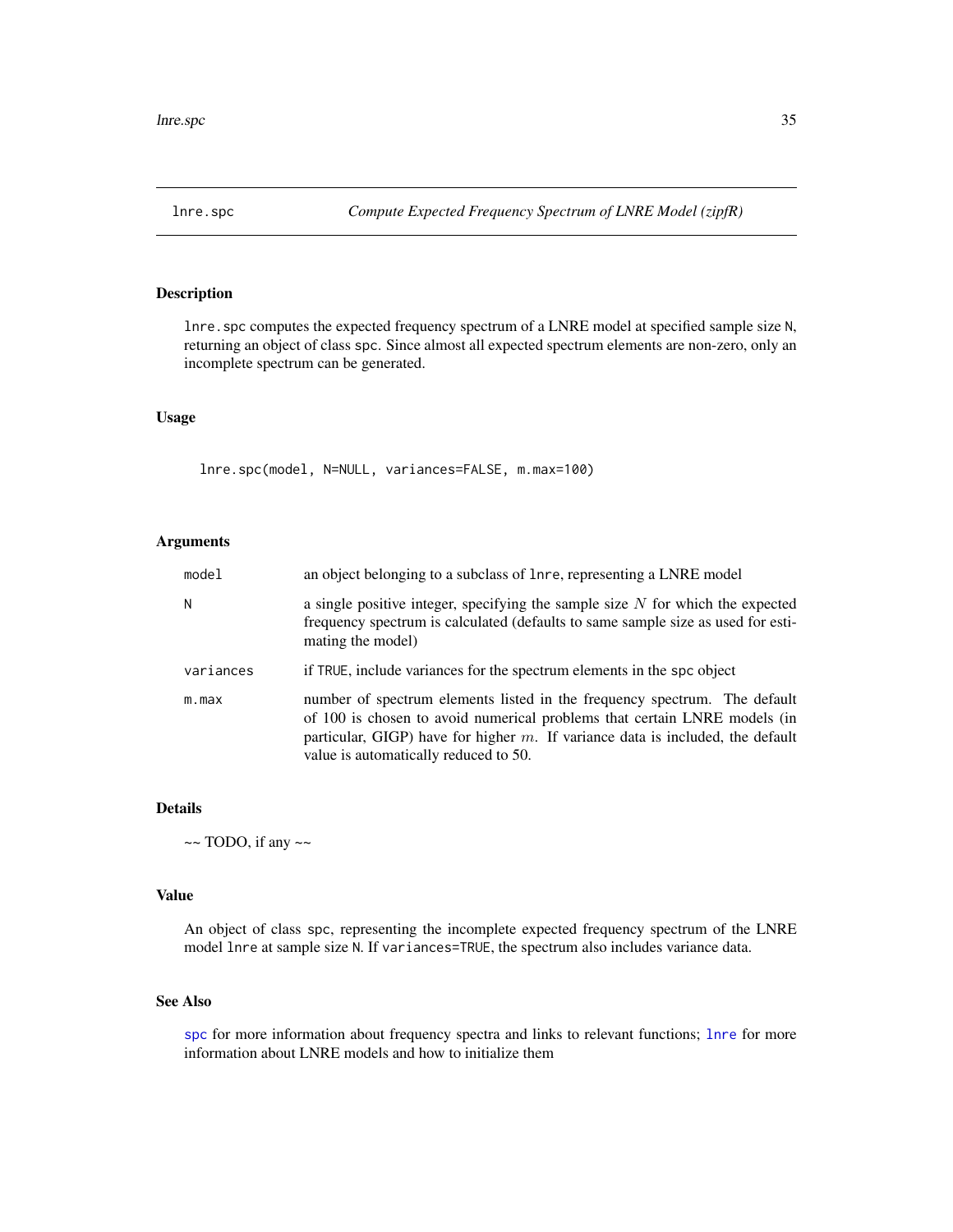## Examples

```
## load Dickens dataset and compute lnre models
data(Dickens.spc)
```

```
zm <- lnre("zm",Dickens.spc)
fzm <- lnre("fzm",Dickens.spc, exact=FALSE)
gigp <- lnre("gigp",Dickens.spc)
```

```
## calculate the corresponding expected
## frequency spectra at the Dickens size
zm.spc <- lnre.spc(zm,N(Dickens.spc))
fzm.spc <- lnre.spc(fzm,N(Dickens.spc))
gigp.spc <- lnre.spc(gigp,N(Dickens.spc))
```

```
## comparative plot
plot(Dickens.spc,zm.spc,fzm.spc,gigp.spc,m.max=10)
```

```
## expected spectra at N=100e+8
## and comparative plot
zm.spc <- lnre.spc(zm,1e+8)
fzm.spc <- lnre.spc(fzm,1e+8)
gigp.spc <- lnre.spc(gigp,1e+8)
```
plot(zm.spc,fzm.spc,gigp.spc,m.max=10)

```
## with variances
zm.spc <- lnre.spc(zm,1e+8,variances=TRUE)
head(zm.spc)
```

```
## asking for more than 50 spectrum elements
## (increasing m.max will eventually lead
## to error, at different threshold for
## the different models)
zm.spc <- lnre.spc(zm,1e+8,m.max=1000)
fzm.spc <- lnre.spc(fzm,1e+8,m.max=1000)
gigp.spc <- lnre.spc(gigp,1e+8,m.max=100) ## gigp breaks first!
```
<span id="page-35-1"></span>lnre.vgc *Expected Vocabulary Growth Curves of LNRE Model (zipfR)*

#### Description

lnre.vgc computes expected vocabulary growth curves  $E[V(N)]$  according to a LNRE model, returning an object of class vgc. Data points are returned for the specified values of N, optionally including estimated variances and/or growth curves for the spectrum elements  $E[V_m(N)]$ .

<span id="page-35-0"></span>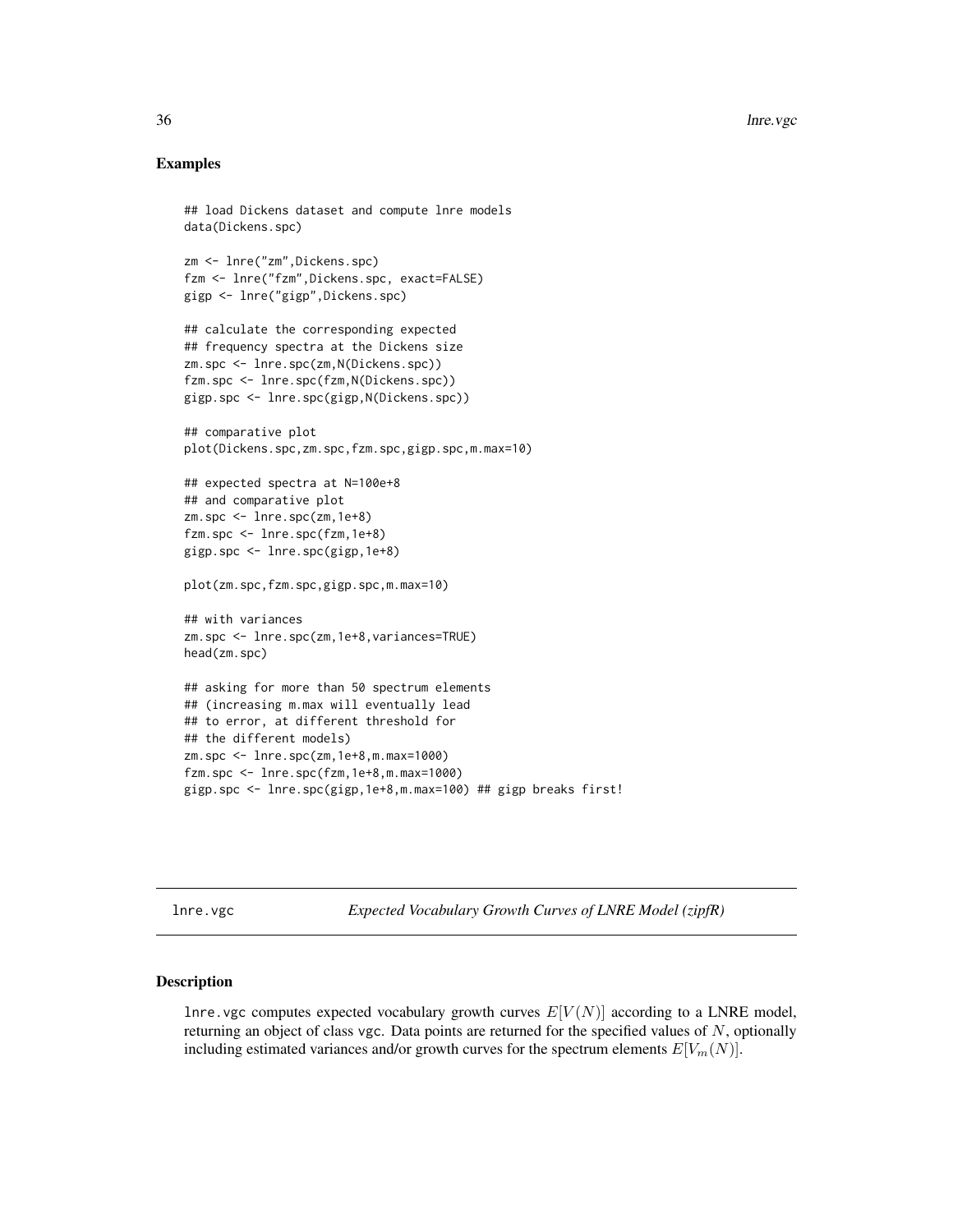#### lnre.vgc 37

# Usage

lnre.vgc(model, N, m.max=0, variances=FALSE)

### Arguments

| model     | an object belonging to a subclass of lnre, representing a LNRE model                                                                                   |
|-----------|--------------------------------------------------------------------------------------------------------------------------------------------------------|
| N         | an increasing sequence of non-negative integers, specifying the sample sizes $N$<br>for which vocabulary growth data should be calculated              |
| m.max     | if specified, include vocabulary growth curves $E[V_m(N)]$ for spectrum elements<br>up to $m$ max. Must be a single integer in the range $1 \dots 9$ . |
| variances | if TRUE, include variance estimates for the vocabulary size (and the spectrum<br>elements, if applicable)                                              |

# Details

 $\sim$  TODO, if any  $\sim$ 

# Value

An object of class vgc, representing the expected vocabulary growth curve  $E[V(N)]$  of the LNRE model lnre, with data points at the sample sizes N.

If m.max is specified, expected growth curves  $E[V_m(N)]$  for spectrum elements (*hapax legomena*, *dis legomena*, etc.) up to m.max are also computed.

If variances=TRUE, the vgc object includes variance data for all growth curves.

### See Also

[vgc](#page-79-0) for more information about vocabulary growth curves and links to relevant functions; [lnre](#page-18-0) for more information about LNRE models and how to initialize them

# Examples

```
## load Dickens dataset and estimate lnre models
data(Dickens.spc)
```

```
zm <- lnre("zm",Dickens.spc)
fzm <- lnre("fzm",Dickens.spc,exact=FALSE)
gigp <- lnre("gigp",Dickens.spc)
```

```
## compute expected V and V_1 growth up to 100 million tokens
## in 100 steps of 1 million tokens
zm.vgc <- lnre.vgc(zm,(1:100)*1e6, m.max=1)
fzm.vgc <- lnre.vgc(fzm,(1:100)*1e6, m.max=1)
gigp.vgc <- lnre.vgc(gigp,(1:100)*1e6, m.max=1)
```
## compare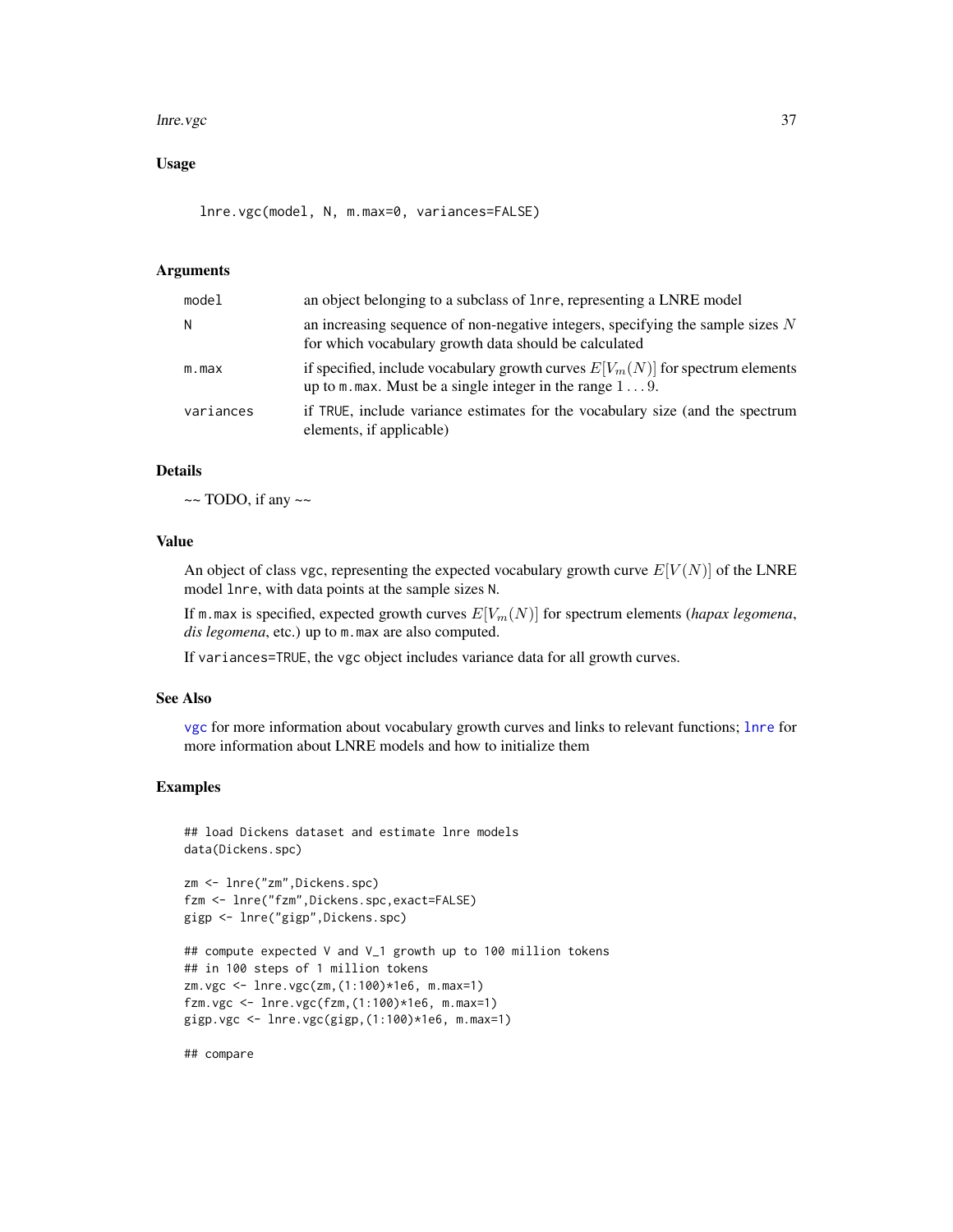```
plot(zm.vgc,fzm.vgc,gigp.vgc,add.m=1,legend=c("ZM","fZM","GIGP"))
## load Italian ultra- prefix data
data(ItaUltra.spc)
## compute zm model
zm <- lnre("zm",ItaUltra.spc)
## compute vgc up to about twice the sample size
## with variance of V
zm.vgc <- lnre.vgc(zm,(1:100)*70, variances=TRUE)
## plot with confidence intervals derived from variance in
## vgc (with larger datasets, ci will typically be almost
## invisible)
plot(zm.vgc)
```
lnre.zm *The Zipf-Mandelbrot (ZM) LNRE Model (zipfR)*

#### Description

The Zipf-Mandelbrot (ZM) LNRE model of Evert (2004).

The constructor function lnre.zm is not user-visible. It is invoked implicitly when lnre is called with LNRE model type "zm".

# Usage

```
lnre.zm(alpha=.8, B=.01, param=list())
## user call: lnre("zm", spc=spc) or lnre("zm", alpha=.8, B=.1)
```
#### Arguments

| alpha | the <i>shape</i> parameter $\alpha$ , a number in the range $(0, 1)$                                                                       |
|-------|--------------------------------------------------------------------------------------------------------------------------------------------|
| B.    | the <i>upper cutoff</i> parameter B, a positive number $(B > 1$ is allowed although it<br>is inconsistent with the interpretation of $B$ ) |
| param | a list of parameters given as name-value pairs (alternative method of parameter<br>specification)                                          |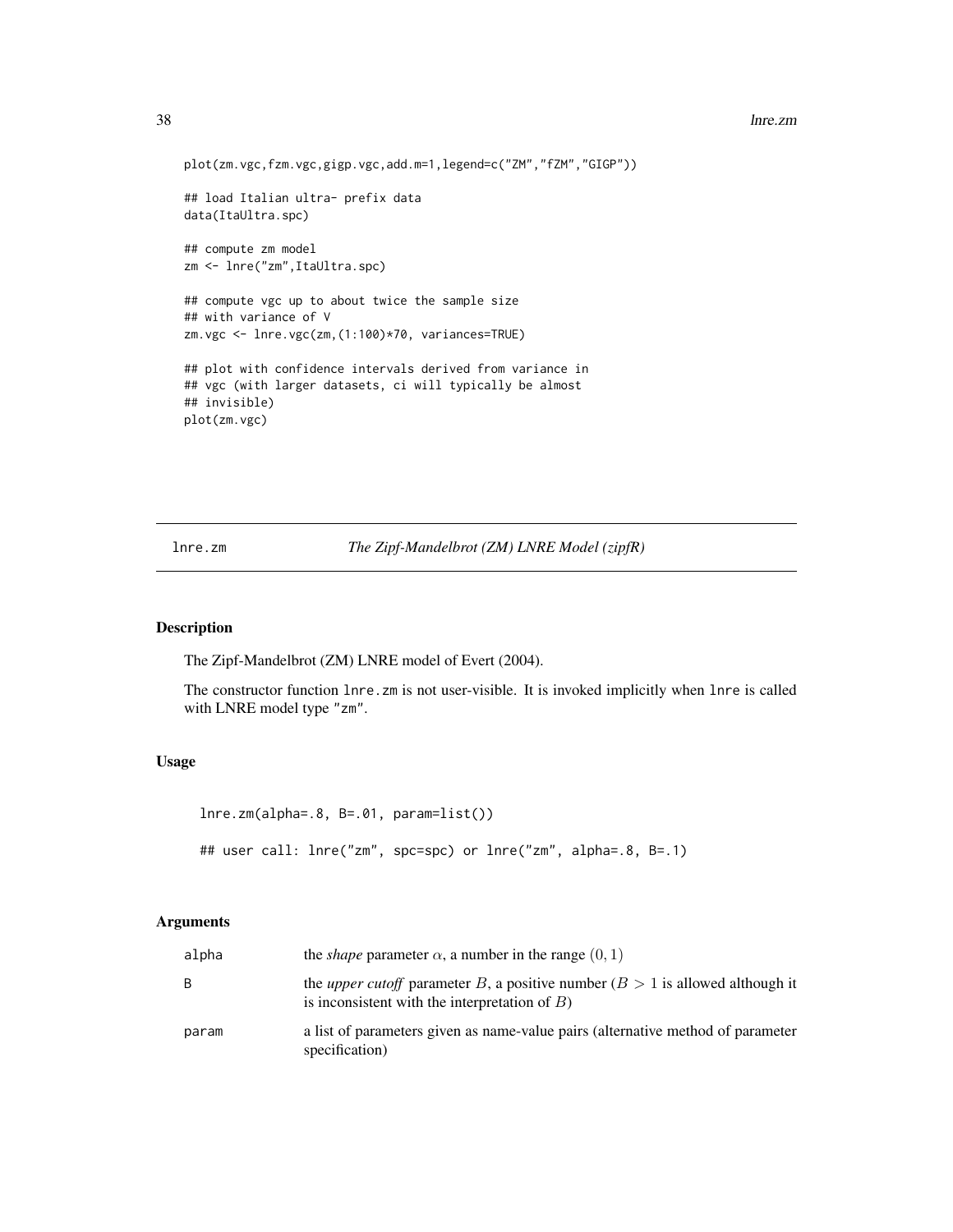lnre.zm 39

# Details

The parameters of the ZM model can either be specified as immediate arguments:

```
lnre.zm(alpha=.5, B=.1)
```
or as a list of name-value pairs:

```
lnre.zm(param=list(alpha=.5, B=.1))
```
which is usually more convenient when the constructor is invoked by another function (such as lnre). If both immediate arguments and the param list are given, the immediate arguments override conflicting values in param. For any parameters that are neither specified as immediate arguments nor listed in param, the defaults from the function prototype are inserted.

The lnre.zm constructor also checks the types and ranges of parameter values and aborts with an error message if an invalid parameter is detected.

#### Value

A partially initialized object of class lnre.zm, which is completed and passed back to the user by the [lnre](#page-18-0) function. See [lnre](#page-18-0) for a detailed description of lnre.zm objects (as a subclass of lnre).

#### Mathematical Details

The **ZM** model is a re-formulation of the **Zipf-Mandelbrot** law

$$
\pi_k = \frac{C}{(k+b)^a}
$$

with parameters  $a > 1$  and  $b \ge 0$  (see also Baayen 2001, 101ff) as a LNRE model. It is given by the type density function

$$
g(\pi) := C \cdot \pi^{-\alpha - 1}
$$

for  $0 \leq \pi \leq B$  (and  $\pi = 0$  otherwise), with the **parameters**  $0 < \alpha < 1$  and  $0 < B \leq 1$ . The normalizing constant is

$$
C=\frac{1-\alpha}{B^{1-\alpha}}
$$

and the population vocabulary size is  $S = \infty$ . The parameters of the ZM model are related to those of the original Zipf-Mandelbrot law by  $a = 1/\alpha$  and  $b = (1 - \alpha)/(B \cdot \alpha)$ . See Evert (2004) for further details.

### References

Baayen, R. Harald (2001). *Word Frequency Distributions.* Kluwer, Dordrecht.

Evert, Stefan (2004). A simple LNRE model for random character sequences. *Proceedings of JADT 2004*, 411-422.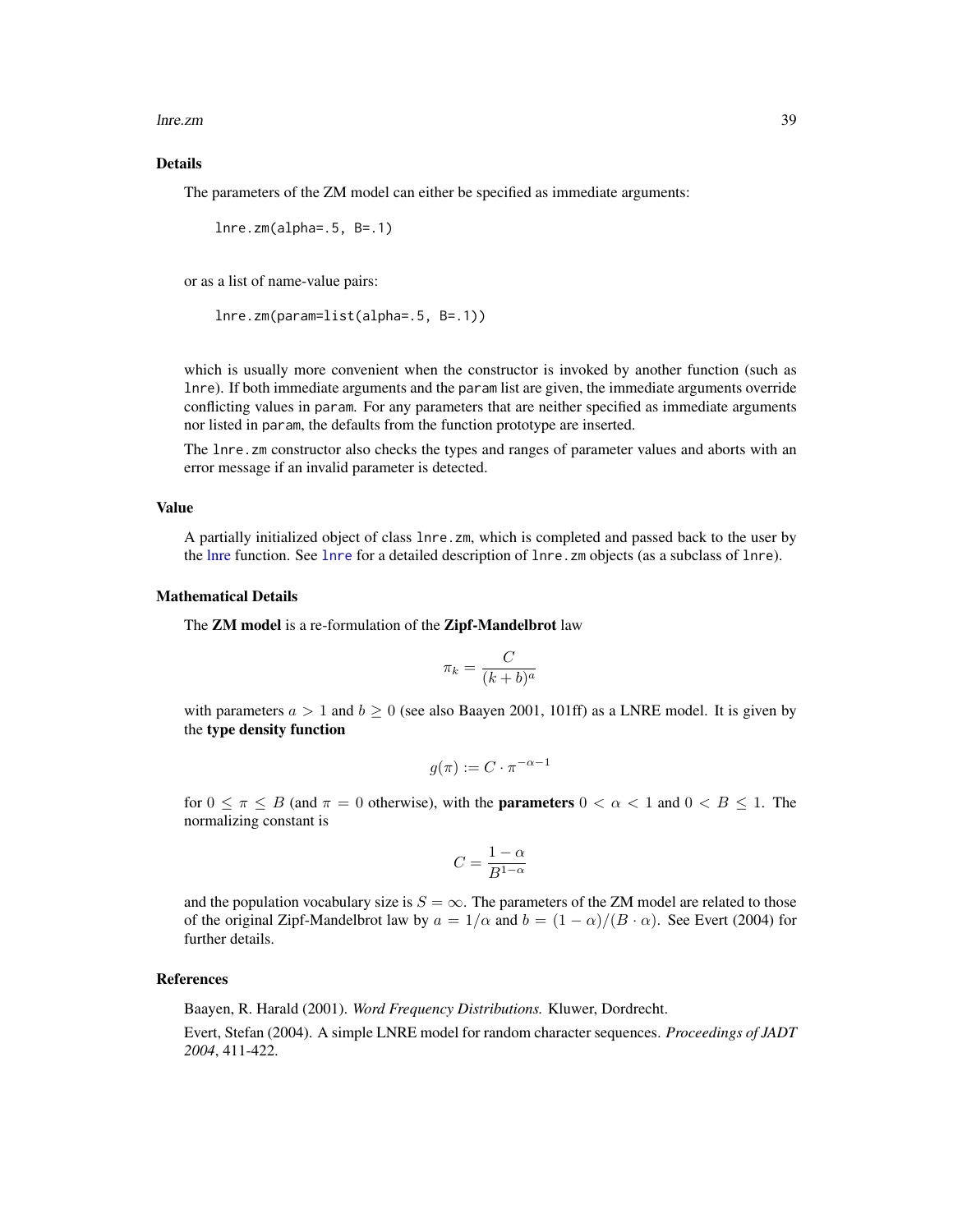# See Also

[lnre](#page-18-0) for pointers to relevant methods and functions for objects of class lnre, as well as a complete listing of LNRE models implemented in the zipfR library.

N-V-Vm *Access Methods for Observed Frequency Data (zipfR)*

#### <span id="page-39-0"></span>Description

N, V and Vm are generic methods that can (and should) be used to access observed frequency data for objects of class tfl, spc, vgc and lnre. The precise behaviour of the functions depends on the class of the object, but in general N returns the sample size, V the vocabulary size, and Vm one or more selected elements of the frequency spectrum.

### Usage

 $N(obj, \ldots)$  $V(obj, \ldots)$ Vm(obj, m, ...)

#### Arguments

| obj       | an object of class tfl (type frequency list), spc (frequency spectrum), vgc (vo-<br>cabulary growth curve) or 1nre (LNRE model) |
|-----------|---------------------------------------------------------------------------------------------------------------------------------|
| m         | positive integer value determining the frequency class $m$ to be returned (or a<br>vector of such values).                      |
| $\ddotsc$ | additional arguments passed on to the method implementation (see respective<br>manpages for details)                            |

# Details

For tfl and vgc objects, the Vm method allows only a single value m to be specified.

## Value

For a frequency spectrum (class spc), N returns the sample size, V returns the vocabulary size, and Vm returns individual spectrum elements.

For a type frequency list (class tf1), N returns the sample size and V returns the vocabulary size corresponding to the list. Vm returns a single spectrum element from the corresponding frequency spectrum, and may only be called with a single value m.

For a vocabulary growth curve (class vgc), N returns the vector of sample sizes and V the vector of vocabulary sizes. Vm may only be called with a single value m and returns the corresponding vector from the vgc object (if present).

For a LNRE model (class lnre) estimated from an observed frequency spectrum, the methods N, V and Vm return information about this frequency spectrum.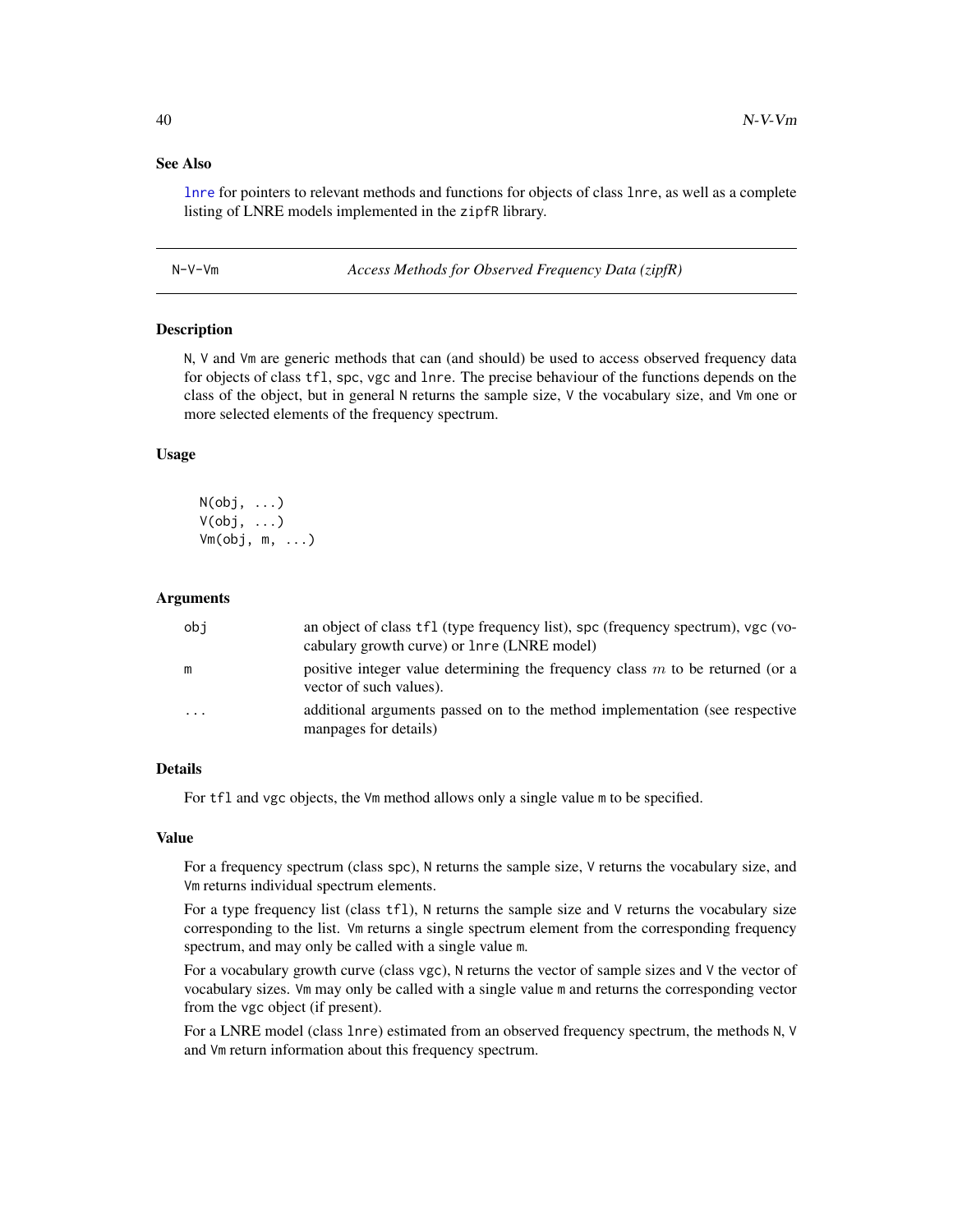### $N-V-m$  41

# See Also

For details on the implementations of these methods, see [N.tfl](#page-42-0), [N.spc](#page-41-0), [N.vgc](#page-43-0), etc. When applied to an LNRE model, the methods return information about the observed frequency spectrum from which the model was estimated, so the manpages for N. spc are relevant in this case.

Expected vocabulary size and frequency spectrum for a sample of size  $N$  according to a LNRE model can be computed with the analogous methods  $EV$  and  $EV$ m. The corresponding variances are obtained with the [VV](#page-83-0) and [VVm](#page-83-0) methods, which can also be applied to expected or interpolated frequency spectra and vocabulary growth curves.

# Examples

```
## load Brown spc and tfl
data(Brown.spc)
data(Brown.tfl)
## you can extract N, V and Vm (for a specific m)
## from either structure
N(Brown.spc)
N(Brown.tfl)
V(Brown.spc)
V(Brown.tfl)
Vm(Brown.spc,1)
Vm(Brown.tfl,1)
## you can extract the same info also from a lnre model estimated
## from these data (NB: these are the observed quantities; for the
## expected values predicted by the model use EV and EVm instead!)
model <- lnre("gigp",Brown.spc)
N(model)
V(model)
Vm(model,1)
## Baayen's P:
Vm(Brown.spc,1)/N(Brown.spc)
## when input is a spectrum (and only then) you can specify a vector
## of m's; e.g., to obtain class sizes of first 5 spectrum elements
## you can write:
Vm(Brown.spc,1:5)
## the Brown vgc
data(Brown.emp.vgc)
## with a vgc as input, N, V and Vm return vectors of the respective
## values for each sample size listed in the vgc
Ns <- N(Brown.emp.vgc)
Vs <- V(Brown.emp.vgc)
V1s <- Vm(Brown.emp.vgc,1)
```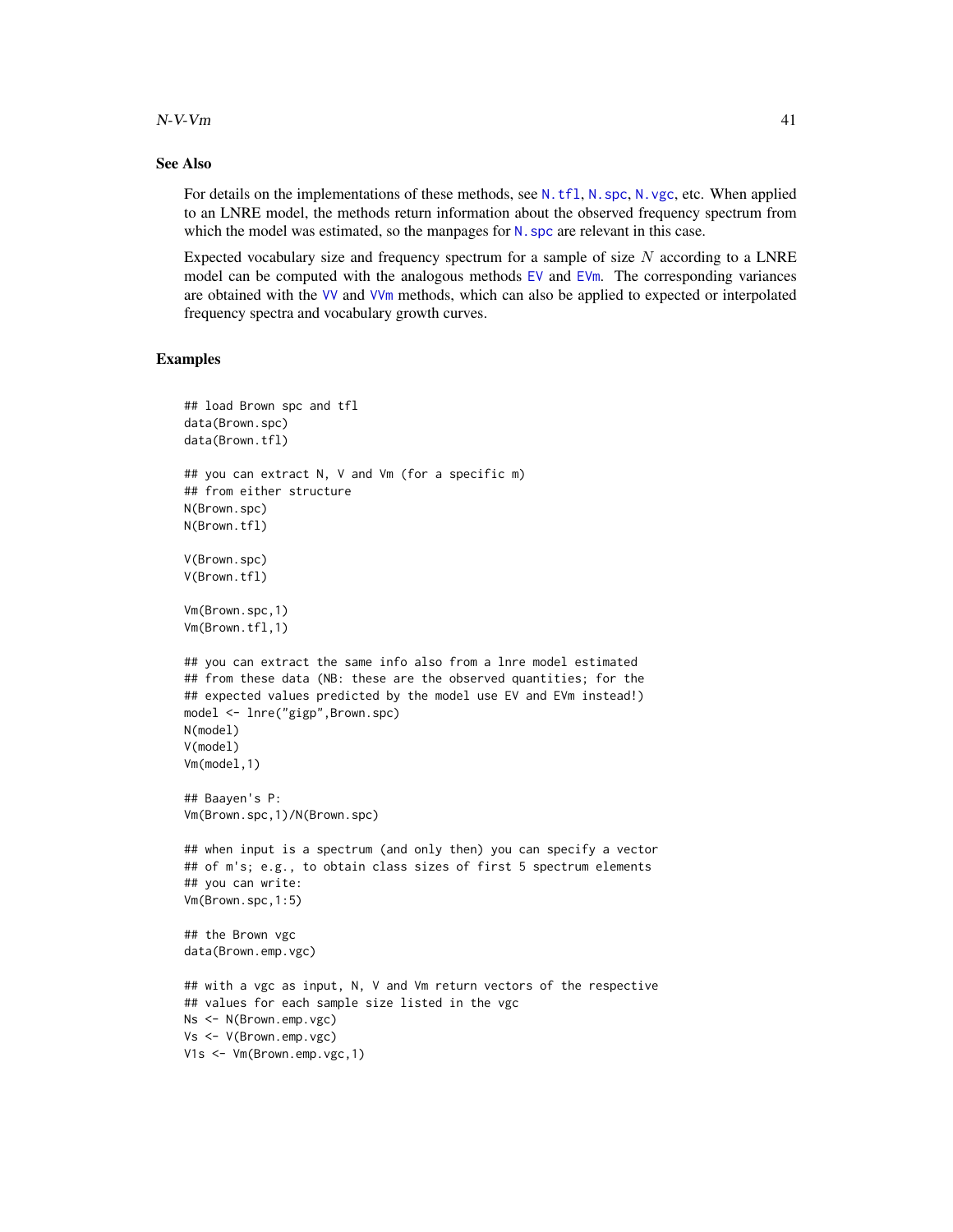```
head(Ns)
head(Vs)
head(V1s)
## since the last sample size in Brown.emp.vgc
## corresponds to the full Brown, the last elements
## of the Ns, Vs and V1s vectors are the same as
## the quantities extracted from the spectrum and
## tfl:
Ns[length(Ns)]
Vs[length(Vs)]
V1s[length(V1s)]
```
N-V-Vm.spc *Access Methods for Frequency Spectra (zipfR)*

# <span id="page-41-0"></span>Description

Return the sample size  $(N, spc)$ , vocabulary size  $(V, spc)$  and class sizes  $(Vm, spc)$  of the frequency spectrum represented by a spc object. For an expected spectrum with variance information, VV. spc returns the variance of the expected spectrum size and VVm.spc the variances of individual spectrum elements.

Note that these functions are not user-visible. They can be called implicitly through the generic methods N, V, Vm, VV and VVm, applied to an object of type spc.

# Usage

```
## S3 method for class 'spc'
N(obj, \ldots)## S3 method for class 'spc'
V(obj, ...)
  ## S3 method for class 'spc'
Vm(obj, m, ...)
  ## S3 method for class 'spc'
VV(\text{obj}, \text{N=NA}, \ldots)## S3 method for class 'spc'
VVm(obj, m, N=NA, ...)
```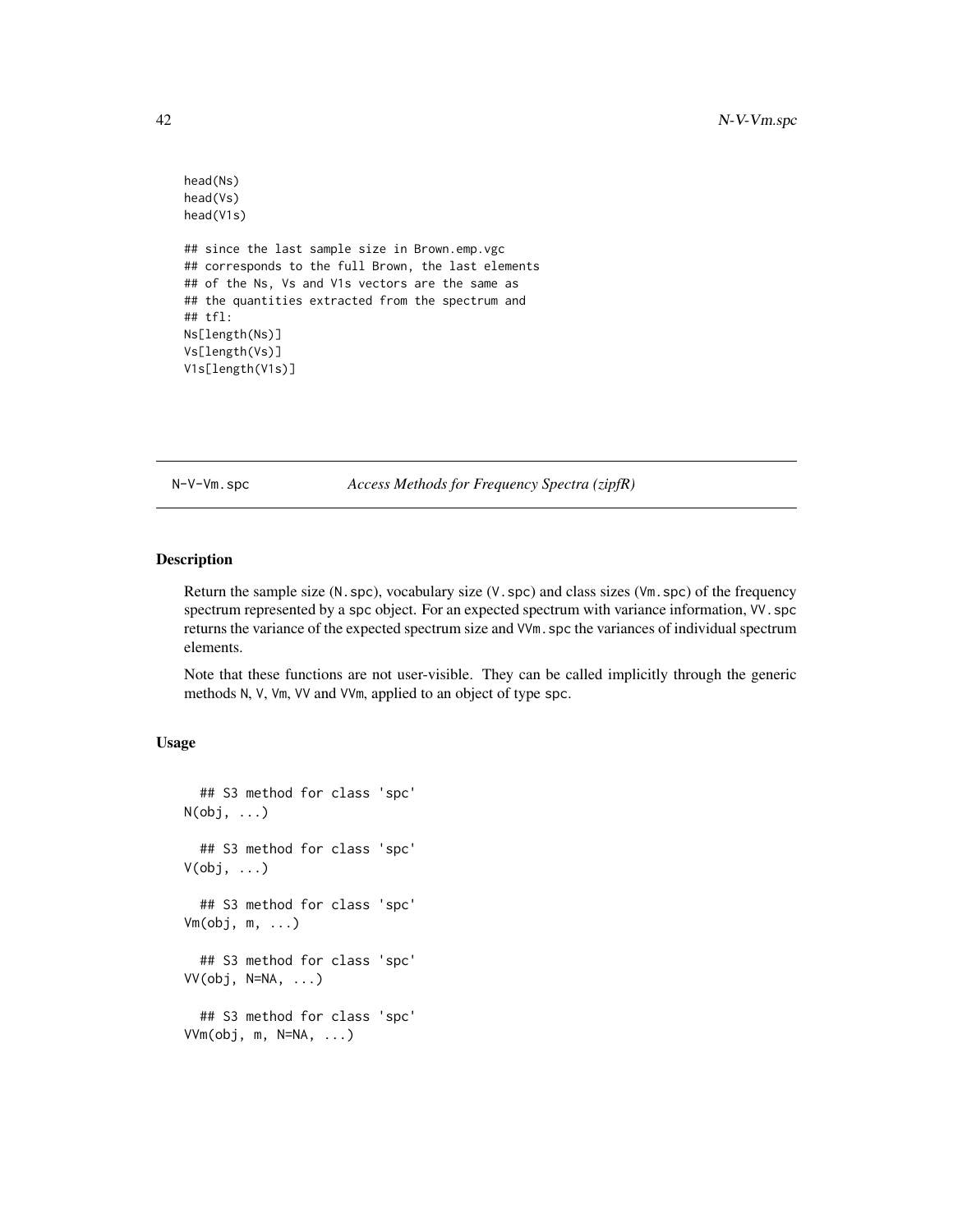### Arguments

| obi      | an object of class spc, representing an observed or expected frequency spectrum                                                       |
|----------|---------------------------------------------------------------------------------------------------------------------------------------|
| m        | positive integer value determining the frequency class $m$ to be returned (or a<br>vector of such values).                            |
| N        | not applicable (this argument of the generic method is not used by the imple-<br>mentation for spc objects and must not be specified) |
| $\cdots$ | additional arguments passed on from generic method will be ignored                                                                    |

# Details

VV.spc a VVm.spc will fail if the object obj is not an expected frequency spectrum with variance data.

For an incomplete frequency spectrum,  $Vm.$  spc (and VVm.spc) will return NA for all spectrum elements that are not listed in the object (i.e. for  $m > m$ .max).

#### Value

N. spc returns the sample size  $N$ , V. spc returns the vocabulary size  $V$  (or expected vocabulary size  $E[V]$ , and Vm. spc returns a vector of class sizes  $V_m$  (ot the expected spectrum elements  $E[V_m]$ ).

For an expected spectrum with variances, VV.spc returns the variance  $Var[V]$  of the expected vocabulary size, and VVm. spc returns variances  $Var[V_m]$  of the spectrum elements.

## See Also

[N](#page-39-0), [V](#page-39-0), [Vm](#page-39-0), [VV](#page-83-0), [VVm](#page-83-0) for the generic methods and links to other implementations

[spc](#page-67-0) for details on frequency spectrum objects and links to other relevant functions

N-V-Vm.tfl *Access Methods for Type Frequency Lists (zipfR)*

## <span id="page-42-0"></span>Description

Return the sample size  $(N.tf1)$  and vocabulary size  $(V.tf1)$  of the type frequency list represented by a tfl object, as well as class sizes (Vm.tfl) of the corresponding frequency spectrum.

Note that these functions are not user-visible. They can be called implicitly through the generic methods N, V and Vm, applied to an object of type tfl.

### Usage

```
## S3 method for class 'tfl'
N(obj, \ldots)## S3 method for class 'tfl'
V(obj, \ldots)
```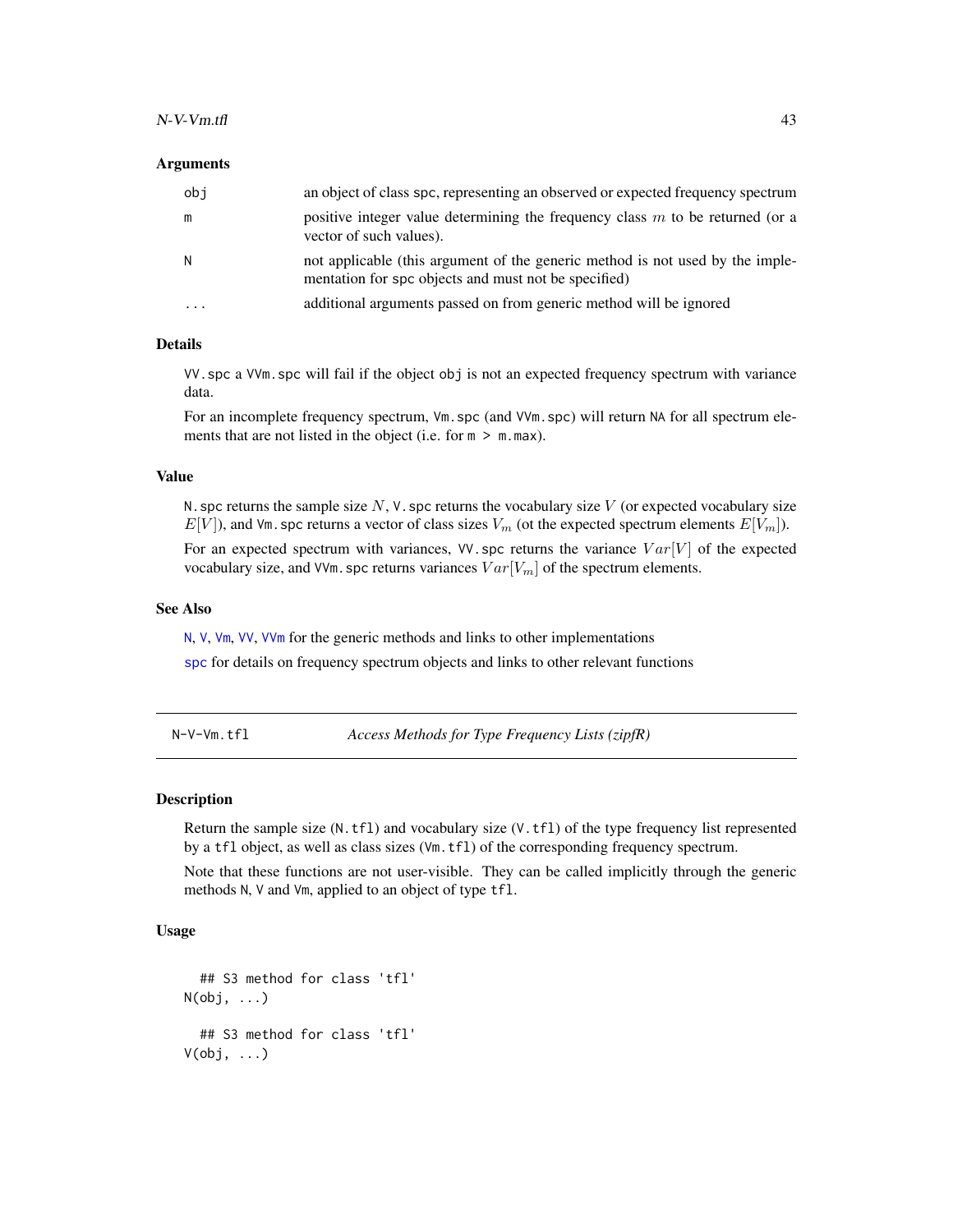```
## S3 method for class 'tfl'
Vm(obj, m, ...)
```
## Arguments

| obi      | an object of class tf1, representing an observed type frequency list          |
|----------|-------------------------------------------------------------------------------|
| m        | non-negative integer value determining the frequency class $m$ to be returned |
| $\cdots$ | additional arguments passed on from generic method will be ignored            |

# **Details**

Only a single value is allowed for  $m$ , which may also be 0. In order to obtain multiple class sizes  $V_m$ , convert the type frequency list to a frequency spectrum with tfl2spc first.

For an incomplete type frequency list, Vm.tfl will return NA if m is outside the range of listed frequencies (i.e. for  $m < f$ .min or  $m > f$ .max).

## Value

N.tfl returns the sample size  $N$ , V.tfl returns the vocabulary size V (or expected vocabulary size  $E[V]$ ), and Vm.tfl returns the number of types that occur exactly m times in the sample, i.e. the class size  $V_m$ .

## See Also

[N](#page-39-0), [V](#page-39-0), [Vm](#page-39-0) for the generic methods and links to other implementations

[tfl](#page-74-0) for details on type frequency list objects and links to other relevant functions

N-V-Vm.vgc *Access Methods for Vocabulary Growth Curves (zipfR)*

### <span id="page-43-0"></span>Description

Return the vector of sample sizes (N.vgc), vocabulary sizes (V.vgc) or class sizes (Vm.vgc) from the vocabulary growth curve (VGC) represented by a vgc object. For an expected or interpolated VGC with variance information, VV.vgc returns the vector of variances of the vocabulary size and VVm.vgc the variance vectors for individual spectrum elements.

Note that these functions are not user-visible. They can be called implicitly through the generic methods N, V, Vm, VV and VVm, applied to an object of type vgc.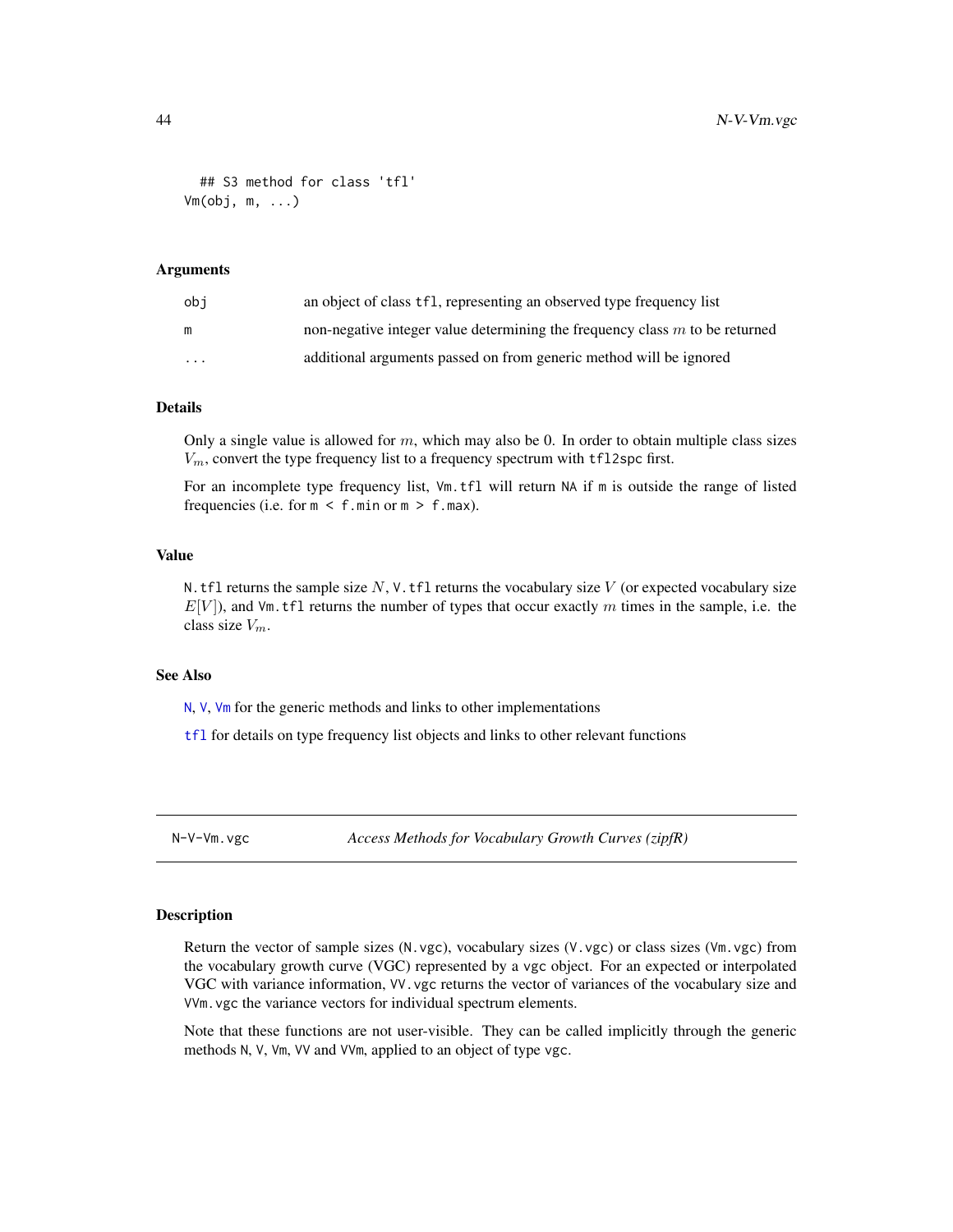# N-V-Vm.vgc 45

## Usage

```
## S3 method for class 'vgc'
N(obj, \ldots)## S3 method for class 'vgc'
V(obj, \ldots)## S3 method for class 'vgc'
Vm(obj, m, ...)
  ## S3 method for class 'vgc'
VV(obj, N=NA, ...)
  ## S3 method for class 'vgc'
VVm(obj, m, N=NA, ...)
```
# Arguments

| obi       | an object of class vgc, representing an observed, interpolated or expected VGC                                                        |
|-----------|---------------------------------------------------------------------------------------------------------------------------------------|
| m         | positive integer value determining the frequency class $m$ for which the vector of<br>class sizes is returned                         |
| N.        | not applicable (this argument of the generic method is not used by the imple-<br>mentation for vgc objects and must not be specified) |
| $\ddotsc$ | additional arguments passed on from generic method will be ignored                                                                    |

# Details

VV.vgc a VVm.vgc will fail if the object obj does not include variance data. Vm.vgc and VVm.vgc will fail if the selected frequency class is not included in the VGC data.

# Value

N. vgc returns the vector of sample sizes N, V. vgc returns the corresponding vocabulary sizes  $V(N)$ (or expected vocabulary sizes  $E[V(N)]$ ), and Vm. vgc returns the vector of class sizes  $V_m(N)$  (or the expected spectrum elements  $E[V_m(N)]$  for the selected frequency class m.

For an expected or interpolated VGC with variance information, VV.vgc returns the vector of variances  $Var[V(N)]$  of the expected vocabulary size, and VVm. vgc returns vector of variances  $Var[V_m(N)]$  for the selected frequency class m.

# See Also

[N](#page-39-0), [V](#page-39-0), [Vm](#page-39-0), [VV](#page-83-0), [VVm](#page-83-0) for the generic methods and links to other implementations

[vgc](#page-79-0) for details on vocabulary growth curve objects and links to other relevant functions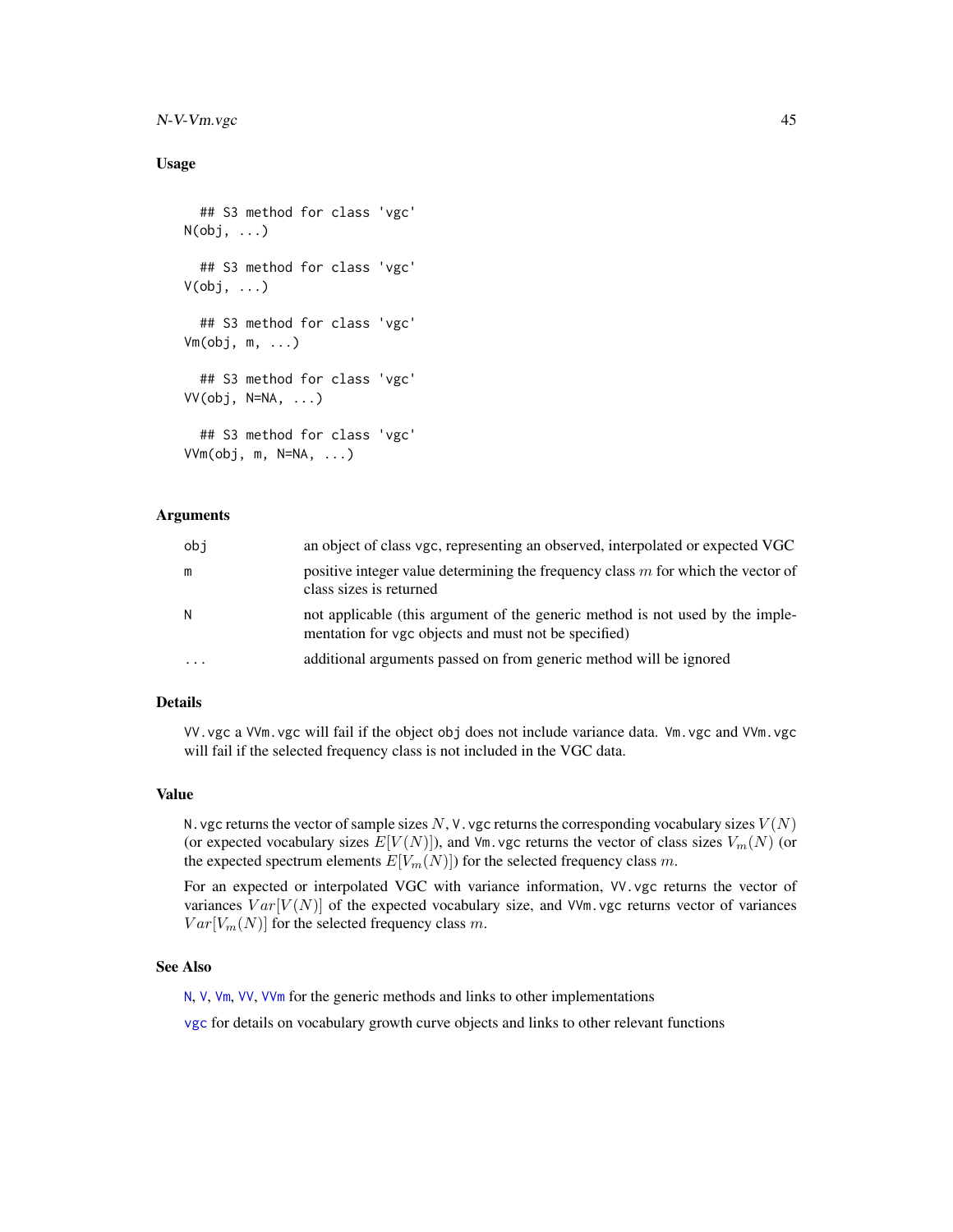<span id="page-45-0"></span>

# Description

Plot a word frequency spectrum, or a comparison of several word frequency spectra, either as a side-by-side barplot or as points and lines on various logarithmic scales.

# Usage

```
## S3 method for class 'spc'
plot(x, y, \ldots,m.max=if (log=="") 15 else 50,
       log="", conf.level=.95,
       bw=zipfR.par("bw"), points=TRUE,
       xlim=NULL, ylim=NULL,
       xlab="m", ylab="V_m", legend=NULL,
       main="Frequency Spectrum",
       barcol=NULL, pch=NULL, lty=NULL, lwd=NULL, col=NULL)
```
## Arguments

| x, y,      | one or more objects of class spc, representing observed or expected frequency<br>spectra to be plotted                                                                                                                                                                                                        |
|------------|---------------------------------------------------------------------------------------------------------------------------------------------------------------------------------------------------------------------------------------------------------------------------------------------------------------|
| m.max      | number of frequency classes that will be shown in plot. The default is 15 on<br>linear scale and 50 when using any type of logarithmic scale.                                                                                                                                                                 |
| log        | a character string specifying the axis or axes for which logarithmic scale is to<br>be used ("x", "y", or "xy"), similar to the log argument of plot.default.<br>By default, a barplot on linear scale is displayed. Use log="" to show non-<br>logarithmic points-and-lines plot (also see "Details" below). |
| conf.level | confidence level for confidence intervals in logarithmic plots (see "Details" be-<br>low). The default value of .95 produces 95%-confidence intervals. Set to NA in<br>order to suppress confidence interval markers.                                                                                         |
| bw         | if TRUE, draw plot in B/W style (default is the global zipfR. par setting)                                                                                                                                                                                                                                    |
| points     | if TRUE, spectrum plots on any type of logarithmic scale are drawn as overplotted<br>lines and points (default). Otherwise, they are drawn as lines with different<br>styles.                                                                                                                                 |
| xlim, ylim | visible range on x- and y-axis. The default values are automatically determined<br>to fit the selected data in the plot.                                                                                                                                                                                      |
| xlab, ylab | labels for the x-axis and y-axis. The default values nicely typeset mathematical<br>expressions. The y-axis label also distinguishes between observed and expected<br>frequency spectra.                                                                                                                      |
| main       | a character string or expression specifying a main title for the plot                                                                                                                                                                                                                                         |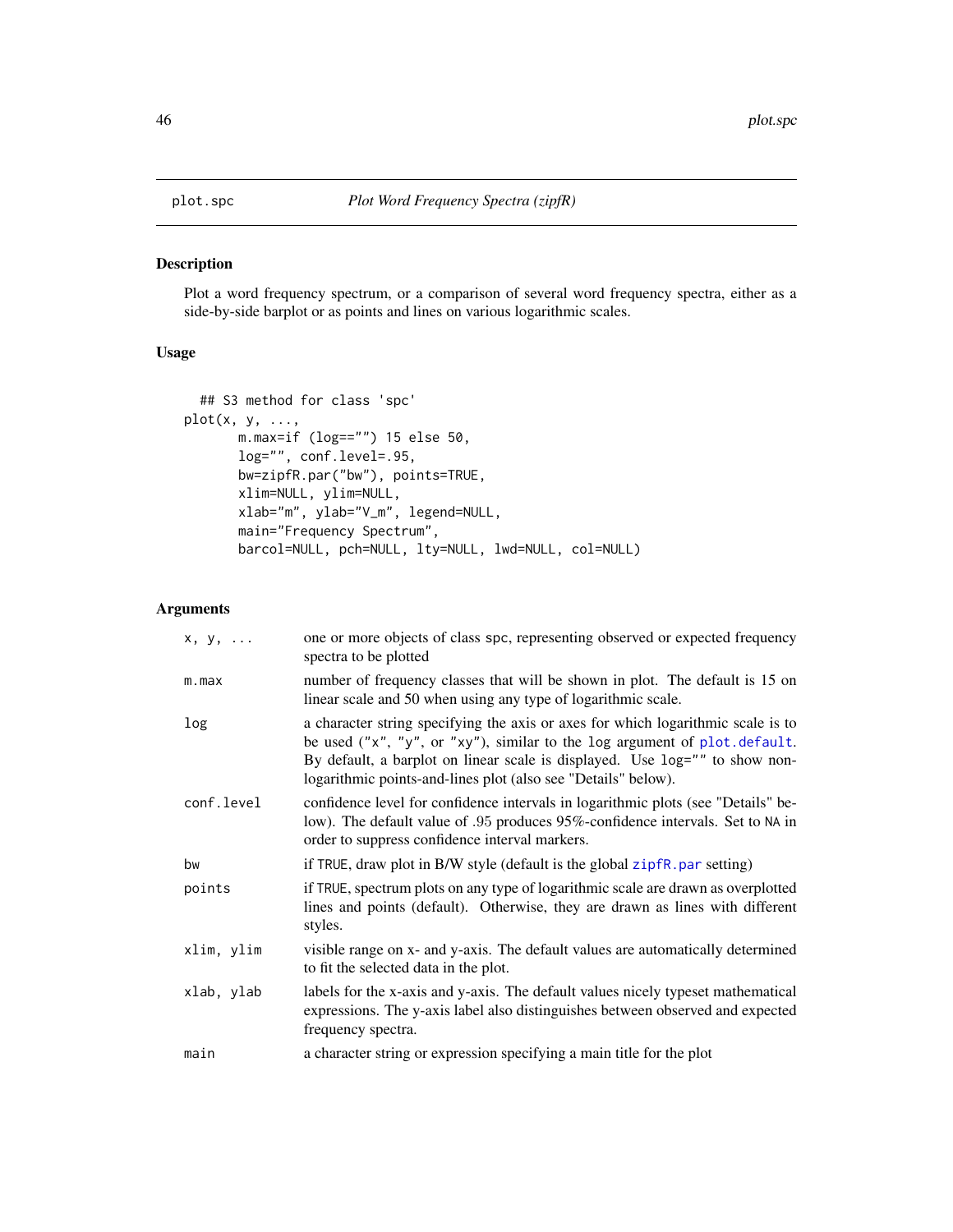#### plot.spc  $\sim$  47

| legend | optional vector of character strings or expressions, specifying labels for a legend        |
|--------|--------------------------------------------------------------------------------------------|
|        | box, which will be drawn in the upper right-hand corner of the screen. If legend           |
|        | is given, its length must correspond to the number of frequency spectra in the             |
|        | plot.                                                                                      |
|        | barcol, pch, lty, lwd, col                                                                 |
|        | style vectors that can be used to override the global styles defined by zipfR, par.        |
|        | If these vectors are specified, they must contain at least as many elements as             |
|        | there are frequency spectra in the plot: the values are <i>not</i> automatically recycled. |

#### Details

By default, the frequency spectrum or spectra are represented as a barplot, with both axes using linear scale. If the log parameter is given, the spectra are shown either as lines in different styles (points=FALSE) or as overplotted points and lines (point=TRUE). The value of log specifies which axes should use logarithmic scale (specify log="" for a points-and-lines plot on linear scale).

In y-logarithmic plots, frequency classes with  $V_m = 0$  are drawn outside the plot region (below the bottom margin) rather than skipped.

In all logarithmic plots, confidence intervals are indicated for expected frequency spectra with variance data (by vertical lines with T-shaped hooks at both ends). The size of the confidence intervals is controlled by the conf.level parameter (default: 95%). Set conf.level=NA in order to suppress the confidence interval indicators.

Line and point styles, as well as bar colours in the barplot, can be defined globally with zipfR.par. They can be overridden locally with the optional parameters barcol, pch, lty, lwd and col, but this should only be used when absolutely necessary. In most cases, it is more advisable to change the global settings temporarily for a sequence of plots.

The bw parameter is used to switch between B/W and colour modes. It can also be set globally with zipfR.par.

### See Also

[spc](#page-67-0), [lnre](#page-18-0), [lnre.spc](#page-34-0), [plot.tfl](#page-47-0), [plot.vgc](#page-49-0), [zipfR.par](#page-85-0), [zipfR.plotutils](#page-87-0)

## Examples

```
## load Italian ultra- prefix data
data(ItaUltra.spc)
```
## plot spectrum plot(ItaUltra.spc)

## logarithmic scale for m (more elements are plotted) plot(ItaUltra.spc, log="x")

```
## just lines
plot(ItaUltra.spc, log="x", points=FALSE)
```

```
## just the first five elements, then the first 100
plot(ItaUltra.spc, m.max=5)
```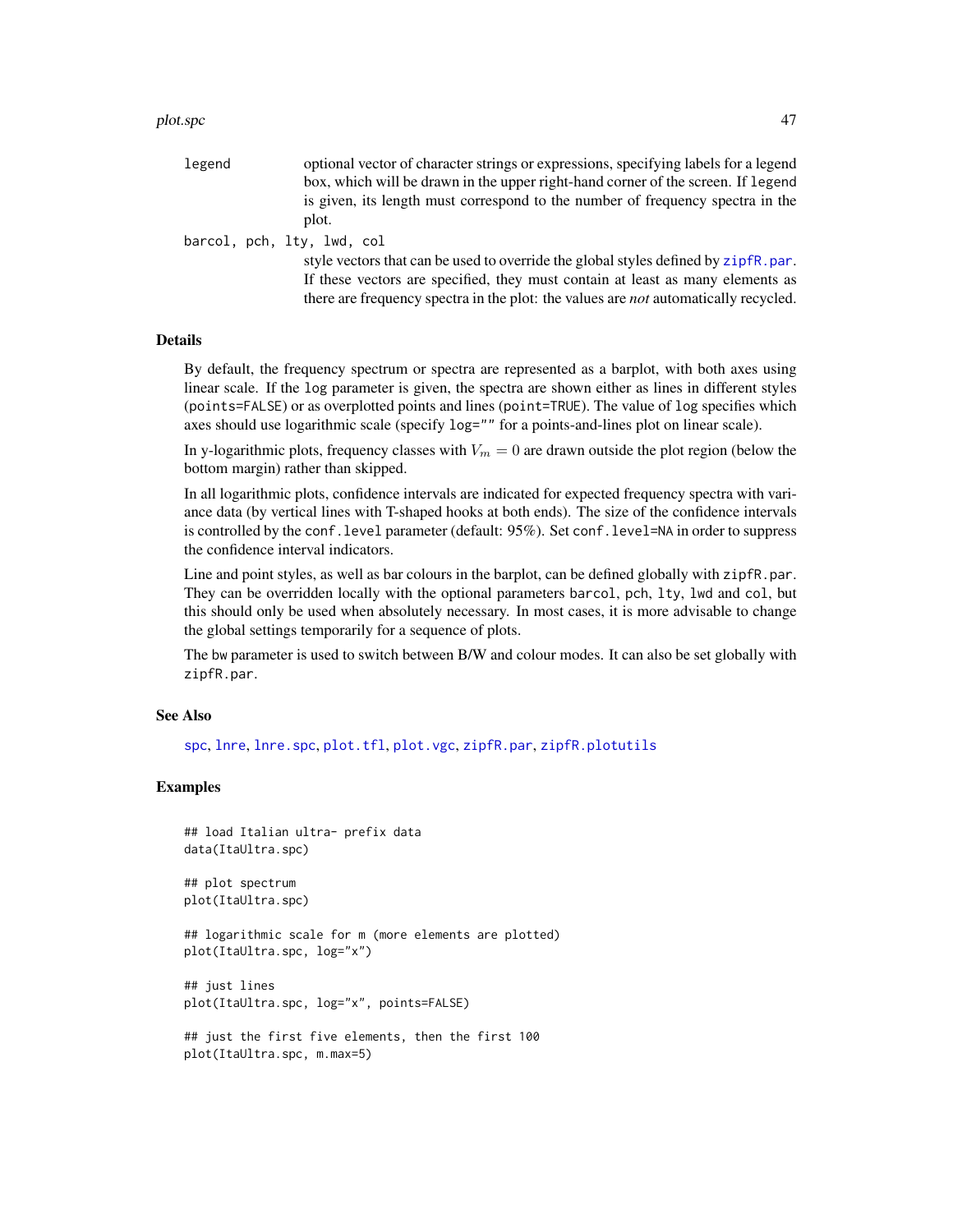```
plot(ItaUltra.spc, m.max=100, log="x")
## compute zm model and expeccted spectrum
zm <- lnre("zm", ItaUltra.spc)
zm.spc <- lnre.spc(zm, N(ItaUltra.spc))
## compare observed and expected spectra (also
## in black and white to print on papers)
plot(ItaUltra.spc, zm.spc, legend=c("observed", "expected"))
plot(ItaUltra.spc, zm.spc, legend=c("observed", "expected"), bw=TRUE)
plot(ItaUltra.spc, zm.spc, legend=c("observed", "expected"), log="x")
plot(ItaUltra.spc, zm.spc, legend=c("observed", "expected"), log="x", bw=TRUE)
## re-generate expected spectrum with variances
zm.spc <- lnre.spc(zm, N(ItaUltra.spc), variances=TRUE)
## now 95% ci is shown in log plot
plot(zm.spc, log="x")
## different title and labels
plot(zm.spc, log="x", main="Expected Spectrum with Confidence Interval",
     xlab="spectrum elements", ylab="expected type counts")
```
<span id="page-47-0"></span>

### plot.tfl *Plot Type-Frequency List / Zipf Ranking (zipfR)*

#### **Description**

Zipf ranking plot of a type-frequency list, or comparison of several Zipf rankings, on linear or logarithmic scale.

#### Usage

```
## S3 method for class 'tfl'
plot(x, y, \ldots,min.rank=1, max.rank=NA, log="",
       type=c("p","l","b","c","o","h","s"),
       bw=zipfR.par("bw"), cex=1,
       xlim=NULL, ylim=NULL,
       xlab="rank", ylab="frequency", legend=NULL,
       main="Type-Frequency List (Zipf ranking)",
       pch=NULL, lty=NULL, lwd=NULL, col=NULL)
```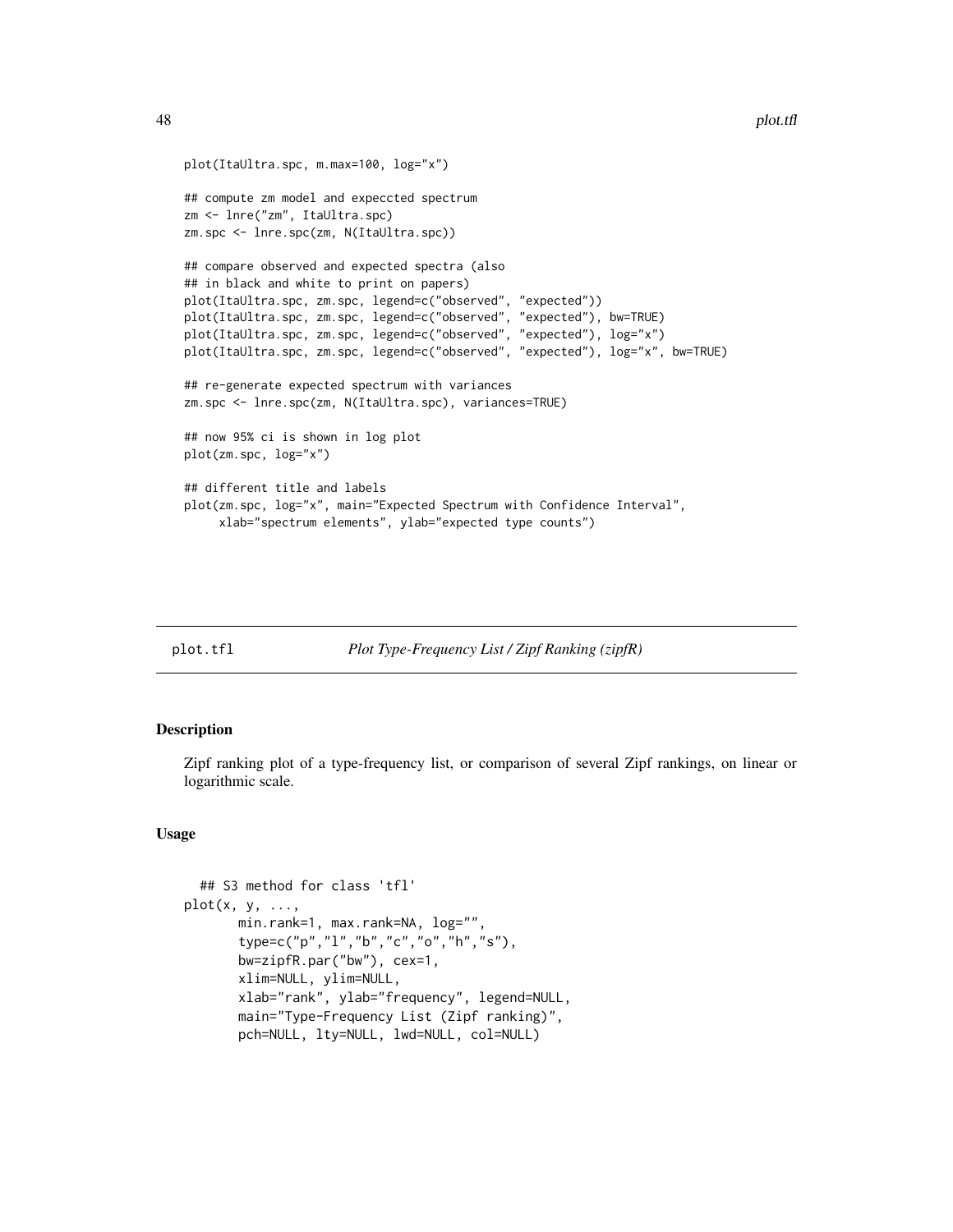#### plot.tfl the contract of the contract of the contract of the contract of the contract of the contract of the contract of the contract of the contract of the contract of the contract of the contract of the contract of the c

# Arguments

| $x, y, \ldots$     | one or more objects of class tfl, containing the type frequency list(s) to be<br>plotted                                                                                                                                                                                             |
|--------------------|--------------------------------------------------------------------------------------------------------------------------------------------------------------------------------------------------------------------------------------------------------------------------------------|
| min.rank, max.rank |                                                                                                                                                                                                                                                                                      |
|                    | range of Zipf ranks to be plotted for each type-frequency list. By default, all<br>ranks are shown.                                                                                                                                                                                  |
| log                | a character string specifying the axis or axes for which logarithmic scale is to be<br>used ("x", "y", or "xy"), similar to the log argument of plot.default.                                                                                                                        |
| bw                 | if TRUE, draw plot in B/W style (default is the global zipfR. par setting)                                                                                                                                                                                                           |
| type               | what type of plot should be drawn. See plot. default for details.                                                                                                                                                                                                                    |
| cex                | scaling factor for plot symbols (types "p", "b" and "o"). This scaling factor is<br>not applied to other text elements in the plot; use par for this purpose.                                                                                                                        |
| xlim, ylim         | visible range on x- and y-axis. The default values are automatically determined<br>to fit the selected data in the plot.                                                                                                                                                             |
| xlab, ylab         | labels for the x-axis and y-axis.                                                                                                                                                                                                                                                    |
| legend             | optional vector of character strings or expressions, specifying labels for a legend<br>box, which will be drawn in the upper right-hand corner of the screen. If legend<br>is given, its length must correspond to the number of frequency spectra in the<br>plot.                   |
| main               | a character string or expression specifying a main title for the plot                                                                                                                                                                                                                |
| pch, lty, lwd, col |                                                                                                                                                                                                                                                                                      |
|                    | style vectors that can be used to override the global styles defined by zipfR.par.<br>If these vectors are specified, they must contain at least as many elements as the<br>number of type-frequency lists shown in the plot: the values are <i>not</i> automati-<br>cally recycled. |

## Details

The type-frequency lists are shown as Zipf plots, i.e. scatterplots of the Zipf-ranked frequencies on a linear or logarithmic scale. The same plotting styles are available as in [plot.default](#page-0-0).

Line and point styles are defined globally through zipfR.par, but can be overridden with the optional parameters pch, lty, lwd and col. In most cases, it is more advisable to change the global settings temporarily for a sequence of plots, though.

The bw parameter is used to switch between B/W and colour modes. It can also be set globally with zipfR.par.

## See Also

[tfl](#page-74-0), [vec2tfl](#page-77-0), [rlnre](#page-16-0), [spc2tfl](#page-72-0), [plot.spc](#page-45-0), [plot.vgc](#page-49-0), [zipfR.par](#page-85-0), [zipfR.plotutils](#page-87-0)

# Examples

## TODO ##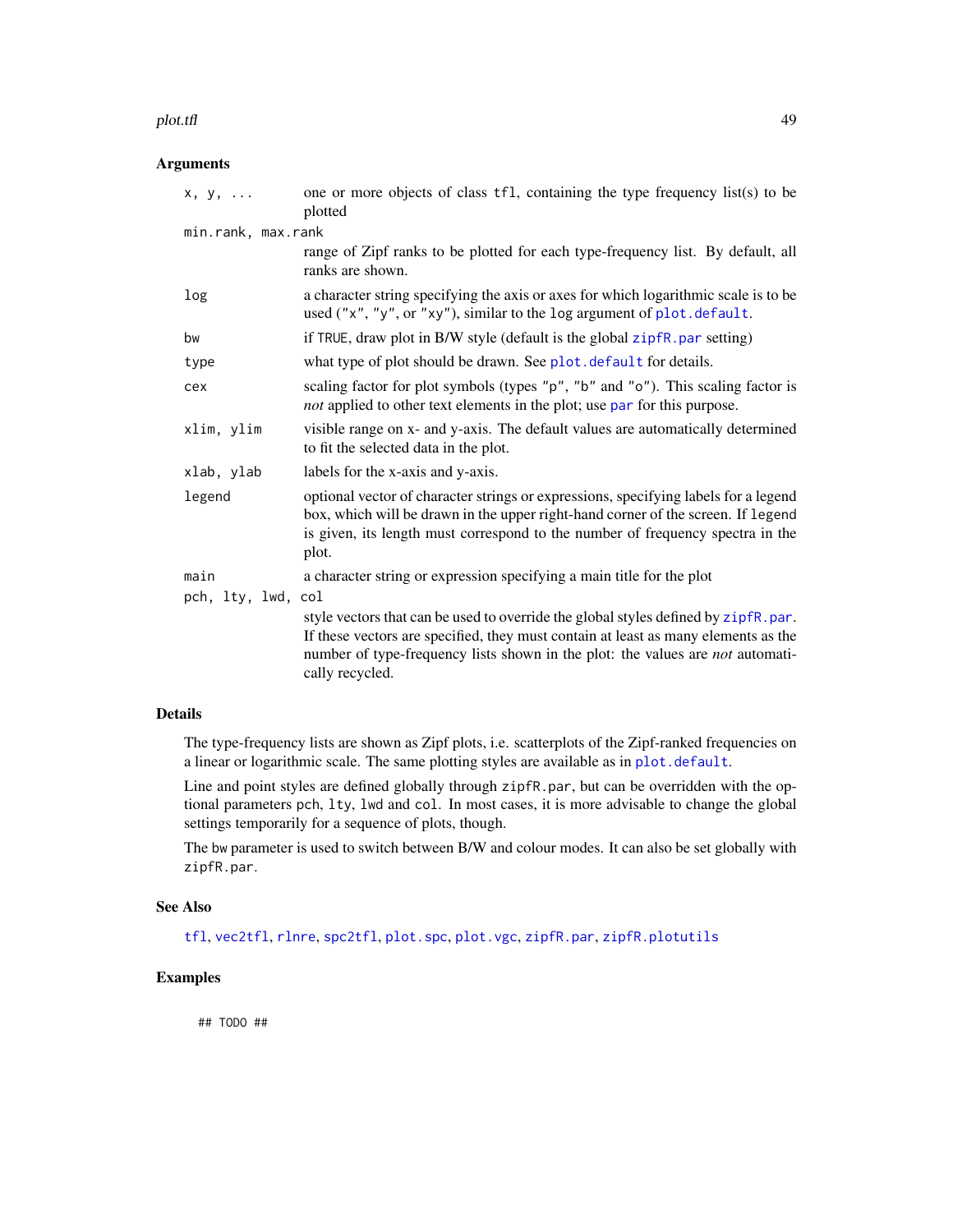# Description

Plot a vocabulary growth curve (i.e.,  $V(N)$  or  $V_m(N)$  against N), or a comparison of several vocabulary growth curves.

# Usage

```
## S3 method for class 'vgc'
plot(x, y, ...,
       m=NA, add.m=NULL, N0=NULL,
       conf.level=.95, conf.style=c("ticks", "lines"),
       log=c("", "x", "y", "xy"),
       bw=zipfR.par("bw"),
       xlim=NULL, ylim=NULL,
       xlab="N", ylab="V(N)", legend=NULL,
       main="Vocabulary Growth",
       lty=NULL, lwd=NULL, col=NULL)
```
# Arguments

| $x, y, \ldots$ | one or more objects of class vgc, representing observed or expected vocabulary<br>growth curves to be plotted                                                                                                                                                    |
|----------------|------------------------------------------------------------------------------------------------------------------------------------------------------------------------------------------------------------------------------------------------------------------|
| m              | a single integer m in the range $1 \dots 9$ . If specified, graphs will be plotted for<br>$V_m(N)$ instead of $V(N)$ (the default). Note that all vgc objects to be plotted<br>must contain the necessary data in this case.                                     |
| add.m          | a vector of integers in the range 19. If specified, graphs for $V_m(N)$ will be<br>added as thin lines to the default $V(N)$ curve, for all specified frequency classes<br>$m$ . This option cannot be combined with the m option above. See "Details"<br>below. |
| N0             | if specified, draw a dashed vertical line at $N = N_0$ , indicating the sample size<br>where a LNRE model has been estimated (this is never done automatically)                                                                                                  |
| log            | a character string specifying the axis or axes for which logarithmic scale is to<br>be used ("x", "y", or "xy"), similar to the log argument of $plot. default. By$<br>default, both axes use linear scale (also see "Details" below).                           |
| conf.level     | confidence level for confidence intervals around expected vocabulary growth<br>curves (see "Details" below). The default value of .95 produces 95%-confidence<br>intervals. Set to NA in order to suppress confidence interval markers.                          |
| conf.style     | if "ticks", confidence intervals are indicated by vertical lines at each data point<br>in the vgc object (default). If "lines", confidence intervals are indicated by thin<br>curves above and below the VGC (which may be difficult to see when plotting        |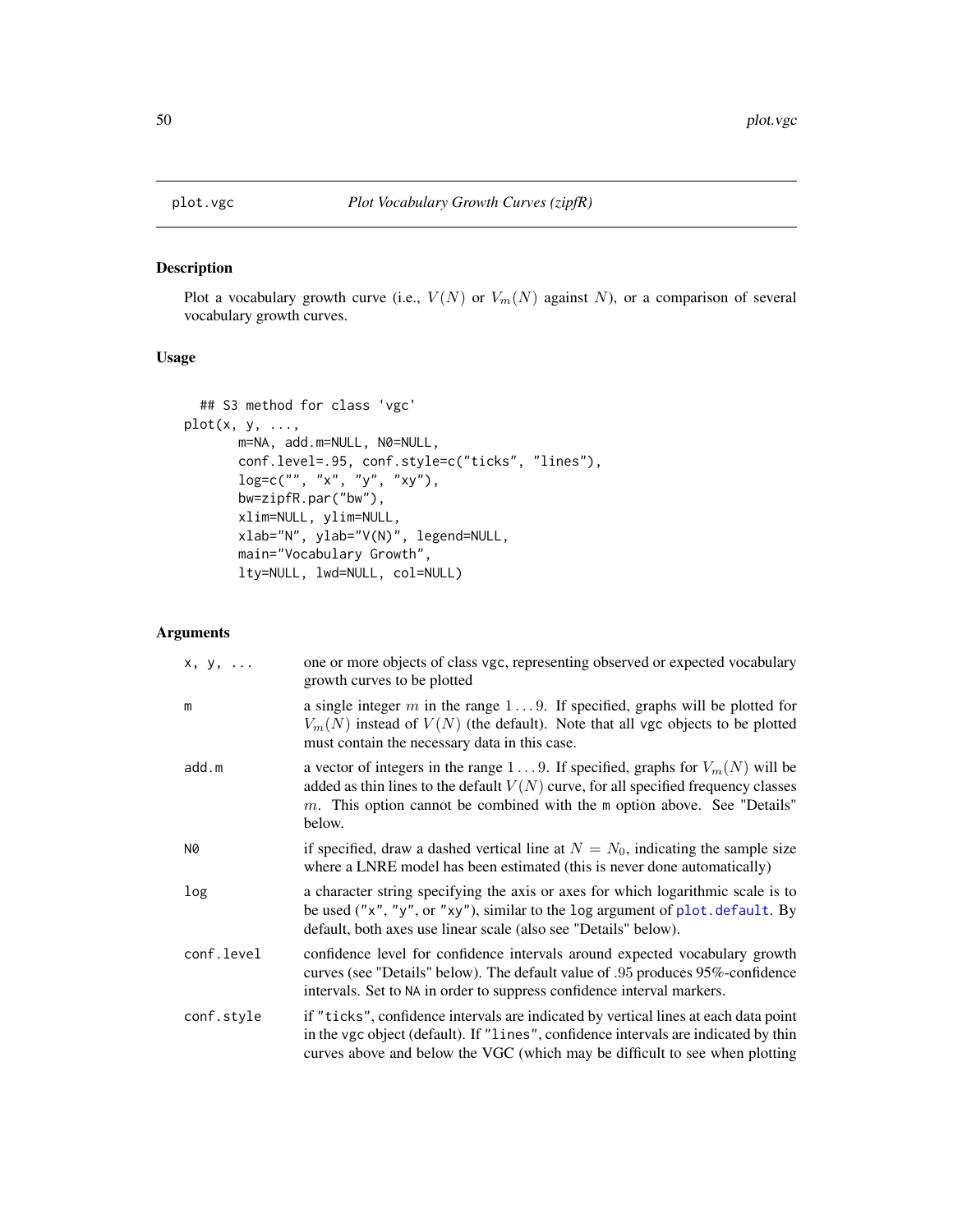| if TRUE, draw plot in B/W style (default is the global $zipfr, par$ setting)<br>bw<br>xlim, ylim<br>to fit the selected data in the plot.<br>xlab, ylab<br>vocabulary growth curves, as well as between $V(N)$ and $V_m(N)$ .<br>a character string or expression specifying a main title for the plot<br>main<br>legend<br>is given, its length must correspond to the number of VGCs in the plot.<br>lty, lwd, col<br>there are VGCs in the plot: the values are <i>not</i> automatically recycled. | multiple VGCs). Notice that confidence intervals might be so narrow as to be<br>invisible in plots (one way to visualize them in such case might be to set an<br>extremely conservative confidence level, such as .9999). |
|-------------------------------------------------------------------------------------------------------------------------------------------------------------------------------------------------------------------------------------------------------------------------------------------------------------------------------------------------------------------------------------------------------------------------------------------------------------------------------------------------------|---------------------------------------------------------------------------------------------------------------------------------------------------------------------------------------------------------------------------|
|                                                                                                                                                                                                                                                                                                                                                                                                                                                                                                       |                                                                                                                                                                                                                           |
|                                                                                                                                                                                                                                                                                                                                                                                                                                                                                                       | visible range on x- and y-axis. The default values are automatically determined                                                                                                                                           |
|                                                                                                                                                                                                                                                                                                                                                                                                                                                                                                       | labels for the x-axis and y-axis. The default values nicely typeset mathematical<br>expressions. The y-axis label also distinguishes between observed and expected                                                        |
|                                                                                                                                                                                                                                                                                                                                                                                                                                                                                                       |                                                                                                                                                                                                                           |
|                                                                                                                                                                                                                                                                                                                                                                                                                                                                                                       | optional vector of character strings or expressions, specifying labels for a legend<br>box, which will be drawn in the lower right-hand corner of the screen. If legend                                                   |
|                                                                                                                                                                                                                                                                                                                                                                                                                                                                                                       | style vectors that can be used to override the global styles defined by zipfR.par.<br>If these vectors are specified, they must contain at least as many elements as                                                      |

#### Details

By default, standard vocabulary growth curves are plotted for all specified vgc objects, i.e. graphs of  $V(N)$  against N. If m is specified, growth curves for hapax legomena or other frequency classes are shown instead, i.e. graphs of  $V_m(N)$  against N. In this case, all vgc objects must contain the necessary data for  $V_m(N)$ .

Alternatively, the option add.m can be used to display growth curves for one or more spectrum elements *in addition* to the standard VGCs. These growth curves are plotted as thinner lines, otherwise matching the styles of the main curves. Since such plots can become fairly confusing and there is no finer control over the styles of the additional curves, it is generally not recommended to make use of the add.m option.

Confidence intervals are indicated for expected vocabulary growth curves with variance data, either by short vertical lines (conf.style="ticks", the default) or by thin curves above and below the main growth curve (conf.style="lines"). The size of the confidence intervals is controlled by the conf.level parameter (default: 95%). Set conf.level=NA in order to suppress the confidence interval indicators.

In y-logarithmic plots, data points with  $V(N) = 0$  or  $V_m(N) = 0$  are drawn outside the plot region (below the bottom margin) rather than skipped.

Line and point styles can be defined globally with zipfR.par. They can be overridden locally with the optional parameters lty, lwd and col, but this should only be used when absolutely necessary. In most cases, it is more advisable to change the global settings temporarily for a sequence of plots.

The bw parameter is used to switch between B/W and color modes. It can also be set globally with zipfR.par.

### See Also

[vgc](#page-79-0), [lnre](#page-18-0), [lnre.vgc](#page-35-0), [plot.tfl](#page-47-0), [plot.spc](#page-45-0), [zipfR.par](#page-85-0), [zipfR.plotutils](#page-87-0)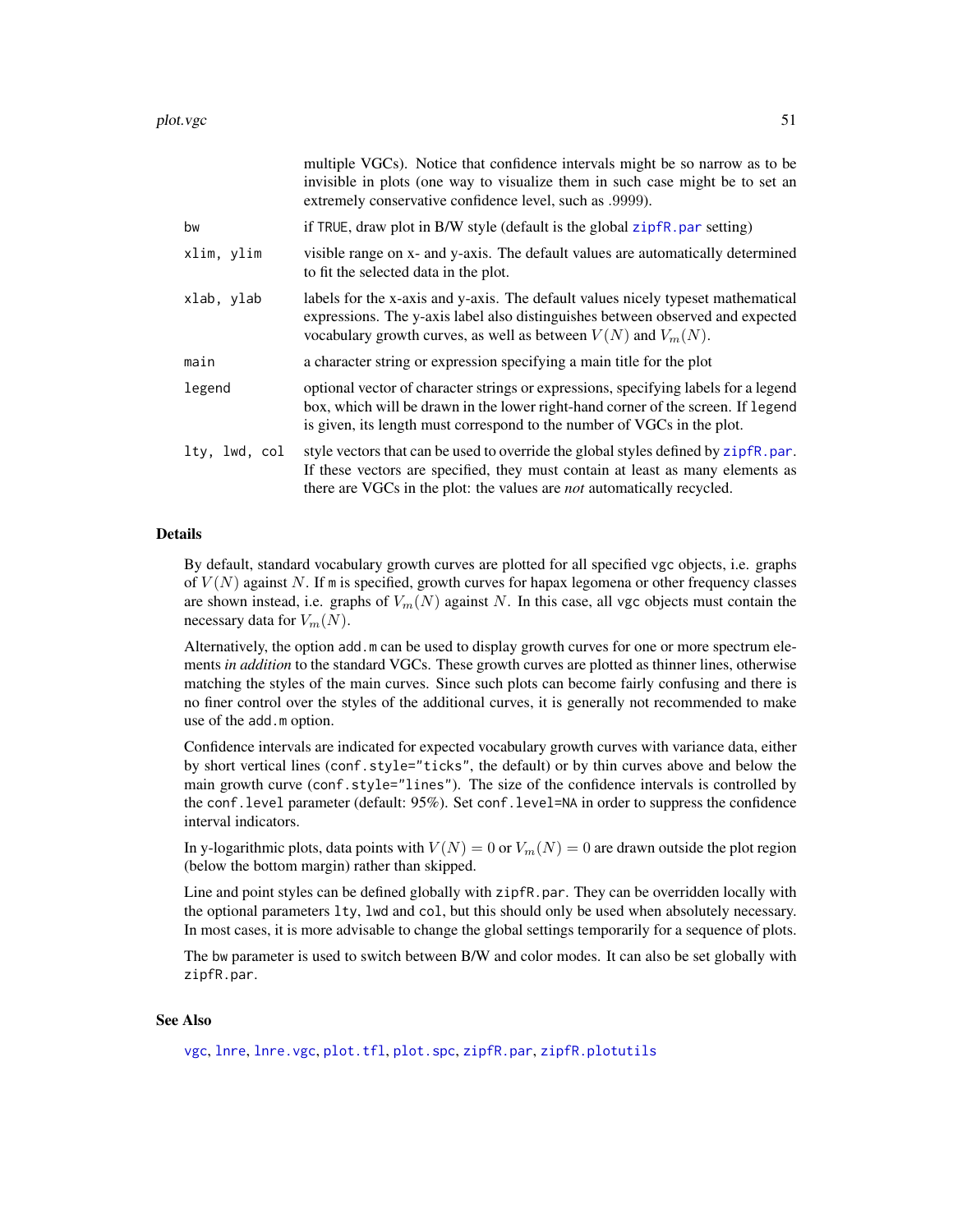## Examples

```
## load Our Mutual Friend spectrum and empirical vgc
data(DickensOurMutualFriend.emp.vgc)
data(DickensOurMutualFriend.spc)
## plot empirical V and V1 growth
plot(DickensOurMutualFriend.emp.vgc,add.m=1)
## use log scale for y-axis
plot(DickensOurMutualFriend.emp.vgc,add.m=1,log="y")
## binomially interpolated vgc at same points as
## empirical vgc
omf.bin.vgc <- vgc.interp(DickensOurMutualFriend.spc,N(DickensOurMutualFriend.emp.vgc))
## compare empirical and interpolated vgc, also with
## thinner lines, and in black and white
plot(DickensOurMutualFriend.emp.vgc,omf.bin.vgc,legend=c("observed","interpolated"))
plot(DickensOurMutualFriend.emp.vgc,omf.bin.vgc,legend=c("observed","interpolated"),lwd=c(1,1))
plot(DickensOurMutualFriend.emp.vgc,omf.bin.vgc,legend=c("observed","interpolated"),bw=TRUE)
## load Great Expectations spectrum and use it to
## compute ZM model
data(DickensGreatExpectations.spc)
ge.zm <- lnre("zm",DickensGreatExpectations.spc)
## expected V of Great Expectations at sample
## sizes of OMF's interpolated vgc
ge.zm.vgc <- lnre.vgc(ge.zm,N(omf.bin.vgc))
## compare interpolated OMF Vs and inter/extra-polated
## GE Vs, with a vertical line at sample size
## used to compute GE model
plot(omf.bin.vgc,ge.zm.vgc,N0=N(ge.zm),legend=c("OMF","GE"))
## load Italian ultra- prefix data and compute zm model
data(ItaUltra.spc)
ultra.zm <- lnre("zm",ItaUltra.spc)
## compute vgc up to about twice the sample size
## with variance of V
ultra.zm.vgc <- lnre.vgc(ultra.zm,(1:100)*70, variances=TRUE)
## plot with confidence intervals derived from variance in
## vgc (with larger datasets, ci will typically be almost
## invisible)
plot(ultra.zm.vgc)
```
## use more conservative confidence level, and plot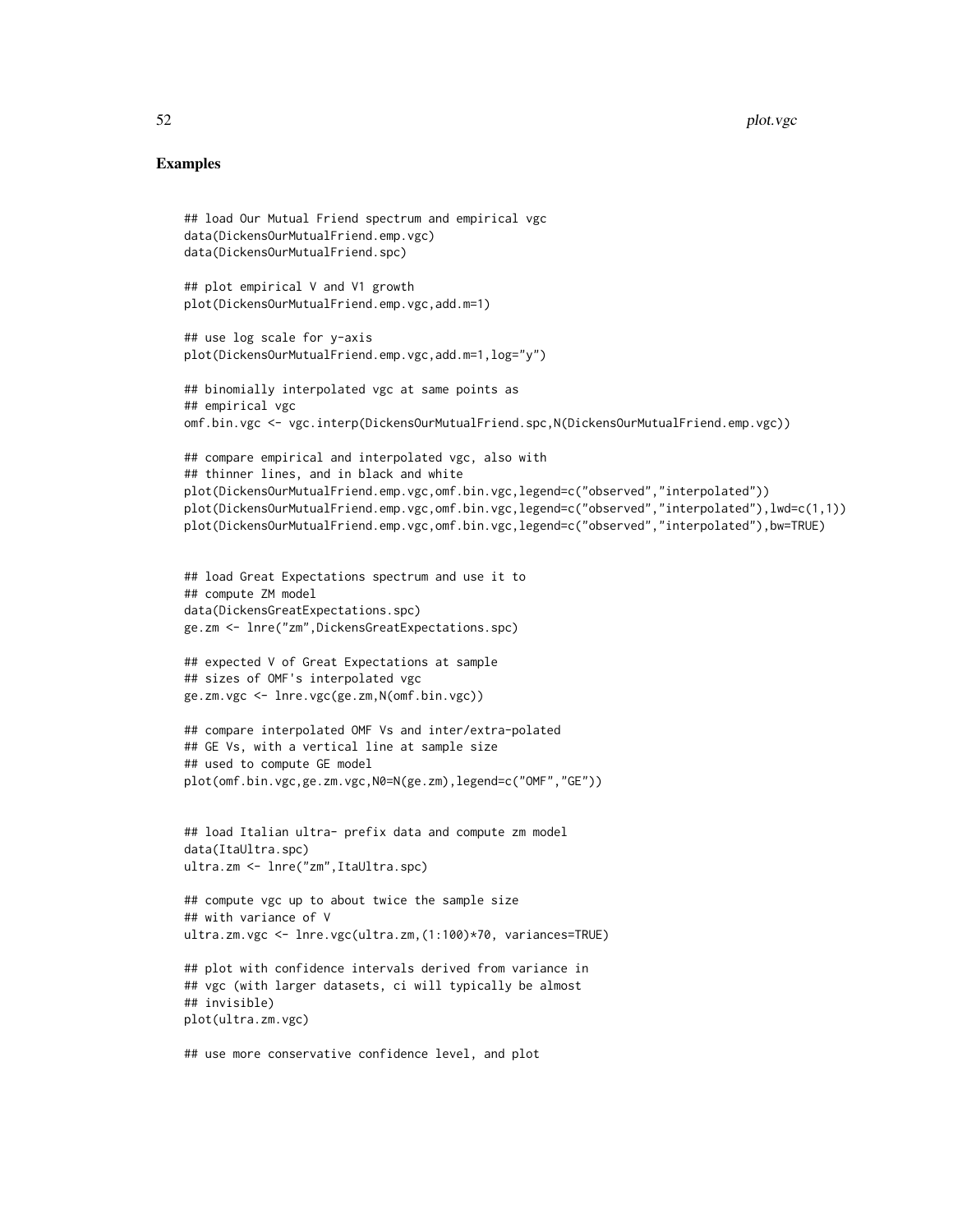#### print.lnre 53

```
## the intervals as lines
plot(ultra.zm.vgc,conf.level=.99,conf.style="lines")
## suppress ci plotting, and insert different title and labels
plot(ultra.zm.vgc,conf.level=NA,main="ultra-",xlab="sample sizes",ylab="types")
## load Brown adjective spectrum
## (about 80k tokens)
data(BrownAdj.spc)
## binomially interpolated curve of V and V_1 to V_5
BrownAdj.bin.vgc <- vgc.interp(BrownAdj.spc,(1:100)*800,m.max=5)
## plot with V and 5 spectrum elements
plot(BrownAdj.bin.vgc,add.m=c(1:5))
```
print.lnre *Printing LNRE Models (zipfR)*

#### Description

Implementations of the [print](#page-0-0) and [summary](#page-0-0) methods for LNRE models (subclasses of lnre).

### Usage

```
## S3 method for class 'lnre'
print(x, \ldots)## S3 method for class 'lnre'
summary(object, ...)
```
#### Arguments

| x, object               | an object of class lnre or one of its subclasses, representing a LNRE model |
|-------------------------|-----------------------------------------------------------------------------|
| $\cdot$ $\cdot$ $\cdot$ | other arguments passed on from generic method will be ignored               |

## Details

NB: implementation details and format of the summary are subject to change in future releases

In the current implementation, print and summary produce the same output for LNRE models.

This summary comprises the type of LNRE model, its parameter values, derived parameters such as normalization constants, and the population size S.

If the model parameters have been estimated from an observed frequency spectrum, a comparison of the observed and expected frequency spectrum is shown, including goodness-of-fit statistics.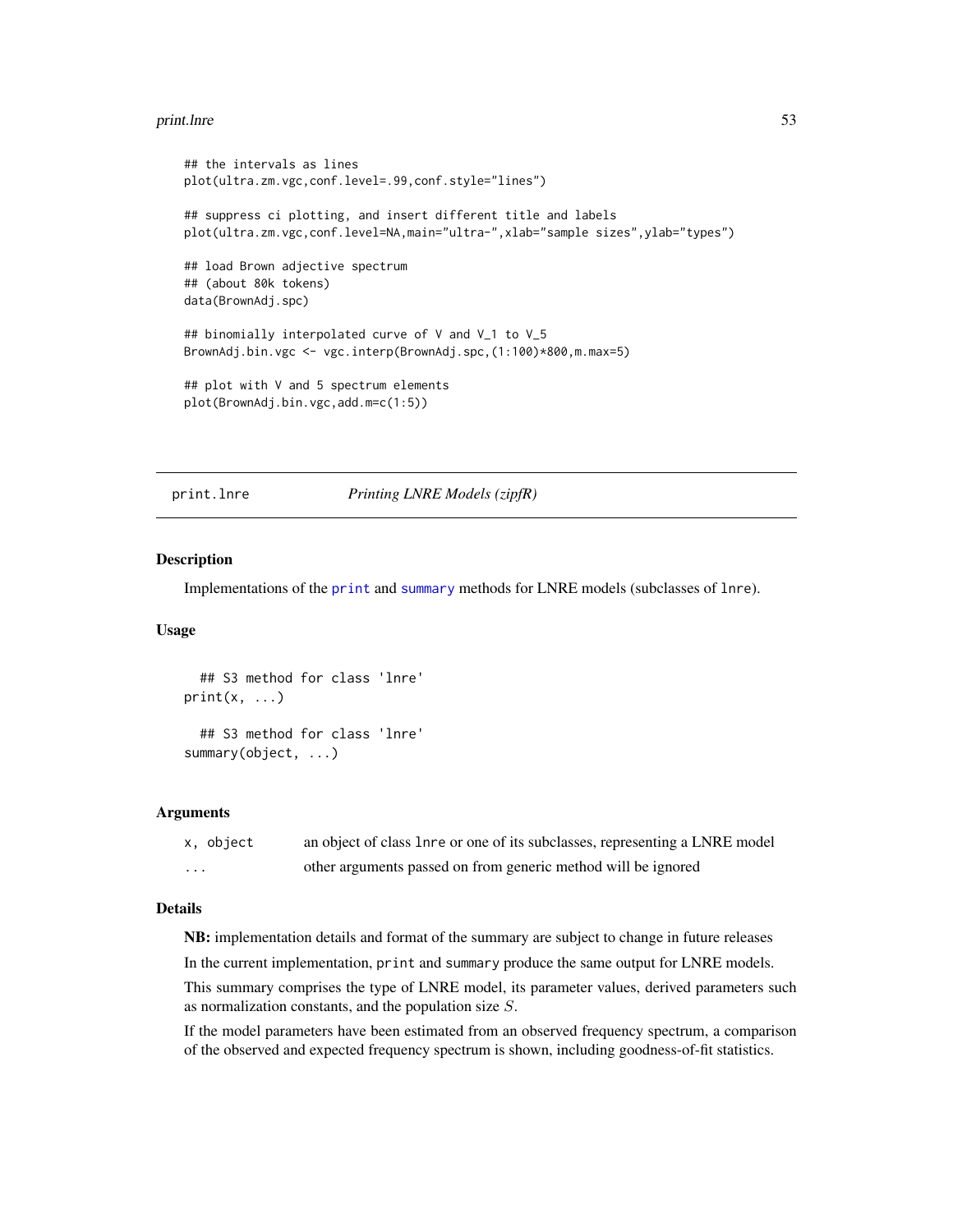# Value

NULL

Unlike other implementations of the summary method, summary.lnre only prints a summary on screen and does not return a special "summary" object.

### See Also

See the [lnre](#page-18-0) manpage for more information on LNRE models.

## Examples

```
# load Brown verbs dataset and estimate lnre models
data(BrownVer.spc)
zm <- lnre("zm",BrownVer.spc)
fzm <- lnre("fzm",BrownVer.spc,exact=FALSE)
gigp <- lnre("gigp",BrownVer.spc)
# look at summaries with either summary or print
summary(zm)
print(zm)
summary(fzm)
print(fzm)
summary(gigp)
print(gigp)
```
<span id="page-53-0"></span>print.spc *Printing Frequency Spectra (zipfR)*

# <span id="page-53-1"></span>Description

Implementations of the [print](#page-0-0) and [summary](#page-0-0) methods for frequency spectrum objects (of class spc).

#### Usage

```
## S3 method for class 'spc'
print(x, all=FALSE, ...)
 ## S3 method for class 'spc'
summary(object, ...)
```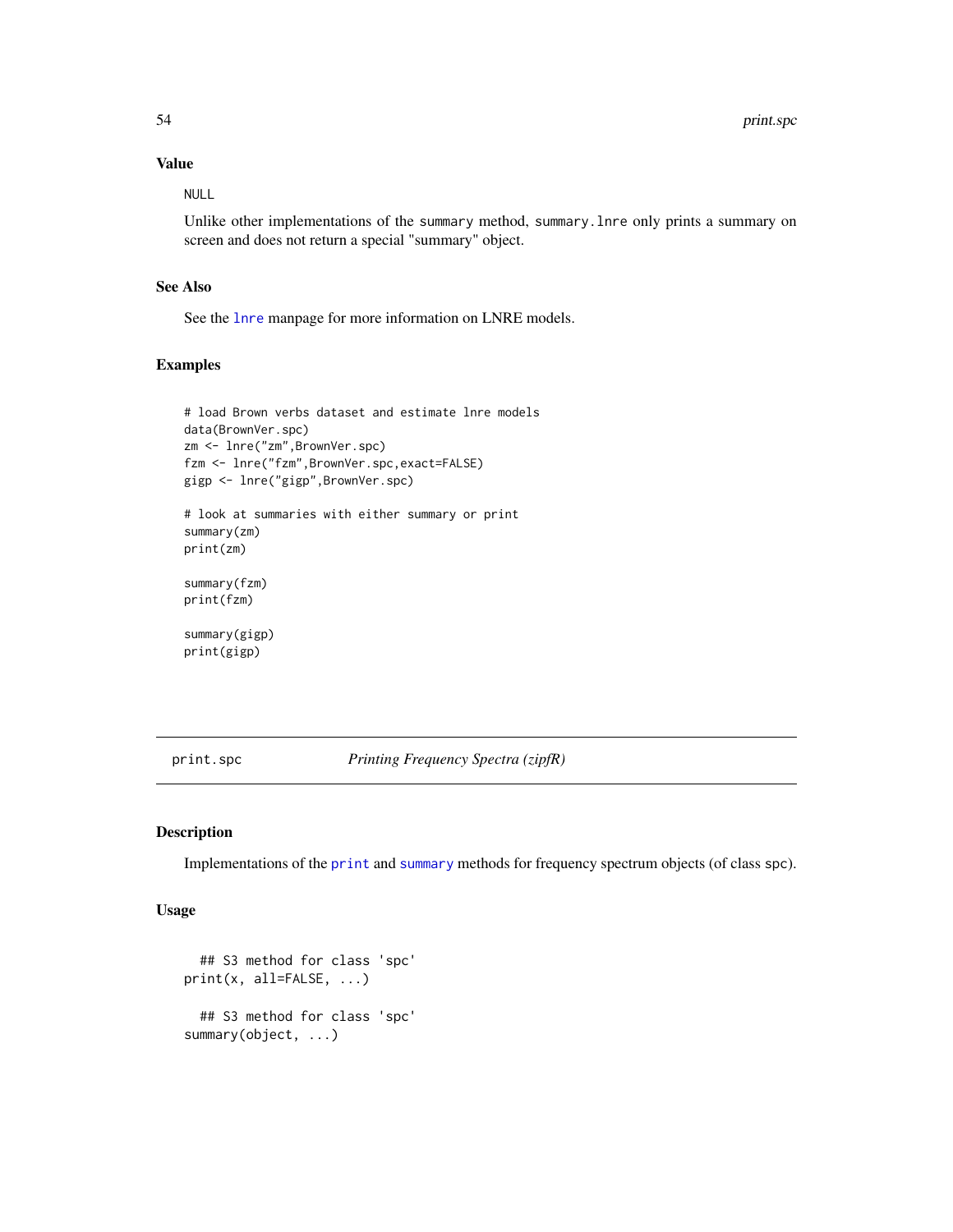#### print.spc 55

#### Arguments

| x. object               | an object of class spc, representing a frequency spectrum                        |
|-------------------------|----------------------------------------------------------------------------------|
| all                     | if FALSE, only the first ten non-empty frequency classes will be shown (default) |
| $\cdot$ $\cdot$ $\cdot$ | other arguments passed on from generic method will be ignored                    |

### Details

NB: implementation details and format of the summary are subject to change in future releases

print.spc works similar to the standard print method for data frames, but provides additional information about  $N$  and  $V$ . Unless all is set to TRUE, only the first ten non-zero spectrum elements will be shown.

summary.spc gives a concise summary of the most important information about the frequency spectrum. In addition to  $N$  V, the first spectrum elements are shown. The summary will also indicate whether the spectrum is incomplete, an expected spectrum, or has variances (but does not show the variances).

## Value

## NULL

Unlike other implementations of the summary method, summary.spc only prints a summary on screen and does not return a special "summary" object.

# See Also

See the [spc](#page-67-0) manpage for details on spc objects.

### Examples

```
## load Brown verbs dataset
data(BrownVer.spc)
## look at summary and print BrownVer.spc
summary(BrownVer.spc)
print(BrownVer.spc)
## print all non-zero spectrum elements
print(BrownVer.spc,all=TRUE)
## estimate zm model and construct expected spectrum with
## variances
zm <- lnre("zm",BrownVer.spc)
zm.spc <- lnre.spc(zm,N(zm),variances=TRUE)
## summary and print for the expected spectrum
summary(zm.spc)
```
print(zm.spc)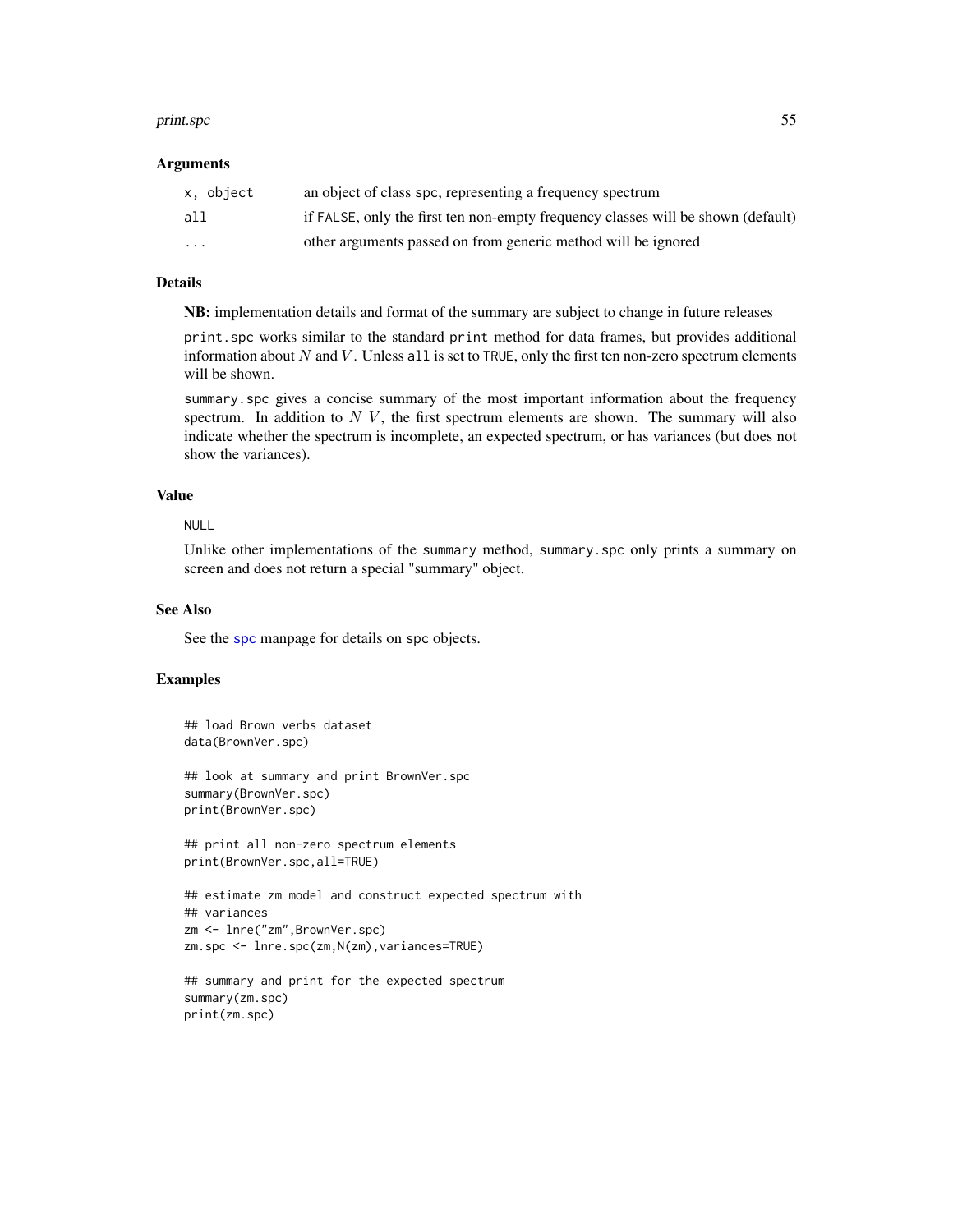# Description

Implementations of the [print](#page-0-0) and [summary](#page-0-0) methods for type frequency list objects (of class tfl).

### Usage

```
## S3 method for class 'tfl'
print(x, all=FALSE, ...)
  ## S3 method for class 'tfl'
summary(object, ...)
```
### Arguments

| x, object | an object of class tfl, representing a type frequency list            |
|-----------|-----------------------------------------------------------------------|
| a11       | if FALSE, only the twenty most frequent types will be shown (default) |
| $\cdot$   | other arguments passed on from generic method will be ignored         |

# Details

NB: implementation details and format of the summary are subject to change in future releases

print.tfl works similar to the standard print method for data frames, but provides additional information about  $N$  and  $V$ . Unless all is set to TRUE, only the twenty most frequent types will be shown.

summary.tfl gives a concise summary of the most important information about the type frequency list. In addition to showing  $N V$ , the summary also indicates whether the list is incomplete and shows examples of type representations (if present).

## Value

# NULL

Unlike other implementations of the summary method, summary.tfl only prints a summary on screen and does not return a special "summary" object.

# See Also

See the [tfl](#page-74-0) manpage for details on tfl objects.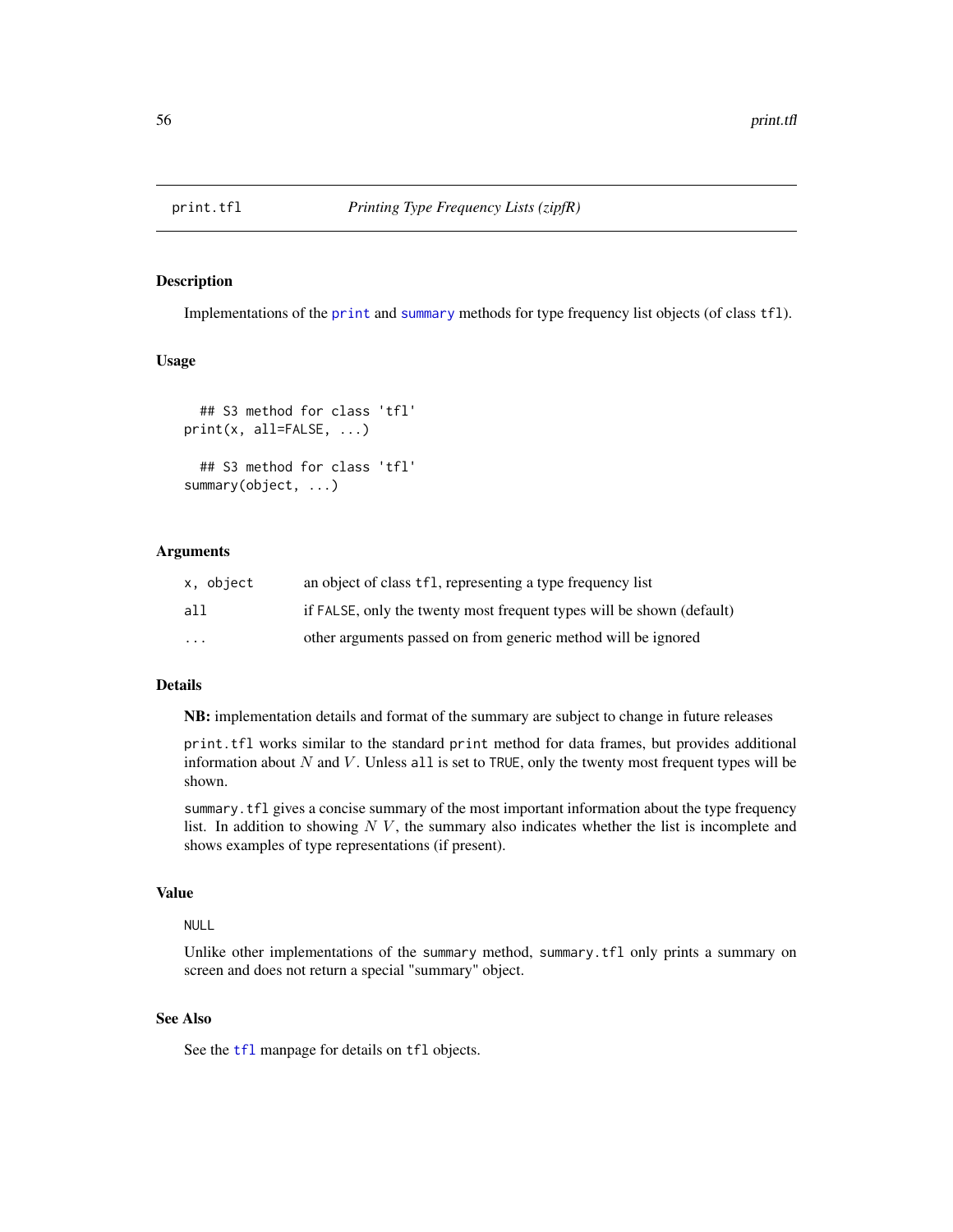#### print.vgc 57

### Examples

```
## load Brown tfl
data(Brown.tfl)
## summary and print most frequent types
summary(Brown.tfl)
print(Brown.tfl)
## the whole type list (don't try
## this unless you have some time to
## spare)
## Not run: print(Brown.tfl,all=TRUE)
```
# print.vgc *Printing Vocabulary Growth Curves (zipfR)*

#### Description

Implementations of the [print](#page-0-0) and [summary](#page-0-0) methods for vocabulary growth curve objects (of class vgc).

#### Usage

```
## S3 method for class 'vgc'
print(x, all=FALSE, ...)
  ## S3 method for class 'vgc'
```
summary(object, ...)

## Arguments

| x. object               | an object of class vgc, representing a vocabulary growth curve                   |
|-------------------------|----------------------------------------------------------------------------------|
| all                     | if FALSE, vocabulary growth data are shown for at most 25 sample sizes (default) |
| $\cdot$ $\cdot$ $\cdot$ | other arguments passed on from generic method will be ignored                    |

# Details

NB: implementation details and format of the summary are subject to change in future releases

print.vgc calls the standard print method for data frames internally, but reduces the data set randomly to show at most 25 sample sizes (unless all=TRUE).

summary.vgc gives a concise summary of the available vocabulary growth data in the vgc object, including the number and range of sample sizes, whether spectrum elements are included, and whether variances are included.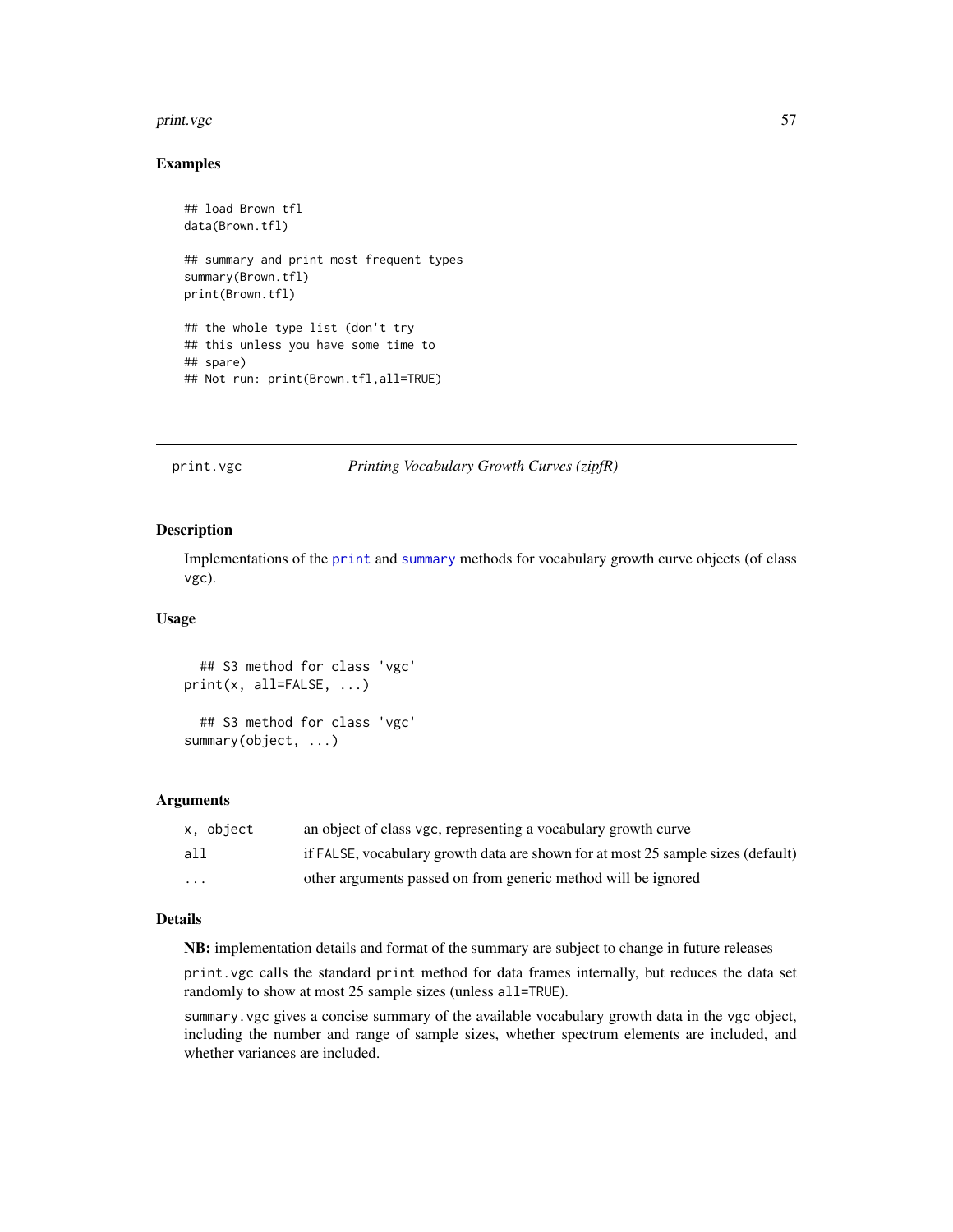# Value

NULL

Unlike other implementations of the summary method, summary.vgc only prints a summary on screen and does not return a special "summary" object.

## See Also

See the [vgc](#page-79-0) manpage for details on vgc objects.

### Examples

```
## load Brown "informative" prose empirical vgc
data(BrownInform.emp.vgc)
```

```
## summary, print (random subset) and print all
summary(BrownInform.emp.vgc)
print(BrownInform.emp.vgc)
print(BrownInform.emp.vgc,all=TRUE)
```

```
## load Brown informative prose spectrum
## and get estimate a fzm model
data(BrownInform.spc)
fzm <- lnre("fzm",BrownInform.spc,exact=FALSE)
```

```
## obtain expected vgc up to 2M tokens
## with spectrum elements up to V_3
## and variances
fzm.vgc <- lnre.vgc(fzm,(1:100)*2e+4,m.max=3,variances=TRUE)
```

```
## summary and print
summary(fzm.vgc)
print(fzm.vgc)
print(fzm.vgc,all=TRUE)
```
read.multiple.objects *Reading Multiple Objects from Files (zipfR)*

#### Description

read.multiple.objects constructs a list of [spc](#page-67-0), [vgc](#page-79-0) or [tfl](#page-74-0) objects from a set of input text files in the specified directory

NB: This function is intended for users that want to run advanced experiments (e.g., handling hundreds of spectra generated in multiple randomizations experiments). For the standard one-objectat-a-time reading functionality, look at the documentation of read. spc, read. vgc and [read.tfl](#page-61-0)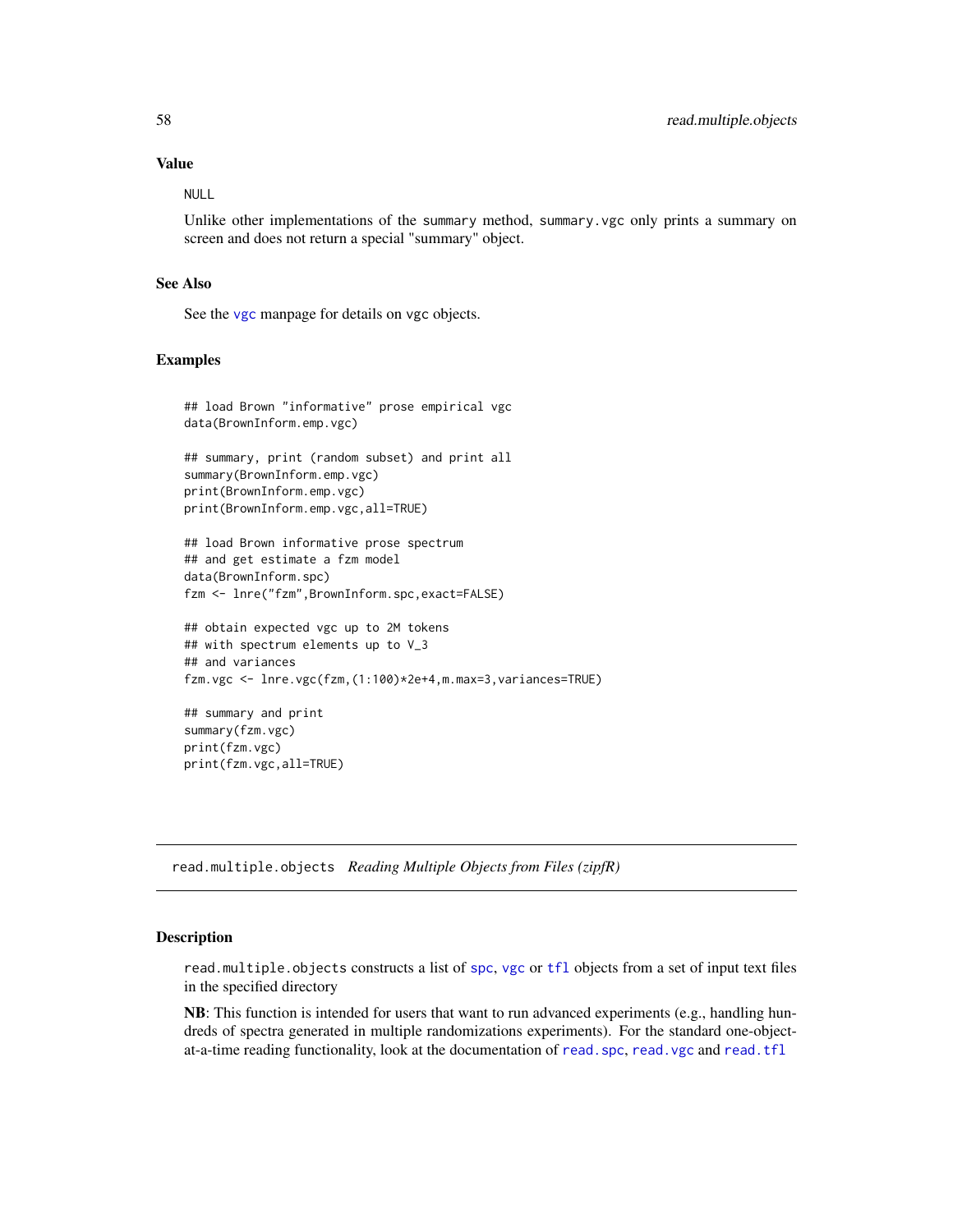## read.multiple.objects 59

### Usage

```
read.multiple.objects(directory, prefix, class=c("spc", "vgc", "tfl"))
```
## Arguments

| directory | character string specifying the directory where the target input files reside (ab-<br>solute path, or path relative to current working directory) |
|-----------|---------------------------------------------------------------------------------------------------------------------------------------------------|
| prefix    | character string specifying prefix that must be shared by all target input file<br>names                                                          |
| class     | one of spc, vgc or tfl as character string, specifying the class of object we are<br>importing (see the manpages of spc, vgc and tf1 for details) |

### Format

read.multiple.objects reads in all files matching the pattern prefix.id.class from the specified directory, where the prefix and class strings are passed as arguments, and id is an arbitrary string that is used as index of the corresponding object in the output list

read.multiple.objects calls the read function corresponding to the class argument. Thus, the input files must respect the formatting conventions of the relevant reading functions (see documentation of [read.spc](#page-59-0), [read.vgc](#page-63-0) and [read.tfl](#page-61-0))

#### Value

read.multiple.objects returns a list of objects of the specified class; each object is indexed with the id extracted from the corresponding file name (see section "Format")

### See Also

See the [spc](#page-67-0), [vgc](#page-79-0) and [tfl](#page-74-0) manpages for details on the corresponding objects; read. spc, read. vgc and [read.tfl](#page-61-0) for the single-file reading functions and input format details

#### Examples

## Not run: ## examples will not be run during package compilation ## since they would require accessing external files ## suppose that the current working directory contains ## 100 spc files named: rand.1.spc, rand.2.spc, ..., ## rand.100.spc ## read the files in: spc.list <- read.multiple.objects(".","rand","spc") ## you can access each spc using the id extracted from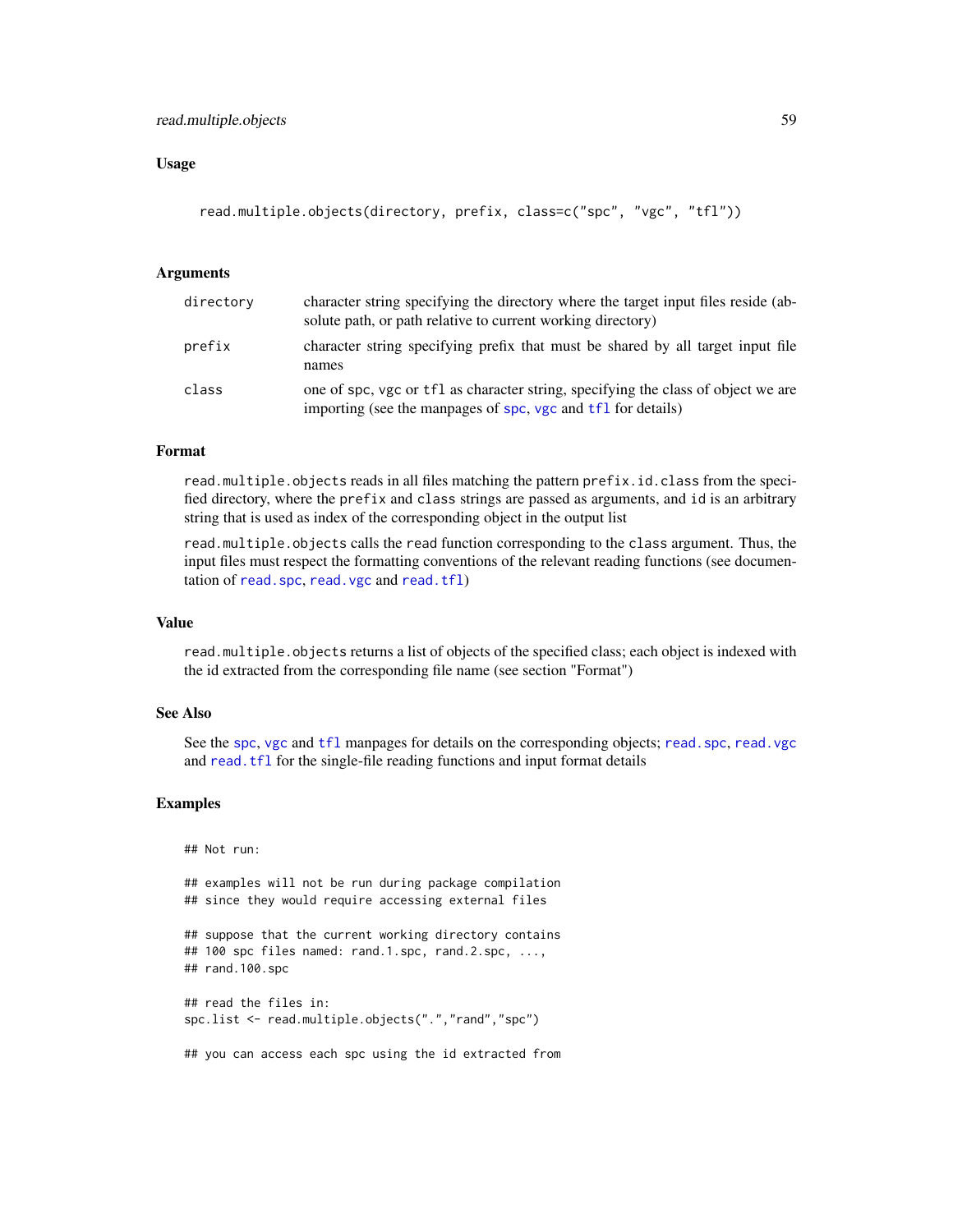```
## the file name, e.g.:
summary(spc.list[["1"]])
## more usefully, you might want to iterate over the
## whole list, e.g., to calculate mean V:
mean(sapply(spc.list,V))
## notice that ids are arbitrary strings
## e.g., suppose that directory /home/me/animals
## contains sounds.dog.vgc and sounds.elephant.vgc
## we read the vgcs in:
vgc.list <- read.multiple.objects("/home/me/animals","sounds","vgc")
## accessing the elephant vgc:
V(vgc.list[["elephant"]])
## of course, tfl-reading works in the same way (assuming
## that the animals directory also contains some tfl files):
tfl.list <- read.multiple.objects("/home/me/animals","sounds","tfl")
```
## End(Not run)

<span id="page-59-0"></span>read.spc *Loading and Saving Frequency Spectra (zipfR)*

#### <span id="page-59-1"></span>Description

read.spc loads frequency spectrum from .spc file write.spc saves frequency spectrum object in .spc file

#### Usage

read.spc(file)

write.spc(spc, file)

### Arguments

| file | character string specifying the pathname of a disk file. Files with extension .gz |  |  |
|------|-----------------------------------------------------------------------------------|--|--|
|      | will automatically be compressed/decompressed. See section "Format" for a         |  |  |
|      | description of the required file format                                           |  |  |
| spc  | a frequency spectrum, i.e., an object of class spc                                |  |  |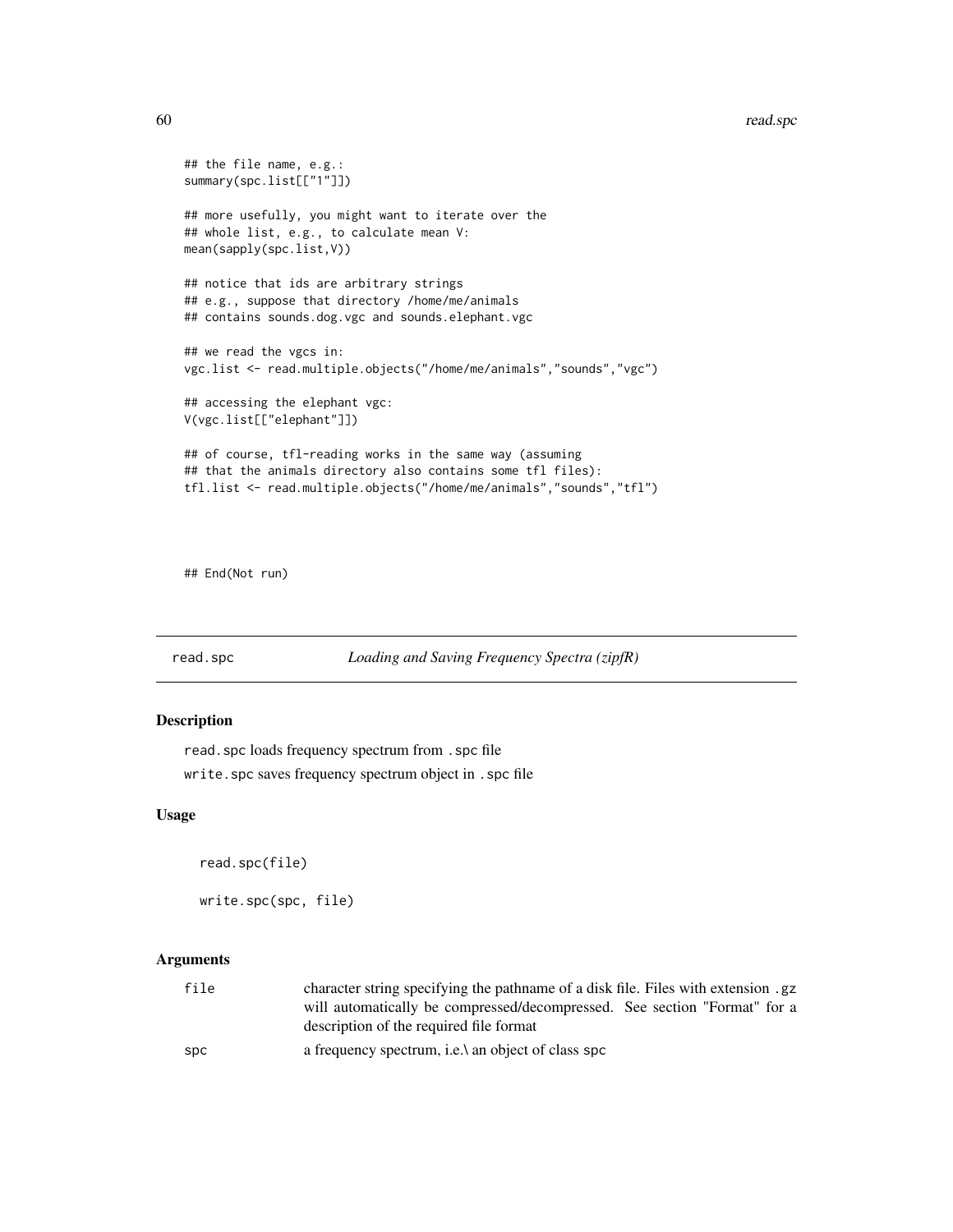#### read.spc 61

# Format

A TAB-delimited text file with column headers but no row names (suitable for reading with read.delim). The file must contain at least the following two columns:

m frequency class  $m$ 

Vm number  $V_m$  of types in frequency class m (or expected class size  $E[V_m]$ )

An optional column labelled VVm can be used to specify variances of expected class sizes (for a frequency spectrum derived from a LNRE model or by binomial interpolation).

These columns may appear in any order in the text file. All other columns will be silently ignored.

### Details

If the filename file ends in the extension .gz, the disk file will automatically be decompressed (read.spc) and compressed (write.spc).

The .spc file format does not store the values of N, V and VV explicitly. Therefore, incomplete frequency spectra and expected spectra with variances cannot be fully reconstructed from disk files. Saving such frequency spectra (or loading a spectrum with variance data) will trigger corresponding warnings.

## Value

read. [spc](#page-67-0) returns an object of class spc (see the spc manpage for details)

### See Also

See the [spc](#page-67-0) manpage for details on spc objects. See [read.tfl](#page-61-0) and [read.vgc](#page-63-0) for import/export of other data structures.

## Examples

```
## Not run:
```

```
## examples will not be run during package compilation
## since they would require accessing and writing to
## external files
## load Italian ultra- data
```

```
## and write corresponding spectrum to external text file
data(ItaUltra.spc)
write.spc(ItaUltra.spc,"ultra.spc")
## now ultra.spc is a text file with columns m and Vm
```

```
## we ready it back in
New.spc <- read.spc("ultra.spc")
```

```
## same spectrum as ItaUltra.spc, compare:
summary(New.spc)
summary(ItaUltra.spc)
```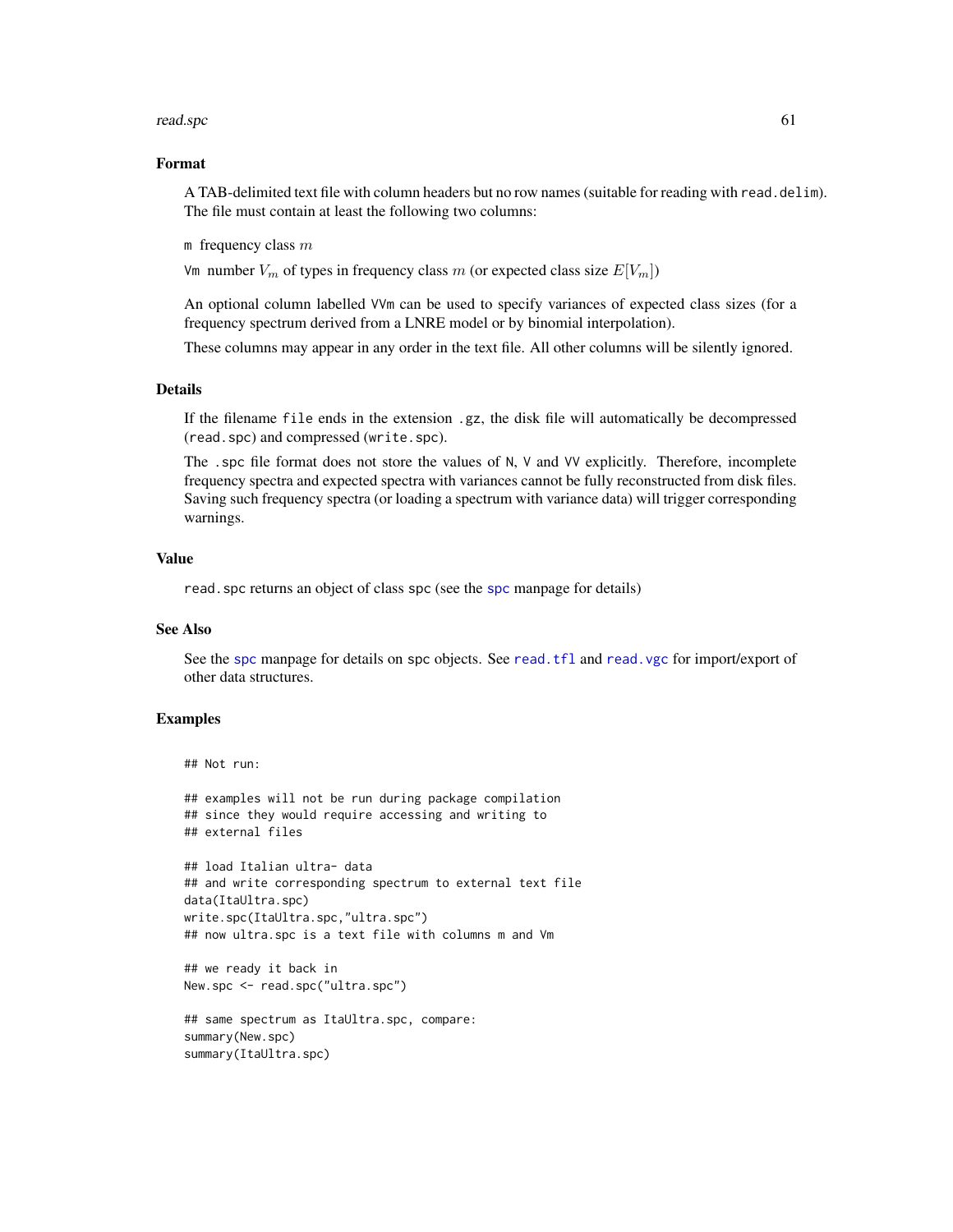62 read.tfl **62** read.tfl **62** read.tfl **62** read.tfl **6** read.tfl **6** read.tfl **6** read.tfl **6** read.tfl **6** read.tfl **6** read.tfl **6** read.tfl **6** read.tfl **6** read.tfl **6** read.tfl **6** read.tfl **6** read.tfl **6** read.tfl

```
## DON'T do the following, incomplete spectrum will not be
## restored properly!!!
zm <- lnre("zm",ItaUltra.spc) # estimate model
zm.spc <- lnre.spc(zm,N(zm)) # incomplete spectrum from model
write.spc(zm.spc,"var.spc") # warnings
bad.spc <- read.spc("/Users/baroni/Desktop/var.spc")
## latter is DIFFERENT from zm.spc!!!
```
## End(Not run)

<span id="page-61-0"></span>read.tfl *Loading and Saving Type Frequency Lists (zipfR)*

# Description

read.tfl loads type frequency list from .tfl file write.tfl saves type frequency list object in .tfl file

### Usage

```
read.tfl(file, encoding="")
write.tfl(tfl, file, encoding="")
```
# Arguments

| file     | character string specifying the pathname of a disk file. Files with extension .gz<br>will automatically be compressed/decompressed. See section "Format" for a<br>description of the required file format |
|----------|-----------------------------------------------------------------------------------------------------------------------------------------------------------------------------------------------------------|
| tf1      | a type frequency list, i.e.\ an object of class tfl                                                                                                                                                       |
| encoding | if non-empty, specifies the character encoding of the disk file to be read or writ-<br>ten to. See file for details.                                                                                      |

### Format

A TAB-delimited text file with column headers but no row names (suitable for reading with read.delim), containing the following columns:

f type frequencies  $f_k$ 

k optional: the corresponding type IDs  $k$ . If missing, increasing non-negative integers are automatically assigned as IDs.

type optional: type representations (such as word forms or lemmas)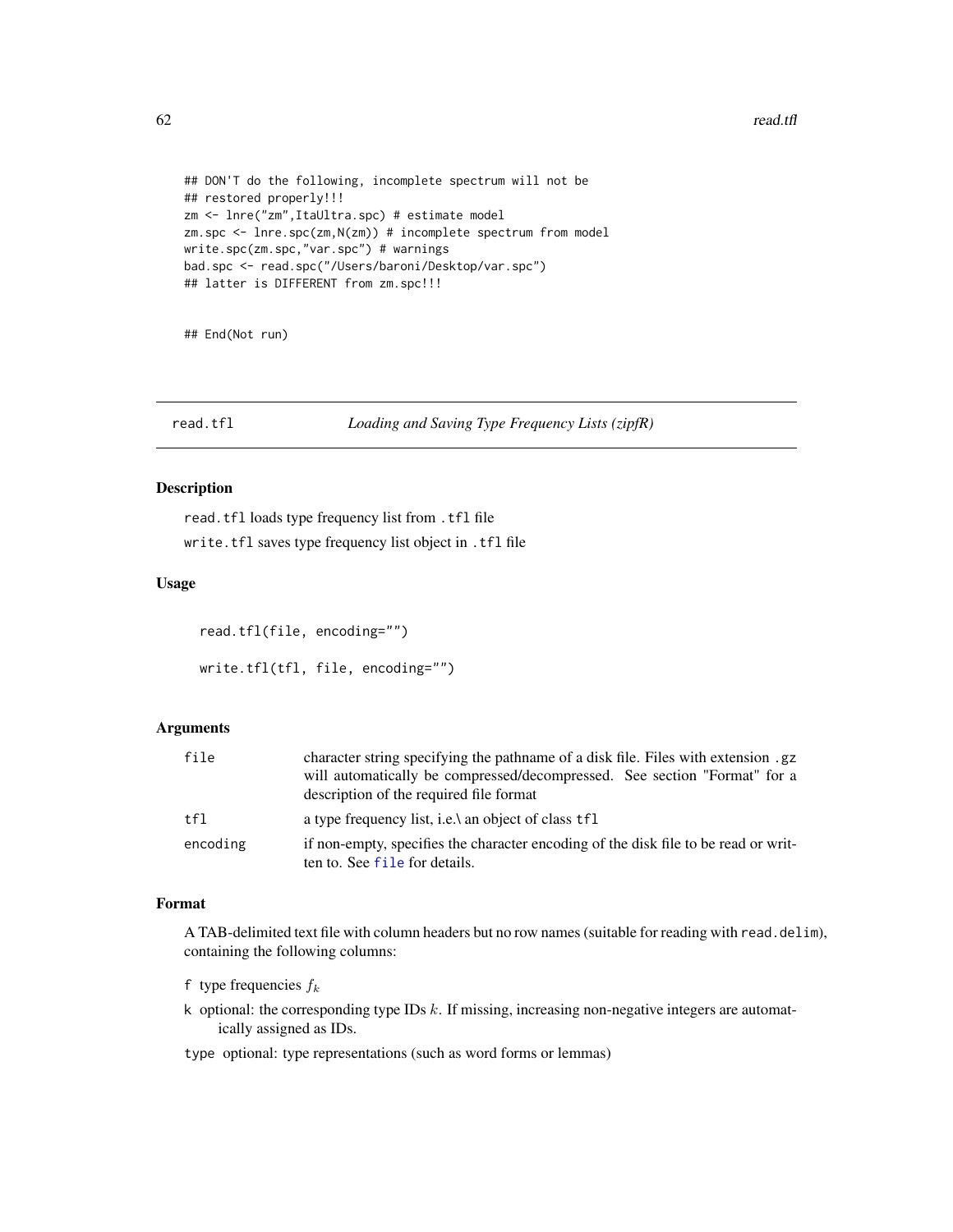#### read.tfl 63

These columns may appear in any order in the text file. Only the f column is mandatory and all unrecognized columns will be silently ignored.

### Details

If the filename file ends in the extension .gz, the disk file will automatically be decompressed (read.tfl) and compressed (write.tfl).

The . tfl file format stores neither the values of N and V nor the range of type frequencies explicitly. Therefore, incomplete type frequency lists cannot be fully reconstructed from disk files (and will not even be recognized as such). An attempt to save such a list will trigger a corresponding warning.

#### Value

read.[tfl](#page-74-0) returns an object of class tfl (see the tfl manpage for details)

### See Also

See the [tfl](#page-74-0) manpage for details on tfl objects. See read. spc and read. vgc for import/export of other data structures.

### Examples

## Not run:

```
## examples will not be run during package compilation
## since they would require accessing and writing to
## external files
## load Brown tfl and write it to external file
data(Brown.tfl)
write.tfl(Brown.tfl,"brown.tfl")
## now brown.tfl is external file with fields
## k (an id), f (frequency), type (word)
## read it back in
New.tfl <- read.tfl("brown.tfl")
## same as Brown.tfl
summary(New.tfl)
summary(Brown.tfl)
print(New.tfl)
print(Brown.tfl)
head(New.tfl)
head(Brown.tfl)
## suppose you have a text file with a
## frequency list, one f per line, e.g.:
## f
## 14
## 12
## 31
```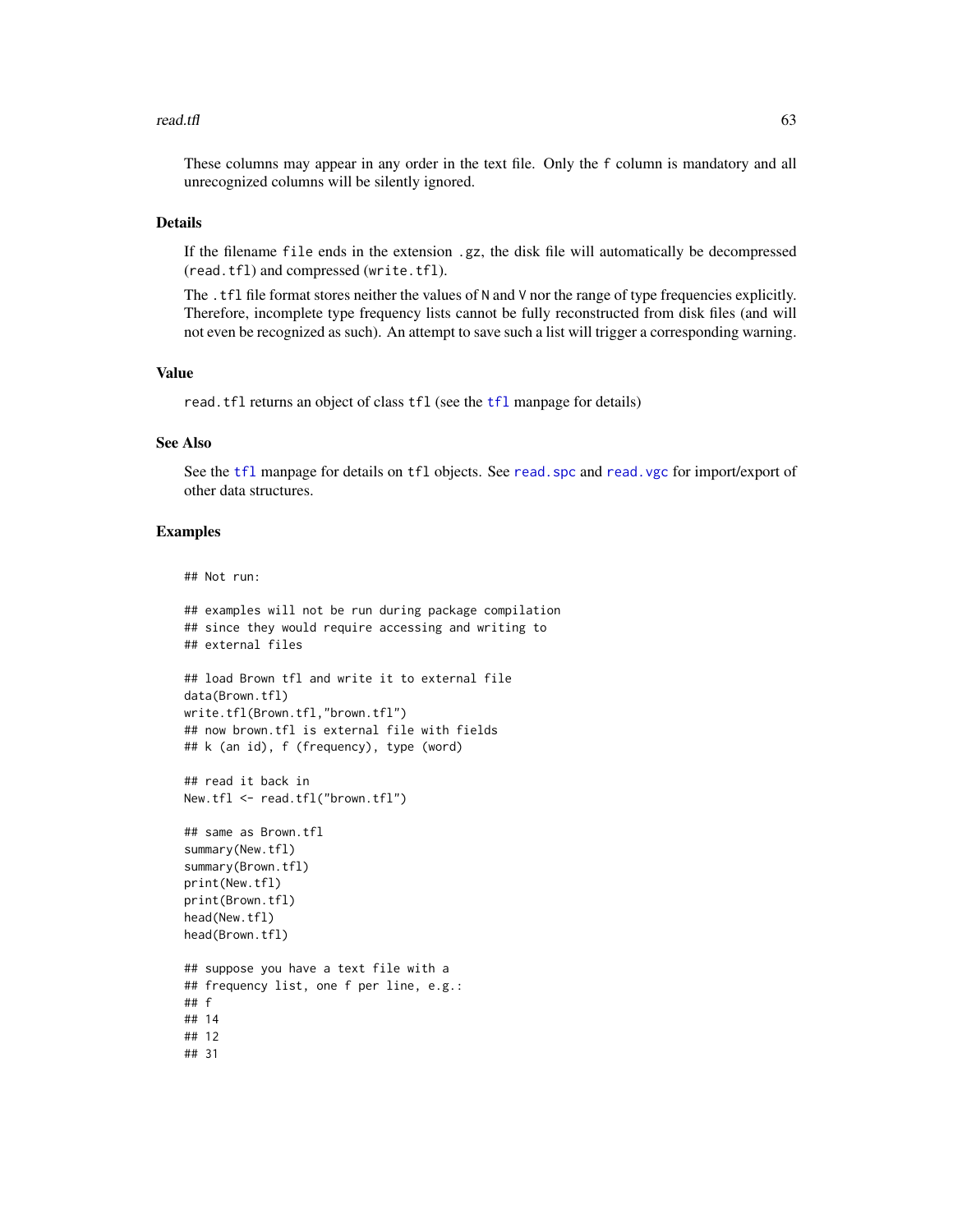#### 64 read.vgc

```
## ...
## you can import this with read.tfl
MyData.tfl <- read.tfl("mylist.txt")
summary(MyData.tfl)
print(MyData.tfl) # ids in column k added by zipfR
## from this you can generate a spectrum with tfl2spc
MyData.spc <- tfl2spc(MyData.tfl)
summary(MyData.spc)
```
## End(Not run)

<span id="page-63-0"></span>read.vgc *Loading and Saving Vocabulary Growth Curves (zipfR)*

## Description

read.vgc loads vocabulary growth data from .vgc file write.vgc saves vocabulary growth data in .vgc file

### Usage

read.vgc(file) write.vgc(vgc, file)

### Arguments

| file | character string specifying the pathname of a disk file. Files with extension .gz                                    |
|------|----------------------------------------------------------------------------------------------------------------------|
|      | will automatically be compressed/decompressed. See section "Format" for a<br>description of the required file format |
| vgc  | a vocabulary growth curve, i.e. \ an object of class vgc                                                             |

#### Format

A TAB-delimited text file with column headers but no row names (suitable for reading with read.delim). The file must contain at least the following two columns:

 $N$  increasing integer vector of sample sizes  $N$ 

V corresponding observed vocabulary sizes  $V(N)$  or expected vocabulary sizes  $E[V(N)]$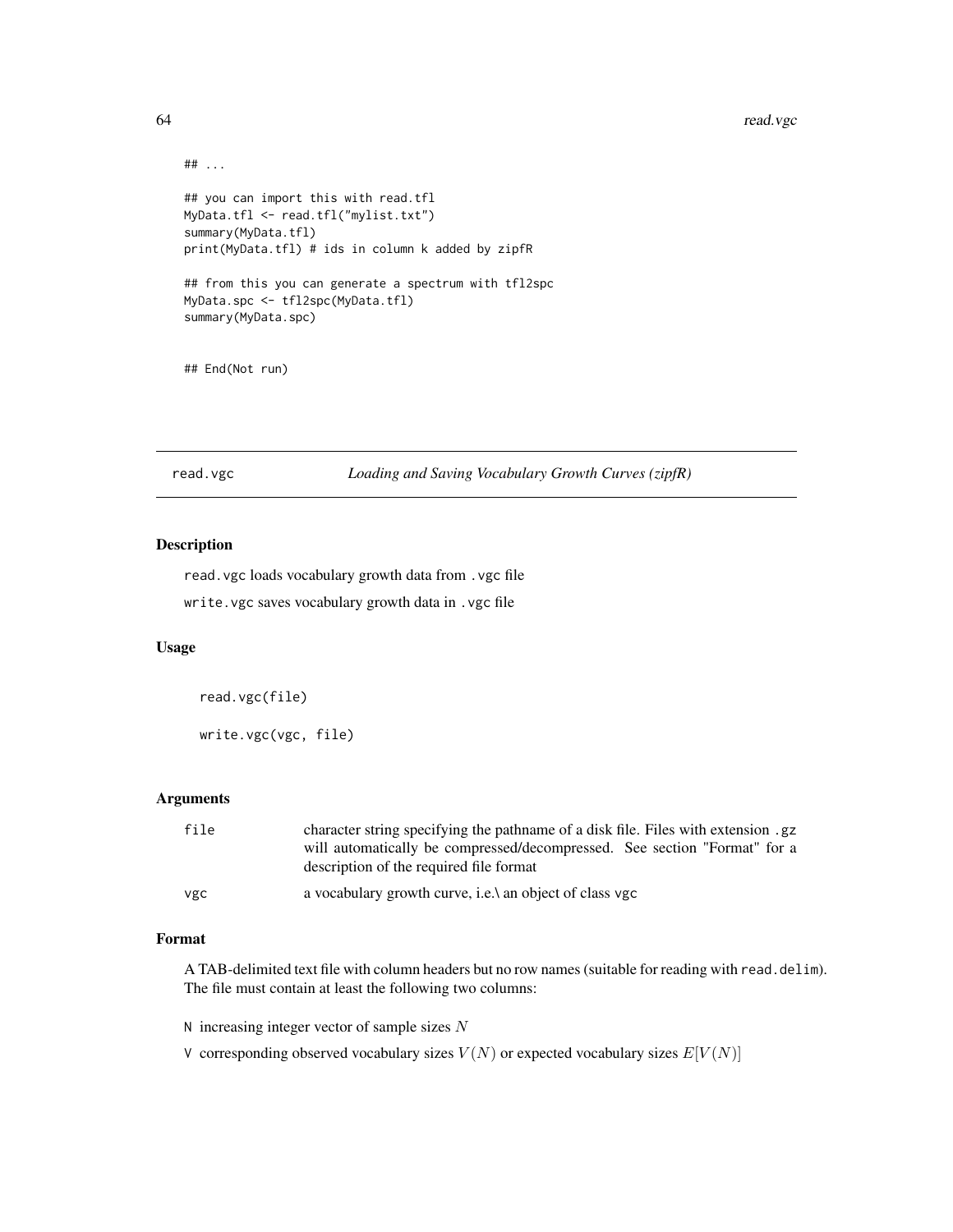#### read.vgc 65

Optionally, columns V1, ..., V9 can be added to specify the number of hapaxes  $(V_1(N))$ , dis legomena  $(V_2(N))$ , and further spectrum elements up to  $V_9(N)$ .

It is not necessary to include all 9 columns, but for any  $V_m(N)$  in the data set, all "lower" spectrum elements  $V_{m'}(N)$  (for  $m' < m$ ) must also be present. For example, it is valid to have columns V1 V2 V3, but not V1 V3 V5 or V2 V3 V4.

Variances for expected vocabulary sizes and spectrum elements can be given in further columns VV (for  $Var[V(N)]$ ), and VV1, ..., VV9 (for  $Var[V_m(N)]$ ). VV is mandatory in this case, and columns VVm must be specified for exactly the same frequency classes m as the Vm above.

These columns may appear in any order in the text file. All other columns will be silently ignored.

#### Details

If the filename file ends in the extension .gz, the disk file will automatically be decompressed (read.vgc) and compressed (write.vgc).

### Value

read.vgc returns an object of class vgc (see the [vgc](#page-79-0) manpage for details)

### See Also

See the [vgc](#page-79-0) manpage for details on vgc objects. See [read.tfl](#page-61-0) and [read.spc](#page-59-0) for import/export of other data structures.

# Examples

```
## Not run:
## examples will not be run during package compilation
## since they would require accessing and writing to
## external files
## load Italian ultra- prefix vgc
## and write to external text file
data(ItaUltra.emp.vgc)
write.vgc(ItaUltra.emp.vgc,"ultra.vgc")
## now ultra.vgc is a text file with columns N, V and V1
## we ready it back in
New.vgc <- read.vgc("ultra.vgc")
## same vgc as ItaUltra.emp.vgc, compare:
summary(New.vgc)
summary(ItaUltra.emp.vgc)
```
head(ItaUltra.emp.vgc)

## End(Not run)

head(New.vgc)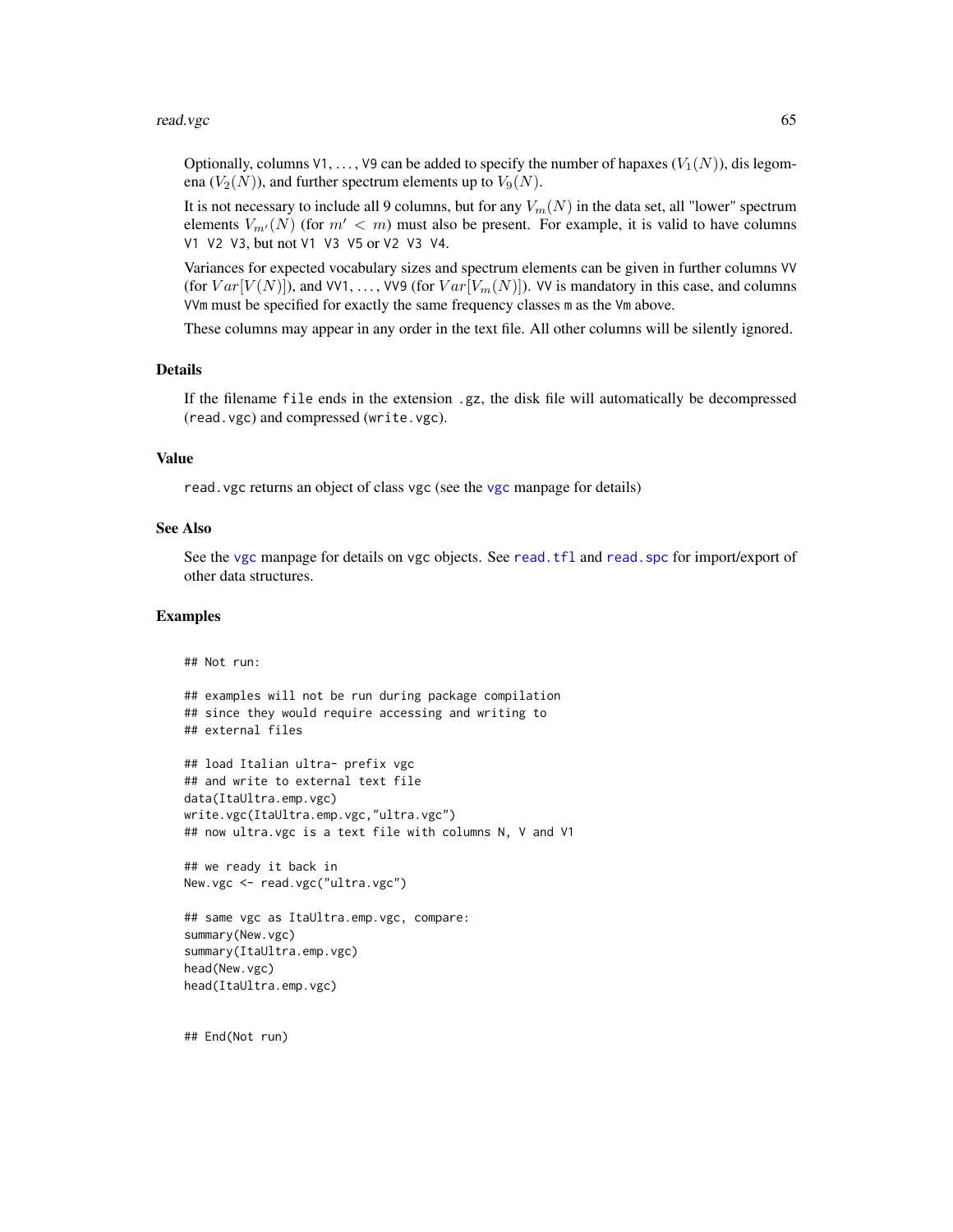<span id="page-65-0"></span>

# **Description**

Compute incremental random samples from a frequency spectrum (an object of class spc).

### Usage

sample.spc(obj, N, force.list=FALSE)

### Arguments

| obi        | an object of class spc, representing a frequency spectrum                                                                  |
|------------|----------------------------------------------------------------------------------------------------------------------------|
| N          | a vector of non-negative integers in increasing order, the sample sizes for which<br>incremental samples will be generated |
| force.list | if TRUE, the return value will always be a list of spc objects, even if N is just a<br>single integer                      |

#### Details

This function is currently implemented as a wrapper around sample.tfl, using spc2tfl and tfl2spc to convert between frequency spectra and type frequency lists. A direct implementation might be slightly more efficient, but would very likely not make a substantial difference.

# Value

If N is a single integer (and the force.list flag is not set), a spc object representing the frequency spectrum of a random sample of size  $N$  from obj.

If N is a vector of length greater one, or if force.list=TRUE, a list of spc objects representing the frequency spectra of incremental random samples of the specified sizes N. *Incremental* means that each sample is a superset of the preceding sample.

## See Also

[spc](#page-67-0) for more information about frequency spectra

[sample.tfl](#page-66-0) is an analogous function for type frequency lists (objects of class tfl)

sample. spc takes a single *concrete* random subsample from a spectrum and returns the spectrum of the subsample, unlike spc.interp, that computes the *expected* frequency spectrum for random subsamples of size N by binomial interpolation.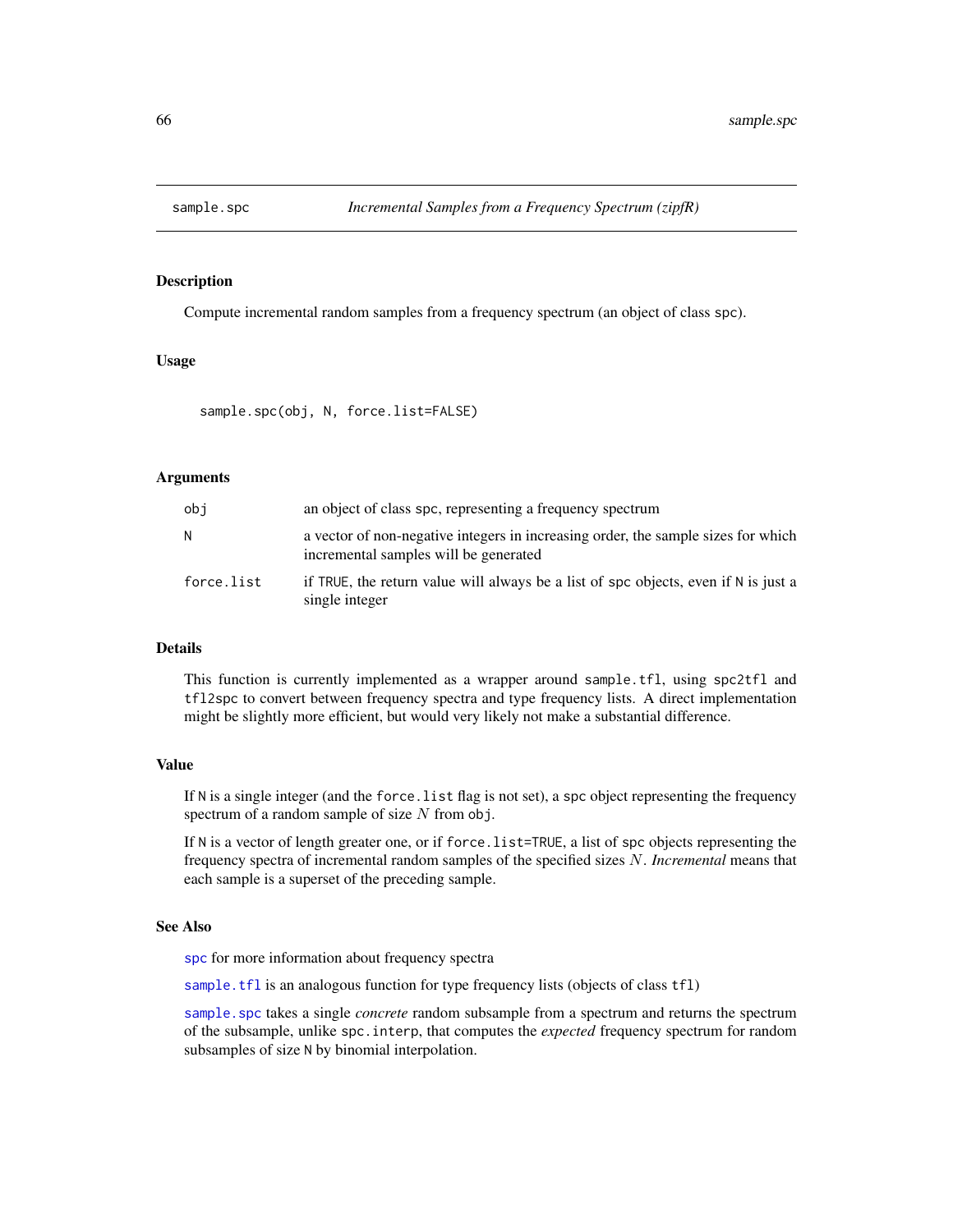#### sample.tfl 67

## Examples

```
## read Brown spectrum
data(Brown.spc)
summary(Brown.spc)
## sample a spectrum of 100k tokens
MiniBrown.spc <- sample.spc(Brown.spc,1e+5)
summary(MiniBrown.spc)
## if we repat, we get a different sample
MiniBrown.spc <- sample.spc(Brown.spc,1e+5)
summary(MiniBrown.spc)
```
<span id="page-66-0"></span>sample.tfl *Incremental Samples from a Type Frequency List (zipfR)*

# Description

Compute incremental random samples from a type frequency list (an object of class tfl).

### Usage

sample.tfl(obj, N, force.list=FALSE)

### Arguments

| obi        | an object of class tfl, representing a type frequency list                                                                 |
|------------|----------------------------------------------------------------------------------------------------------------------------|
| N          | a vector of non-negative integers in increasing order, the sample sizes for which<br>incremental samples will be generated |
| force.list | if TRUE, the return value will always be a list of tfl objects, even if N is just a<br>single integer                      |

## Details

The current implementation is reasonably efficient, but will be rather slow when applied to very large type frequency lists.

### Value

If N is a single integer (and the force.list flag is not set), a tfl object representing a random sample of size  $N$  from the type frequency list obj.

If N is a vector of length greater one, or if force.list=TRUE, a list of tfl objects representing incremental random samples of the specified sizes N. *Incremental* means that each sample is a superset of the preceding sample.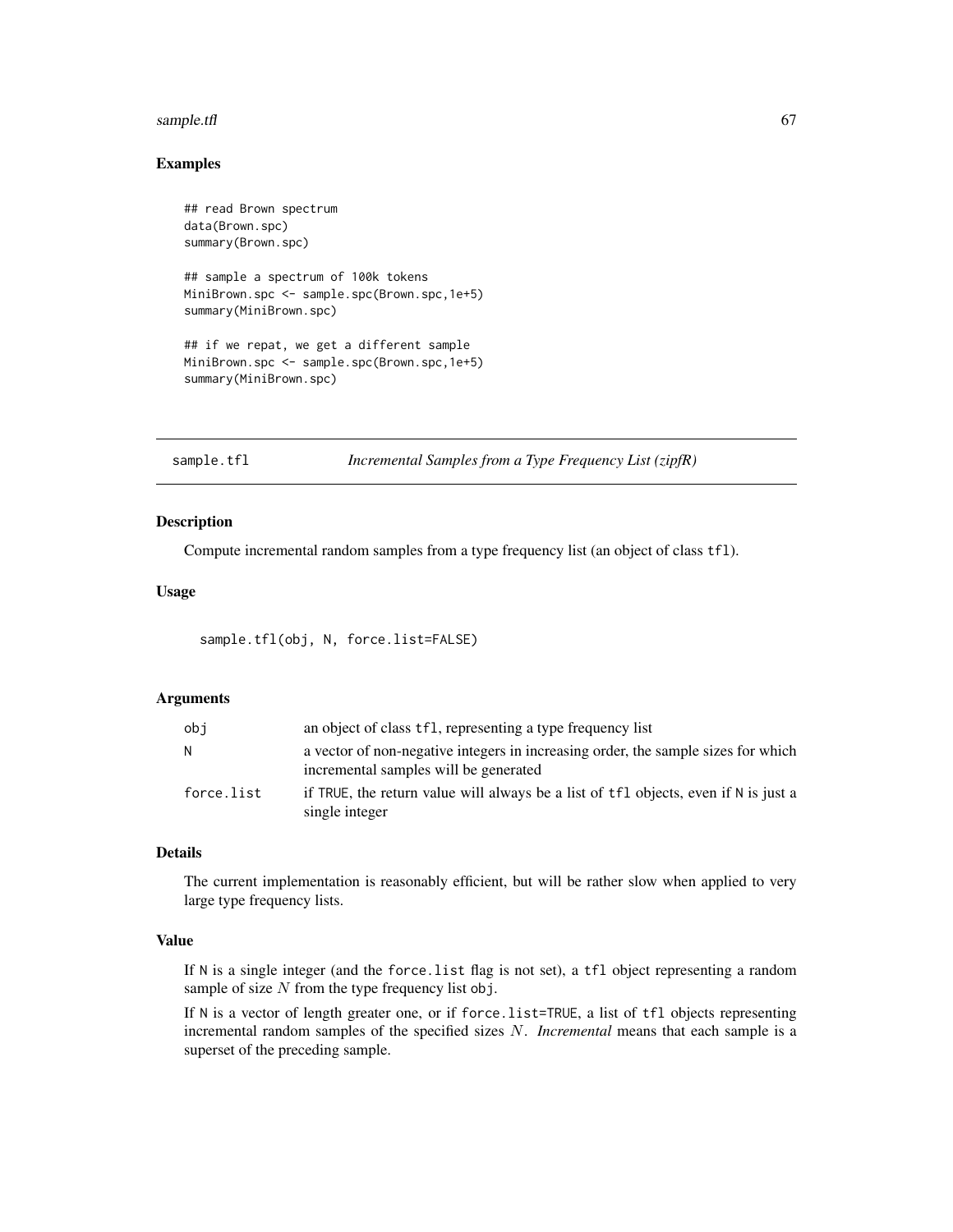# See Also

[tfl](#page-74-0) for more information about type frequency lists

sample. spc is an analogous function for frequency spectra (objects of class spc)

## Examples

```
## load Brown tfl
data(Brown.tfl)
summary(Brown.tfl)
## sample a tfl of 100k tokens
MiniBrown.tfl <- sample.tfl(Brown.tfl,1e+5)
summary(MiniBrown.tfl)
## if we repat, we get a different sample
MiniBrown.tfl <- sample.tfl(Brown.tfl,1e+5)
summary(MiniBrown.tfl)
```
## <span id="page-67-0"></span>spc *Frequency Spectra (zipfR)*

### Description

In the zipfR library, spc objects are used to represent a word frequency spectrum (either an observed spectrum or the expected spectrum of a LNRE model at a given sample size).

With the spc constructor function, an object can be initialized directly from the specified data vectors. It is more common to read an observed spectrum from a disk file with [read.spc](#page-59-0) or compute an expected spectrum with [lnre.spc](#page-34-0), though.

spc objects should always be treated as read-only.

# Usage

```
spc(Vm, m=1:length(Vm), VVm=NULL, N=NA, V=NA, VV=NA,
   m.max=0, expected=!missing(VVm))
```
#### Arguments

| m   | integer vector of frequency classes $m$ (if omitted, $Vm$ is assumed to list the first<br>k frequency classes $V_1, \ldots, V_k$ |
|-----|----------------------------------------------------------------------------------------------------------------------------------|
| Vm  | vector of corresponding class sizes $V_m$ (may be fractional for expected fre-<br>quency spectrum $E[V_m]$ )                     |
| VVm | optional vector of estimated variances $Var[V_m]$ (for expected frequency spec-<br>trum only)                                    |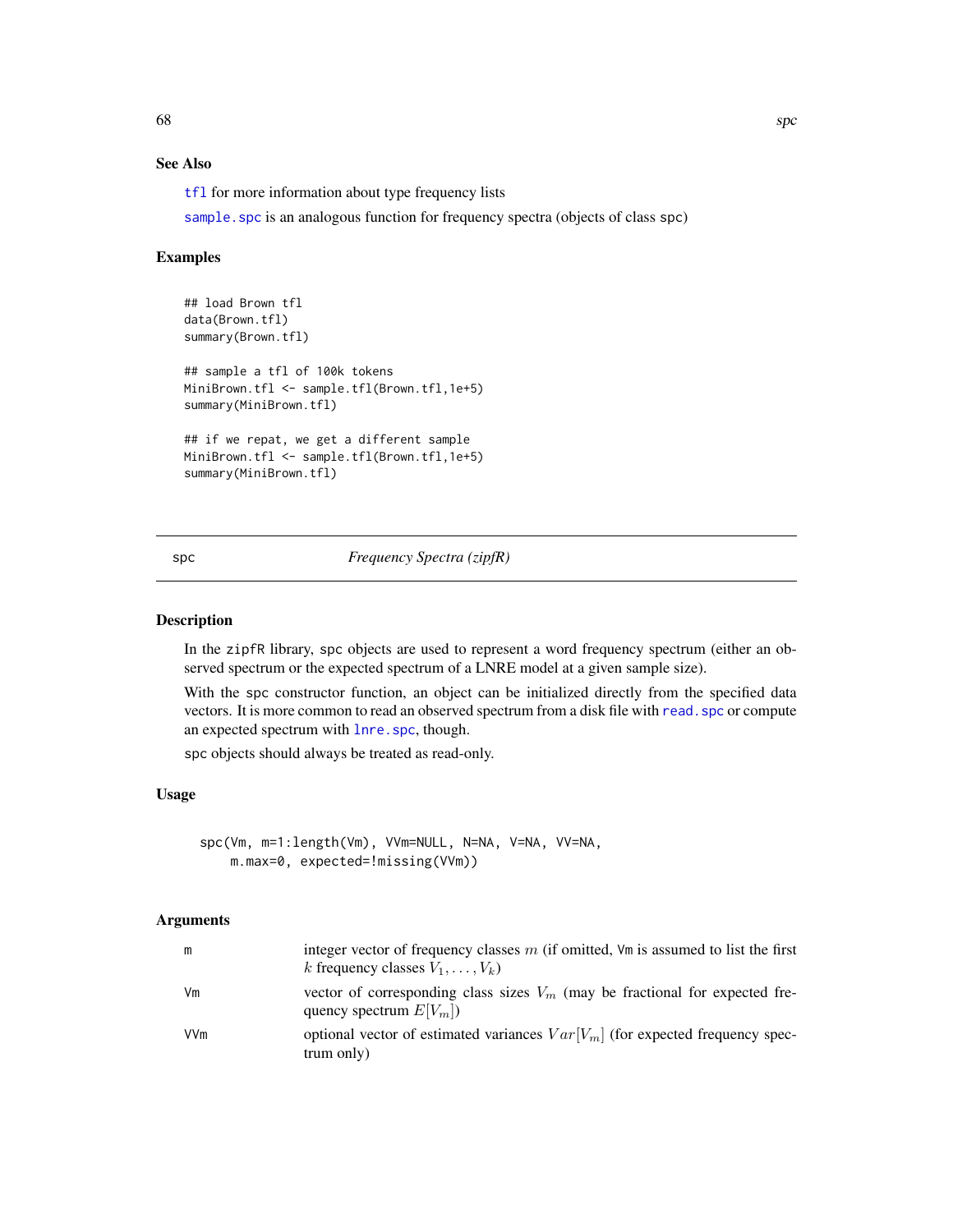| N, V     | total sample size $N$ and vocabulary size $V$ of frequency spectrum. While these<br>values are usually determined automatically from m and Vm, they are required<br>for an incomplete frequency spectrum that does not list all non-empty frequency<br>classes.                                |
|----------|------------------------------------------------------------------------------------------------------------------------------------------------------------------------------------------------------------------------------------------------------------------------------------------------|
| VV       | variance $Var[V]$ of expected vocabulary size. If VVm is specified, VV should also<br>be given.                                                                                                                                                                                                |
| m.max    | highest frequency class $m$ listed in incomplete spectrum. If $m$ max is set, N and<br>V also have to be specified, and all non-zero frequency classes up to m. max have<br>to be included in the input vectors. Frequency classes above m. max in the input<br>will automatically be deleted. |
| expected | set to TRUE if the frequency spectrum represents expected values $E[V_m]$ of the<br>class sizes according to some LNRE model (this is automatically triggered when<br>the VVm argument is specified).                                                                                          |
|          |                                                                                                                                                                                                                                                                                                |

## Details

A spc object is a data frame with the following variables:

m frequency class  $m$ , an integer vector

- Vm class size, i.e. number  $V_m$  of types in frequency class  $m$  (either observed class size from a sample or expected class size  $E[V_m]$  based on a LNRE model)
- VVm optional: estimated variance  $V[V_m]$  of expected class size (only meaningful for expected spectrum derived from LNRE model)

The following attributes are used to store additional information about the frequency spectrum:

- m.max if non-zero, the frequency spectrum is incomplete and lists only frequency classes up to m.max
- N,  $V$  sample size N and vocabulary size V of the frequency spectrum. For a complete frequency spectrum, these values could easily be determined from m and  $Vm$ , but they are essential for an incomplete spectrum.
- VV variance of expected vocabulary size; only present if hasVariances is TRUE. Note that VV may have the value NA is the user failed to specify it.
- expected if TRUE, frequency spectrum lists expected class sizes  $E[V_m]$  (rather than observed sizes  $V_m$ ). Note that the VVm variable is only allowed for an expected frequency spectrum.

hasVariances indicates whether or not the VVm variable is present

#### Value

An object of class spc representing the specified frequency spectrum. This object should be treated as read-only (although such behaviour cannot be enforced in R).

#### See Also

[read.spc](#page-59-0), [write.spc](#page-59-1), [spc.vector](#page-71-0), [sample.spc](#page-65-0), [spc2tfl](#page-72-0), [tfl2spc](#page-72-1), [lnre.spc](#page-34-0), [plot.spc](#page-45-0)

Generic methods supported by spc objects are [print](#page-0-0), [summary](#page-0-0), [N](#page-39-0), [V](#page-39-0), [Vm](#page-39-0), [VV](#page-83-0), and [VVm](#page-83-0).

Implementation details and non-standard arguments for these methods can be found on the manpages [print.spc](#page-53-0), [summary.spc](#page-53-1), [N.spc](#page-41-0), [V.spc](#page-41-0), etc.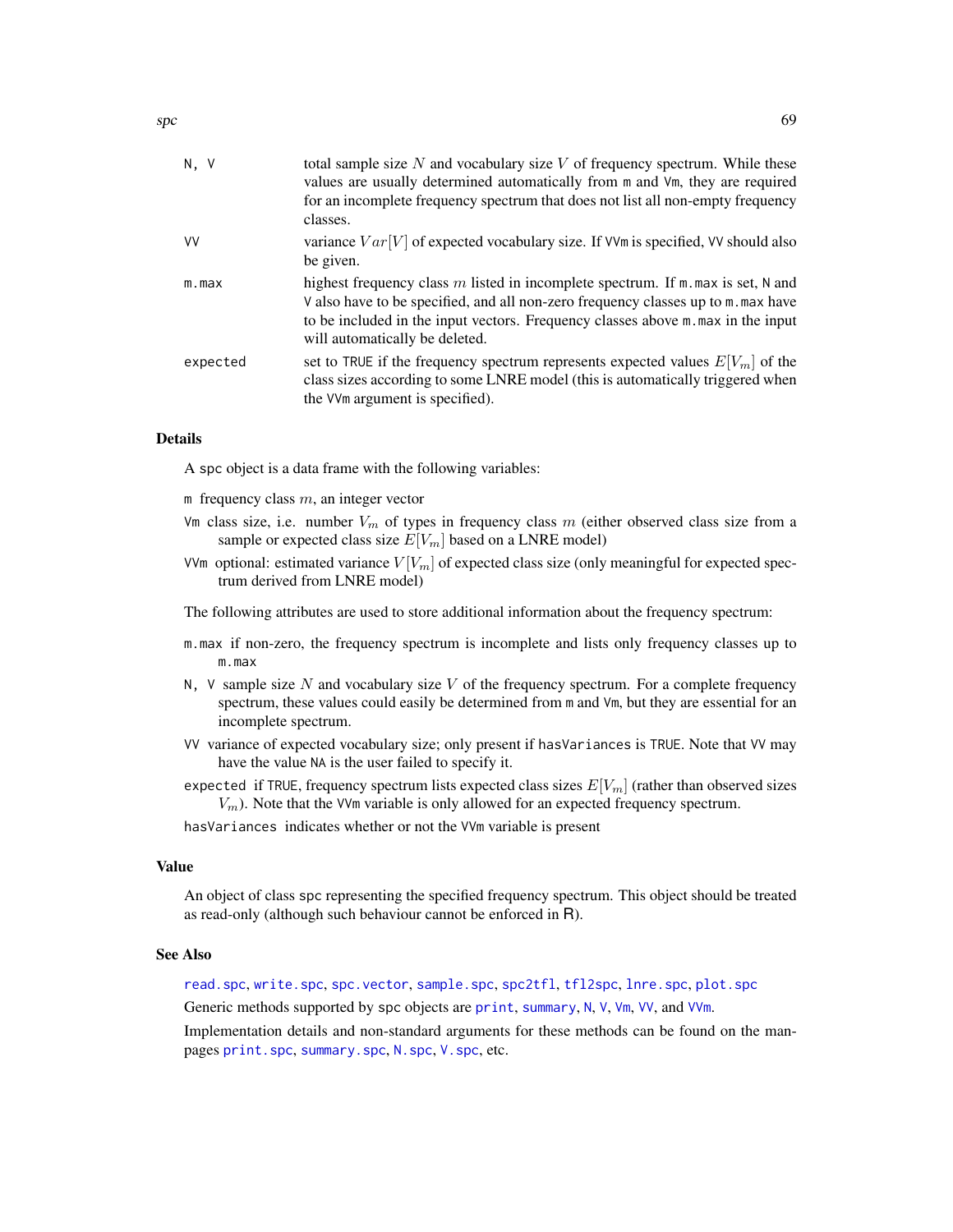# Examples

```
## load Brown imaginative prose spectrum and inspect it
data(BrownImag.spc)
summary(BrownImag.spc)
print(BrownImag.spc)
plot(BrownImag.spc)
N(BrownImag.spc)
V(BrownImag.spc)
Vm(BrownImag.spc,1)
Vm(BrownImag.spc,1:5)
## compute ZM model, and generate PARTIAL expected spectrum
## with variances for a sample of 10 million tokens
zm <- lnre("zm",BrownImag.spc)
zm.spc <- lnre.spc(zm,1e+7,variances=TRUE)
## inspect extrapolated spectrum
summary(zm.spc)
print(zm.spc)
plot(zm.spc,log="x")
N(zm.spc)
V(zm.spc)
VV(zm.spc)
Vm(zm.spc,1)
VVm(zm.spc,1)
## generate an artificial Zipfian-looking spectrum
## and take a look at it
zipf.spc <- spc(round(1000/(1:1000)^2))
summary(zipf.spc)
plot(zipf.spc)
## see manpages of lnre, and the various *.spc mapages
## for more examples of spc usage
```
spc.interp *Expected Frequency Spectrum by Binomial Interpolation (zipfR)*

# Description

spc. interp computes the expected frequency spectrum for a random sample of specified size  $N$ , taken from a data set described by the frequency spectrum object obj.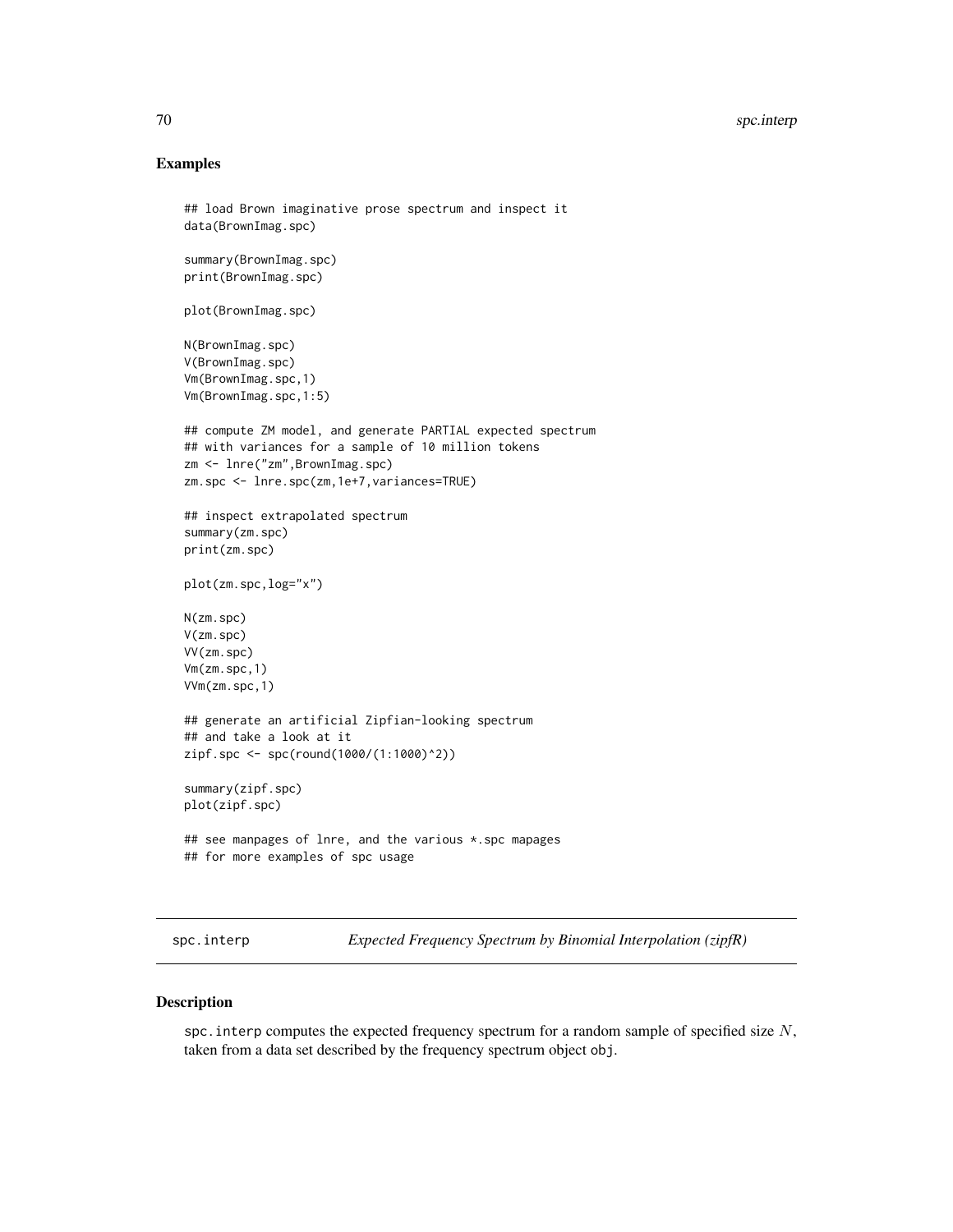#### spc.interp 71

## Usage

spc.interp(obj, N, m.max=max(obj\$m), allow.extrapolation=FALSE)

### Arguments

| obj                 | an object of class spc, representing the frequency spectrum of the data set from<br>which samples are taken                                                                                                                                                                                                |
|---------------------|------------------------------------------------------------------------------------------------------------------------------------------------------------------------------------------------------------------------------------------------------------------------------------------------------------|
| N                   | a single non-negative integer specifying the sample size for which the expected<br>frequency spectrum is calculated                                                                                                                                                                                        |
| m.max               | number of spectrum elements listed in the expected frequency spectrum. By<br>default, as many spectrum elements are included as the spectrum obj contains,<br>since the expectations of higher spectrum elements will always be 0 in the bino-<br>mial interpolation. See note in section "Details" below. |
| allow.extrapolation |                                                                                                                                                                                                                                                                                                            |
|                     | if TRUE, the requested sample size $N$ may be larger than the sample size of the<br>frequency spectrum obj, for binomial <i>extrapolation</i> . This obtion should be used<br>with great caution (see EVm. spc for details).                                                                               |

### Details

See the [EVm.spc](#page-13-0) manpage for more information, especially concerning binomial *extrapolation*.

For large frequency spectra, the default value of m.max may lead to very long computation times. It is therefore recommended to specify m.max explicitly and calculate only as many spectrum elements as are actually required.

# Value

An object of class spc, representing the expected frequency spectrum for a random sample of size N taken from the data set that is described by obj.

## See Also

[spc](#page-67-0) for more information about frequency spectra and links to relevant functions

The implementation of  $spc$ . interp is based on the functions  $EV$ . spc and  $EV$ m. spc. See the respective manpages for technical details.

[vgc.interp](#page-82-0) computes expected vocabulary growth curves by binomial interpolation from a frequency spectrum

sample. spc takes a single *concrete* random subsample from a spectrum and returns the spectrum of the subsample, unlike spc.interp, that computes the *expected* frequency spectrum for random subsamples of size N by binomial interpolation.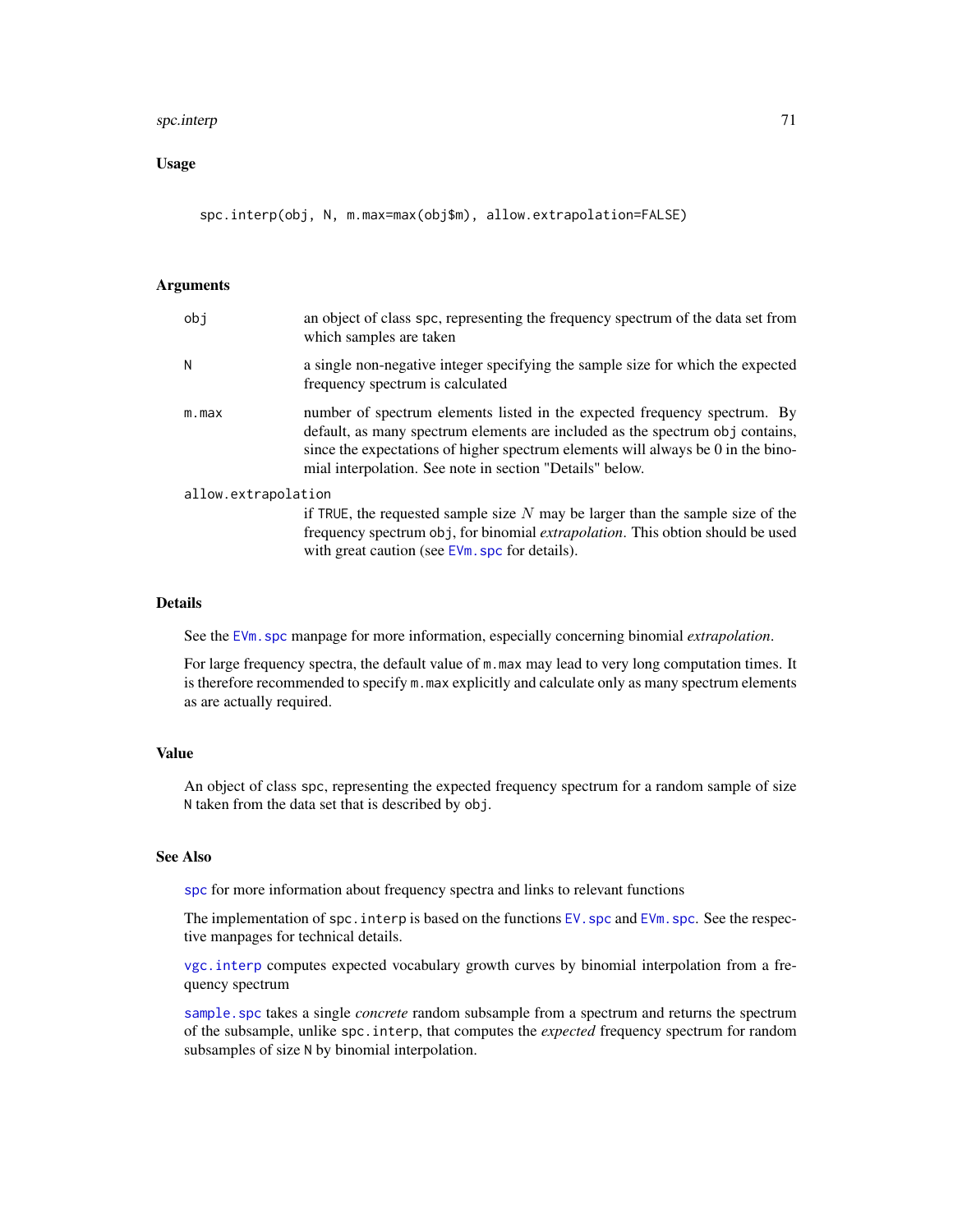## Examples

```
## load the Tiger NP expansion spectrum
## (sample size: about 109k tokens)
data(TigerNP.spc)
## interpolated expected frequency subspectrum of 50k tokens
TigerNP.sub.spc <- spc.interp(TigerNP.spc,5e+4)
summary(TigerNP.sub.spc)
## previous is slow since it calculates all expected spectrum
## elements; suppose we only need the first 10 expected
## spectrum element frequencies; then we can do:
TigerNP.sub.spc <- spc.interp(TigerNP.spc,5e+4,m.max=10) # much faster!
summary(TigerNP.sub.spc)
```
<span id="page-71-0"></span>spc.vector *Create Vector of Spectrum Elements (zipfR)*

### Description

spc.vector returns a selected range of elements from a frequency spectrum as a plain numeric vector (which may contain entries with  $V_m = 0$ , unlike the spc object itself).

### Usage

spc.vector(obj, m.min=1, m.max=15, all=FALSE)

### Arguments

| obj          | an object of class spc, representing an observed or expected frequency spectrum                                                                                                                                         |
|--------------|-------------------------------------------------------------------------------------------------------------------------------------------------------------------------------------------------------------------------|
| m.min, m.max | determine the range of frequency classes to be returned (defaulting to $1 \dots 15$ )                                                                                                                                   |
| all          | if TRUE, a vector containing the entire frequency spectrum is returned, i.e. m. max<br>is set to $max(obj\$ m). Note that the value of m min can still be overridden man-<br>ually to return only part of the spectrum. |

#### Details

spc.vector(obj, a, b) is fully equivalent to Vm(obj, a:b) (and is implemented in this way).

# Value

A numeric vector with the selected elements of the frequency spectrum. In this vector, empty frequency classes ( $V_m = 0$ ) are represented by 0 entries (unlike the spc object, which omits all empty classes).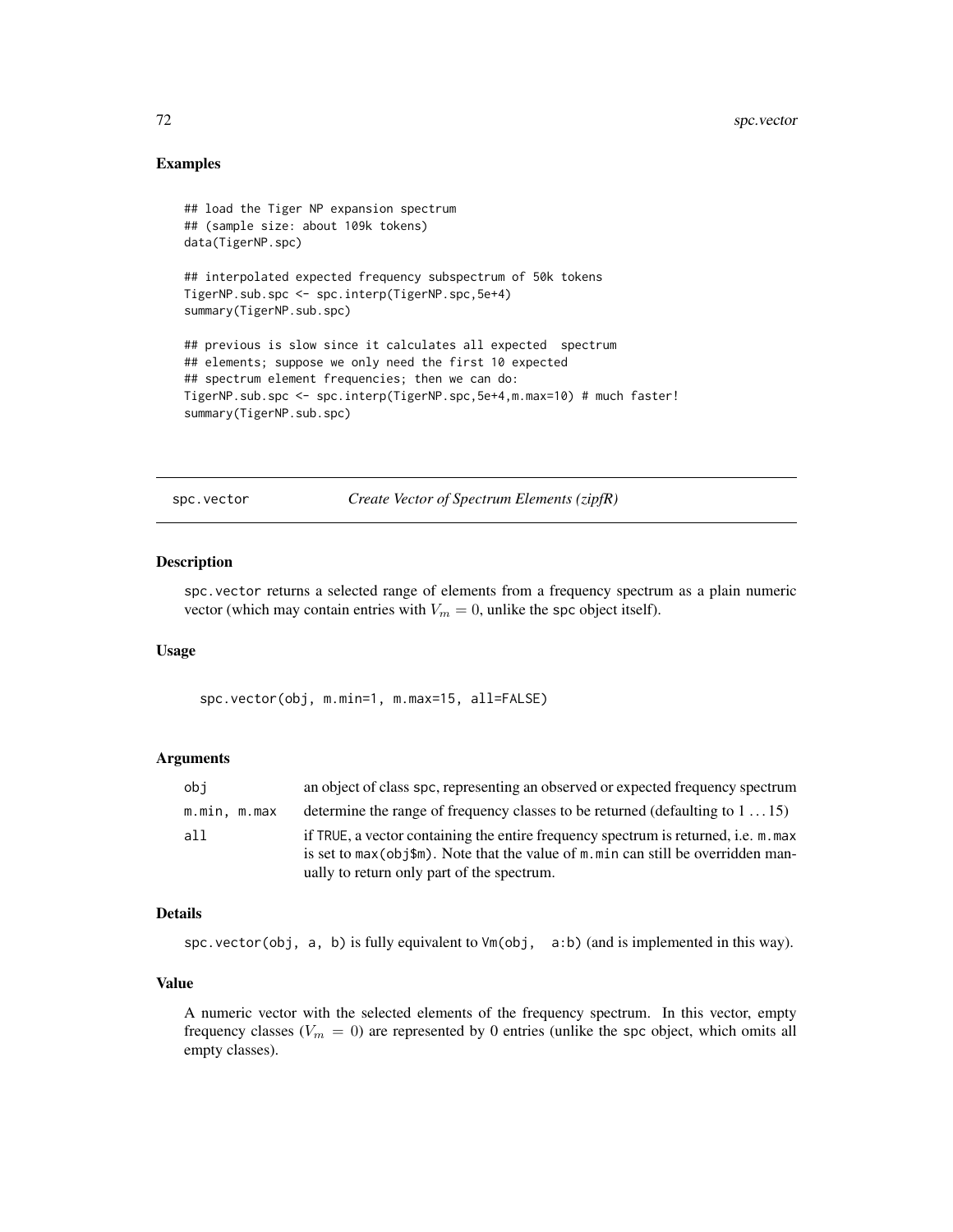#### <span id="page-72-2"></span> $\text{spc2tfl}$  73

# See Also

[spc](#page-67-0) for more information about spc objects and links to relevant functions

[Vm.spc](#page-41-0) for an alternative way of extracting spectrum vectors from a .spc object, and [N.spc](#page-41-0), [V.spc](#page-41-0), [VV.spc](#page-41-0), [VVm.spc](#page-41-0) for extracting related information

# Examples

```
## Brown Noun spectrum
data(BrownNoun.spc)
## by default, extract first 15 elements
spc.vector(BrownNoun.spc)
## first five elements
spc.vector(BrownNoun.spc,1,5)
## just frequencies of spc elements 4 and 5
spc.vector(BrownNoun.spc,4,5)
## same as
Vm(BrownNoun.spc,4:5)
```
<span id="page-72-0"></span>spc2tfl *Convert Between Frequency Spectra and Type Frequency Lists (zipfR)*

# <span id="page-72-1"></span>Description

tfl2spc computes an observed frequency spectrum from a type frequency list, while spc2tfl reconstructs the type frequency list underlying a frequency spectrum (but without type representations).

# Usage

```
tfl2spc(tfl)
```
spc2tfl(spc)

# Arguments

| tfl | an object of class tfl, representing a type frequency list |
|-----|------------------------------------------------------------|
| spc | an object of class spc, representing a frequency spectrum  |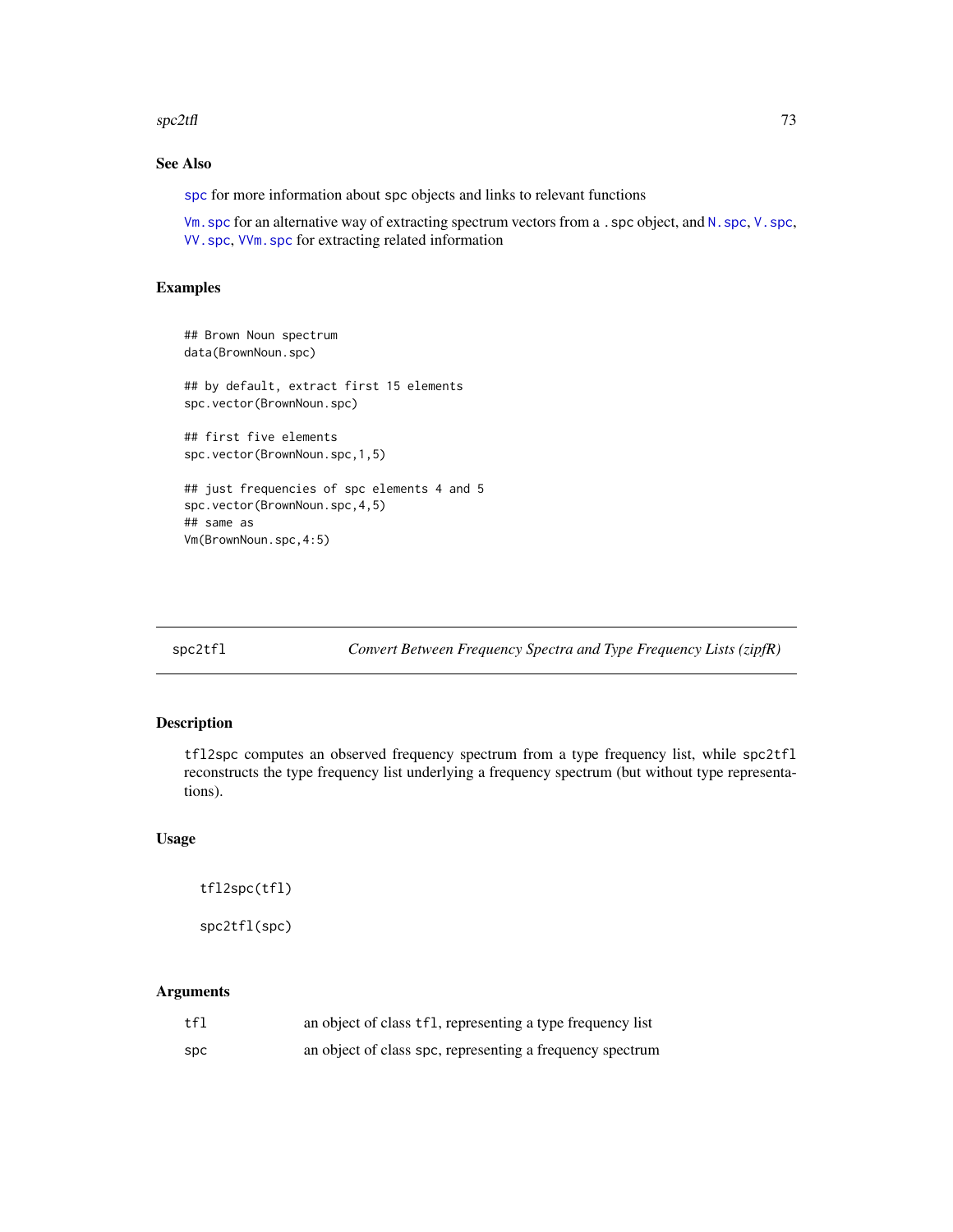# <span id="page-73-0"></span>Details

The current implementation of these functions does not support incomplete type frequency lists and frequency spectra.

spc2tfl can only convert frequency spectra where all class sizes are integers. For this reason, expected frequency spectra (including all spectra with variance data) are not supported.

# Value

For tfl2spc, an object of class spc representing the frequency spectrum corresponding to the type frequency list tfl.

For spc2tfl, an object of class tfl representing type frequency list underlying the observed frequency spectrum tfl.

# See Also

[spc](#page-67-0) for more information about spc objects and links to relevant functions; [tfl](#page-74-0) for more information about tfl objects and links to relevant functions

#### Examples

```
## Brown tfl and spc
data(Brown.tfl)
data(Brown.spc)
## a spectrum from a tfl
Brown.spc2 <- tfl2spc(Brown.tfl)
## identical to Brown.spc:
summary(Brown.spc)
summary(Brown.spc2)
tail(Brown.spc)
tail(Brown.spc2)
## a tfl from a spectrum
Brown.tfl2 <- spc2tfl(Brown.spc)
## same frequency information as Brown.tfl
## but with different ids and no type labels
summary(Brown.tfl)
summary(Brown.tfl2)
print(Brown.tfl2)
print(Brown.tfl)
```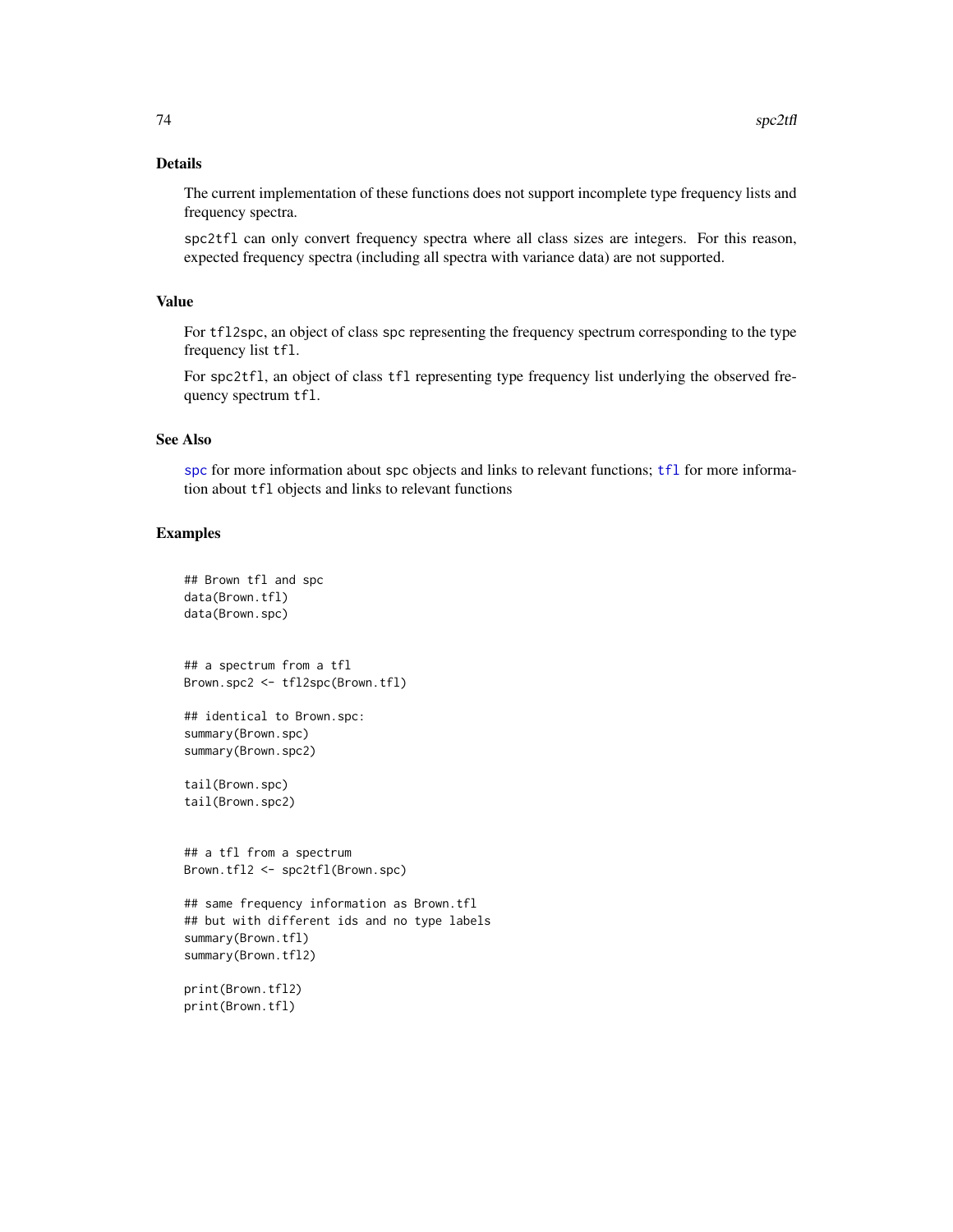# <span id="page-74-1"></span><span id="page-74-0"></span>Description

In the zipfR library, tfl objects are used to represent a type frequency list, which specifies the observed frequency of each type in a corpus. For mathematical reasons, expected type frequencies are rarely considered.

With the tfl constructor function, an object can be initialized directly from the specified data vectors. It is more common to read a type frequency list from a disk file with [read.tfl](#page-61-0) or, in some cases, derive it from an observed frequency spectrum with [spc2tfl](#page-72-0).

tfl objects should always be treated as read-only.

# Usage

```
tfl(f, k=1:length(f), type=NULL, f.min=min(f), f.max=max(f),
   incomplete=!(missing(f.min) && missing(f.max)), N=NA, V=NA,
   delete.zeros=FALSE)
```
## Arguments

| k            | integer vector of type IDs $k$ (if omitted, natural numbers $1, 2, \ldots$ are assigned<br>automatically)                                                                                                                     |
|--------------|-------------------------------------------------------------------------------------------------------------------------------------------------------------------------------------------------------------------------------|
| f            | vector of corresponding type frequencies $f_k$                                                                                                                                                                                |
| type         | optional character vector of type representations (e.g. word forms or lemmata),<br>used for informational and printing purposes only                                                                                          |
| incomplete   | indicates that the type frequency list is incomplete, i.e. only contains types in a<br>certain frequency range (typically, the lowest-frequency types may be excluded).<br>Incomplete type frequency lists are rarely useful. |
| N.V          | sample size and vocabulary size corresponding to the type frequency list have to<br>be specified explicitly for incomplete lists                                                                                              |
| f.min, f.max | frequency range represented in an incomplete type frequency list (see details)<br>below)                                                                                                                                      |
| delete.zeros | if TRUE, delete types with $f = 0$ from the type frequency list, <i>after</i> assigning<br>type IDs. This operation does <i>not</i> make the resulting tfl object incomplete.                                                 |

# Details

If f.min and f.max are not specified, but the list is marked as incomplete (with incomplete=TRUE), they are automatically determined from the frequency vector f (making the assumption that all types in this frequency range are listed). Explicit specification of either f.min or f.max implies an incomplete list. In this case, all types outside the specified range will be deleted from the list.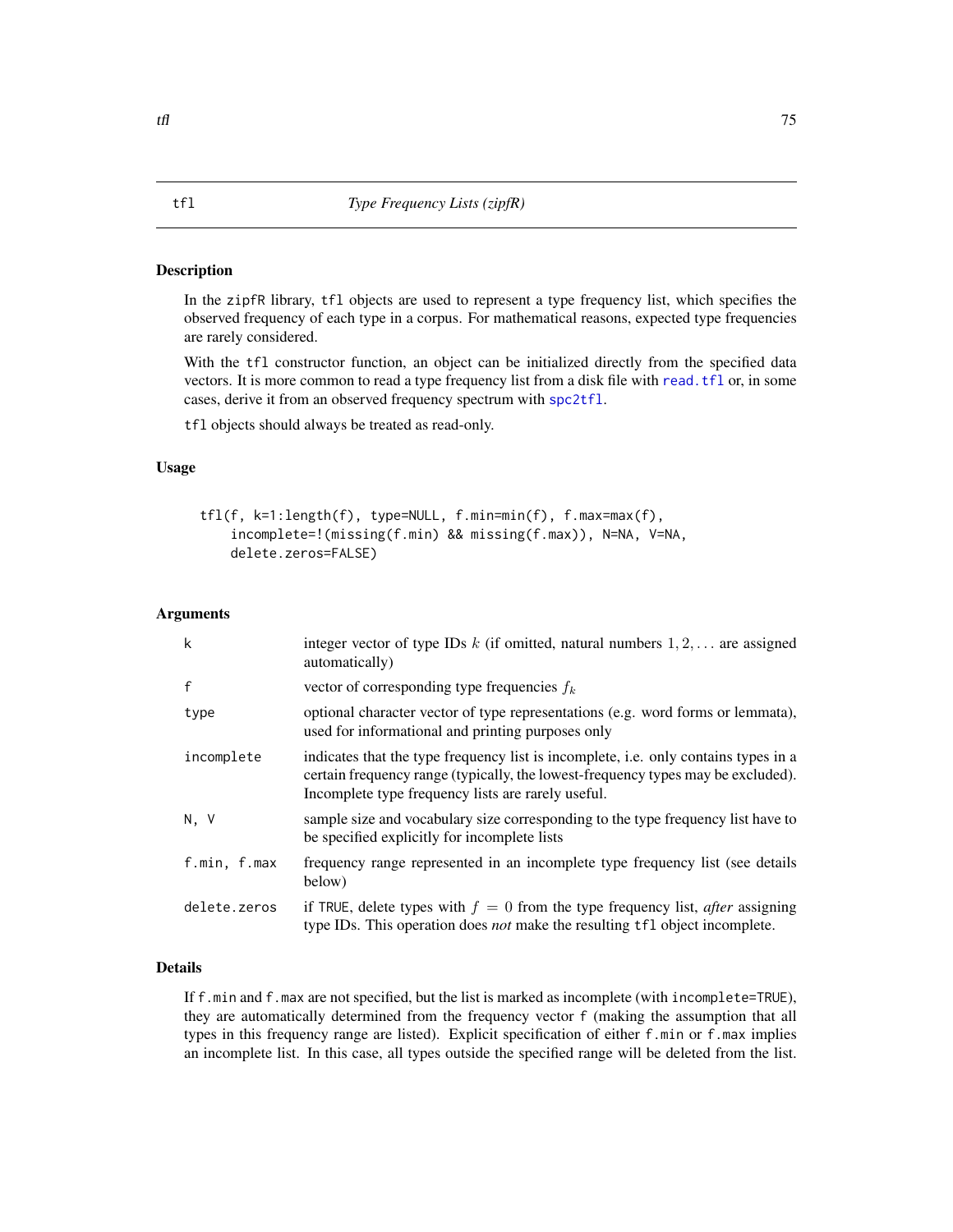<span id="page-75-0"></span>If incomplete=FALSE is explicitly given, N and V will be determined automatically from the input data (which is assumed to be complete), but the resulting type frequency list will still be incomplete. If you just want to remove types with  $f = 0$  without marking the type frequency list as incomplete,

use the option delete.zeros=TRUE.

A tfl object is a data frame with the following variables:

k integer type ID  $k$ 

f corresponding type frequency  $f_k$ 

type optional: character vector with type representations used for printing

The data frame always has to be sorted with respect to the k column (ascending order).

The following attributes are used to store additional information about the frequency spectrum:

- $N$ ,  $V$  sample size N and vocabulary size V corresponding to the type frequency list. For a complete list, these values could easily be determined from the f variable, but they are essential for an incomplete list.
- incomplete if TRUE, the type frequency list is incomplete, i.e. it lists only types in the frequency range given by f.min and f.max
- f.min, f.max range of type frequencies represented in the list (should be ignored unless the incomplete flag is set)

hasTypes indicates whether or not the type variable is present

#### Value

An object of class tfl representing the specified type frequency list. This object should be treated as read-only (although such behaviour cannot be enforced in R).

# See Also

[read.tfl](#page-61-0), [write.tfl](#page-61-1), [plot.tfl](#page-47-0), [sample.tfl](#page-66-0), [spc2tfl](#page-72-0), [tfl2spc](#page-72-1)

Generic methods supported by tfl objects are [print](#page-0-0), [summary](#page-0-0), [N](#page-39-0), [V](#page-39-0) and [Vm](#page-39-0).

Implementation details and non-standard arguments for these methods can be found on the manpages [print.tfl](#page-55-0), [summary.tfl](#page-55-1), [N.tfl](#page-42-0), [V.tfl](#page-42-0), etc.

# Examples

```
## typically, you will read a tfl from a file
## (see examples in the read.tfl manpage)
## or you can load a ready-made tfl
data(Brown.tfl)
summary(Brown.tfl)
print(Brown.tfl)
## or create it from a spectrum (with different ids and
## no type labels)
data(Brown.spc)
```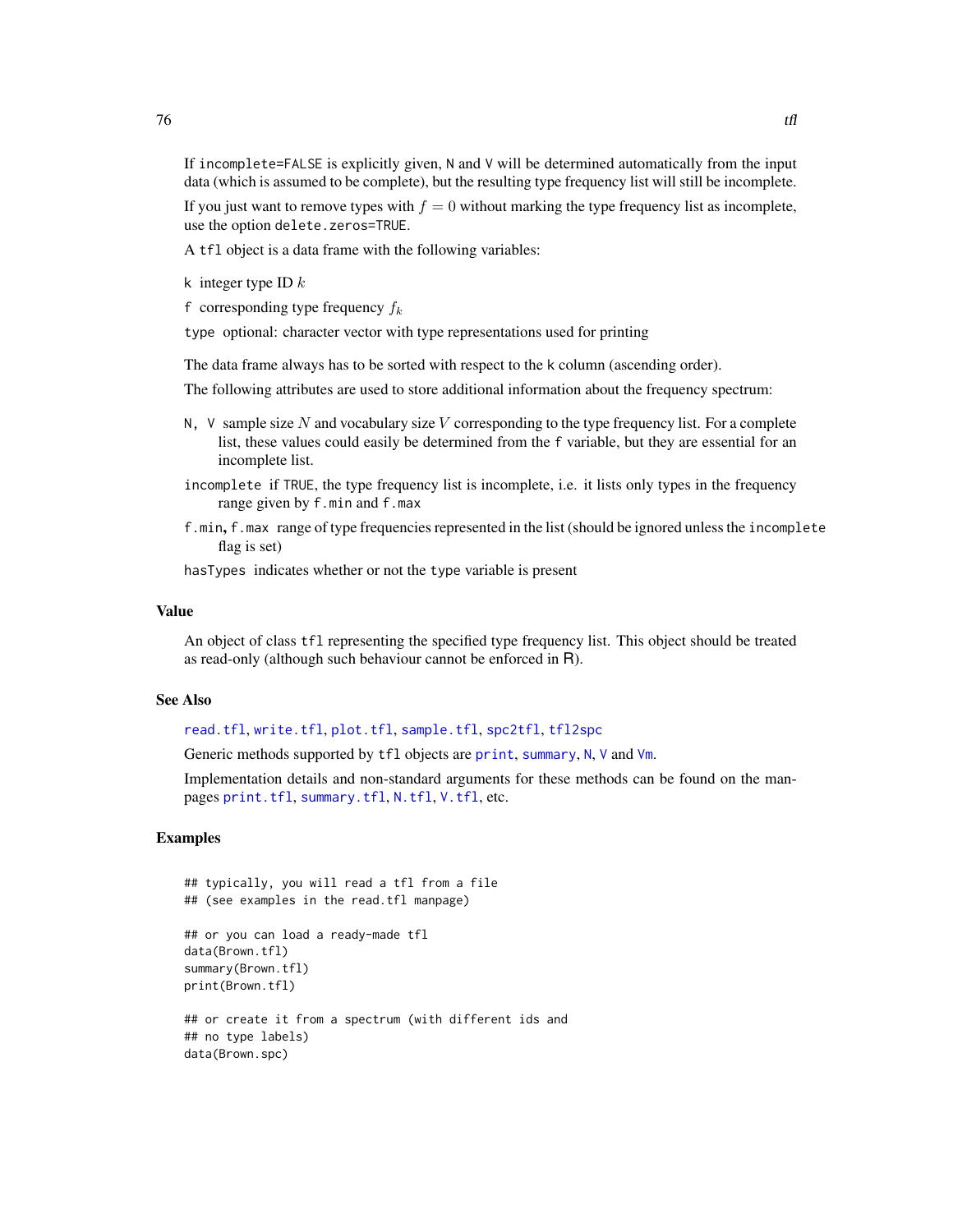#### <span id="page-76-0"></span>Tiger 77

```
Brown.tfl2 <- spc2tfl(Brown.spc)
## same frequency information as Brown.tfl
## but with different ids and no type labels
summary(Brown.tfl2)
print(Brown.tfl2)
## how to display draw a Zipf's rank/frequency plot
## by extracting frequencies from a tfl
plot(sort(Brown.tfl$f,decreasing=TRUE),log="y",xlab="rank",ylab="frequency")
## simulating a tfl
Zipfian.tfl <- tfl(1000/(1:1000))
plot(Zipfian.tfl$f,log="y")
```
Tiger *Tiger NP and PP expansions (zipfR)*

#### Description

Objects of classes [tfl](#page-74-0), [spc](#page-67-0) and [vgc](#page-79-0) that contain frequency data for the syntactic expansions of Noun Phrases (NP) and Prepositional Phrases (PP) in the Tiger German treebank.

# Usage

TigerNP.tfl TigerNP.spc TigerNP.emp.vgc TigerPP.tfl TigerPP.spc TigerPP.emp.vgc

# Details

In this dataset, types are not words, but syntactic expansions, i.e., sequences of syntactic categories that form NPs (in TigerNP) or PPs (in TigerPP), according to the Tiger annotation scheme for German. Thus, for example, among the expansion types in the TigerNP dataset, we find ART\_NN and ART\_ADJA\_NN, whereas among the PP expansions in TigerPP we find APPR\_ART\_NN and APPR\_NN (APPR is the tag for prepositions in the Tiger tagset).

The Tiger treebank contains about 900,000 tokens (50,000 sentences) of German newspaper text from the Frankfurter Rundschau. The token frequencies of the expansion types are taken from this corpus.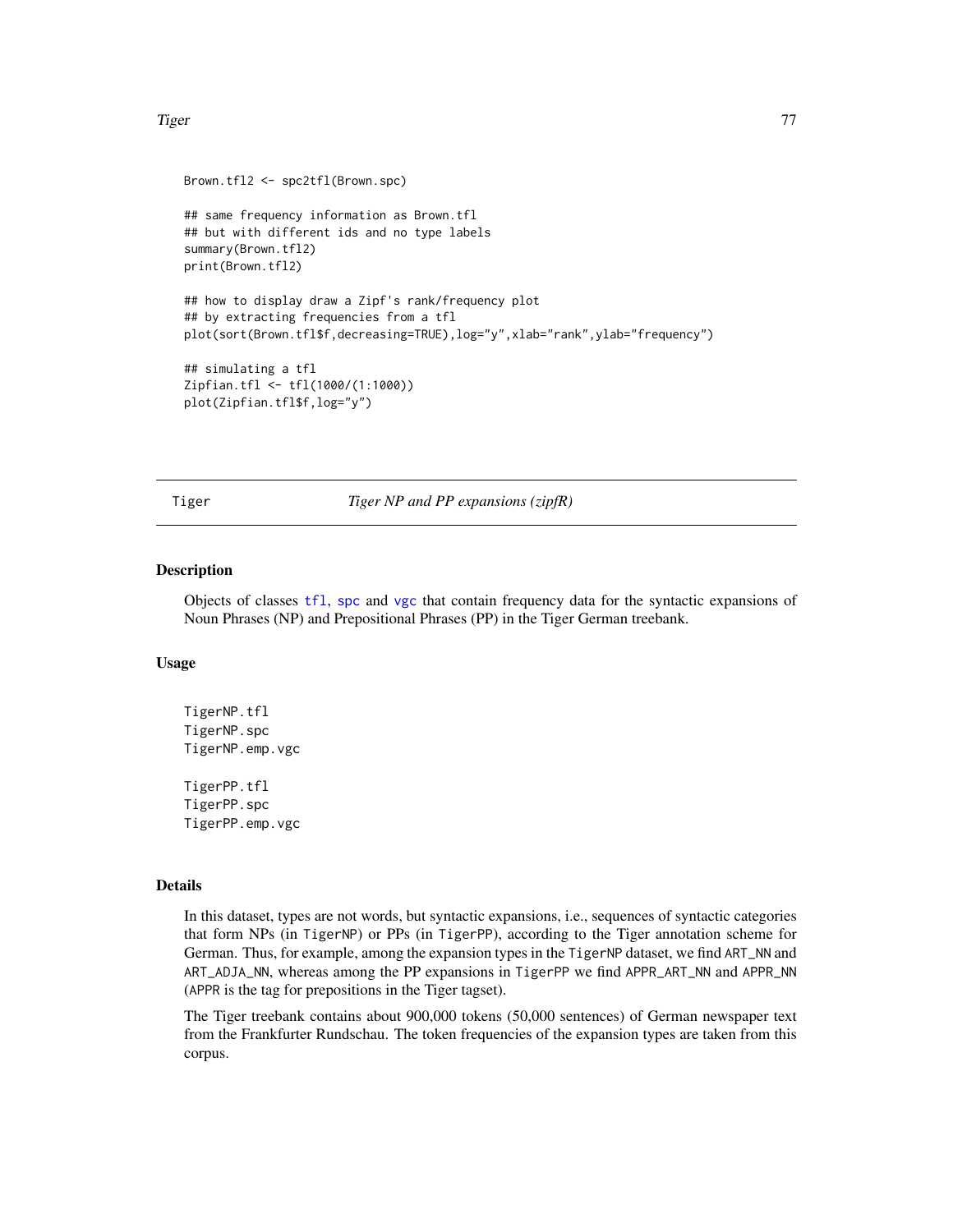<span id="page-77-0"></span>TigerNP.tfl and TigerPP.tfl are the type frequency lists. TigerNP.spc and TigerPP.spc are frequency spectra. TigerNP.emp.vgc and TigerPP.emp.vgc are the corresponding observed vocabulary growth curves (tracking the development of  $V$  and  $V(1)$  in the original order of occurrence of the expansion tokens in the source corpus).

# References

Tiger Project: [http://www.ims.uni-stuttgart.de/forschung/ressourcen/korpora/tiger.](http://www.ims.uni-stuttgart.de/forschung/ressourcen/korpora/tiger.html) [html](http://www.ims.uni-stuttgart.de/forschung/ressourcen/korpora/tiger.html)

# Examples

```
TigerNP.tfl
summary(TigerNP.spc)
summary(TigerNP.emp.vgc)
```
TigerPP.tfl summary(TigerPP.spc) summary(TigerPP.emp.vgc)

vec2xxx *Type-Token Statistics for Samples and Empirical Data (zipfR)*

# Description

Compute type-frequency list, frequency spectrum and vocabulary growth curve from a token vector representing a random sample or an observed sequence of tokens.

# Usage

```
vec2tfl(x)
vec2spc(x)
vec2vgc(x, steps=200, stepsize=NA, m.max=0)
```
# Arguments

| x     | a vector of length $N_0$ , representing a random sample or other observed data set<br>of $N_0$ tokens. For each token, the corresponding element of x specifies the type<br>that the token belongs to. Usually, $x$ is a character vector, but it might also<br>specify integer IDs in some cases. |
|-------|----------------------------------------------------------------------------------------------------------------------------------------------------------------------------------------------------------------------------------------------------------------------------------------------------|
| steps | number of steps for which vocabulary growth data $V(N)$ is calculated. The<br>values of N will be evenly spaced (up to rounding differences) from $N = 1$ to<br>$N = N_0$ .                                                                                                                        |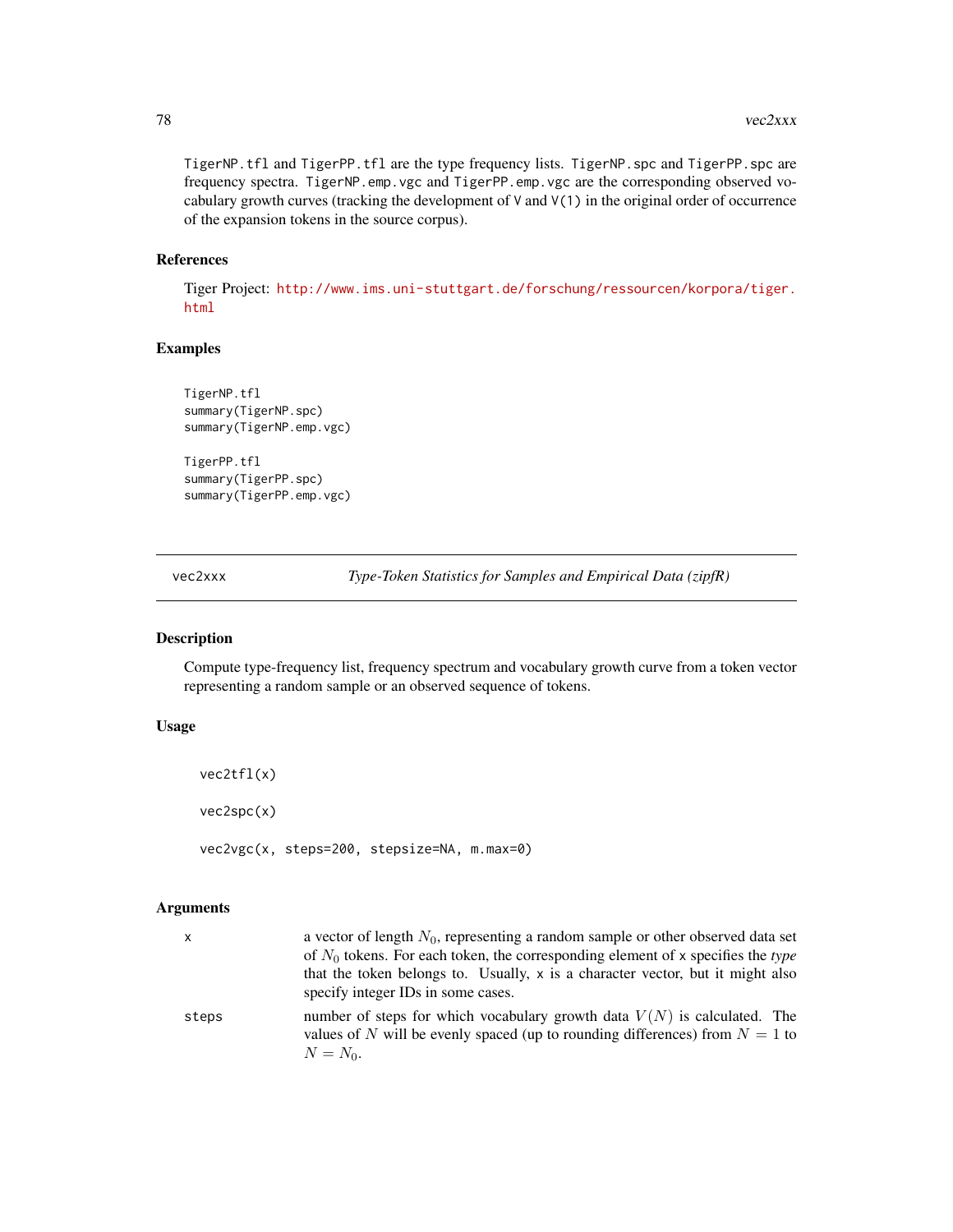#### <span id="page-78-0"></span> $vec2xxx$  79

| stepsize | alternative way of specifying the steps of the vocabulary growth curve. In this                                                                                                                      |
|----------|------------------------------------------------------------------------------------------------------------------------------------------------------------------------------------------------------|
|          | case, vocabulary growth data will be calculated every stepsize tokens. The first                                                                                                                     |
|          | step is chosen such that the last step corresponds to the full sample $(N = N_0)$ .                                                                                                                  |
|          | Only one of the parameters steps and stepsize may be specified.                                                                                                                                      |
| m.max    | an integer in the range \$19\$, specifying how many spectrum elements $V_m(N)$<br>to include in the vocabulary growth curve. By default only vocabulary size<br>$V(N)$ is calculated, i.e. m. max=0. |

# Details

There are two main applications for the vec2xxx functions:

- a) They can be used to calculate type-token statistics and vocabulary growth curves for random samples generated from a LNRE model (with the [rlnre](#page-16-0) function).
- b) They provide an easy way to process a user's own data without having to rely on external scripts to compute frequency spectra and vocabulary growth curves. All that is needed is a text file in one-token-per-line formt (i.e. where each token is given on a separate line). See "Examples" below for further hints.

Both applications work well for samples of up to approx. 1 million tokens. For considerably larger data sets, specialized external software should be used, such as the Perl scripts provided on the zipfR homepage.

#### Value

An object of class tfl, spc or vgc, representing the type frequency list, frequency spectrum or vocabulary growth curve of the token vector x, respectively.

# See Also

[tfl](#page-74-0), [spc](#page-67-0) and [vgc](#page-79-0) for more information about type frequency lists, frequency spectra and vocabulary growth curves

[rlnre](#page-16-0) for generating random samples (in the form of the required token vectors) from a LNRE model

[readLines](#page-0-0) and [scan](#page-0-0) for loading token vectors from disk files

# Examples

## type-token statistics for random samples from a LNRE distribution

```
model <- lnre("fzm", alpha=.5, A=1e-6, B=.05)
x <- rlnre(model, 100000)
vec2tfl(x)
vec2spc(x) # same as tf12spc(vec2tf1(x))vec2vgc(x)
sample.spc <- vec2spc(x)
```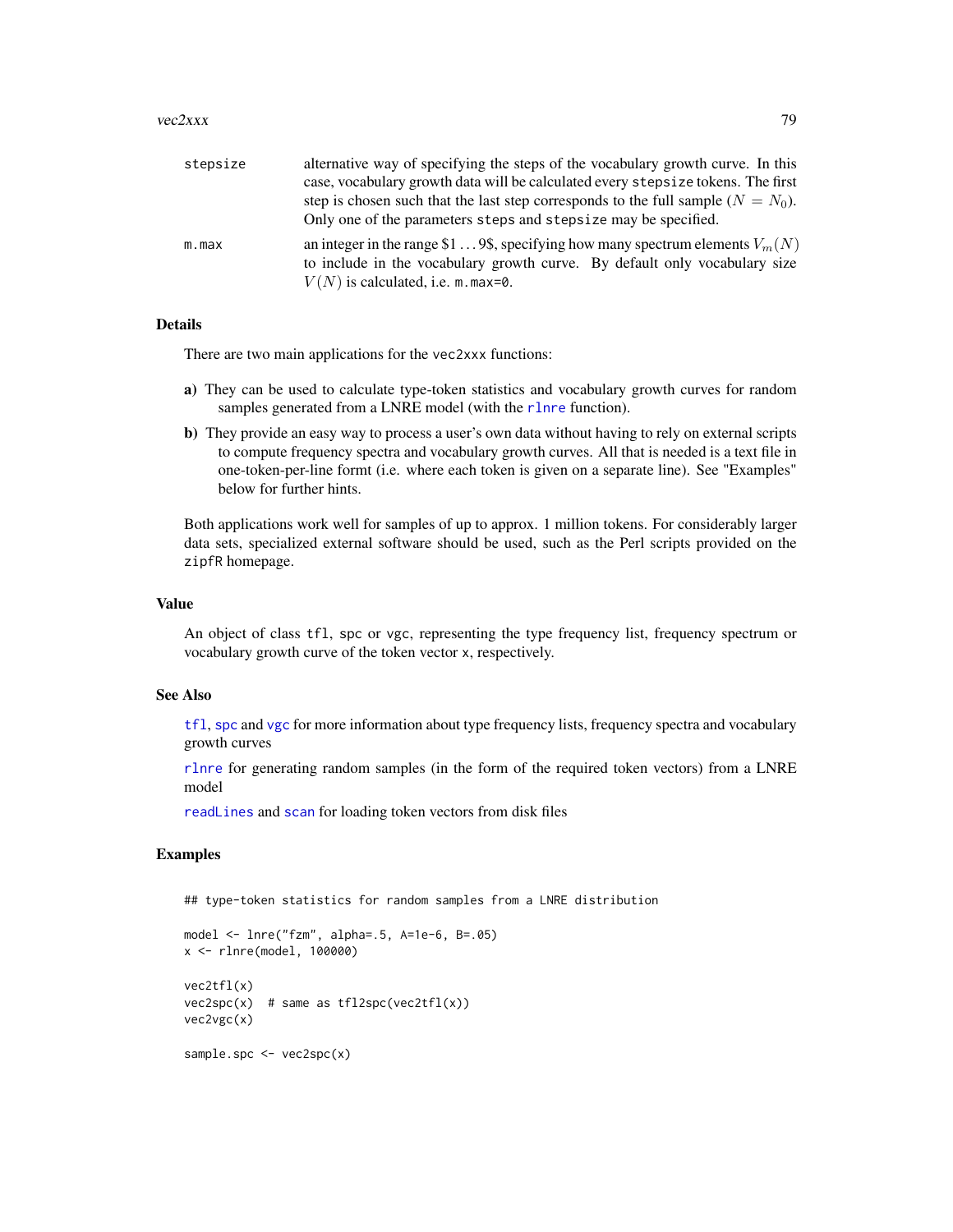```
exp.spc <- lnre.spc(model, 100000)
## Not run: plot(exp.spc, sample.spc)
sample.vgc <- vec2vgc(x, m.max=1, steps=500)
exp.vgc <- lnre.vgc(model, N=N(sample.vgc), m.max=1)
## Not run: plot(exp.vgc, sample.vgc, add.m=1)
## load token vector from a file in one-token-per-line format
## Not run: x <- readLines(filename)
## Not run: x <- readLines(file.choose()) # with file selection dialog
## you can also perform whitespace tokenization and filter the data
## Not run: brown <- scan("brown.pos", what=character(0), quote="")
## Not run: nouns <- grep("/NNS?$", brown, value=TRUE)
## Not run: plot(vec2spc(nouns))
## Not run: plot(vec2vgc(nouns, m.max=1), add.m=1)
```
#### <span id="page-79-0"></span>vgc *Vocabulary Growth Curves (zipfR)*

#### Description

In the zipfR library, vgc objects are used to represent a vocabulary growth curve (VGC). This can be an observed VGC from an incremental set of sample (such as a corpus), a randomized VGC obtained by binomial interpolation, or the expected VGC according to a LNRE model.

With the vgc constructor function, an object can be initialized directly from the specified data vectors. It is more common to read an observed VGC from a disk file with [read.vgc](#page-63-0), generate a randomized VGC with vgc. interp or compute an expected VGC with [lnre.vgc](#page-35-0), though.

vgc objects should always be treated as read-only.

# Usage

```
vgc(N, V, Vm=NULL, VV=NULL, VVm=NULL, expected=FALSE, check=TRUE)
```
#### Arguments

| N  | integer vector of sample sizes $N$ for which vocabulary growth data is available                                                                                                                                                                             |
|----|--------------------------------------------------------------------------------------------------------------------------------------------------------------------------------------------------------------------------------------------------------------|
| V  | vector of corresponding vocabulary sizes $V(N)$ , or expected vocabulary sizes<br>$E[V(N)]$ for an interpolated or expected VGC.                                                                                                                             |
| Vm | optional list of growth vectors for hapaxes $V_1(N)$ , dis legomena $V_2(N)$ , etc. Up<br>to 9 growth vectors are accepted (i.e. $V_m(N)$ for $m \leq 9$ ). For an interpolated<br>or expected VGC, the vectors represent expected class sizes $E[V_m(N)]$ . |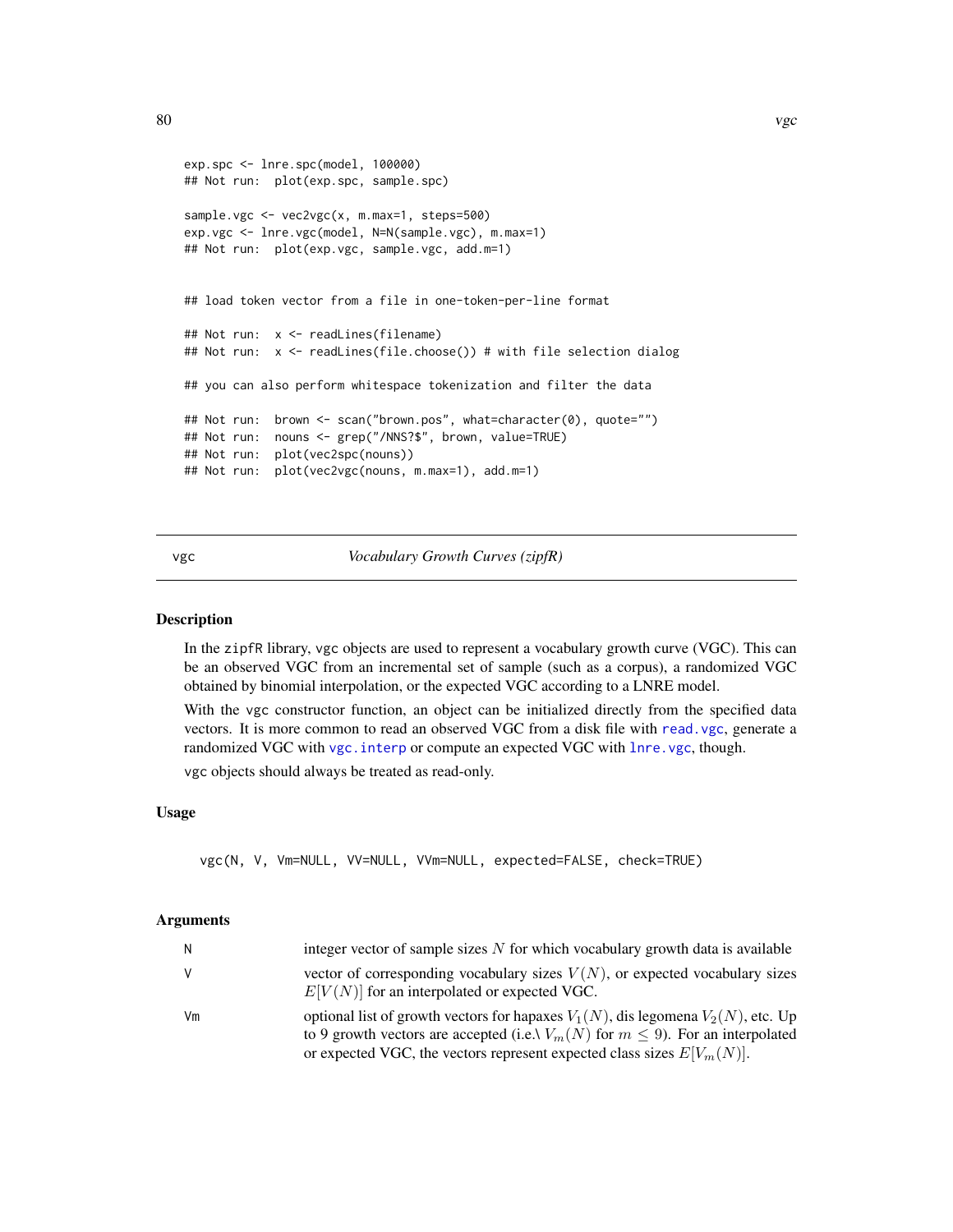| ٧V       | optional vector of variances $Var[V(N)]$ for an interpolated or expected VGC                                                                                                                                                                         |
|----------|------------------------------------------------------------------------------------------------------------------------------------------------------------------------------------------------------------------------------------------------------|
| VVm      | optional list of variance vectors $Var[V_m(N)]$ for an expected VGC. If present,<br>these vectors must be defined for exactly the same frequency classes $m$ as the<br>vectors in Vm.                                                                |
| expected | if TRUE, the object represents an interpolated or expected VGC (for informa-<br>tional purposes only)                                                                                                                                                |
| check    | by default, various sanity checks are performed on the data supplied to the spc<br>constructor. Specify check=FALSE to skip these sanity test, e.g. when automati-<br>cally processing data from external programs that may be numerically unstable. |

# Details

If variances (VV or VVm) are specified for an expected VGC, all relevant vectors must be given. In other words, VV always has to be present in this case, and VVm has to be present whenever Vm is specified, and must contain vectors for exactly the same frequency classes.

V and VVm are integer vectors for an observed VGC, but will usually be fractional for an interpolated or expected VGC.

A vgc object is a data frame with the following variables:

- N sample size  $N$
- V corresponding vocabulary size (either observed vocabulary size  $V(N)$ ) or expected vocabulary size  $E[V(N)]$
- V1 ... V9 optional: observed or expected spectrum elements  $(V_m(N))$  or  $E[V_m(N)]$ ). Not all of these variables have to be present, but there must not be any "gaps" in the spectrum.
- VV optional: variance of expected vocabulary size,  $Var[V(N)]$
- VV1 ... VV9 optional: variances of expected spectrum elements,  $Var[V_m(N)]$ . If variances are present, they must be available for exactly the same frequency classes as the corresponding expected values.

The following attributes are used to store additional information about the vocabulary growth curve:

- m.max if non-zero, the VGC includes spectrum elements  $V_m(N)$  for m up to m.max. For m.max=0, no spectrum elements are present.
- expected if TRUE, the object represents an interpolated or expected VGC, with expected vocabulary size and spectrum elements. Otherwise, the object represents an observed VGC.
- hasVariances indicates whether or not the VV variable is present (as well as VV1, VV2, etc., if appropriate)

# Value

An object of class vgc representing the specified vocabulary growth curve. This object should be treated as read-only (although such behaviour cannot be enforced in R).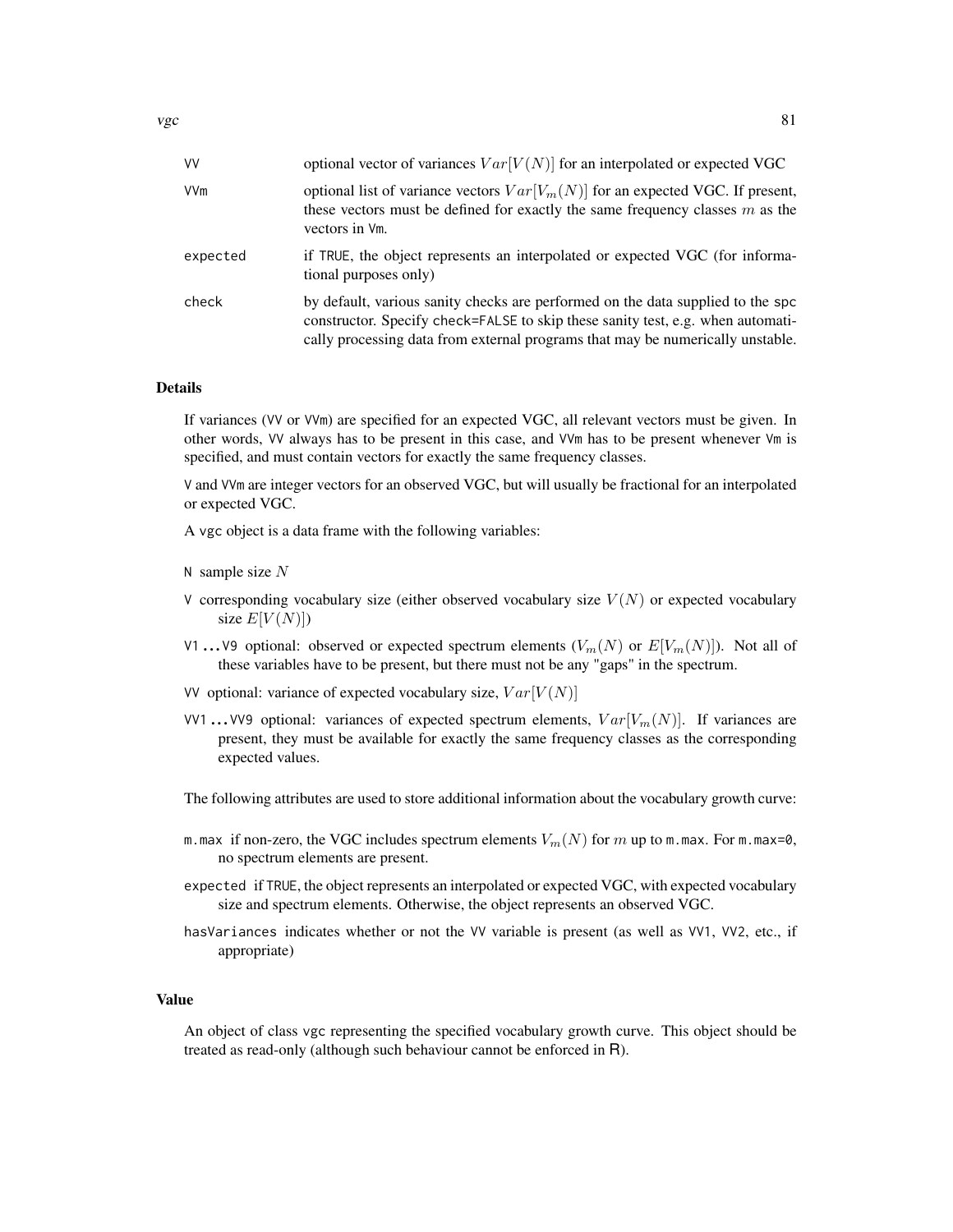# <span id="page-81-0"></span>See Also

[read.vgc](#page-63-0), [write.vgc](#page-63-1), [plot.vgc](#page-49-0), [vgc.interp](#page-82-0), [lnre.vgc](#page-35-0)

Generic methods supported by vgc objects are [print](#page-0-0), [summary](#page-0-0), [N](#page-39-0), [V](#page-39-0), [Vm](#page-39-0), [VV](#page-83-0), and [VVm](#page-83-0).

Implementation details and non-standard arguments for these methods can be found on the manpages [print.vgc](#page-56-0), [summary.vgc](#page-56-1), [N.vgc](#page-43-0), [V.vgc](#page-43-0), etc.

# Examples

```
## load Dickens' work empirical vgc and take a look at it
data(Dickens.emp.vgc)
summary(Dickens.emp.vgc)
print(Dickens.emp.vgc)
plot(Dickens.emp.vgc,add.m=1)
## vectors of sample sizes in the vgc, and the
## corresponding V and V_1 vectors
Ns <- N(Dickens.emp.vgc)
Vs <- V(Dickens.emp.vgc)
Vm <- V(Dickens.emp.vgc,1)
## binomially interpolated V and V_1 at the same sample sizes
## as the empirical curve
data(Dickens.spc)
Dickens.bin.vgc <- vgc.interp(Dickens.spc,N(Dickens.emp.vgc),m.max=1)
## compare observed and interpolated
plot(Dickens.emp.vgc,Dickens.bin.vgc,add.m=1,legend=c("observed","interpolated"))
## load Italian ultra- prefix data
data(ItaUltra.spc)
## compute zm model
zm <- lnre("zm",ItaUltra.spc)
## compute vgc up to about twice the sample size
## with variance of V
zm.vgc <- lnre.vgc(zm,(1:100)*70, variances=TRUE)
summary(zm.vgc)
print(zm.vgc)
## plot with confidence intervals derived from variance in
## vgc (with larger datasets, ci will typically be almost
## invisible)
plot(zm.vgc)
```
## for more examples of vgc usages, see manpages of lnre.vgc,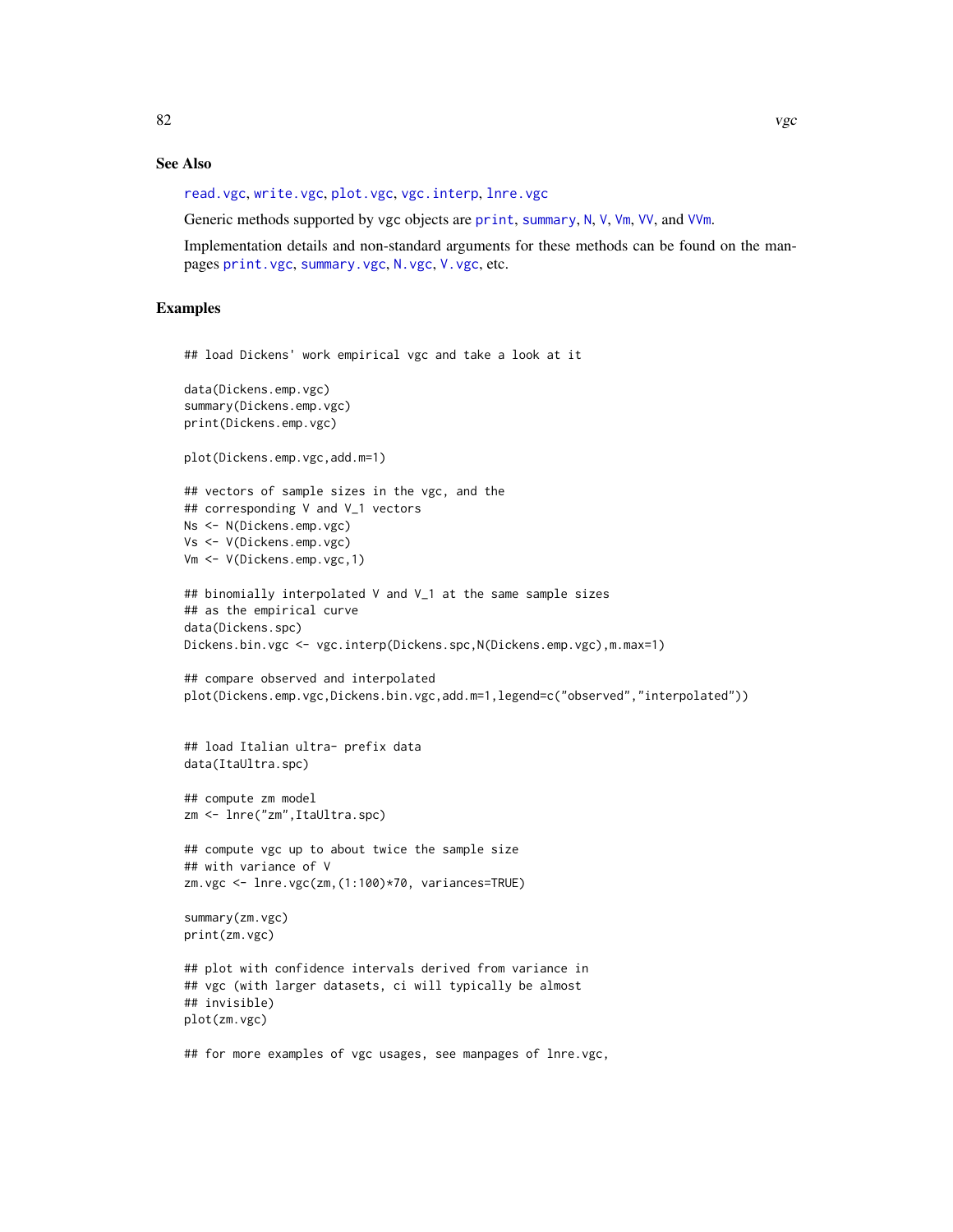#### <span id="page-82-1"></span>vgc.interp 83

## plot.vgc, print.vgc and vgc.interp

<span id="page-82-0"></span>vgc.interp *Expected Vocabulary Growth by Binomial Interpolation (zipfR)*

# Description

vgc.interp computes the expected vocabulary growth curve for random sample taken from a data set described by the frequency spectrum object obj.

# Usage

vgc.interp(obj, N, m.max=0, allow.extrapolation=FALSE)

#### Arguments

| obj                 | an object of class spc, representing the frequency spectrum of the data set from<br>which samples are taken                                                                                                                                  |
|---------------------|----------------------------------------------------------------------------------------------------------------------------------------------------------------------------------------------------------------------------------------------|
| Ν                   | a vector of increasing non-negative integers specifying the sample sizes for the<br>expected vocabulary size is calculated (as well as expected spectrum elements if<br>requested)                                                           |
| m.max               | an integer in the range $1 \dots 9$ , specifying the number of spectrum elements to be<br>included in the vocabulary growth curve (default: none)                                                                                            |
| allow.extrapolation |                                                                                                                                                                                                                                              |
|                     | if TRUE, the requested sample sizes $N$ may be larger than the sample size of<br>the frequency spectrum obj, so that binomial <i>extrapolation</i> is performed. This<br>obtion should be used with great caution (see EV, spc for details). |

#### Details

See the EV. spc manpage for more information, especially concerning binomial *extrapolation*.

Note that the *result* of vgc.interp is an object of class vgc (a vocabulary growth curve), but its *input* is an object of class spc (a frequency spectrum).

# Value

An object of class vgc, representing the expected vocabulary growth curves for random samples taken from the data set described by obj. Data points will be generated for the specified sample sizes N.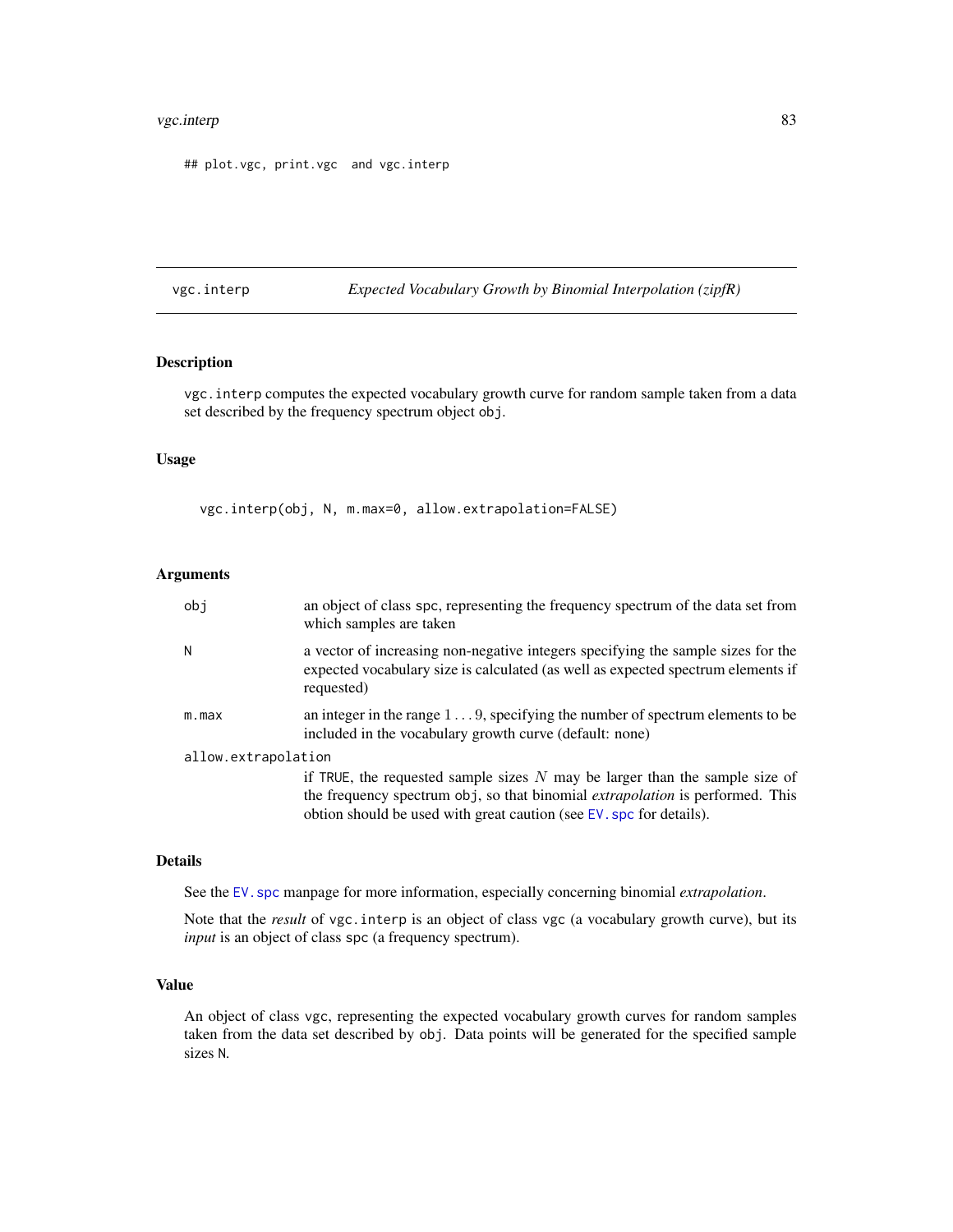# See Also

[vgc](#page-79-0) for more information about vocabulary growth curves and links to relevant functions; [spc](#page-67-0) for more information about frequency spectra

The implementation of vgc. interp is based on the functions  $EV$ , spc and  $EV$ m. spc. See the respective manpages for technical details.

[spc.interp](#page-69-0) computes the expected frequency spectrum for a random sample by binomial interpolation.

# Examples

```
## load the Tiger PP expansion spectrum
## (sample size: about 91k tokens)
data(TigerPP.spc)
```

```
## binomially interpolated curve
TigerPP.bin.vgc <- vgc.interp(TigerPP.spc,(1:100)*910)
summary(TigerPP.bin.vgc)
```
## let's also add growth of V\_1 to V\_5 and plot TigerPP.bin.vgc <- vgc.interp(TigerPP.spc,(1:100)\*910,m.max=5) plot(TigerPP.bin.vgc,add.m=c(1:5))

VV-Vm *Variances of the Expected Frequency Spectrum (zipfR)*

# <span id="page-83-0"></span>Description

VV and VVm are generic methods that can (and should) be used to compute the variance of the vocabulary size and the variances of spectrum elements according to an LNRE model (i.e. an object of class lnre). These methods are also used to access variance information stored in some objects of class spc and vgc.

# Usage

 $VV(obj, N=NA, ...)$ VVm(obj, m, N=NA, ...)

# Arguments

obj an object of class lnre (LNRE model), spc (frequency spectrum) or vgc (vocabulary growth curve).

<span id="page-83-1"></span>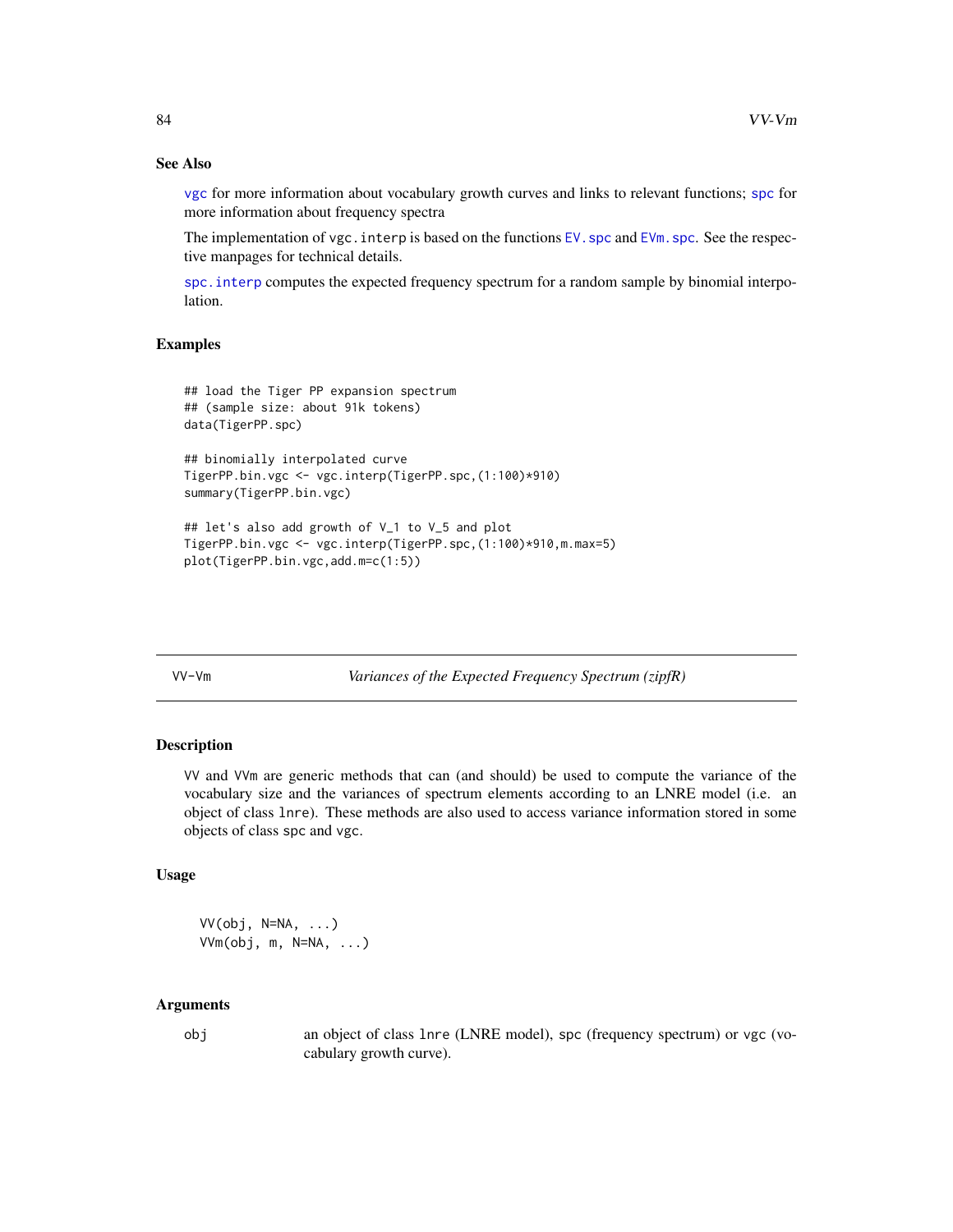<span id="page-84-0"></span>

| m       | positive integer value determining the frequency class $m$ for which variances are<br>returned (or a vector of such values). |
|---------|------------------------------------------------------------------------------------------------------------------------------|
| N       | sample size $N$ for which variances are calculated (lnre objects only)                                                       |
| $\cdot$ | additional arguments passed on to the method implementation (see respective<br>manpages for details)                         |

# Details

spc and vgc objects must represent an expected or interpolated frequency spectrum or VGC, and must include variance data.

For vgc objects, the VVm method allows only a single value m to be specified.

The argument N is only allowed for LNRE models and will trigger an error message otherwise.

#### Value

For a LNRE model (class lnre), VV computes the variance of the random variable  $V(N)$  (vocabulary size), and VVm computes the variance of the random variables  $V_m(N)$  (spectrum elements), for a sample of specified size N.

For an observed or interpolated frequency spectrum (class spc), VV returns the variance of the expected vocabulary size, and VVm returns variances of the spectrum elements. These methods are only applicable if the spc object includes variance information.

For an expected or interpolated vocabulary growth curve (class vgc), VV returns the variance vector of the expected vocabulary sizes V, and VVm the corresponding vector for  $V_m$ . These methods are only applicable if the vgc object includes variance information.

# See Also

For details on the implementations of these methods, see [VV.spc](#page-41-0), [VV.vgc](#page-43-0), etc.

Expected vocabulary size and frequency spectrum for a sample of size  $N$  according to a LNRE model can be computed with the analogous methods [EV](#page-12-0) and [EVm](#page-12-0). For spc and vgc objects,  $V$  and  $V_m$  $V_m$  are always accessed with the methods V and [Vm](#page-39-0), even if they represent expected or interpolated values.

# Examples

## see lnre documentation for examples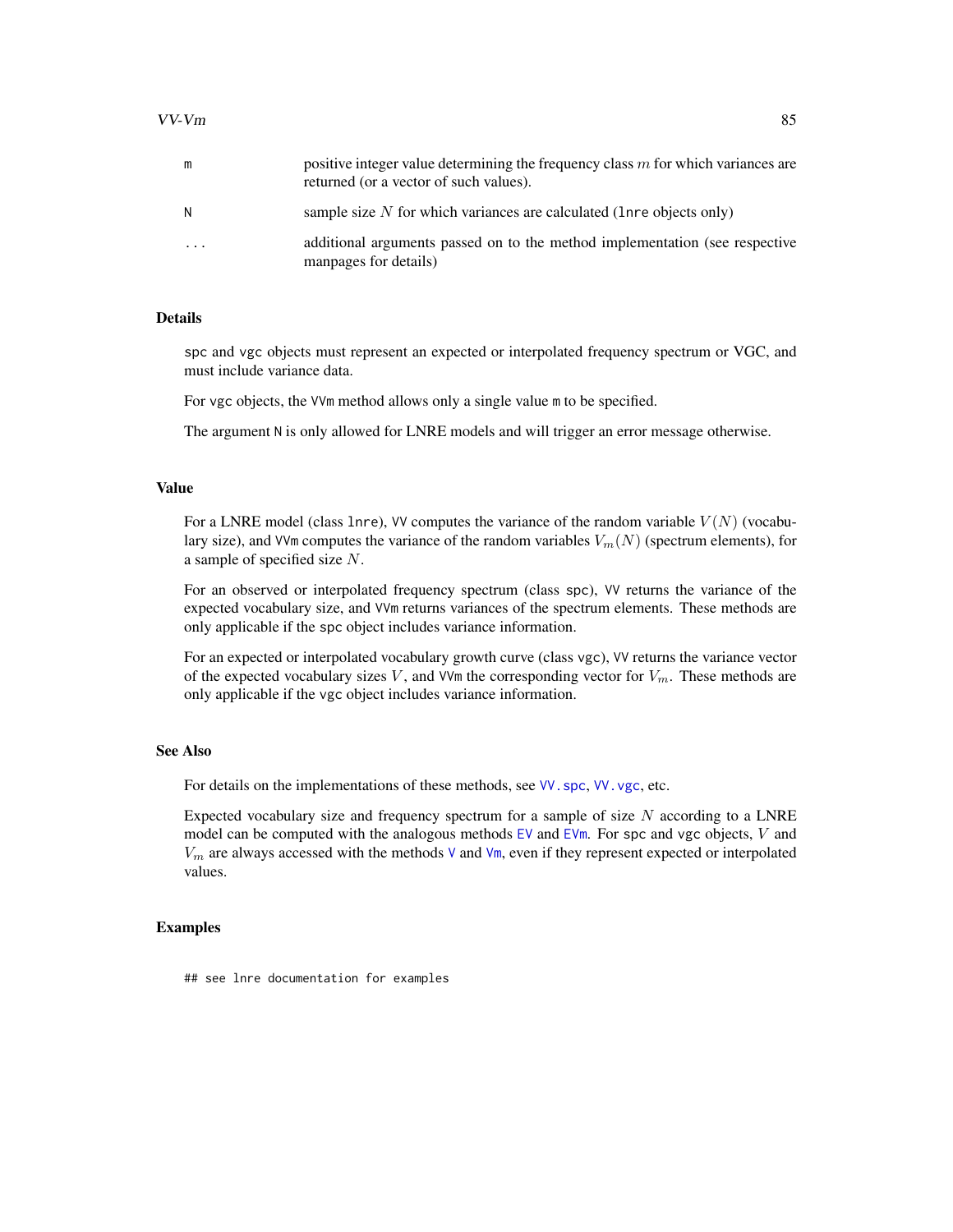<span id="page-85-1"></span><span id="page-85-0"></span>

# Description

Set default graphics parameters for zipfR high-level plots and plot utilities, similar to par for general graphics parameters. The current parameter values are queried by giving their names as character strings. The values can be set by specifying them as arguments in name=value form, or by passing a single list of named values.

NB: This is an advanced function to fine-tune zipfR plots. For basic plotting options (that are likely to be sufficient for most purposes) see plot. spc and plot. vgc instead.

#### Usage

zipfR.par(..., bw.mode=FALSE)

# Arguments

| $\ddots$ | either character strings (or vectors) specifying the names of parameters to be<br>queried, or parameters to be set in name=value form, or a single list of named<br>values. A listing of valid parameter names is given below.                                           |
|----------|--------------------------------------------------------------------------------------------------------------------------------------------------------------------------------------------------------------------------------------------------------------------------|
| bw.mode  | if TRUE and parameter values are queried, then return the corresponding parame-<br>ters for B/W mode if possible (e.g., zipfR.par("col", bw.mode=TRUE) returns<br>the value of the col. bw parameter). Note that bw. mode cannot be abbreviated in<br>the function call! |

# Details

Parameters are set by specifying their names and the new values as name=value pairs. Such a list can also be passed as a single argument to zipfR.par, which is typically used to restore previous parameter values (that have been saved in a list variable).

Most of the default values can be manually overridden in the high-level plots.

zipfR.par() shows all parameters with their current values, and names(zipfR.par()) produces a listing of valid parameter names.

# Value

When parameters are set, their former values are returned in an invisible named list. Such a list can be passed as a single argument to zipfR.par to restore the parameter values.

When a single parameter is queried, its value is returned directly. When two or more parameters are queried, the result is a named list.

Note the inconsistency, which is the same as for par: setting one parameter returns a list, but querying one parameter returns a vector (or a scalar, i.e. a vector of length 1).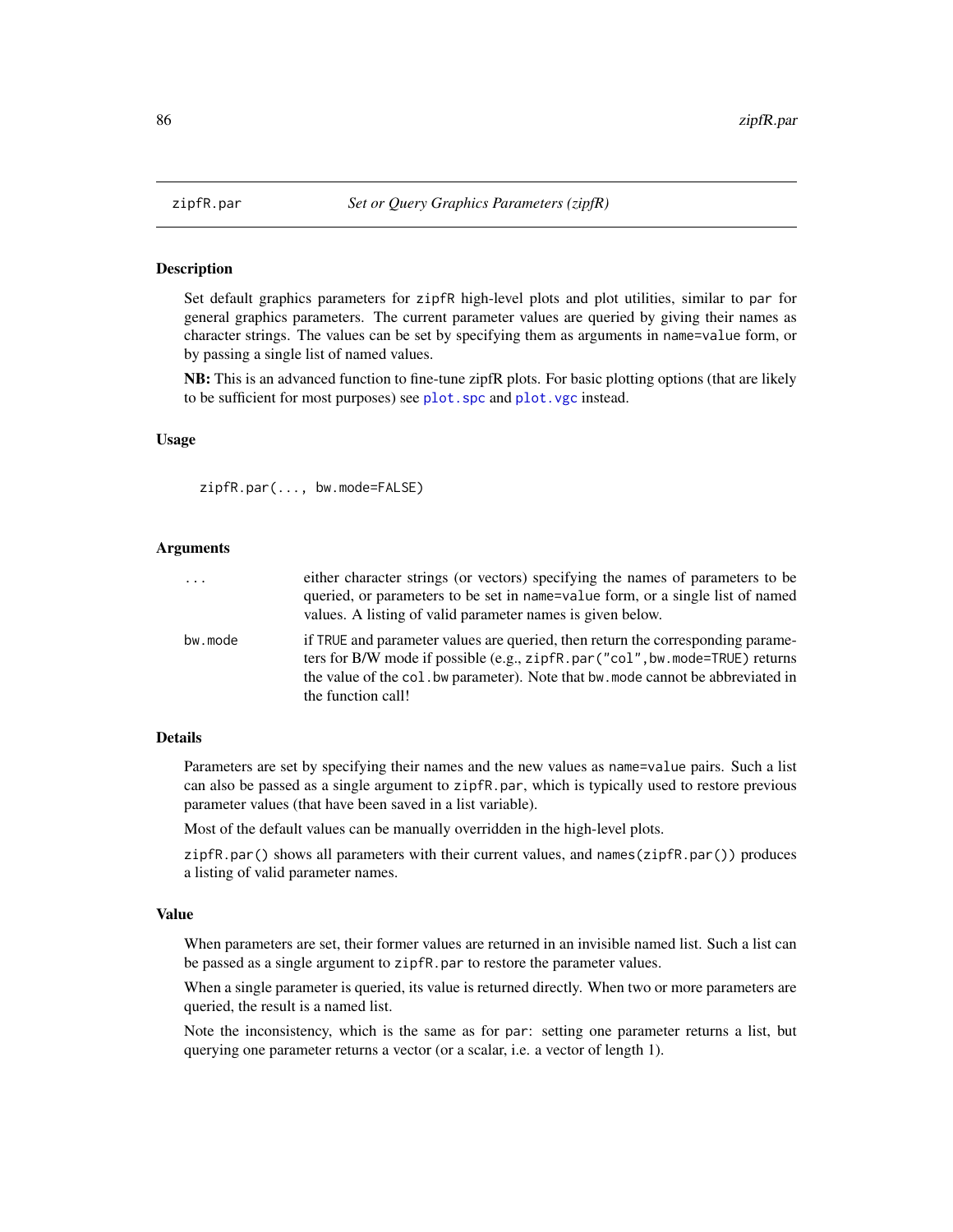#### <span id="page-86-0"></span>zipfR.par 87

# zipfR Graphics Parameters

- col a character or integer vector specifying up to 10 line colours (see the [par](#page-0-0) manpage for details). Values of shorter vectors are recycled as necessary.
- lty a character or integer vector specifying up to 10 line styles (see the [par](#page-0-0) manpage for details). Values of shorter vectors are recycled as necessary.
- lwd a numeric vector specifying up to 10 line widths (see the par manpage for details). Values of shorter vectors are recycled as necessary.
- pch a character or integer vector specifying up to 10 plot symbols. Values of shorter vectors are recycled as necessary.
- barcol a character or integer vector specifying up to 10 colours for the bars in non-logarithmic spectrum plots. Values of shorter vectors are recycled as necessary.
- col.bw the line colours used in B/W mode (bw=TRUE)
- lty.bw the line styles used in B/W mode (bw=TRUE)
- lwd.bw the line widths used in B/W mode (bw=TRUE)
- pch.bw the plot symbols used in B/W mode (bw=TRUE)
- barcol.bw the bar colours used in B/W mode (bw=TRUE)
- bw if TRUE, plots are drawn in B/W mode unless specified otherwise (default: FALSE, i.e. colour mode
- device plot device used by the zipfR plotutils (see [zipfR.begin.plot](#page-87-0) for details). Currently supported devices are x11 (default on most platforms), eps, pdf, as well as png and quartz where available (default on Mac OS X).
- init.par list of named graphics parameters passed to the par function whenever a new viewport is created with [zipfR.begin.plot](#page-87-0)
- width, height default width and height of the plotting window opened by zipfR.begin.plot

#### See Also

[plot.spc](#page-45-0), [plot.vgc](#page-49-0), [zipfR.begin.plot](#page-87-0), [zipfR.end.plot](#page-87-0)

# Examples

```
print(names(zipfR.par())) # list available parameters
zipfR.par("col", "lty", "lwd") # the default line styles
zipfR.par(c("col", "lty", "lwd")) # works as well
## temporary changes to graphics paramters:
par.save <- zipfR.par(bw=TRUE, lwd.bw=2)
## plots use the modified parameters here
zipfR.par(par.save) # restore previous values
```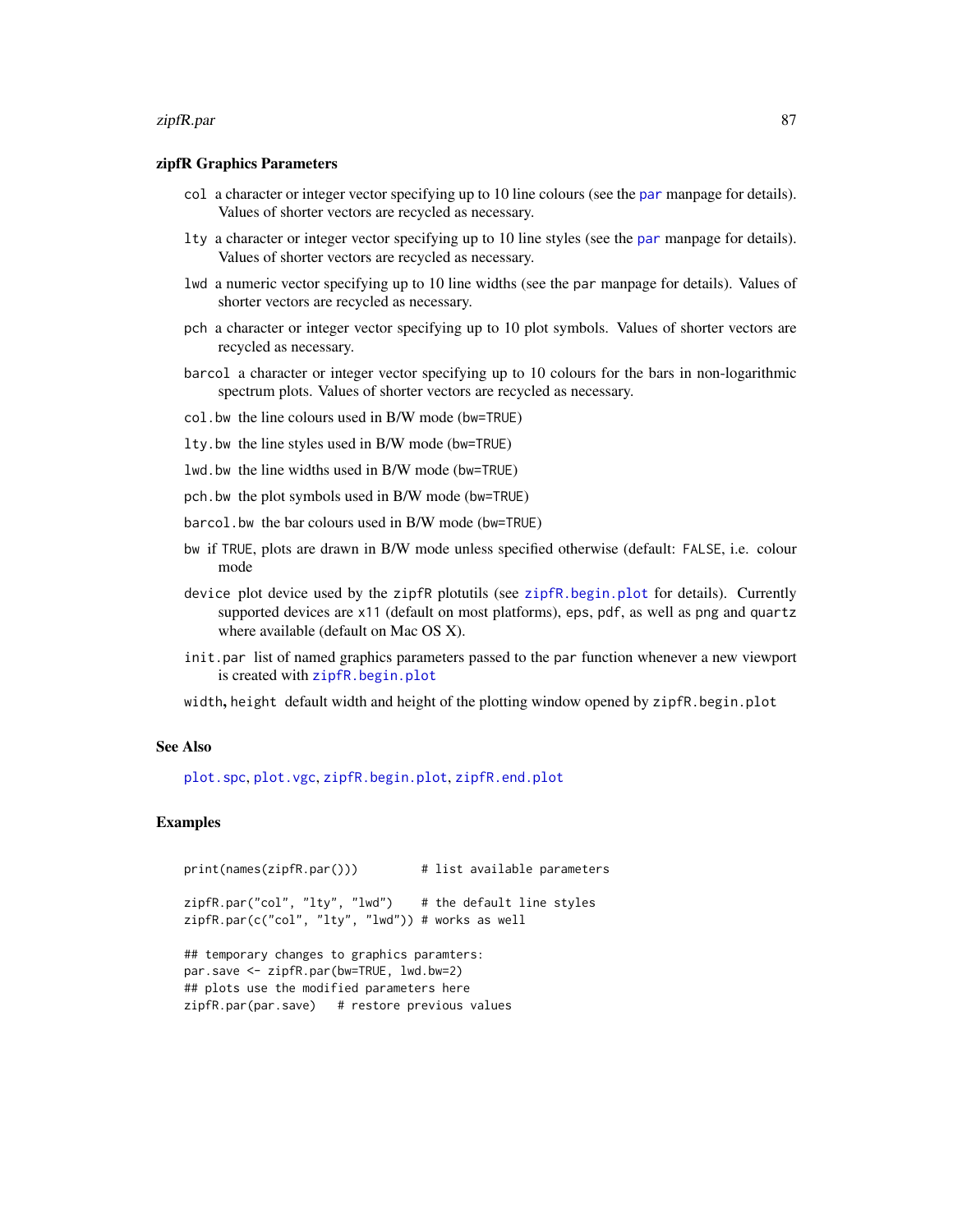<span id="page-87-1"></span>zipfR.plotutils *Plotting Utilities (zipfR)*

# <span id="page-87-0"></span>Description

# These functions are deprecated and should not be used in new code.

Conveniently create plots with different layout and in different output formats (both on-screen and various graphics file formats).

Each plot is wrapped in a pair of zipfR.begin.plot and zipfR.end.plot commands, which make sure that a suitable plotting window / image file is opened and closed as required. Format and dimensions of the plots are controlled by global settings made with zipfR.par, but can be overridden in the zipfR.begin.plot call.

zipfR.pick.device automatically selects a default device by scanning the specified vector for strings of the form  $\neg$ -pdf,  $\neg$ -eps, etc.

NB: These are advanced functions intended to make it easier to produce plots in different formats. Most users will only need the basic plotting functionalities provided by [plot.tfl](#page-47-0), [plot.spc](#page-45-0) and [plot.vgc](#page-49-0).

# Usage

```
zipfR.pick.device(args=commandArgs())
```

```
zipfR.begin.plot(device=zipfR.par("device"), filename="",
                 width=zipfR.par("width"), height=zipfR.par("height"),
                 bg=zipfR.par("bg"), pointsize=zipfR.par("pointsize"))
```
## plotting commands go here

```
zipfR.end.plot(shutdown=FALSE)
```
# Arguments

| args          | a character vector, which will be scanned for strings of the form --pdf, --eps,<br>etc. If args is not specified, the command-line arguments supplied to R will be<br>examined.                               |
|---------------|---------------------------------------------------------------------------------------------------------------------------------------------------------------------------------------------------------------|
| device        | name of plotting device to be used (see "Devices" below)                                                                                                                                                      |
| filename      | for graphics file devices, <i>basename</i> of the output file. A suitable extension for<br>the selected file format will be added automatically to filename. This parameter<br>is ignored for screen devices. |
| width, height | width and height of the plotting window or image, in inches                                                                                                                                                   |
| bg            | background colour of the plotting window or image (use "transparent" for<br>images with transparent background)                                                                                               |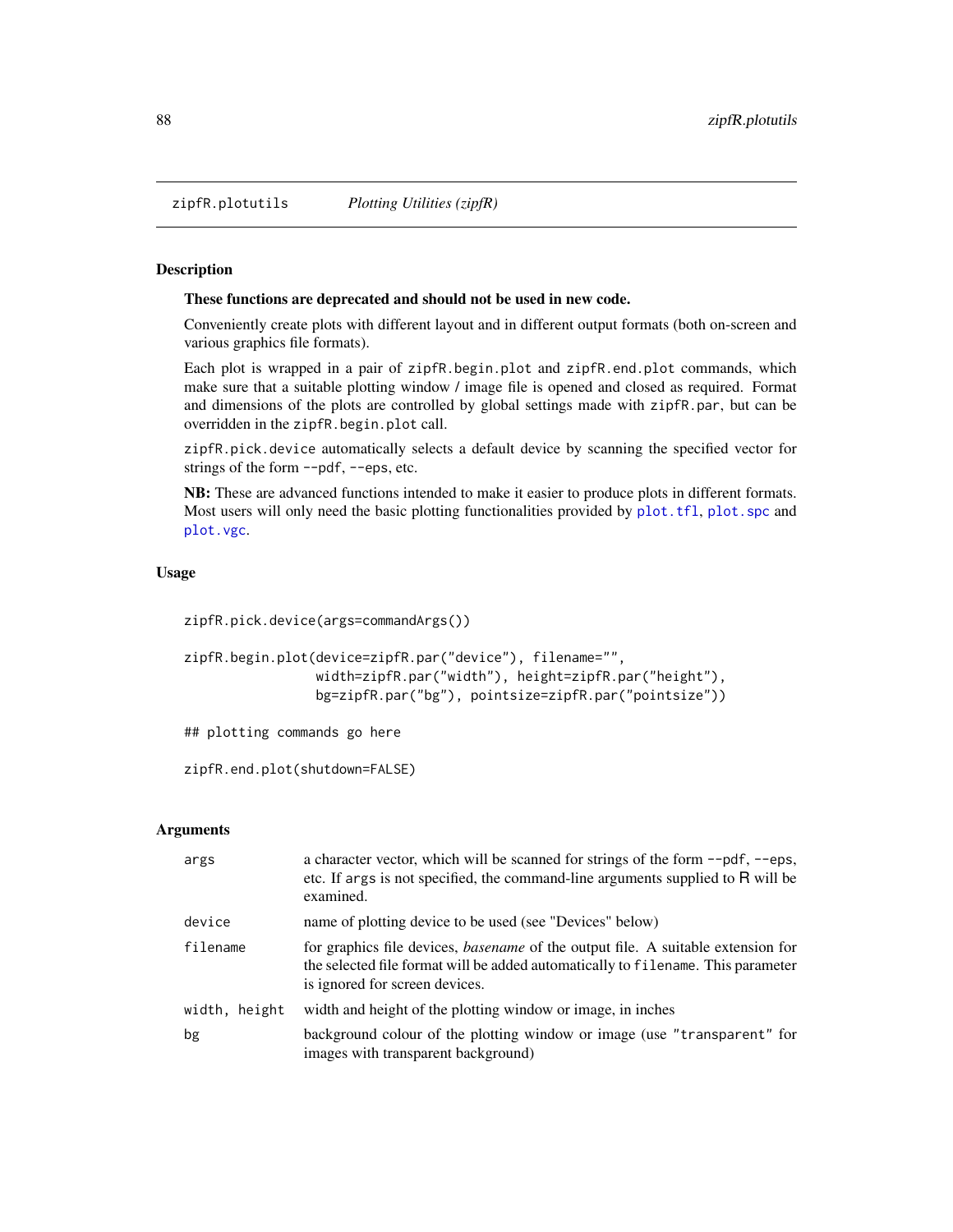<span id="page-88-0"></span>

| pointsize | default point size for text in the plot                                                                                                                            |
|-----------|--------------------------------------------------------------------------------------------------------------------------------------------------------------------|
| shutdown  | if set to FALSE (the default), on-screen plot devices will be kept open for re-<br>use in the next plot. Specify shutdown=TRUE to ensure that the screen device is |
|           | closed after a series of related plots.                                                                                                                            |

# Details

zipfR.begin.plot opens a new plotting window or image file of the specified dimensions (width, height), using the selected graphics device (device). Background colour (bg) and default point size (pointsize) are set as requested. Then, any global graphics parameter settings (defined with the init.par option of zipfR.par) are applied. See the [zipfR.par](#page-85-0) manpage for the "factory default" settings of these options.

zipfR.end.plot finalizes the current plot. For image file devices, the device will be closed, writing the generated file to disk. For screen devices, the plotting window remains visible until a new plot is started (which will close and re-open the plotting window).

The main purpose of the zipfR plotting utilities is to make it easier to draw plots that are both shown on screen (for interactive work) and saved to image files in various formats. If an R script specifies filenames in all zipfR.begin.plot commands, a single global parameter setting at the start of the script is sufficient to switch from screen graphics to EPS files, or any other supported file format.

On-screen plotting devices are platform-dependent, and there may be different devices available depending on which version of R is used. For this reason, zipfR.begin.plot no longer allows users to pick an on-screen device explicitly, but rather opens a default device with [dev.new](#page-0-0). Note that this default device may write output to a graphics file, but is usually set to a suitable onscreen device in an interactive R session. In any case, users can change the default by setting options(device=...). For backwards-compatibility, the device name x11 (and quartz on macOS is accepted for the default graphics device.

The png bitmap device may not be available on all platforms, and may also require access to an X server. Since the width and height of a PNG device have to be specified in pixels rather than inches, zipfR.begin.plot translates the width and height settings, assuming a resolution of 150 dpi. Use of the png device is strongly discouraged. A better way of producing high-quality bitmaps is to generate EPS image (with the eps device) and convert them to PNG or JPEG format with the external pstoimg program (part of the latex2html distribution).

zipfR.pick.device will issue a warning if multiple flags matching supported graphics devices are found. However, it is not an error to find no matching flag, and all unrecognized strings are silently ignored.

# Value

zipfR.begin.plot invisibly returns the ID of the active plot device.

# Devices

Currently, the following devices are supported (and can be used in the device argument).

# *Screen devices:*

x11 opens the default graphic device set by [getOption\(](#page-0-0)"device"). In an interactive R sessions, this will usually be a suitable on-screen device.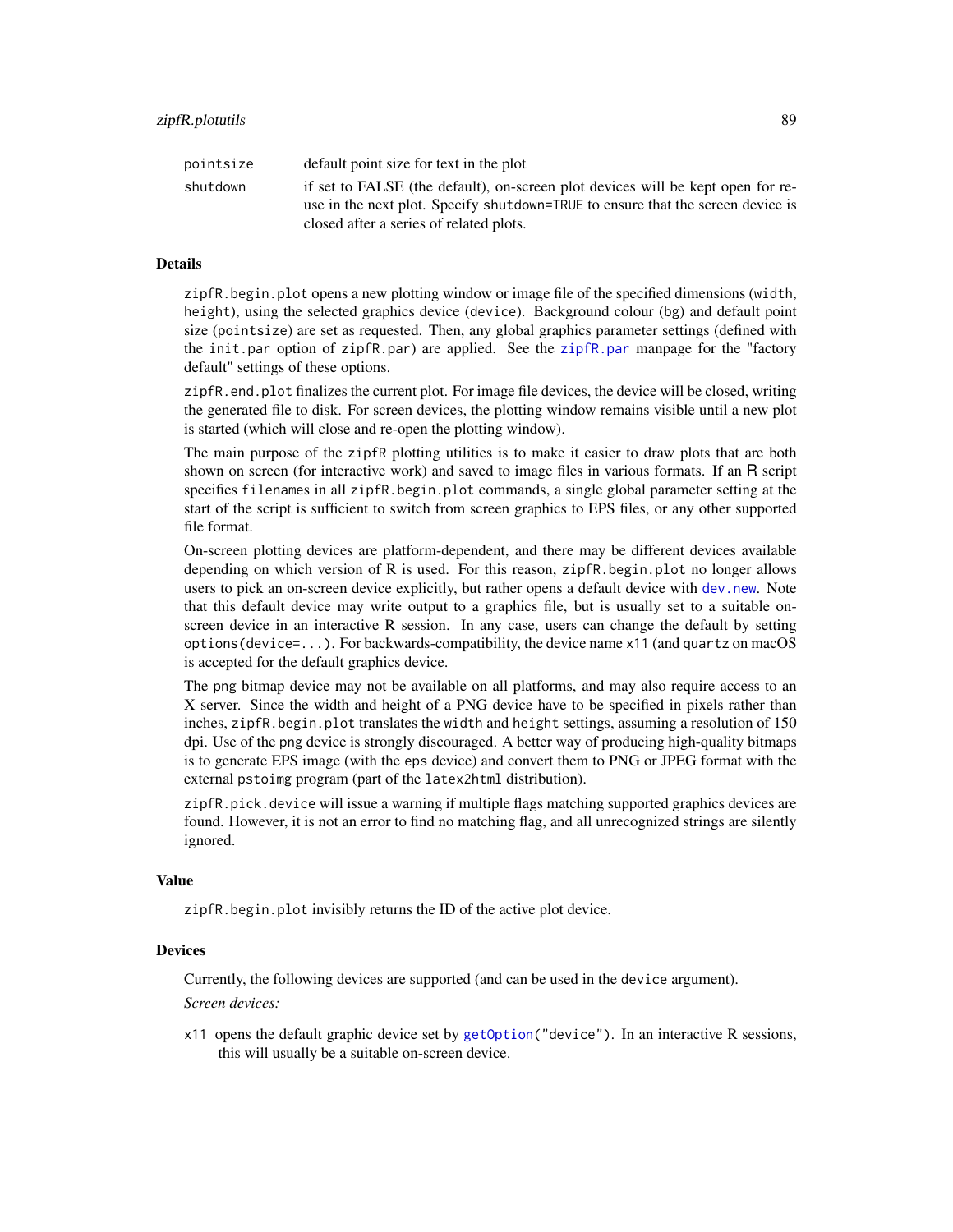<span id="page-89-0"></span>quartz accepted as an alias for x11 on macOS platforms

*Graphics file devices:*

eps Encapsulated PostScript (EPS) output (using postscript device with appropriate settings)

pdf PDF output

png PNG bitmap file (may not be available on all platforms)

#### See Also

[zipfR.par](#page-85-0), [par](#page-0-0)

[Devices,](#page-0-0) [dev.new](#page-0-0), [postscript](#page-0-0), [pdf](#page-0-0) and png for more information about the supported graphics devices

zipfR-specific plotting commands are [plot.spc](#page-45-0), [plot.spc](#page-45-0) and [plot.vgc](#page-49-0)

# Examples

```
## these graphics parameters will be set for every new plot
## Not run: zipfR.par(init.par=list(bg="lightblue", cex=1.3))
## Not run: zipfR.par(width=12, height=9)
## will be shown on screen or saved to specified file, depending on
## selected device (eps -> "myplot.eps", pdf -> "myplot.pdf", etc.)
## Not run: zipfR.begin.plot(filename="myplot")
## Not run: plot.spc(Brown100k.spc)
## Not run: zipfR.end.plot()
## By starting an R script "myplots.R" with this command, you can
## display plots on screen when stepping through the script in an
## interactive session, or save them to disk files in various
## graphics formats with "R --no-save --args --pdf < myplots.R" etc.
```
## Not run: zipfR.pick.device()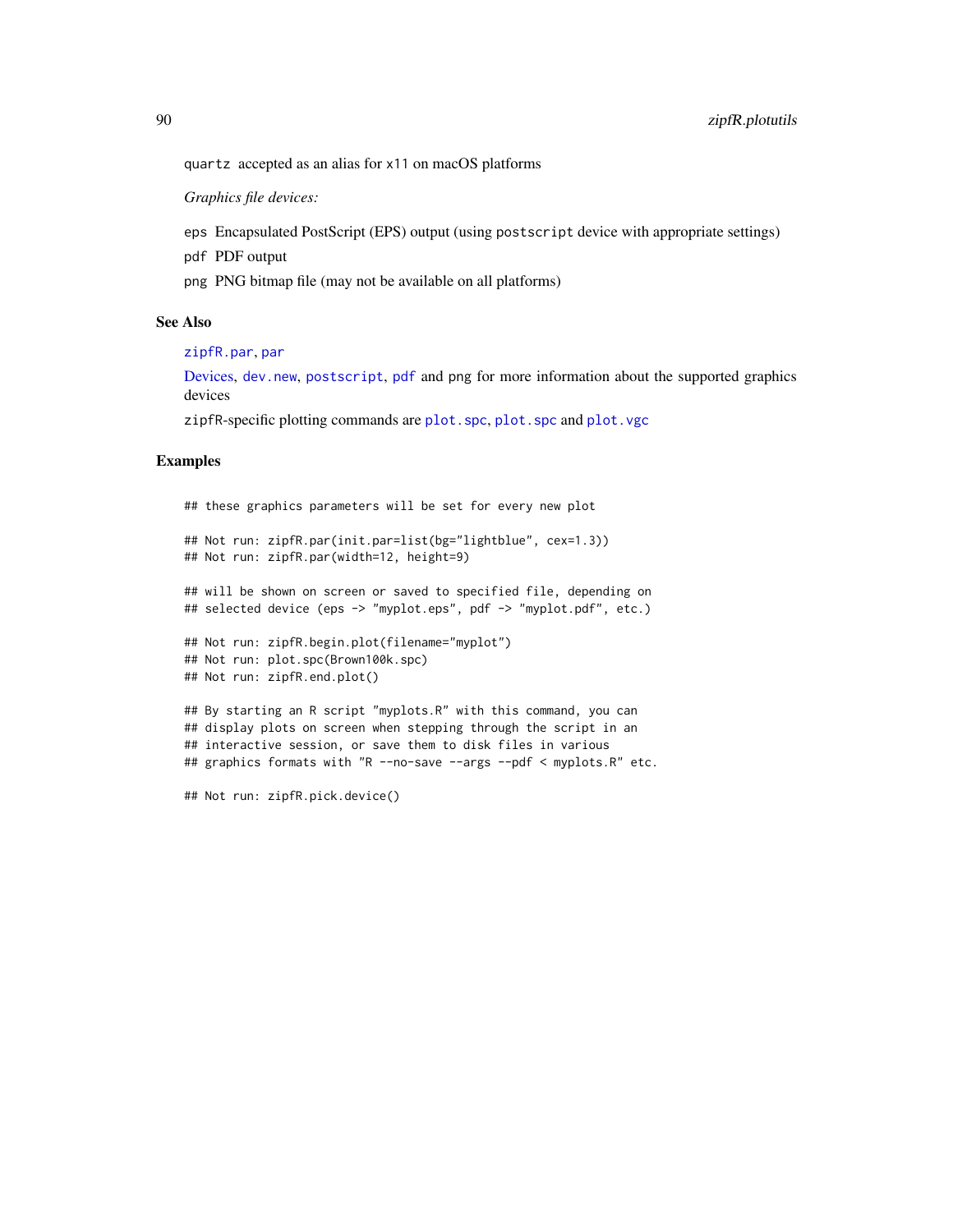# Index

∗Topic classes spc, [68](#page-67-1) tfl, [75](#page-74-1) vgc, [80](#page-79-1) ∗Topic datasets Brown, [8](#page-7-0) BrownSubsets, [9](#page-8-0) Dickens, [11](#page-10-0) ItaPref, [16](#page-15-0) Tiger, [77](#page-76-0) ∗Topic device zipfR.plotutils, [88](#page-87-1) ∗Topic distribution EV-EVm, [13](#page-12-1) EV-EVm.spc, [14](#page-13-1) LNRE, [17](#page-16-1) lnre, [19](#page-18-0) lnre.bootstrap, [24](#page-23-0) lnre.fzm, [29](#page-28-0) lnre.gigp, [31](#page-30-0) lnre.spc, [35](#page-34-0) lnre.vgc, [36](#page-35-1) lnre.zm, [38](#page-37-0) sample.spc, [66](#page-65-0) sample.tfl, [67](#page-66-1) spc.interp, [70](#page-69-1) vgc.interp, [83](#page-82-1) VV-Vm, [84](#page-83-1) ∗Topic file read.multiple.objects, [58](#page-57-0) read.spc, [60](#page-59-0) read.tfl, [62](#page-61-2) read.vgc, [64](#page-63-2) ∗Topic hplot plot.spc, [46](#page-45-1) plot.tfl, [48](#page-47-1) plot.vgc, [50](#page-49-1) ∗Topic htest confint.lnre, [10](#page-9-0)

∗Topic iplot zipfR.par, [86](#page-85-1) ∗Topic manip EV-EVm.spc, [14](#page-13-1)  $N-V-Vm$ ,  $40$ N-V-Vm.spc, [42](#page-41-1) N-V-Vm.tfl, [43](#page-42-1) N-V-Vm.vgc, [44](#page-43-1) sample.spc, [66](#page-65-0) sample.tfl, [67](#page-66-1) spc.interp, [70](#page-69-1) spc.vector, [72](#page-71-0) spc2tfl, [73](#page-72-2) vec2xxx, [78](#page-77-0) vgc.interp, [83](#page-82-1) VV-Vm, [84](#page-83-1) ∗Topic math beta\_gamma, [5](#page-4-0) ∗Topic methods EV-EVm, [13](#page-12-1) EV-EVm.spc, [14](#page-13-1)  $N-V-Vm, 40$  $N-V-Vm, 40$ VV-Vm, [84](#page-83-1) ∗Topic models estimate.model, [12](#page-11-0) EV-EVm, [13](#page-12-1) LNRE, [17](#page-16-1) lnre, [19](#page-18-0) lnre.bootstrap, [24](#page-23-0) lnre.details, [26](#page-25-0) lnre.fzm, [29](#page-28-0) lnre.gigp, [31](#page-30-0) lnre.goodness.of.fit, [33](#page-32-0) lnre.spc, [35](#page-34-0) lnre.vgc, [36](#page-35-1) lnre.zm, [38](#page-37-0) VV-Vm, [84](#page-83-1) ∗Topic optimize estimate.model, [12](#page-11-0)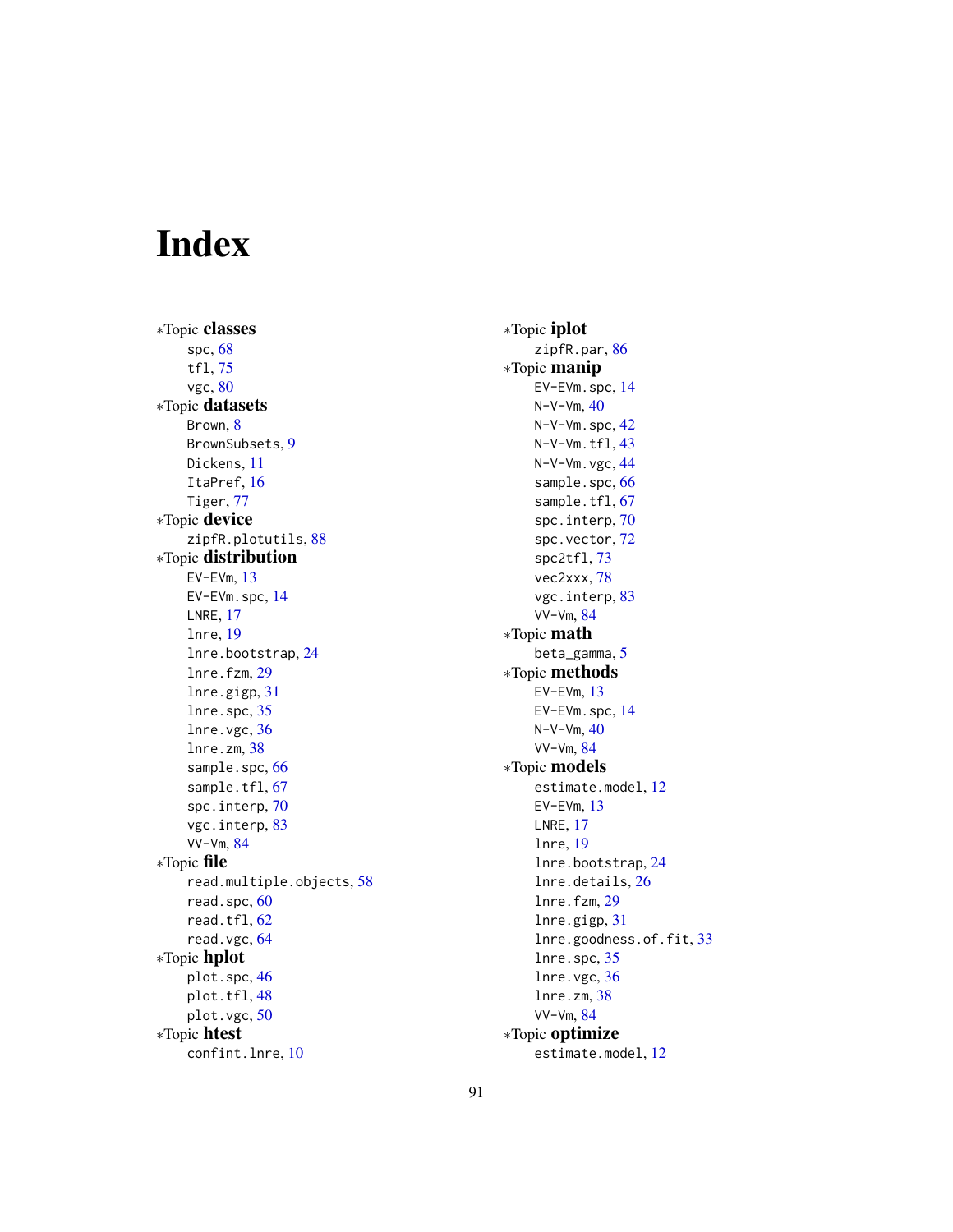lnre.goodness.of.fit, [33](#page-32-0) ∗Topic package zipfR-package, [3](#page-2-0) ∗Topic print print.lnre, [53](#page-52-0) print.spc, [54](#page-53-0) print.tfl, [56](#page-55-2) print.vgc, [57](#page-56-2) ∗Topic programming lnre.details, [26](#page-25-0)

beta, *[7](#page-6-0)* beta\_gamma, [5](#page-4-0) Brown, [8,](#page-7-0) *[9](#page-8-0)* Brown100k *(*BrownSubsets*)*, [9](#page-8-0) BrownAdj *(*BrownSubsets*)*, [9](#page-8-0) BrownImag *(*BrownSubsets*)*, [9](#page-8-0) BrownInform *(*BrownSubsets*)*, [9](#page-8-0) BrownNoun *(*BrownSubsets*)*, [9](#page-8-0) BrownSubsets, *[8](#page-7-0)*, [9](#page-8-0) BrownVer *(*BrownSubsets*)*, [9](#page-8-0)

Cbeta *(*beta\_gamma*)*, [5](#page-4-0) Cgamma *(*beta\_gamma*)*, [5](#page-4-0) confint.lnre, [10,](#page-9-0) *[23](#page-22-0)*

dev.new, *[89,](#page-88-0) [90](#page-89-0)* Devices, *[90](#page-89-0)* Dickens, [11](#page-10-0) DickensGreatExpectations *(*Dickens*)*, [11](#page-10-0) DickensOliverTwist *(*Dickens*)*, [11](#page-10-0) DickensOurMutualFriend *(*Dickens*)*, [11](#page-10-0) dlnre *(*LNRE*)*, [17](#page-16-1)

estimate.model, [12,](#page-11-0) *[23](#page-22-0)*, *[28](#page-27-0)* EV, *[16](#page-15-0)*, *[23](#page-22-0)*, *[41](#page-40-0)*, *[85](#page-84-0)* EV *(*EV-EVm*)*, [13](#page-12-1) EV-EVm, [13](#page-12-1) EV-EVm.spc, [14](#page-13-1) EV.spc, *[13,](#page-12-1) [14](#page-13-1)*, *[71](#page-70-0)*, *[83,](#page-82-1) [84](#page-83-1)* EV.spc *(*EV-EVm.spc*)*, [14](#page-13-1) EVm, *[16](#page-15-0)*, *[23](#page-22-0)*, *[41](#page-40-0)*, *[85](#page-84-0)* EVm *(*EV-EVm*)*, [13](#page-12-1) EVm.spc, *[14](#page-13-1)*, *[71](#page-70-0)*, *[84](#page-83-1)* EVm.spc *(*EV-EVm.spc*)*, [14](#page-13-1)

file, *[62](#page-61-2)*

gamma, *[7](#page-6-0)* getOption, *[89](#page-88-0)* Ibeta *(*beta\_gamma*)*, [5](#page-4-0) Igamma *(*beta\_gamma*)*, [5](#page-4-0) ItaPref, [16](#page-15-0) ItaRi *(*ItaPref*)*, [16](#page-15-0) ItaUltra *(*ItaPref*)*, [16](#page-15-0) lbeta, *[7](#page-6-0)* ldlnre *(*LNRE*)*, [17](#page-16-1) lgamma, *[7](#page-6-0)* LNRE, [17](#page-16-1) lnre, *[3](#page-2-0)*, *[12](#page-11-0)[–14](#page-13-1)*, *[19](#page-18-0)*, [19,](#page-18-0) *[25,](#page-24-0) [26](#page-25-0)*, *[28](#page-27-0)*, *[30](#page-29-0)*, *[32](#page-31-0)*, *[34,](#page-33-0) [35](#page-34-0)*, *[37](#page-36-0)*, *[39,](#page-38-0) [40](#page-39-1)*, *[47](#page-46-0)*, *[51](#page-50-0)*, *[54](#page-53-0)* lnre.bootstrap, *[20](#page-19-0)*, *[23](#page-22-0)*, [24](#page-23-0) lnre.details, *[13](#page-12-1)*, *[21](#page-20-0)*, *[23](#page-22-0)*, [26](#page-25-0) lnre.fzm, *[21](#page-20-0)*, *[23](#page-22-0)*, *[28](#page-27-0)*, [29](#page-28-0) lnre.gigp, *[21](#page-20-0)*, *[23](#page-22-0)*, *[28](#page-27-0)*, [31](#page-30-0) lnre.goodness.of.fit, *[23](#page-22-0)*, *[28](#page-27-0)*, [33](#page-32-0) lnre.spc, *[23](#page-22-0)*, [35,](#page-34-0) *[47](#page-46-0)*, *[68,](#page-67-1) [69](#page-68-0)* lnre.technical.details *(*lnre.details*)*, [26](#page-25-0) lnre.vgc, *[3](#page-2-0)*, *[23](#page-22-0)*, [36,](#page-35-1) *[51](#page-50-0)*, *[80](#page-79-1)*, *[82](#page-81-0)* lnre.zm, *[21](#page-20-0)*, *[23](#page-22-0)*, *[28](#page-27-0)*, *[30](#page-29-0)*, *[32](#page-31-0)*, [38](#page-37-0) ltdlnre *(*LNRE*)*, [17](#page-16-1) N, *[23](#page-22-0)*, *[43–](#page-42-1)[45](#page-44-0)*, *[69](#page-68-0)*, *[76](#page-75-0)*, *[82](#page-81-0)* N *(*N-V-Vm*)*, [40](#page-39-1)  $N-V-Vm, 40$  $N-V-Vm, 40$ N-V-Vm.spc, [42](#page-41-1) N-V-Vm.tfl, [43](#page-42-1) N-V-Vm.vgc, [44](#page-43-1) N.spc, *[41](#page-40-0)*, *[69](#page-68-0)*, *[73](#page-72-2)* N.spc *(*N-V-Vm.spc*)*, [42](#page-41-1) N.tfl, *[41](#page-40-0)*, *[76](#page-75-0)* N.tfl *(*N-V-Vm.tfl*)*, [43](#page-42-1) N.vgc, *[41](#page-40-0)*, *[82](#page-81-0)* N.vgc *(*N-V-Vm.vgc*)*, [44](#page-43-1) nlm, *[13](#page-12-1)*, *[22](#page-21-0)* optim, *[13](#page-12-1)*, *[22](#page-21-0)* par, *[49](#page-48-0)*, *[87](#page-86-0)*, *[90](#page-89-0)* pbeta, *[7](#page-6-0)* pdf, *[90](#page-89-0)* pgamma, *[7](#page-6-0)* plnre *(*LNRE*)*, [17](#page-16-1) plot.default, *[46](#page-45-1)*, *[49,](#page-48-0) [50](#page-49-1)* plot.spc, *[3](#page-2-0)*, [46,](#page-45-1) *[49](#page-48-0)*, *[51](#page-50-0)*, *[69](#page-68-0)*, *[86](#page-85-1)[–88](#page-87-1)*, *[90](#page-89-0)* plot.tfl, *[47](#page-46-0)*, [48,](#page-47-1) *[51](#page-50-0)*, *[76](#page-75-0)*, *[88](#page-87-1)* plot.vgc, *[3](#page-2-0)*, *[47](#page-46-0)*, *[49](#page-48-0)*, [50,](#page-49-1) *[82](#page-81-0)*, *[86](#page-85-1)[–88](#page-87-1)*, *[90](#page-89-0)*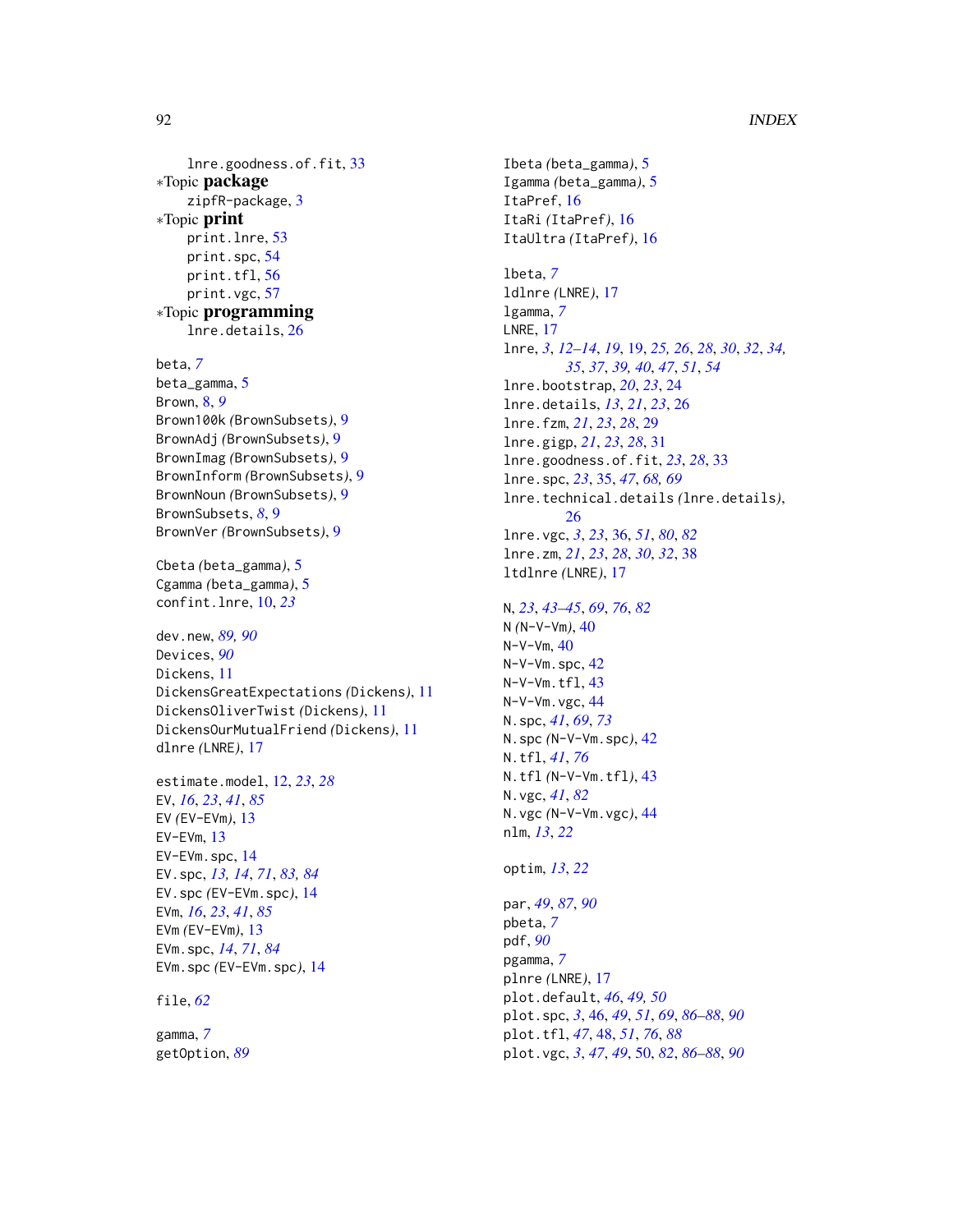#### INDEX  $\sim$  93

postscript, *[90](#page-89-0)* print, *[23](#page-22-0)*, *[53,](#page-52-0) [54](#page-53-0)*, *[56,](#page-55-2) [57](#page-56-2)*, *[69](#page-68-0)*, *[76](#page-75-0)*, *[82](#page-81-0)* print.lnre, *[23](#page-22-0)*, [53](#page-52-0) print.spc, [54,](#page-53-0) *[69](#page-68-0)* print.tfl, [56,](#page-55-2) *[76](#page-75-0)* print.vgc, [57,](#page-56-2) *[82](#page-81-0)* qlnre *(*LNRE*)*, [17](#page-16-1) Rbeta *(*beta\_gamma*)*, [5](#page-4-0) read.multiple.objects, [58](#page-57-0) read.spc, *[3](#page-2-0)*, *[58,](#page-57-0) [59](#page-58-0)*, [60,](#page-59-0) *[63](#page-62-0)*, *[65](#page-64-0)*, *[68,](#page-67-1) [69](#page-68-0)* read.tfl, *[3](#page-2-0)*, *[58,](#page-57-0) [59](#page-58-0)*, *[61](#page-60-0)*, [62,](#page-61-2) *[65](#page-64-0)*, *[75,](#page-74-1) [76](#page-75-0)* read.vgc, *[3](#page-2-0)*, *[58,](#page-57-0) [59](#page-58-0)*, *[61](#page-60-0)*, *[63](#page-62-0)*, [64,](#page-63-2) *[80](#page-79-1)*, *[82](#page-81-0)* readLines, *[79](#page-78-0)* Rgamma *(*beta\_gamma*)*, [5](#page-4-0) rlnre, *[25](#page-24-0)*, *[49](#page-48-0)*, *[79](#page-78-0)* rlnre *(*LNRE*)*, [17](#page-16-1) sample.spc, *[66](#page-65-0)*, [66,](#page-65-0) *[68,](#page-67-1) [69](#page-68-0)*, *[71](#page-70-0)* sample.tfl, *[66](#page-65-0)*, [67,](#page-66-1) *[76](#page-75-0)* sapply, *[25](#page-24-0)* scan, *[79](#page-78-0)* spc, *[3](#page-2-0)*, *[8,](#page-7-0) [9](#page-8-0)*, *[11](#page-10-0)*, *[16](#page-15-0)*, *[35](#page-34-0)*, *[43](#page-42-1)*, *[47](#page-46-0)*, *[55](#page-54-0)*, *[58,](#page-57-0) [59](#page-58-0)*, *[61](#page-60-0)*, *[66](#page-65-0)*, [68,](#page-67-1) *[71](#page-70-0)*, *[73,](#page-72-2) [74](#page-73-0)*, *[77](#page-76-0)*, *[79](#page-78-0)*, *[84](#page-83-1)* spc.interp, *[13,](#page-12-1) [14](#page-13-1)*, *[16](#page-15-0)*, [70,](#page-69-1) *[84](#page-83-1)* spc.vector, *[69](#page-68-0)*, [72](#page-71-0) spc2tfl, *[49](#page-48-0)*, *[69](#page-68-0)*, [73,](#page-72-2) *[75,](#page-74-1) [76](#page-75-0)* summary, *[23](#page-22-0)*, *[53,](#page-52-0) [54](#page-53-0)*, *[56,](#page-55-2) [57](#page-56-2)*, *[69](#page-68-0)*, *[76](#page-75-0)*, *[82](#page-81-0)* summary.lnre *(*print.lnre*)*, [53](#page-52-0) summary.spc, *[69](#page-68-0)* summary.spc *(*print.spc*)*, [54](#page-53-0) summary.tfl, *[76](#page-75-0)* summary.tfl *(*print.tfl*)*, [56](#page-55-2) summary.vgc, *[82](#page-81-0)* summary.vgc *(*print.vgc*)*, [57](#page-56-2) tdlnre *(*LNRE*)*, [17](#page-16-1) tfl, *[3](#page-2-0)*, *[8](#page-7-0)*, *[16](#page-15-0)*, *[44](#page-43-1)*, *[49](#page-48-0)*, *[56](#page-55-2)*, *[58,](#page-57-0) [59](#page-58-0)*, *[63](#page-62-0)*, *[68](#page-67-1)*, *[74](#page-73-0)*, [75,](#page-74-1) *[77](#page-76-0)*, *[79](#page-78-0)* tfl2spc, *[69](#page-68-0)*, *[76](#page-75-0)* tfl2spc *(*spc2tfl*)*, [73](#page-72-2) Tiger, [77](#page-76-0) TigerNP *(*Tiger*)*, [77](#page-76-0) TigerPP *(*Tiger*)*, [77](#page-76-0) tplnre *(*LNRE*)*, [17](#page-16-1) tqlnre *(*LNRE*)*, [17](#page-16-1)

V, *[23](#page-22-0)*, *[43](#page-42-1)[–45](#page-44-0)*, *[69](#page-68-0)*, *[76](#page-75-0)*, *[82](#page-81-0)*, *[85](#page-84-0)*

V *(*N-V-Vm*)*, [40](#page-39-1) V.spc, *[69](#page-68-0)*, *[73](#page-72-2)* V.spc *(*N-V-Vm.spc*)*, [42](#page-41-1) V.tfl, *[76](#page-75-0)* V.tfl *(*N-V-Vm.tfl*)*, [43](#page-42-1) V.vgc, *[82](#page-81-0)* V.vgc *(*N-V-Vm.vgc*)*, [44](#page-43-1) vec2spc, *[19](#page-18-0)* vec2spc *(*vec2xxx*)*, [78](#page-77-0) vec2tfl, *[19](#page-18-0)*, *[49](#page-48-0)* vec2tfl *(*vec2xxx*)*, [78](#page-77-0) vec2vgc, *[19](#page-18-0)* vec2vgc *(*vec2xxx*)*, [78](#page-77-0) vec2xxx, [78](#page-77-0) vgc, *[3](#page-2-0)*, *[8,](#page-7-0) [9](#page-8-0)*, *[11](#page-10-0)*, *[16](#page-15-0)*, *[37](#page-36-0)*, *[45](#page-44-0)*, *[51](#page-50-0)*, *[58,](#page-57-0) [59](#page-58-0)*, *[65](#page-64-0)*, *[77](#page-76-0)*, *[79](#page-78-0)*, [80,](#page-79-1) *[84](#page-83-1)* vgc.interp, *[13,](#page-12-1) [14](#page-13-1)*, *[16](#page-15-0)*, *[71](#page-70-0)*, *[80](#page-79-1)*, *[82](#page-81-0)*, [83](#page-82-1) Vm, *[23](#page-22-0)*, *[43](#page-42-1)[–45](#page-44-0)*, *[69](#page-68-0)*, *[76](#page-75-0)*, *[82](#page-81-0)*, *[85](#page-84-0)* Vm *(*N-V-Vm*)*, [40](#page-39-1) Vm.spc, *[73](#page-72-2)* Vm.spc *(*N-V-Vm.spc*)*, [42](#page-41-1) Vm.tfl *(*N-V-Vm.tfl*)*, [43](#page-42-1) Vm.vgc *(*N-V-Vm.vgc*)*, [44](#page-43-1) VV, *[14](#page-13-1)*, *[23](#page-22-0)*, *[41](#page-40-0)*, *[43](#page-42-1)*, *[45](#page-44-0)*, *[69](#page-68-0)*, *[82](#page-81-0)* VV *(*VV-Vm*)*, [84](#page-83-1) VV-Vm, [84](#page-83-1) VV.spc, *[73](#page-72-2)*, *[85](#page-84-0)* VV.spc *(*N-V-Vm.spc*)*, [42](#page-41-1) VV.vgc, *[85](#page-84-0)* VV.vgc *(*N-V-Vm.vgc*)*, [44](#page-43-1) VVm, *[14](#page-13-1)*, *[23](#page-22-0)*, *[41](#page-40-0)*, *[43](#page-42-1)*, *[45](#page-44-0)*, *[69](#page-68-0)*, *[82](#page-81-0)* VVm *(*VV-Vm*)*, [84](#page-83-1) VVm.spc, *[73](#page-72-2)* VVm.spc *(*N-V-Vm.spc*)*, [42](#page-41-1) VVm.vgc *(*N-V-Vm.vgc*)*, [44](#page-43-1) write.spc, *[69](#page-68-0)* write.spc *(*read.spc*)*, [60](#page-59-0) write.tfl, *[76](#page-75-0)* write.tfl *(*read.tfl*)*, [62](#page-61-2) write.vgc, *[82](#page-81-0)* write.vgc *(*read.vgc*)*, [64](#page-63-2)

```
zipfR, 8, 16
zipfR (zipfR-package), 3
zipfR-package, 3
zipfR.begin.plot, 87
zipfR.begin.plot (zipfR.plotutils), 88
zipfR.end.plot, 87
```